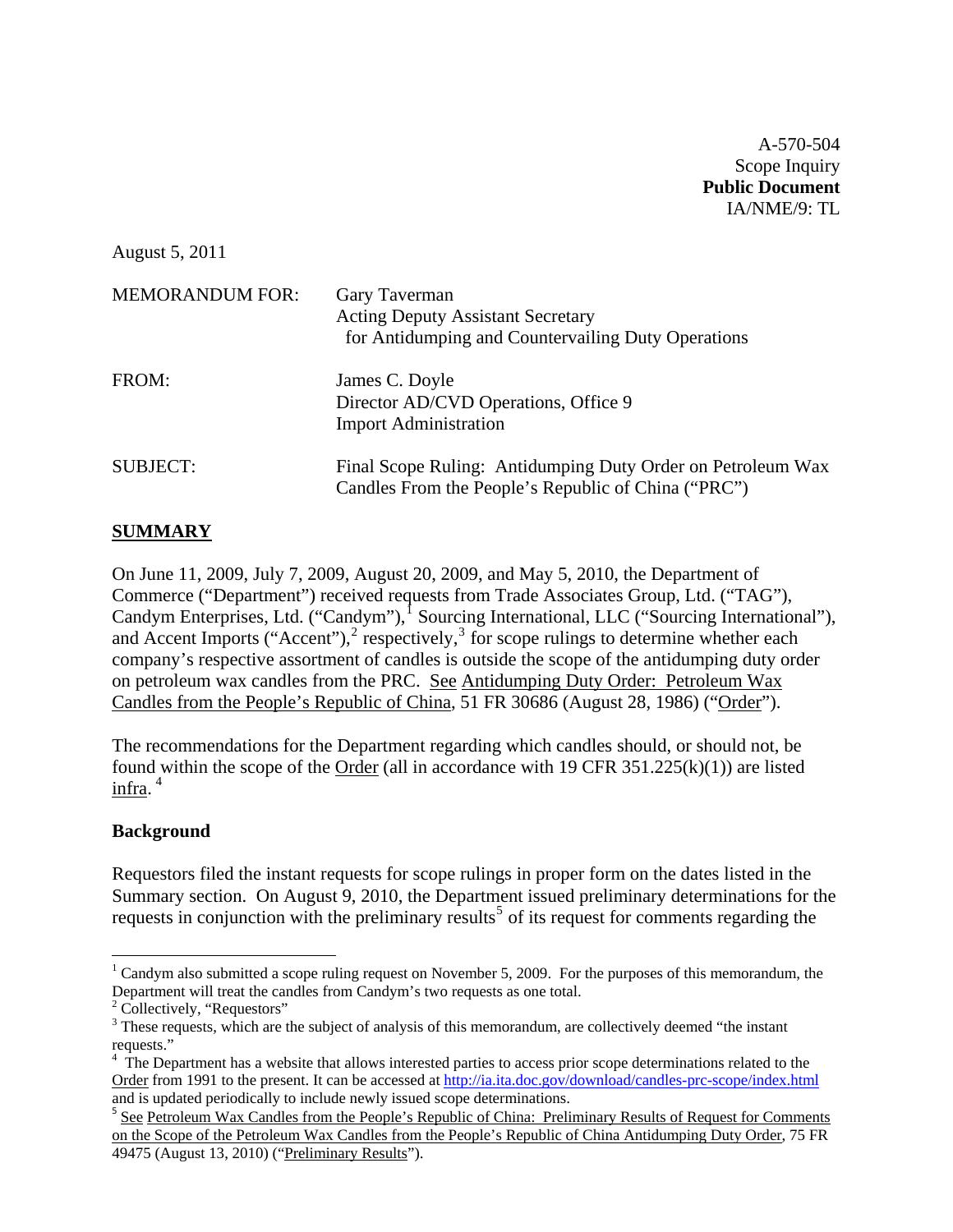appropriate interpretation  $6$  of the  $\overline{\text{Order}}^7$  $\overline{\text{Order}}^7$  On October 13, 2010, the Department issued preliminary determinations for pending scope rulings that it had inadvertently neglected to include with the Preliminary Results.<sup>[8](#page-1-2)</sup> On October 18, 2010, the National Candle Association ("NCA"), an interested party in this proceeding, filed comments in which it disagreed with the Department's preliminary determinations.<sup>[9](#page-1-3)</sup> Specifically, the NCA argued that the Department's analysis was flawed because it entailed ascertaining whether the candles conformed to the candle shapes and types listed in the Order's scope language.

### **Product Description**

Due to the large number of candles in the instant requests, the Department has provided a description of each candle in the attached appendix rather than in the instant memorandum. See Appendix.

## **Legal Framework**

The regulations governing the Department's antidumping scope determinations are found at 19 CFR 351.225. On matters concerning the scope of an antidumping duty order, the Department first examines the descriptions of the merchandise contained in the petition, the initial investigation and the determinations of the Secretary (including prior scope determinations) and the U.S. International Trade Commission ("ITC"). This determination may take place with or without a formal inquiry. If the Department determines that these descriptions are dispositive of the matter, the Department will issue a final scope ruling as to whether the subject merchandise is covered by the Order. See 19 CFR  $351.225(k)(1)$ .

Conversely, where the descriptions of the merchandise are not dispositive, the Department will consider the five additional factors set forth at 19 CFR 351.225(k)(2). These criteria are: (1) the physical characteristics of the merchandise; (2) the expectations of the ultimate purchasers; (3) the ultimate use of the product; (4) the channels of trade in which the product is sold; and (5) the manner in which the product is advertised and displayed. The determination as to which analytical framework is most appropriate in any given scope inquiry is made on a case-by-case basis after consideration of all evidence before the Department.

In this case, the Department has evaluated the instant requests in accordance with 19 CFR  $351.225(k)(1)$  and the scope interpretation detailed in the final results of this proceeding. The Department finds that the descriptions of the products contained in the petition, the initial investigation, and the determinations of the Secretary (including prior scope determinations) and

<span id="page-1-0"></span> <sup>6</sup> The details regarding the request for comments and the Department's subsequent re-interpretation of the Order are described <u>infra</u>.<br><sup>7</sup> <u>See</u> Memorandum to the File through Alex Villanueva, Program Manager, from Tim Lord, Case Analyst, Certain

<span id="page-1-1"></span>Petroleum Wax Candles from the People's Republic of China: Candle Scope Request Preliminary Determinations (August 9, 2010).

<span id="page-1-2"></span><sup>8</sup> See Memorandum to the File through Alex Villanueva, Program Manager, from Tim Lord, Case Analyst, Petroleum Wax Candles from the People's Republic of China: Preliminary Scope Rulings not Included in Preliminary Results (October 13, 2010).

<span id="page-1-3"></span><sup>&</sup>lt;sup>9</sup> See Letter from the National Candle Association to the Secretary of Commerce: Comments on Preliminary Scope Rulings Not Included in Preliminary Results of Request for Comments on the Scope of the Petroleum Wax Candles From the People's Republic of China Antidumping Duty Order- Petroleum Wax Candles from the People's Republic of China (A-570-504) (October 18, 2010).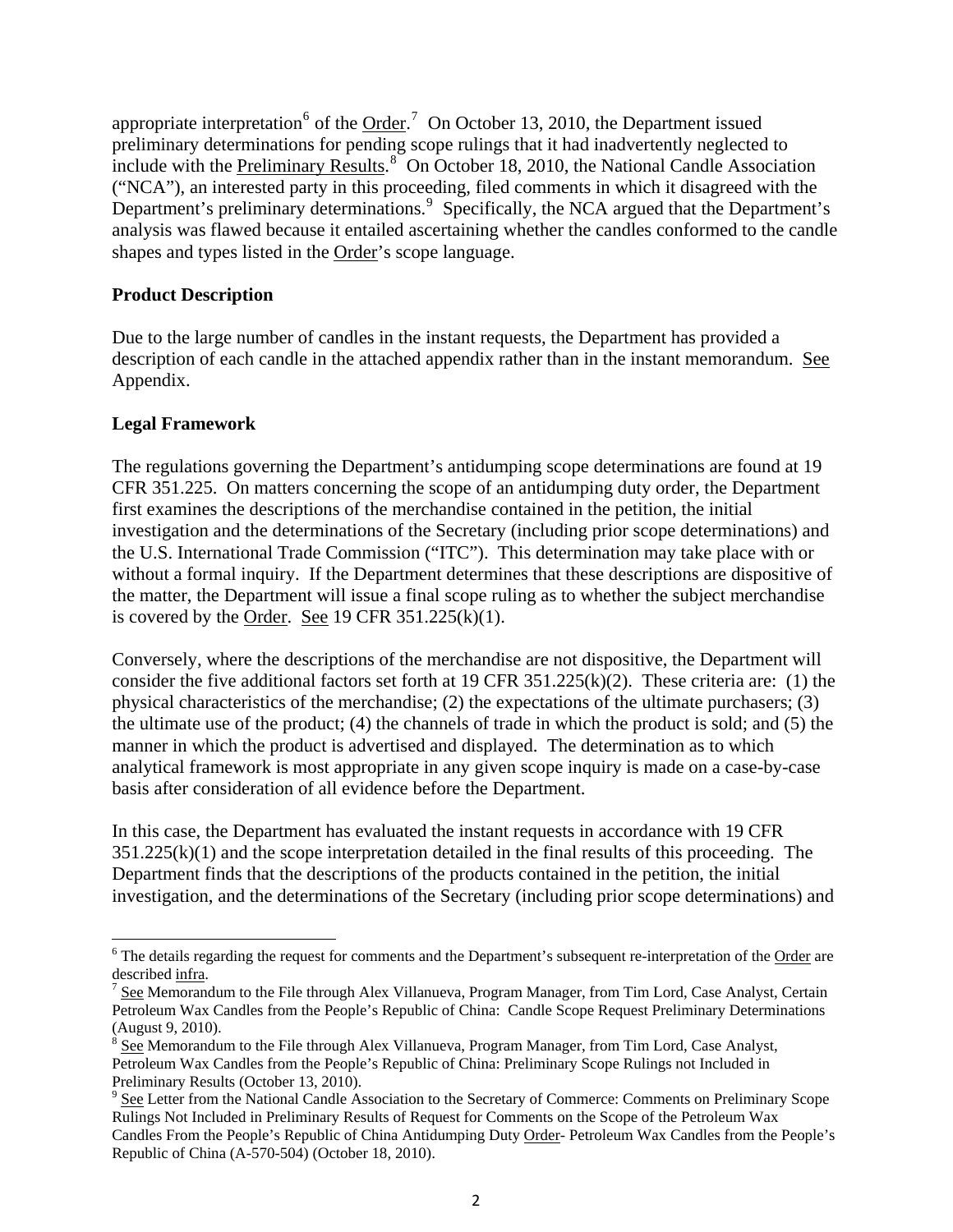the ITC are dispositive with respect to the candles of the instant requests. Therefore, for these candles, the Department finds it unnecessary to consider the additional factors set forth at 19 CFR 351.225(k)(2).

Documents and parts thereof from the underlying investigation that the Department deemed relevant to this scope ruling were made part of the record of this determination and are referenced herein. The Department has explained its analysis of the record evidence in the Final Results<sup>[10](#page-2-0)</sup> and accompanying Issues and Decision Memorandum. In accordance with this analysis, the Department has found that the scope of the Order includes candles of any shape, with the exception of birthday candles, birthday numeral candles, utility candles, and figurine candles.

### **Background**

In its September 4, 1985, petition, the NCA requested that the since the less-than-fair value antidumping duty investigation ("LTFV investigation") cover:

{c}andles {which} are made from petroleum wax and contain fiber or paper-cored wicks. They are sold in the following shapes: tapers, spirals, and straight-sided dinner candles; rounds, columns, pillars; votives; and various wax-filled containers. These candles may be scented or unscented . . . and are generally used by retail consumers in the home or yard for decorative or lighting purposes.

See Antidumping Petition (September 4, 1985) ("Petition"), at 7.

The Department used this same language to define the scope of the investigation in its notice of initiation. This language carried forward without change through the preliminary and final determinations of sales at less than fair value and the eventual antidumping duty order:

{c}ertain scented or unscented petroleum wax candles made from petroleum wax and having fiber or paper-cored wicks. They are sold in the following shapes: tapers, spirals, and straight-sided dinner candles; rounds, columns, pillars, votives; and various wax-filled containers.

See Petroleum Wax Candles from the People's Republic of China: Initiation of Antidumping Duty Investigation, 50 FR 39743 (September 30, 1985); see also Petroleum Wax Candles from the People's Republic of China: Preliminary Determination of Sales at Less Than Fair Value, 51 FR 6016 (February 19, 1986); Petroleum Wax Candles from the People's Republic of China: Final Determination of Sales at Less Than Fair Value, 51 FR 25085 (July 10, 1986); and Order.

The Department's interpretation of scope coverage during the early history of the Order was that birthday candles, birthday numeral candles, and "novelty candles" (candles in the shape of identifiable objects, or with holiday, religious, or special-occasion themes) were outside the scope of the Order. During this time, the Department conducted PRC petroleum wax candle scope rulings under the assumption that the scope of the Order was exclusive because it only

<span id="page-2-0"></span><sup>&</sup>lt;sup>10</sup> See Final Results of Request for Comments on the Scope of the Petroleum Wax Candles from the People's Republic of China Antidumping Duty Order, 76 FR 46277 (August 2, 2011)("Final Results") and accompanying Issues and Decision Memorandum ("I&D Memo").,.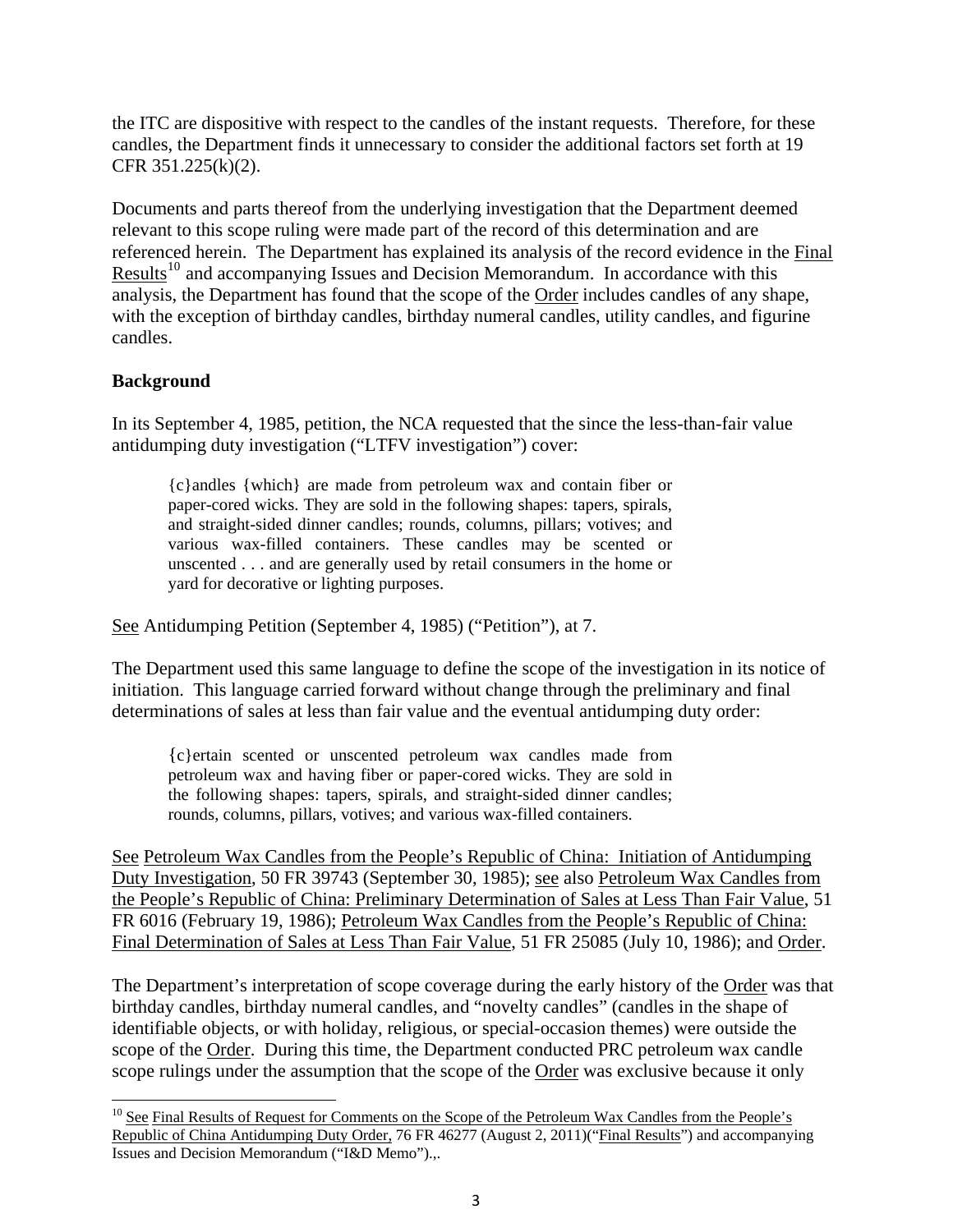covered the candle shapes and types specifically enumerated in scope's text (i.e., "tapers, spirals, and straight-sided dinner candles; rounds, columns, pillars, votives; and various wax-filled containers") ("the enumerated shapes/types") and excluded all other candle shapes and types, including all birthday/birthday numeral candles and novelty candles.

In November 2001, the Department reconsidered this exclusive interpretation as it pertained to candle shapes. See Final Scope Ruling Antidumping Duty Order on Petroleum Wax Candles From the People's Republic of China (A–570–504); JC Penney Purchasing Corporation, (November 9, 2001) (''JC Penney''). In this ruling, the Department reviewed the text of the scope of the Order, beginning with the first sentence, which states that covered are " $\{c\}$ ertain scented or unscented petroleum wax candles made from petroleum wax and having fiber or paper-cored wicks." See Order. The Department stated in JC Penney:

{t}he text following this broad inclusive sentence provides a list of shapes, which list is not modified by any express words of exclusivity. The result of our prior practice of excluding candles of a shape other than those listed was arguably inconsistent with the fact that such candles were scented or unscented petroleum wax candles made from petroleum wax and having fiber or paper–cored wicks.'

See JC Penney at 4–5, fn 1. Furthermore, in JC Penney, the Department stated:

We now determine that this practice was incorrect because it had the effect of narrowing the broad coverage of the first sentence of the Order's scope. The list of shapes in the second sentence of the Order's scope does not provide a textual basis for such a narrowing of the coverage of the first sentence of the Order's scope.

See JC Penney at 5, fn 1.

Therefore, since 2001, the Department has interpreted the scope of the Order inclusively, finding that if a candle is made from petroleum wax and has a fiber or paper–cored wick it falls within the scope of the Order regardless of shape, unless the candle is a birthday/birthday numeral candle or a novelty candle, in which case it is excluded from the scope of the Order.

In the 2006 LDM Anticircumvention Determination, the Department found that a mixed-wax candle<sup>[11](#page-3-0)</sup> containing any amount of petroleum was subject to the Order (unless the candle contains 50 percent or more of beeswax). See Later–Developed Merchandise Anticircumvention Inquiry of the Antidumping Duty Order on Petroleum Wax Candles from the People's Republic of China: Affirmative Final Determination of Circumvention of the Antidumping Duty Order, 71 FR 59075 (October 6, 2006) ("LDM Anticircumvention Determination").

On August 21, 2009, the Department solicited comments from the general public on the best method to consider whether novelty candles should or should not be included within the scope of the Order given the uncertainty of the novelty exception's origin and the extremely large number of scope determinations requested by outside parties. See Petroleum Wax Candles from the People's Republic of China: Request for Comments on the Scope of the Antidumping Duty

<span id="page-3-0"></span><sup>&</sup>lt;sup>11</sup> Mixed-wax candles are those that contain a mixture of petroleum and other types of wax, such as vegetable-based wax.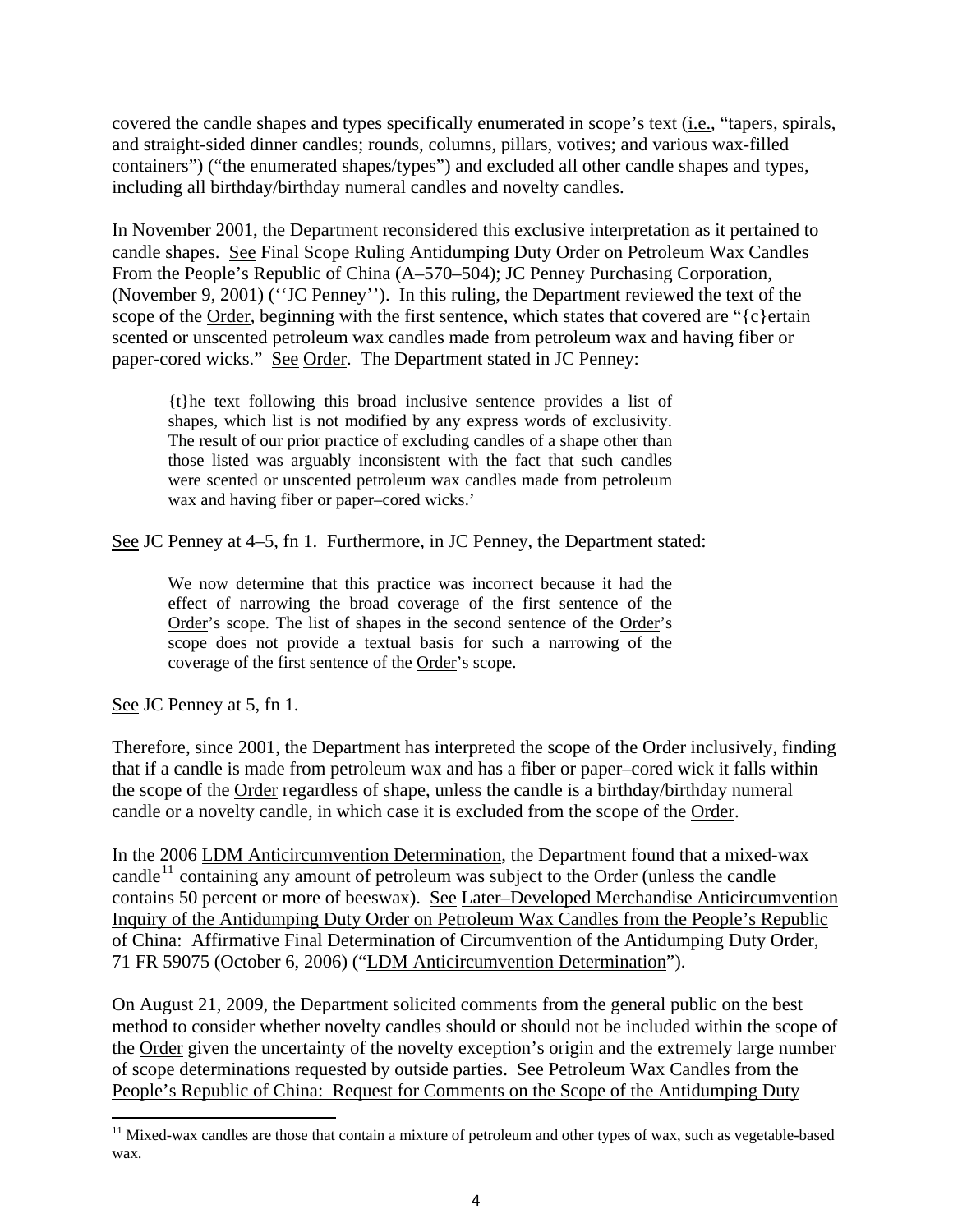Order and the Impact on Scope Determinations, 74 FR 42230 (August 21, 2009) ("Request for Comments"). After a thorough analysis of record evidence from the LTFV investigation, the Department reached its final determination regarding the proper interpretation of the scope of the Order on July 26, 2011<sup>[12](#page-4-0)</sup> (discussed in the Analysis section, infra).

### **Analysis**

In the Final Results, the Department found that the scope of the Order should be based on "Option B," proposed in the Department's Request for Comments, which states:

The Department would consider all candle shapes, including novelty candles, to be within the scope of the Order, including those not in the shapes listed in the scope of the Order, as that is not an exhaustive list of shapes, but simply an illustrative list of common candle shapes.<sup>[13](#page-4-1)</sup>

While including all aspects of Option B in its new interpretation, the Department added the modification that three types of candles would be excluded from the scope of the Order: birthday candles, utility candles, and figurine candles.<sup>[14](#page-4-2)</sup> The Department also found that record evidence from the LTFV investigation does not support the exclusion of candles based on holiday/religious/special-occasion themes, and therefore, that holiday/religious/special-occasion characteristics would have no bearing in determining whether a candle is included or excluded from the scope of the Order. See I&D Memo, at Comment 3.D. The Department determined that birthday candles are typically small, thin, pillar-shaped candles that range from 2 inches to 3.5 inches in height, 0.18 inch to 0.25 inch in width, and packaged in quantities of 10 to 24; and birthday numeral candles as candles that are in the shape of numbers that typically range from 2 to 4 inches in height (See I&D Memo, at Comment 3.A), and that utility candles are typically white in color, 5 inches long, 0.75 inch in diameter, and packaged in quantities of two or more (See I&D Memo, at Comment 3.B). The Department also found that record evidence best supports a scope interpretation where "figurine" is based on the definition of this term from the Webster's Online Dictionary: "1. {a} small carved or molded figure...2. A very small figure, whether human or of an animal; especially, one in terra cotta or the like; -- distinguished from statuette, which is applied to small figures in bronze, marble, etc." See I&D Memo, at Comment 3.C. Based on this definition, we found that the best description of a figurine candle is a candle that is in the shape of a human, animal, or deity. Id.

In sum, the Department found that the scope should be read inclusively, reaffirming JC Penney,  $^{15}$  $^{15}$  $^{15}$  and that we would therefore interpret the scope of the Order as follows: all petroleum wax candles (regardless of holiday/religious/special-occasion theme), are within the scope of the Order, except for birthday candles, utility candles, and figurine candles. The Department still holds this interpretation.

The Department has applied its interpretation of the Order's scope to the candles in the instant requests below. As noted supra, the Department's new interpretation is such that a candle's conformity to one of the enumerated shapes/types no longer has bearing on scope coverage,

<span id="page-4-3"></span><span id="page-4-2"></span>

<span id="page-4-1"></span><span id="page-4-0"></span><sup>&</sup>lt;sup>12</sup> See Final Results.<br><sup>13</sup> See Request for Comments, at 74 FR 42231.<br><sup>14</sup> See I&D Memo, at Comment 1.<br><sup>15</sup> Though, unlike JC Penney, which relied largely on the text of the Order, the Department found that descriptions of the merchandise from the LTFV investigation also support an inclusive reading of the scope.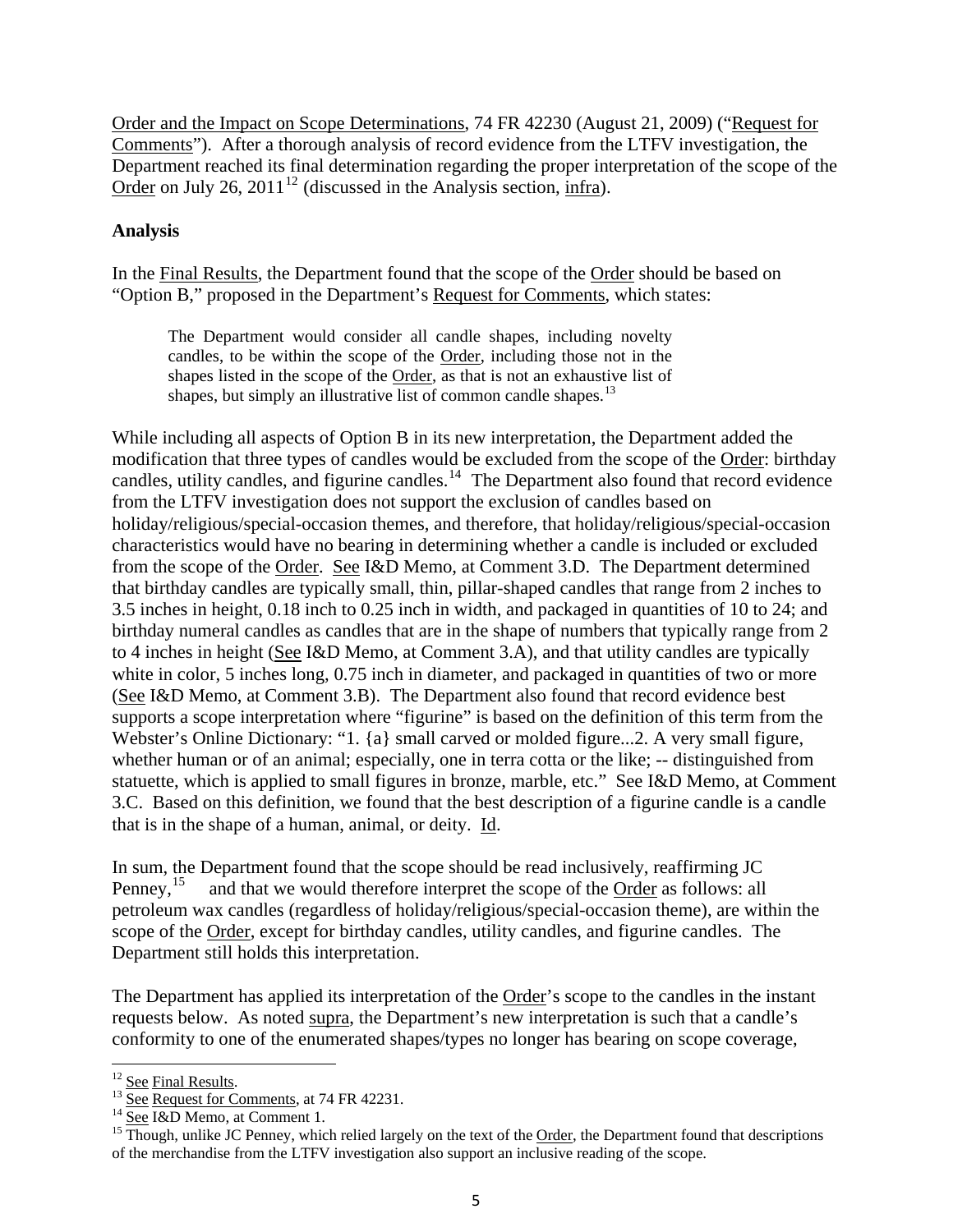because all petroleum wax candles are within the scope of the Order, with only birthday candles, utility candles, and figurine candles excluded:

|                       | <b>Accent Imports</b>                               |                                          |                                                        |                  |                                                                                                                                                                                                                                            |  |  |  |
|-----------------------|-----------------------------------------------------|------------------------------------------|--------------------------------------------------------|------------------|--------------------------------------------------------------------------------------------------------------------------------------------------------------------------------------------------------------------------------------------|--|--|--|
| <b>Product</b><br>No. | <b>Product</b><br><b>Name</b>                       | <b>Total</b><br>No. of<br><b>Candles</b> | <b>Total No.</b><br>of Unique<br>Candles <sup>16</sup> | Within<br>Scope? | <b>Analysis</b>                                                                                                                                                                                                                            |  |  |  |
| N22432                | Rose<br>Shaped<br>Tea-light<br>Candle               | $\overline{2}$                           | $\overline{2}$                                         | Yes              | This candle is made from petroleum wax and has a fiber or<br>paper-cored wick. Further, this product is not a birthday,<br>utility, or figurine candle, and therefore, is within the scope<br>of the Order.                                |  |  |  |
| N22418                | Owl<br>Shape<br>Tea-light<br>Candle                 | $\mathbf{1}$                             | $\mathbf{1}$                                           | N <sub>o</sub>   | This candle is made from petroleum wax and has a fiber or<br>paper-cored wick. However, this candle is in the shape of<br>an animal. As such, we find that this candle is a figurine,<br>and therefore, is outside the scope of the Order. |  |  |  |
| N22423                | Pinecone<br>Shaped<br>Tea-light<br>Candle           | 6                                        | $\mathbf{1}$                                           | Yes              | This candle is made from petroleum wax and has a fiber or<br>paper-cored wick. Further, this product is not a birthday,<br>utility, or figurine candle, and therefore, is within the scope<br>of the Order.                                |  |  |  |
| N22431                | Rose<br>Shaped<br>Candle                            | $\overline{2}$                           | $\overline{2}$                                         | Yes              | This candle is made from petroleum wax and has a fiber or<br>paper-cored wick. Further, this product is not a birthday,<br>utility, or figurine candle, and therefore, is within the scope<br>of the Order.                                |  |  |  |
| N22422                | Pinecone<br>Shaped<br>Candle                        | $\mathbf{1}$                             | $\mathbf{1}$                                           | Yes              | This candle is made from petroleum wax and has a fiber or<br>paper-cored wick. Further, this product is not a birthday,<br>utility, or figurine candle, and therefore, is within the scope<br>of the Order.                                |  |  |  |
| N22426                | Ornament<br>Shaped<br>Tea-light<br>Candle           | 6                                        | $\mathbf{1}$                                           | Yes              | This candle is made from petroleum wax and has a fiber or<br>paper-cored wick. Further, this product is not a birthday,<br>utility, or figurine candle, and therefore, is within the scope<br>of the Order.                                |  |  |  |
| N22427                | Beaded<br>Cone<br>Shape<br>Tree<br>Candle<br>21"H   | $\mathbf{1}$                             | $\mathbf{1}$                                           | Yes              | This candle is made from petroleum wax and has a fiber or<br>paper-cored wick. Further, this product is not a birthday,<br>utility, or figurine candle, and therefore, is within the scope<br>of the Order.                                |  |  |  |
| N22428                | Beaded<br>Cone<br>Shape<br>Tree<br>Candle<br>8.25"H | 1                                        | $\mathbf{1}$                                           | Yes              | This candle is made from petroleum wax and has a fiber or<br>paper-cored wick. Further, this product is not a birthday,<br>utility, or figurine candle, and therefore, is within the scope<br>of the Order.                                |  |  |  |

<span id="page-5-0"></span> <sup>16</sup> "Unique candles" are those in a set that are non-identical. For example, if a requestor were to submit a set of three beach ball candles, and two of those candles were exactly the same size, shape, and color, while the third was not, then the set would consist of two unique candles.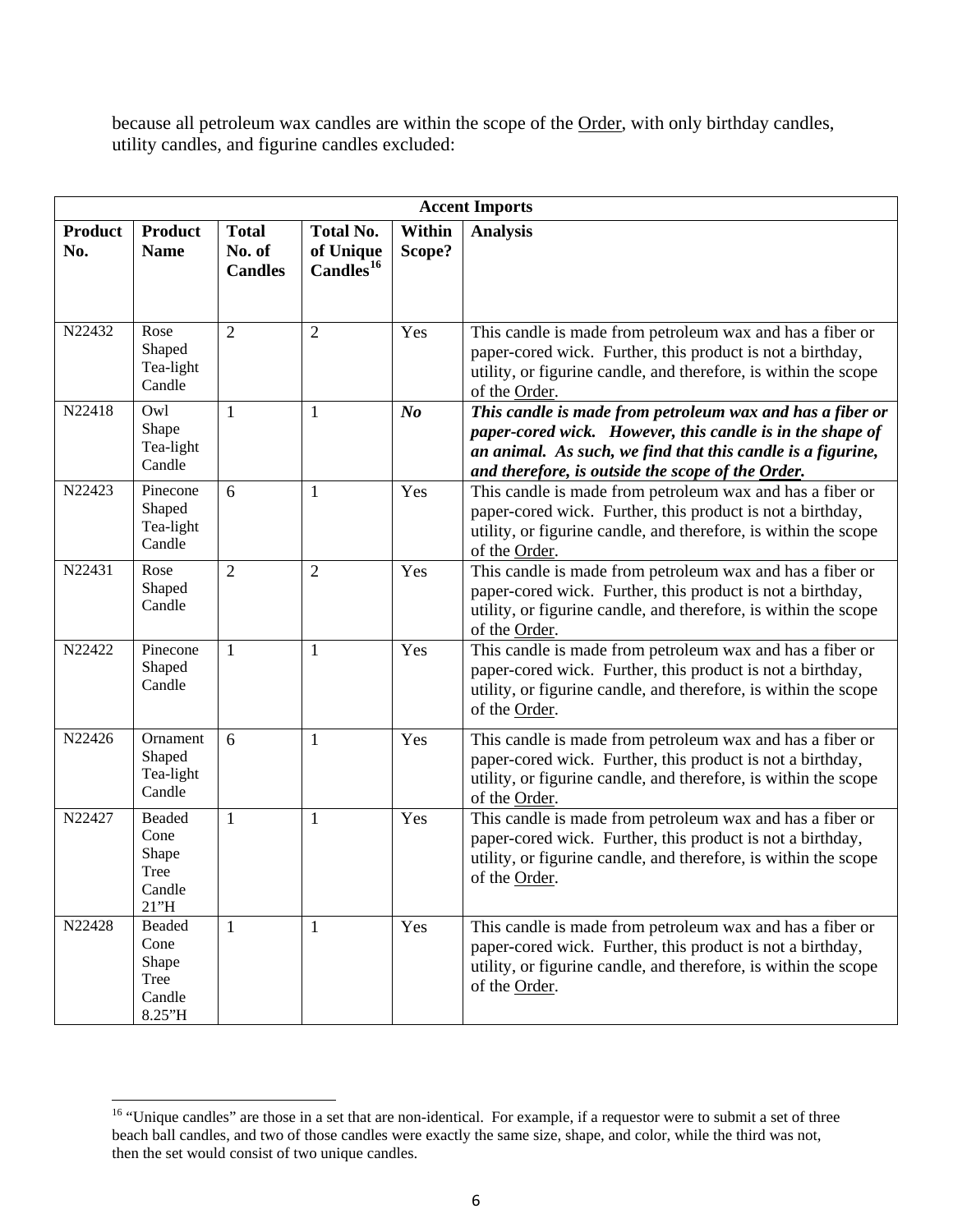| Candym Enterprises, Ltd. |                                                         |                                          |                                                 |                  |                                                                                                                                                                                                                                                                                    |  |  |
|--------------------------|---------------------------------------------------------|------------------------------------------|-------------------------------------------------|------------------|------------------------------------------------------------------------------------------------------------------------------------------------------------------------------------------------------------------------------------------------------------------------------------|--|--|
| <b>Product</b><br>No.    | <b>Product</b><br><b>Name</b>                           | <b>Total</b><br>No. of<br><b>Candles</b> | <b>Total No.</b><br>of Unique<br><b>Candles</b> | Within<br>Scope? | <b>Analysis</b>                                                                                                                                                                                                                                                                    |  |  |
| R3115                    | Hyacinth<br>Flower<br>Bulb<br>Shaped<br>Candle<br>4.5"H | $\mathbf{1}$                             | 1                                               | Yes              | This candle is made from petroleum wax and has a fiber or<br>paper-cored wick. Further, this product is not a birthday,<br>utility, or figurine candle, and therefore, is within the scope<br>of the Order.                                                                        |  |  |
| RT3127                   | Tree<br>Shaped<br>Tealight<br>Candles                   | $\mathbf{1}$                             | 1                                               | Yes              | This candle is made from petroleum wax and has a fiber or<br>paper-cored wick. Further, this product is not a birthday,<br>utility, or figurine candle, and therefore, is within the scope<br>of the Order.                                                                        |  |  |
| RT3132                   | <b>Buck</b><br>Head<br>Shaped<br>Candle                 | $\mathbf{1}$                             | 1                                               | N <sub>o</sub>   | This candle is made from petroleum wax and has a fiber or<br>paper-cored wick. However, this candle is in the shape of<br>an animal, or more precisely, an animal's head. As such,<br>we find that this candle is a figurine, and therefore, is<br>outside the scope of the Order. |  |  |
| RT3138                   | Tree<br>Shaped<br>Tea-light<br>Candle                   | 6                                        | 1                                               | Yes              | This candle is made from petroleum wax and has a fiber or<br>paper-cored wick. Further, this product is not a birthday,<br>utility, or figurine candle, and therefore, is within the scope<br>of the Order.                                                                        |  |  |
| RT3136                   | Tree<br>Shaped<br>Candle<br>12.5"H                      | $\mathbf{1}$                             | 1                                               | Yes              | This candle is made from petroleum wax and has a fiber or<br>paper-cored wick. Further, this product is not a birthday,<br>utility, or figurine candle, and therefore, is within the scope<br>of the Order.                                                                        |  |  |
| RT3137                   | Tree<br>Shaped<br>Candle<br>8''H                        | $\mathbf{1}$                             | 1                                               | Yes              | This candle is made from petroleum wax and has a fiber or<br>paper-cored wick. Further, this product is not a birthday,<br>utility, or figurine candle, and therefore, is within the scope<br>of the Order.                                                                        |  |  |
| RT3140                   | <b>Tree</b><br>Shaped<br>Candle<br>8.5"H                | $\mathbf{1}$                             | 1                                               | Yes              | This candle is made from petroleum wax and has a fiber or<br>paper-cored wick. Further, this product is not a birthday,<br>utility, or figurine candle, and therefore, is within the scope<br>of the Order.                                                                        |  |  |
| RT3141                   | <b>Tree</b><br>Shaped<br>Candle<br>11.75"H              | $\mathbf{1}$                             | 1                                               | Yes              | This candle is made from petroleum wax and has a fiber or<br>paper-cored wick. Further, this product is not a birthday,<br>utility, or figurine candle, and therefore, is within the scope<br>of the Order.                                                                        |  |  |
| R3120                    | Mushroo<br>m 3"H                                        | 1                                        | 1                                               | Yes              | This candle is made from petroleum wax and has a fiber or<br>paper-cored wick. Further, this product is not a birthday,<br>utility, or figurine candle, and therefore, is within the scope<br>of the Order.                                                                        |  |  |
| R3119                    | Mushroo<br>m(Set6)                                      | 6                                        | $\mathbf{1}$                                    | Yes              | This candle is made from petroleum wax and has a fiber or<br>paper-cored wick. Further, this product is not a birthday,<br>utility, or figurine candle, and therefore, is within the scope<br>of the Order.                                                                        |  |  |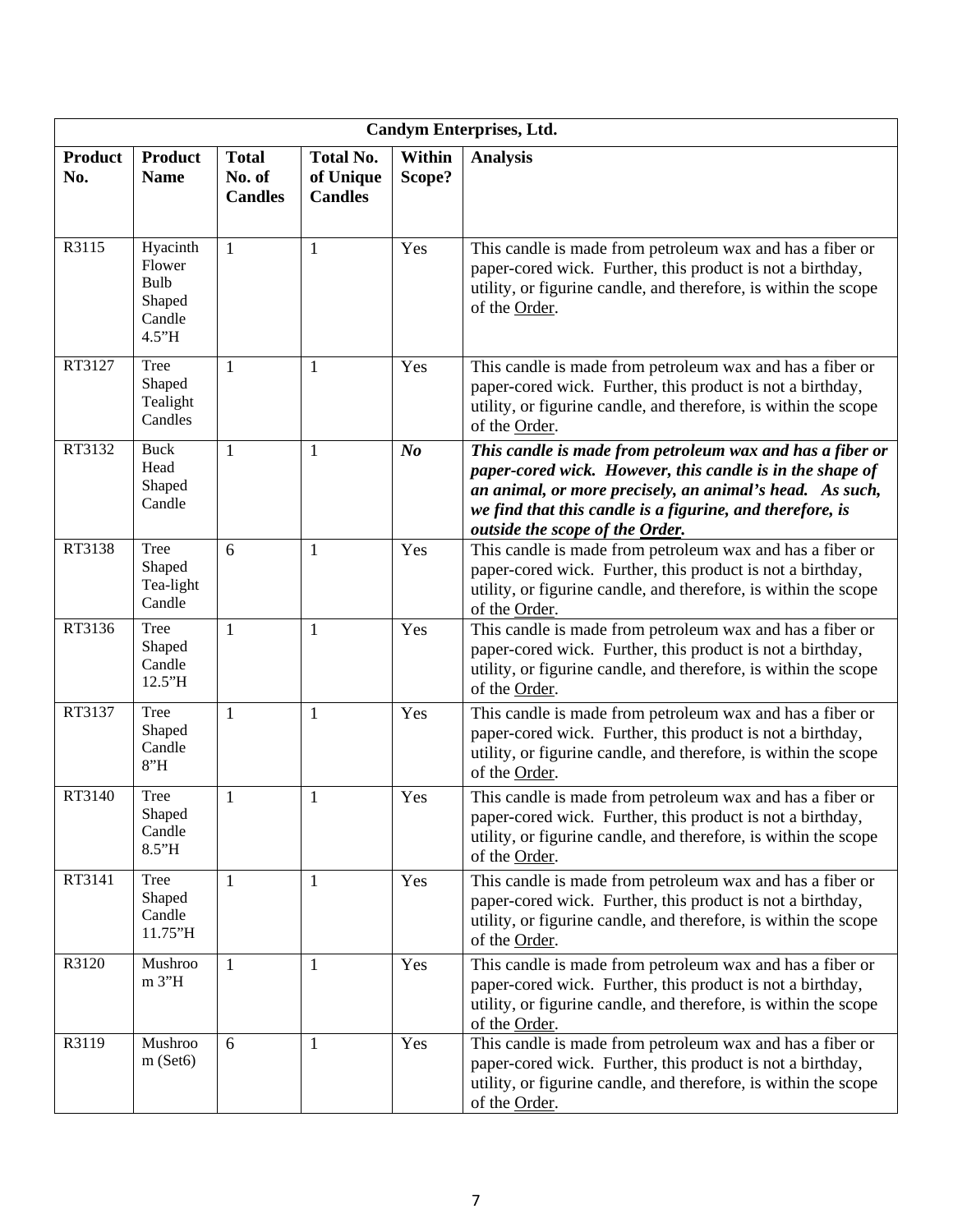| R3124             | Succulent<br>(Set6) | 6            |    | <b>Yes</b> | This candle is made from petroleum wax and has a fiber or<br>paper-cored wick. Further, this product is not a birthday,<br>utility, or figurine candle, and therefore, is within the scope<br>of the Order. |
|-------------------|---------------------|--------------|----|------------|-------------------------------------------------------------------------------------------------------------------------------------------------------------------------------------------------------------|
| R3126             | Succulent<br>in Pot |              |    | <b>Yes</b> | This candle is made from petroleum wax and has a fiber or<br>paper-cored wick. Further, this product is not a birthday,<br>utility, or figurine candle, and therefore, is within the scope<br>of the Order. |
| R <sub>0183</sub> | Stone in<br>Tube    | 10           | 10 | <b>Yes</b> | This candle is made from petroleum wax and has a fiber or<br>paper-cored wick. Further, this product is not a birthday,<br>utility, or figurine candle, and therefore, is within the scope<br>of the Order. |
| R3109             | Rock 4"L<br>(3ASST) |              |    | Yes        | This candle is made from petroleum wax and has a fiber or<br>paper-cored wick. Further, this product is not a birthday,<br>utility, or figurine candle, and therefore, is within the scope<br>of the Order. |
| R3116             | Flower<br>Bulb 5"H  | $\mathbf{1}$ |    | Yes        | This candle is made from petroleum wax and has a fiber or<br>paper-cored wick. Further, this product is not a birthday,<br>utility, or figurine candle, and therefore, is within the scope<br>of the Order. |

|                       |                               | <b>Sourcing International</b>            |                                                    |                  |                                                                                                                                                                                                             |
|-----------------------|-------------------------------|------------------------------------------|----------------------------------------------------|------------------|-------------------------------------------------------------------------------------------------------------------------------------------------------------------------------------------------------------|
| <b>Product</b><br>No. | <b>Product</b><br><b>Name</b> | <b>Total</b><br>No. of<br><b>Candles</b> | <b>Total</b><br>No. of<br>Unique<br><b>Candles</b> | Within<br>Scope? | <b>Analysis</b>                                                                                                                                                                                             |
| 1003                  | 6 Mini<br>Cactus<br>Asst.     | 6                                        |                                                    | Yes              | This candle is made from petroleum wax and has a fiber or<br>paper-cored wick. Further, this product is not a birthday,<br>utility, or figurine candle, and therefore, is within the scope<br>of the Order. |
| 1016                  | Peony<br><b>Bunch</b>         | $\mathbf{1}$                             | $\mathbf{1}$                                       | Yes              | This candle is made from petroleum wax and has a fiber or<br>paper-cored wick. Further, this product is not a birthday,<br>utility, or figurine candle, and therefore, is within the scope<br>of the Order. |
| 1017                  | Rose<br><b>Bunch</b>          | 1                                        | 1                                                  | Yes              | This candle is made from petroleum wax and has a fiber or<br>paper-cored wick. Further, this product is not a birthday,<br>utility, or figurine candle, and therefore, is within the scope<br>of the Order. |
| 1018                  | Anemone<br><b>Bunch</b>       | 1                                        | 1                                                  | Yes              | This candle is made from petroleum wax and has a fiber or<br>paper-cored wick. Further, this product is not a birthday,<br>utility, or figurine candle, and therefore, is within the scope<br>of the Order. |
| 1019                  | Gerber<br>Daisy<br>Bunch      | $\mathbf{1}$                             | $\mathbf{1}$                                       | Yes              | This candle is made from petroleum wax and has a fiber or<br>paper-cored wick. Further, this product is not a birthday,<br>utility, or figurine candle, and therefore, is within the scope<br>of the Order. |
| 1021                  | Sunflower<br>Bunch            | $\mathbf{1}$                             | $\mathbf{1}$                                       | Yes              | This candle is made from petroleum wax and has a fiber or<br>paper-cored wick. Further, this product is not a birthday,<br>utility, or figurine candle, and therefore, is within the scope<br>of the Order. |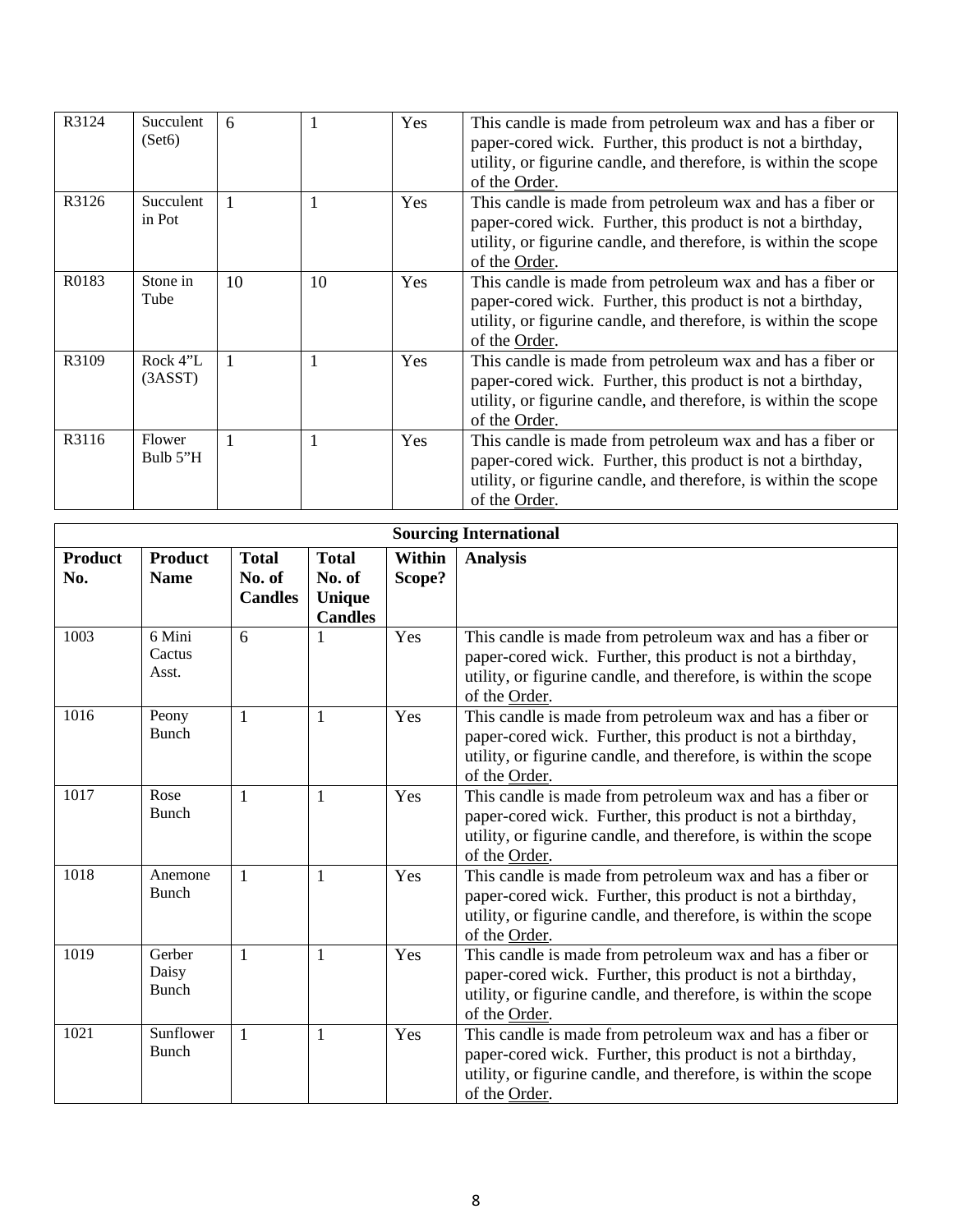| 1029 | Hyacinth            | $\mathbf{1}$ | $\mathbf{1}$ | Yes | This candle is made from petroleum wax and has a fiber or                        |
|------|---------------------|--------------|--------------|-----|----------------------------------------------------------------------------------|
|      | Bulb                |              |              |     | paper-cored wick. Further, this product is not a birthday,                       |
|      |                     |              |              |     | utility, or figurine candle, and therefore, is within the scope                  |
|      |                     |              |              |     | of the Order.                                                                    |
| 1030 | Hyacinth            | $\mathbf{1}$ | $\mathbf{1}$ | Yes | This candle is made from petroleum wax and has a fiber or                        |
|      | Bulb                |              |              |     | paper-cored wick. Further, this product is not a birthday,                       |
|      |                     |              |              |     | utility, or figurine candle, and therefore, is within the scope                  |
|      |                     |              |              |     | of the Order.                                                                    |
| 1031 | Hyacinth            | $\mathbf{1}$ | $\mathbf{1}$ | Yes | This candle is made from petroleum wax and has a fiber or                        |
|      | Bulb                |              |              |     | paper-cored wick. Further, this product is not a birthday,                       |
|      |                     |              |              |     | utility, or figurine candle, and therefore, is within the scope                  |
|      |                     |              |              |     | of the Order.                                                                    |
| 1045 | Yellow<br>Sun Cameo | $\mathbf{1}$ | $\mathbf{1}$ | Yes | This candle is made from petroleum wax and has a fiber or                        |
|      | Candle              |              |              |     | paper-cored wick. Further, this product is not a birthday,                       |
|      |                     |              |              |     | utility, or figurine candle, and therefore, is within the scope<br>of the Order. |
| 1010 | Sunflower           | 3            | 3            | Yes | This candle is made from petroleum wax and has a fiber or                        |
|      | Floating            |              |              |     | paper-cored wick. Further, this product is not a birthday,                       |
|      | Candles             |              |              |     | utility, or figurine candle, and therefore, is within the scope                  |
|      |                     |              |              |     | of the Order.                                                                    |
| 1011 | Pink                | 3            | 3            | Yes | This candle is made from petroleum wax and has a fiber or                        |
|      | Floating            |              |              |     | paper-cored wick. Further, this product is not a birthday,                       |
|      | Daisies             |              |              |     | utility, or figurine candle, and therefore, is within the scope                  |
|      |                     |              |              |     | of the Order.                                                                    |
| 1034 | Yellow              | 1            | $\mathbf{1}$ | Yes | This candle is made from petroleum wax and has a fiber or                        |
|      | Sunflowers          |              |              |     | paper-cored wick. Further, this product is not a birthday,                       |
|      |                     |              |              |     | utility, or figurine candle, and therefore, is within the scope                  |
|      |                     |              |              |     | of the Order.                                                                    |
| 1033 | Orange              | 1            | $\mathbf{1}$ | Yes | This candle is made from petroleum wax and has a fiber or                        |
|      | Anemones            |              |              |     | paper-cored wick. Further, this product is not a birthday,                       |
|      |                     |              |              |     | utility, or figurine candle, and therefore, is within the scope                  |
|      |                     |              |              |     | of the Order.                                                                    |
| 1035 | Purple              | $\mathbf{1}$ | $\mathbf{1}$ | Yes | This candle is made from petroleum wax and has a fiber or                        |
|      | Zinnia              |              |              |     | paper-cored wick. Further, this product is not a birthday,                       |
|      |                     |              |              |     | utility, or figurine candle, and therefore, is within the scope                  |
|      |                     |              |              |     | of the Order.                                                                    |
| 1028 | Ladybug<br>Gnome    | $\mathbf{1}$ | $\mathbf{1}$ | Yes | This candle is made from petroleum wax and has a fiber or                        |
|      | Candle              |              |              |     | paper-cored wick. Furthermore, this candle is not a birthday                     |
|      |                     |              |              |     | or utility candle. Finally, this candle is not a figurine,                       |
|      |                     |              |              |     | because it represents a fictitious creature (gnome), and not a                   |
|      |                     |              |              |     | human, animal, or deity. Therefore, this candle is within the                    |
| 1037 | Pot of 3            | $\mathbf{1}$ | 1            | Yes | scope of the Order.<br>This candle is made from petroleum wax and has a fiber or |
|      | Sunflowers          |              |              |     | paper-cored wick. Further, this product is not a birthday,                       |
|      |                     |              |              |     | utility, or figurine candle, and therefore, is within the scope                  |
|      |                     |              |              |     | of the Order.                                                                    |
| 1038 | Pot of 6            | $\mathbf{1}$ | $\mathbf{1}$ | Yes | This candle is made from petroleum wax and has a fiber or                        |
|      | White               |              |              |     | paper-cored wick. Further, this product is not a birthday,                       |
|      | Daisies             |              |              |     | utility, or figurine candle, and therefore, is within the scope                  |
|      |                     |              |              |     | of the Order.                                                                    |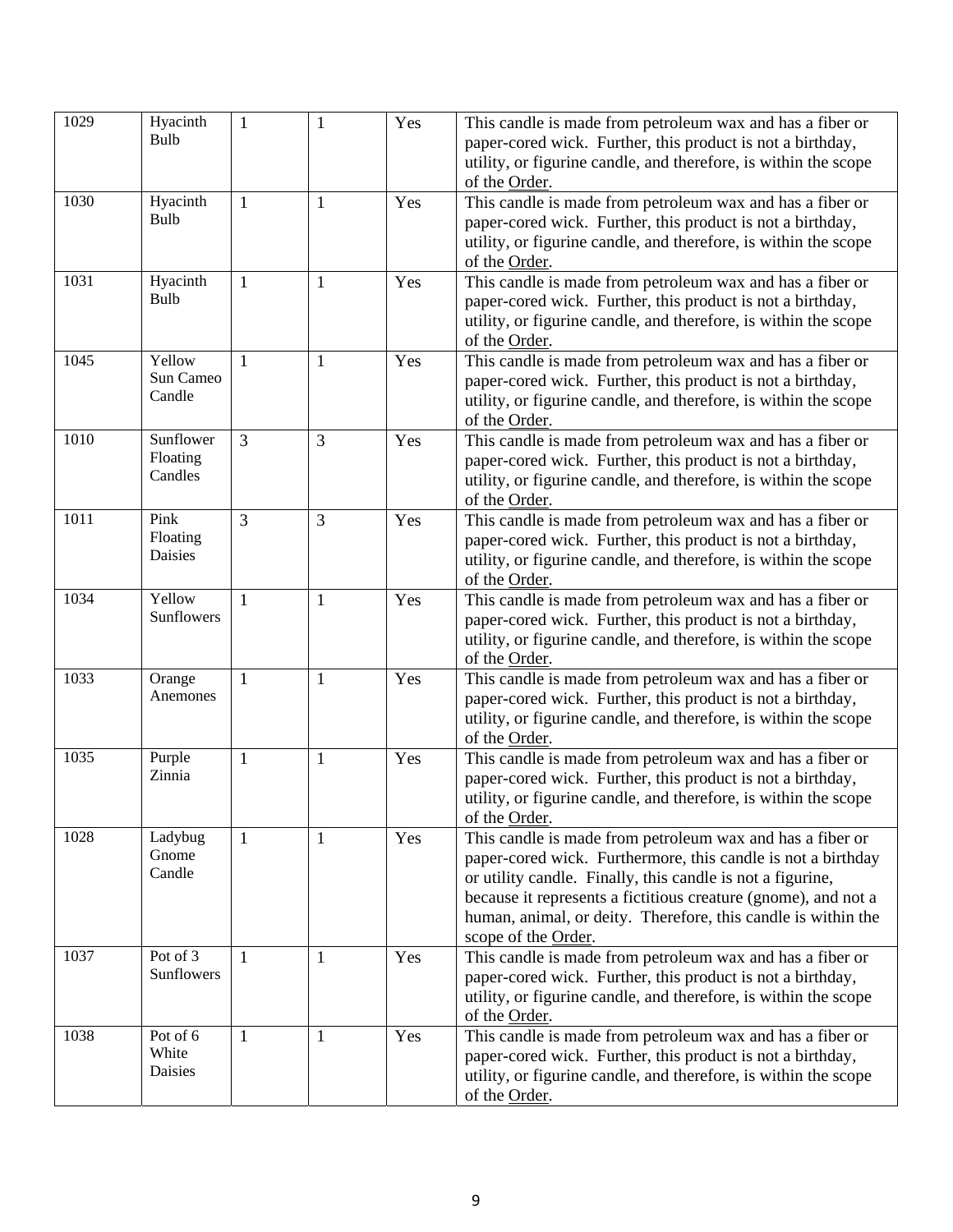| 1040 | Pot of 3<br>Pink<br>Daisies                    | 1            | $\mathbf{1}$ | Yes | This candle is made from petroleum wax and has a fiber or<br>paper-cored wick. Further, this product is not a birthday,<br>utility, or figurine candle, and therefore, is within the scope<br>of the Order. |
|------|------------------------------------------------|--------------|--------------|-----|-------------------------------------------------------------------------------------------------------------------------------------------------------------------------------------------------------------|
| 1041 | Pot of 3<br>Orange<br>Tulips                   | $\mathbf{1}$ | 1            | Yes | This candle is made from petroleum wax and has a fiber or<br>paper-cored wick. Further, this product is not a birthday,<br>utility, or figurine candle, and therefore, is within the scope<br>of the Order. |
| 1042 | Pot of 3<br>Yellow<br>Daffodils                | $\mathbf{1}$ | $\mathbf{1}$ | Yes | This candle is made from petroleum wax and has a fiber or<br>paper-cored wick. Further, this product is not a birthday,<br>utility, or figurine candle, and therefore, is within the scope<br>of the Order. |
| 1043 | Pot of 3<br>Purple<br><b>Violets</b>           | $\mathbf{1}$ | $\mathbf{1}$ | Yes | This candle is made from petroleum wax and has a fiber or<br>paper-cored wick. Further, this product is not a birthday,<br>utility, or figurine candle, and therefore, is within the scope<br>of the Order. |
| 1032 | Hyacinth<br>Bulb                               | $\mathbf{1}$ | $\mathbf{1}$ | Yes | This candle is made from petroleum wax and has a fiber or<br>paper-cored wick. Further, this product is not a birthday,<br>utility, or figurine candle, and therefore, is within the scope<br>of the Order. |
| 1004 | 3 Pink<br>Roses                                | 3            | $\mathbf{1}$ | Yes | This candle is made from petroleum wax and has a fiber or<br>paper-cored wick. Further, this product is not a birthday,<br>utility, or figurine candle, and therefore, is within the scope<br>of the Order. |
| 1005 | 3 Red<br>Roses                                 | 3            | $\mathbf{1}$ | Yes | This candle is made from petroleum wax and has a fiber or<br>paper-cored wick. Further, this product is not a birthday,<br>utility, or figurine candle, and therefore, is within the scope<br>of the Order. |
| 1006 | 3 Yellow<br>Roses                              | 3            | $\mathbf{1}$ | Yes | This candle is made from petroleum wax and has a fiber or<br>paper-cored wick. Further, this product is not a birthday,<br>utility, or figurine candle, and therefore, is within the scope<br>of the Order. |
| 1002 | 6 Mini<br>Flower<br>Pots Asst.<br>$\, {\bf B}$ | 6            | 6            | Yes | This candle is made from petroleum wax and has a fiber or<br>paper-cored wick. Further, this product is not a birthday,<br>utility, or figurine candle, and therefore, is within the scope<br>of the Order. |
| 1001 | 6 Mini<br>Flower<br>Pots Asst.<br>A            | 6            | 6            | Yes | This candle is made from petroleum wax and has a fiber or<br>paper-cored wick. Further, this product is not a birthday,<br>utility, or figurine candle, and therefore, is within the scope<br>of the Order. |
| 1036 | Petite<br>Orange<br>Tulip<br><b>Bunch</b>      | 1            | $\mathbf{1}$ | Yes | This candle is made from petroleum wax and has a fiber or<br>paper-cored wick. Further, this product is not a birthday,<br>utility, or figurine candle, and therefore, is within the scope<br>of the Order. |
| 1024 | Rose<br>Flower<br>Bouquet                      | $\mathbf{1}$ | $\mathbf{1}$ | Yes | This candle is made from petroleum wax and has a fiber or<br>paper-cored wick. Further, this product is not a birthday,<br>utility, or figurine candle, and therefore, is within the scope<br>of the Order. |
| 1022 | White Lily<br>Pave                             | 1            | $\mathbf{1}$ | Yes | This candle is made from petroleum wax and has a fiber or<br>paper-cored wick. Further, this product is not a birthday,<br>utility, or figurine candle, and therefore, is within the scope<br>of the Order. |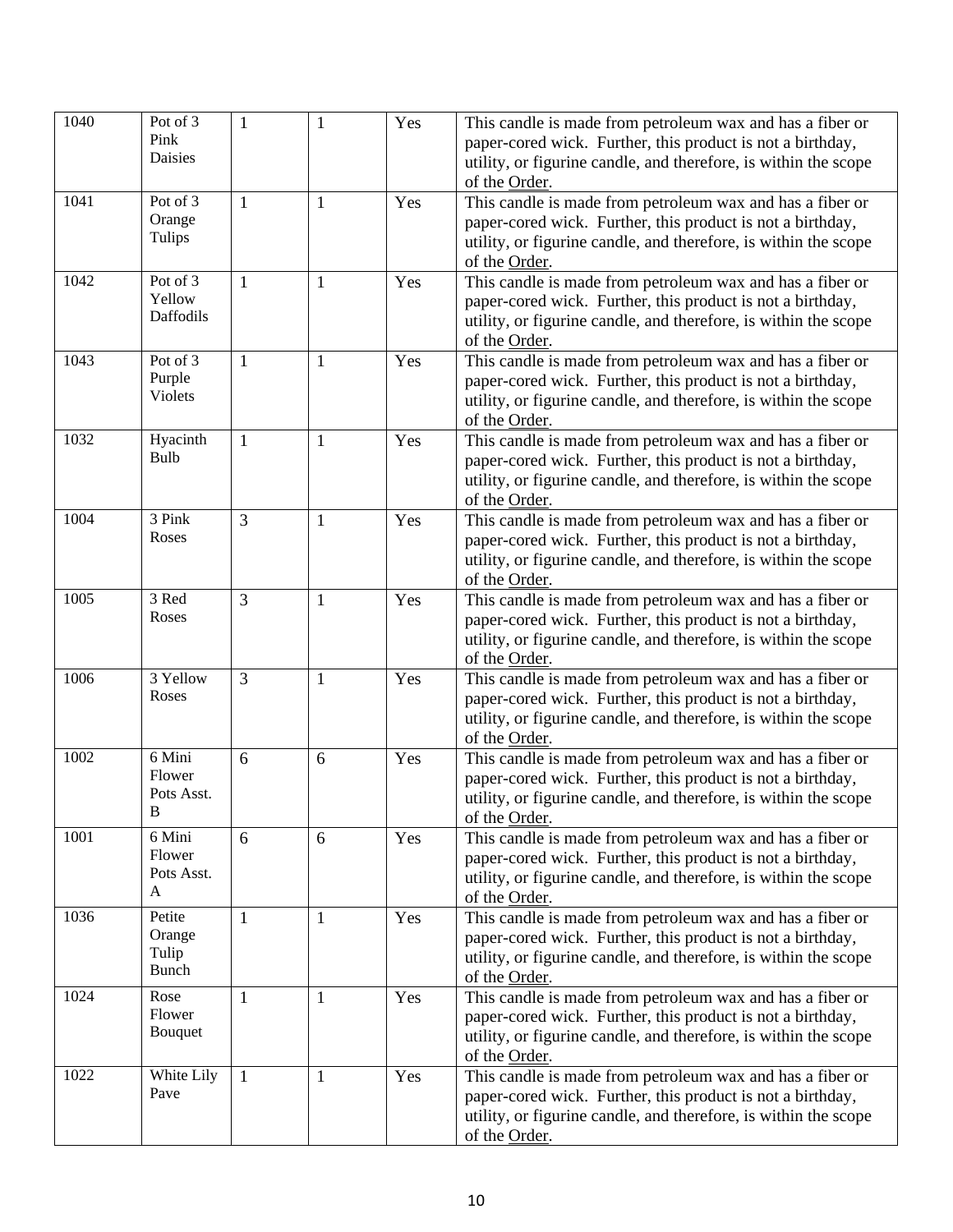| 1023 | Daffodil<br>Pave                     | $\mathbf{1}$ | 1            | Yes | This candle is made from petroleum wax and has a fiber or<br>paper-cored wick. Further, this product is not a birthday,<br>utility, or figurine candle, and therefore, is within the scope<br>of the Order. |
|------|--------------------------------------|--------------|--------------|-----|-------------------------------------------------------------------------------------------------------------------------------------------------------------------------------------------------------------|
| 1025 | Stargazer<br>Pave                    | $\mathbf{1}$ | 1            | Yes | This candle is made from petroleum wax and has a fiber or<br>paper-cored wick. Further, this product is not a birthday,<br>utility, or figurine candle, and therefore, is within the scope<br>of the Order. |
| 1026 | <b>Tulip Pave</b>                    | 1            | 1            | Yes | This candle is made from petroleum wax and has a fiber or<br>paper-cored wick. Further, this product is not a birthday,<br>utility, or figurine candle, and therefore, is within the scope<br>of the Order. |
| 1027 | Sunflower<br>Pave                    | $\mathbf{1}$ | $\mathbf{1}$ | Yes | This candle is made from petroleum wax and has a fiber or<br>paper-cored wick. Further, this product is not a birthday,<br>utility, or figurine candle, and therefore, is within the scope<br>of the Order. |
| 1009 | <b>Small Pink</b><br>Rose            | 1            | $\mathbf{1}$ | Yes | This candle is made from petroleum wax and has a fiber or<br>paper-cored wick. Further, this product is not a birthday,<br>utility, or figurine candle, and therefore, is within the scope<br>of the Order. |
| 1012 | Large Pink<br>Rose                   | $\mathbf{1}$ | $\mathbf{1}$ | Yes | This candle is made from petroleum wax and has a fiber or<br>paper-cored wick. Further, this product is not a birthday,<br>utility, or figurine candle, and therefore, is within the scope<br>of the Order. |
| 1008 | Floating<br>Sunflower                | $\mathbf{1}$ | $\mathbf{1}$ | Yes | This candle is made from petroleum wax and has a fiber or<br>paper-cored wick. Further, this product is not a birthday,<br>utility, or figurine candle, and therefore, is within the scope<br>of the Order. |
| 1013 | Red Rose<br>Sphere                   | $\mathbf{1}$ | $\mathbf{1}$ | Yes | This candle is made from petroleum wax and has a fiber or<br>paper-cored wick. Further, this product is not a birthday,<br>utility, or figurine candle, and therefore, is within the scope<br>of the Order. |
| 1014 | Fuchsia<br>Rose<br>Sphere            | $\mathbf{1}$ | $\mathbf{1}$ | Yes | This candle is made from petroleum wax and has a fiber or<br>paper-cored wick. Further, this product is not a birthday,<br>utility, or figurine candle, and therefore, is within the scope<br>of the Order. |
| 1015 | Small Pink<br>Rose<br>Sphere         | 1            | $\mathbf{1}$ | Yes | This candle is made from petroleum wax and has a fiber or<br>paper-cored wick. Further, this product is not a birthday,<br>utility, or figurine candle, and therefore, is within the scope<br>of the Order. |
| 1020 | Yellow<br><b>Tulip Pave</b>          | 1            | $\mathbf{1}$ | Yes | This candle is made from petroleum wax and has a fiber or<br>paper-cored wick. Further, this product is not a birthday,<br>utility, or figurine candle, and therefore, is within the scope<br>of the Order. |
| 1044 | Petite Pink<br>Tulip<br><b>Bunch</b> | 1            | 1            | Yes | This candle is made from petroleum wax and has a fiber or<br>paper-cored wick. Further, this product is not a birthday,<br>utility, or figurine candle, and therefore, is within the scope<br>of the Order. |
| 1007 | Floating<br>Dahlia<br>Candle         | 1            | 1            | Yes | This candle is made from petroleum wax and has a fiber or<br>paper-cored wick. Further, this product is not a birthday,<br>utility, or figurine candle, and therefore, is within the scope<br>of the Order. |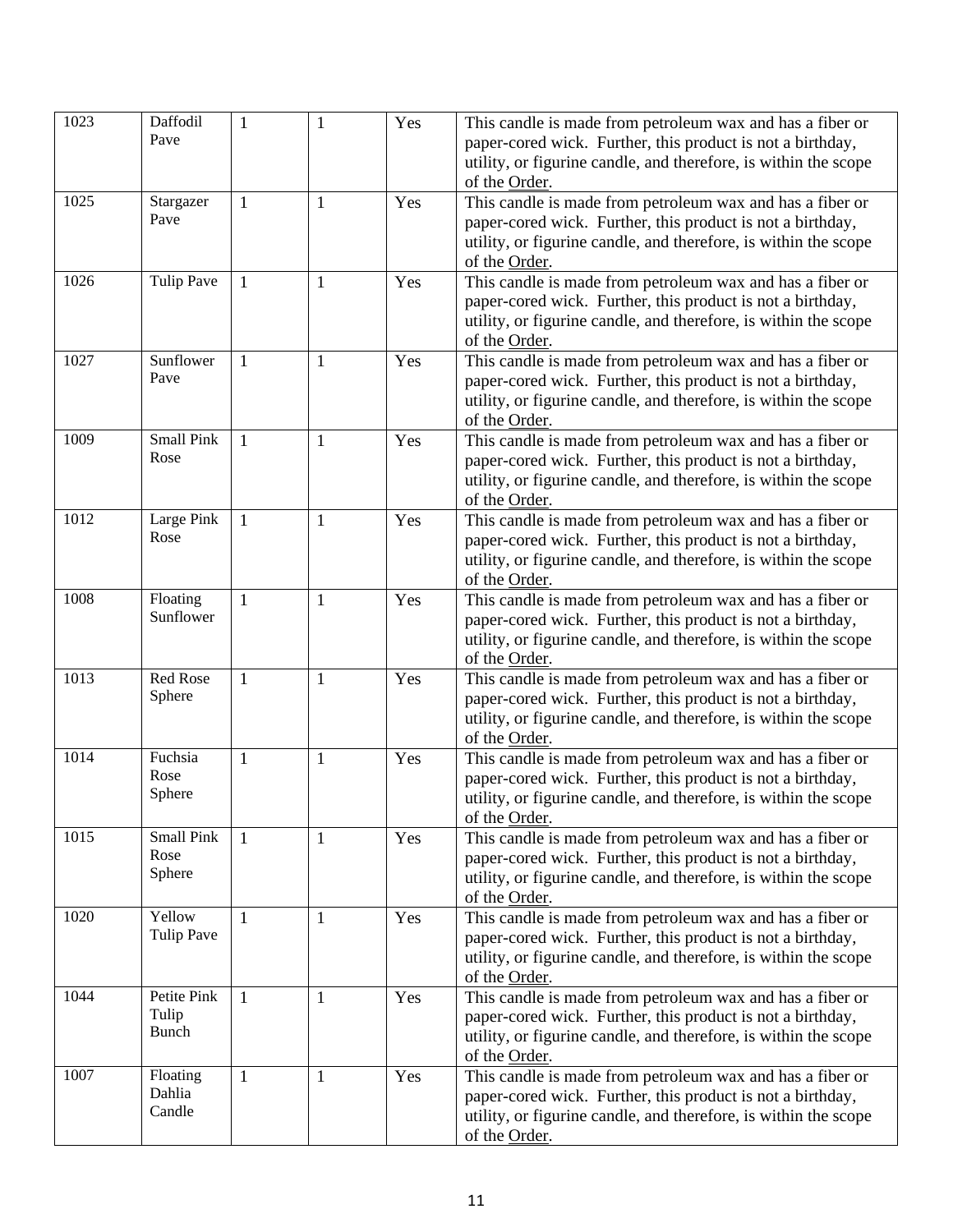| <b>Trade Associates Group, Ltd.</b> |                                     |                                          |                                                           |                  |                                                                                                                                                                                                             |  |  |
|-------------------------------------|-------------------------------------|------------------------------------------|-----------------------------------------------------------|------------------|-------------------------------------------------------------------------------------------------------------------------------------------------------------------------------------------------------------|--|--|
| <b>Product</b><br>No.               | <b>Product</b><br><b>Name</b>       | <b>Total</b><br>No. of<br><b>Candles</b> | <b>Total</b><br>No. of<br><b>Unique</b><br><b>Candles</b> | Within<br>Scope? | <b>Analysis</b>                                                                                                                                                                                             |  |  |
| 610583                              | White<br>Pumpkin<br>Candle          | $\mathbf{1}$                             | 1                                                         | Yes              | This candle is made from petroleum wax and has a fiber or<br>paper-cored wick. Further, this product is not a birthday,<br>utility, or figurine candle, and therefore, is within the scope of<br>the Order. |  |  |
| 4325                                | Macintosh<br>Apple<br>Candle        | $\mathbf{1}$                             | $\mathbf{1}$                                              | Yes              | This candle is made from petroleum wax and has a fiber or<br>paper-cored wick. Further, this product is not a birthday,<br>utility, or figurine candle, and therefore, is within the scope of<br>the Order. |  |  |
| 4225                                | Red<br>Delicious<br>Apple<br>Candle | 1                                        | 1                                                         | Yes              | This candle is made from petroleum wax and has a fiber or<br>paper-cored wick. Further, this product is not a birthday,<br>utility, or figurine candle, and therefore, is within the scope of<br>the Order. |  |  |
| 710055                              | Pumpkin<br>Candle                   | $\mathbf{1}$                             | $\mathbf{1}$                                              | Yes              | This candle is made from petroleum wax and has a fiber or<br>paper-cored wick. Further, this product is not a birthday,<br>utility, or figurine candle, and therefore, is within the scope of<br>the Order. |  |  |
| 610582                              | Orange<br>Pumpkin<br>Candle         | $\mathbf{1}$                             | $\mathbf{1}$                                              | Yes              | This candle is made from petroleum wax and has a fiber or<br>paper-cored wick. Further, this product is not a birthday,<br>utility, or figurine candle, and therefore, is within the scope of<br>the Order. |  |  |
| 210003                              | Cupcake<br>Party<br>Candle          | $\mathbf{1}$                             | $\mathbf{1}$                                              | Yes              | This candle is made from petroleum wax and has a fiber or<br>paper-cored wick. Further, this product is not a birthday,<br>utility, or figurine candle, and therefore, is within the scope of<br>the Order. |  |  |
| 710003                              | Pumpkin<br>Candles                  | 6                                        | 3                                                         | Yes              | This candle is made from petroleum wax and has a fiber or<br>paper-cored wick. Further, this product is not a birthday,<br>utility, or figurine candle, and therefore, is within the scope of<br>the Order. |  |  |
| 710052                              | Mini Pear<br>Candles                | 6                                        | 3                                                         | Yes              | This candle is made from petroleum wax and has a fiber or<br>paper-cored wick. Further, this product is not a birthday,<br>utility, or figurine candle, and therefore, is within the scope of<br>the Order. |  |  |
| 610589                              | Pumpkin<br>Candles                  | 16                                       | 1                                                         | Yes              | This candle is made from petroleum wax and has a fiber or<br>paper-cored wick. Further, this product is not a birthday,<br>utility, or figurine candle, and therefore, is within the scope of<br>the Order. |  |  |
| 710056                              | Gourd<br>Candle                     | $\mathbf{1}$                             | 1                                                         | Yes              | This candle is made from petroleum wax and has a fiber or<br>paper-cored wick. Further, this product is not a birthday,<br>utility, or figurine candle, and therefore, is within the scope of<br>the Order. |  |  |
| 711111                              | Harvest<br>Apple                    | 1                                        | $\mathbf{1}$                                              | Yes              | This candle is made from petroleum wax and has a fiber or<br>paper-cored wick. Further, this product is not a birthday,<br>utility, or figurine candle, and therefore, is within the scope of<br>the Order. |  |  |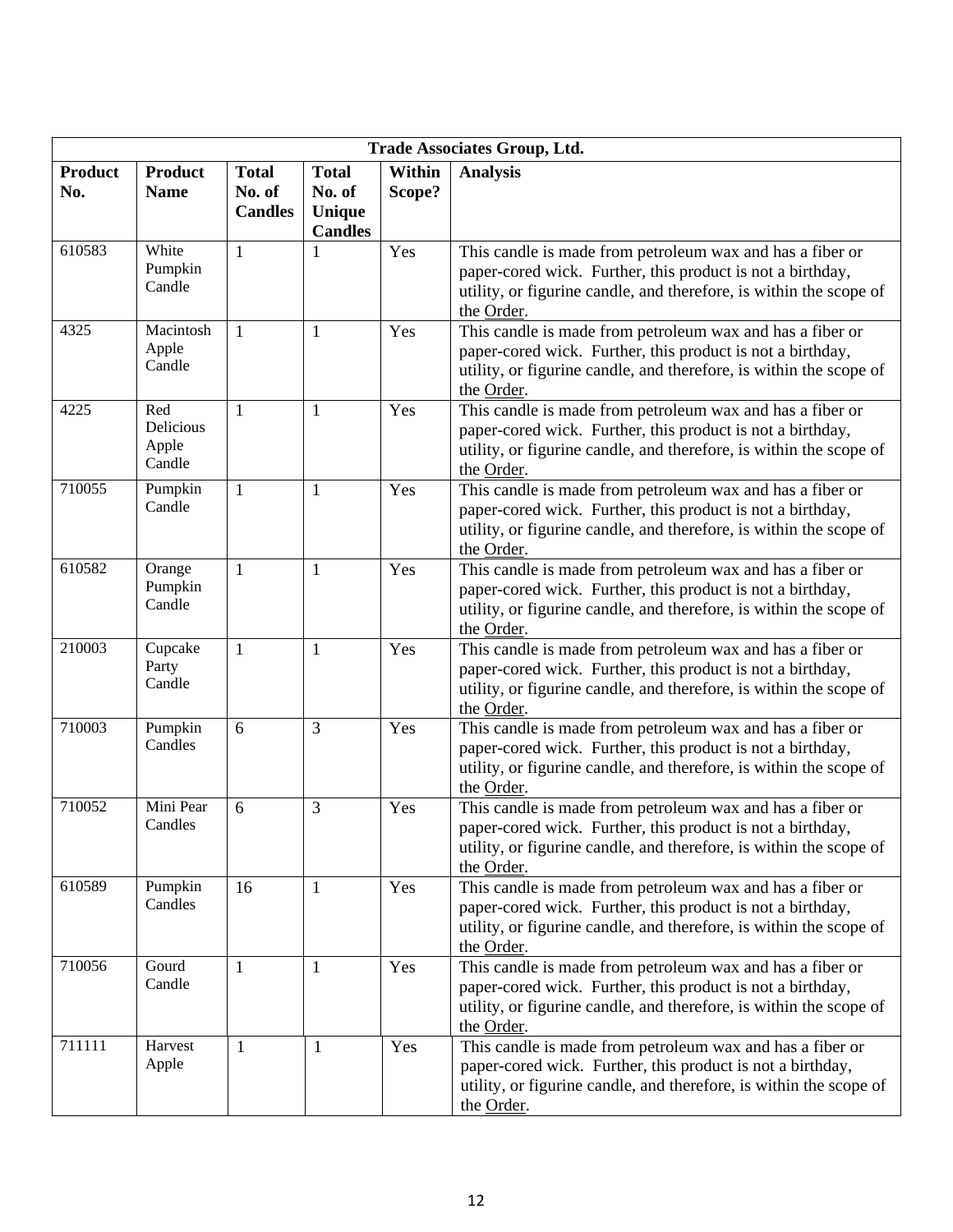| 710053 | Large<br>Scented<br>Pear<br>Candle            | 1              | 1              | Yes | This candle is made from petroleum wax and has a fiber or<br>paper-cored wick. Further, this product is not a birthday,<br>utility, or figurine candle, and therefore, is within the scope of<br>the Order.                                                                                                                                       |
|--------|-----------------------------------------------|----------------|----------------|-----|---------------------------------------------------------------------------------------------------------------------------------------------------------------------------------------------------------------------------------------------------------------------------------------------------------------------------------------------------|
| 610586 | Gourd<br>Candles                              | 9              | 9              | Yes | This candle is made from petroleum wax and has a fiber or<br>paper-cored wick. Further, this product is not a birthday,<br>utility, or figurine candle, and therefore, is within the scope of<br>the Order.                                                                                                                                       |
| 610581 | Tall<br>Orange<br>Pumpkin                     | 1              | 1              | Yes | This candle is made from petroleum wax and has a fiber or<br>paper-cored wick. Further, this product is not a birthday,<br>utility, or figurine candle, and therefore, is within the scope of<br>the Order.                                                                                                                                       |
| 610579 | Harvest<br>Apple<br>Candle                    | 12             | $\mathbf{1}$   | Yes | This candle is made from petroleum wax and has a fiber or<br>paper-cored wick. Further, this product is not a birthday,<br>utility, or figurine candle, and therefore, is within the scope of<br>the Order.                                                                                                                                       |
| 410182 | Watering<br>Can Candle                        | $\mathbf{1}$   | 1              | Yes | This candle is made from petroleum wax and has a fiber or<br>paper-cored wick. Further, this product is not a birthday,<br>utility, or figurine candle, and therefore, is within the scope of<br>the Order.                                                                                                                                       |
| 210004 | Cupcake<br>Party<br>Candle                    | $\mathbf{1}$   | $\mathbf{1}$   | Yes | This candle is made from petroleum wax and has a fiber or<br>paper-cored wick. Further, this product is not a birthday,<br>utility, or figurine candle, and therefore, is within the scope of<br>the Order.                                                                                                                                       |
| 610512 | Snowcap<br><b>Taper Tree</b><br>Candle        | $\overline{2}$ | $\overline{2}$ | Yes | This candle is made from petroleum wax and has a fiber or<br>paper-cored wick. Further, this product is not a birthday,<br>utility, or figurine candle, and therefore, is within the scope of<br>the Order.                                                                                                                                       |
| 610523 | Large<br>Snowcap<br>Tree                      | $\mathbf{1}$   | $\mathbf{1}$   | Yes | This candle is made from petroleum wax and has a fiber or<br>paper-cored wick. Further, this product is not a birthday,<br>utility, or figurine candle, and therefore, is within the scope of<br>the Order.                                                                                                                                       |
| 610588 | Large<br>Onion<br>Candle                      | 1              | 1              | Yes | This candle is made from petroleum wax and has a fiber or<br>paper-cored wick. Further, this product is not a birthday,<br>utility, or figurine candle, and therefore, is within the scope of<br>the Order.                                                                                                                                       |
| 610066 | Floating<br>Golden<br>Tree Glitter<br>Candles | $\overline{4}$ | 1              | Yes | This candle is made from petroleum wax and has a fiber or<br>paper-cored wick. Further, this product is not a birthday,<br>utility, or figurine candle, and therefore, is within the scope of<br>the Order.                                                                                                                                       |
| 610543 | Whimsy<br>Snowman                             | $\mathbf{1}$   | 1              | Yes | This candle is made from petroleum wax and has a fiber or<br>paper-cored wick. Furthermore, this candle is not a birthday<br>or utility candle. Finally, this candle is not a figurine, because<br>it represents an inanimate object (snowman), and not a human,<br>animal, or deity. Therefore, this candle is within the scope of<br>the Order. |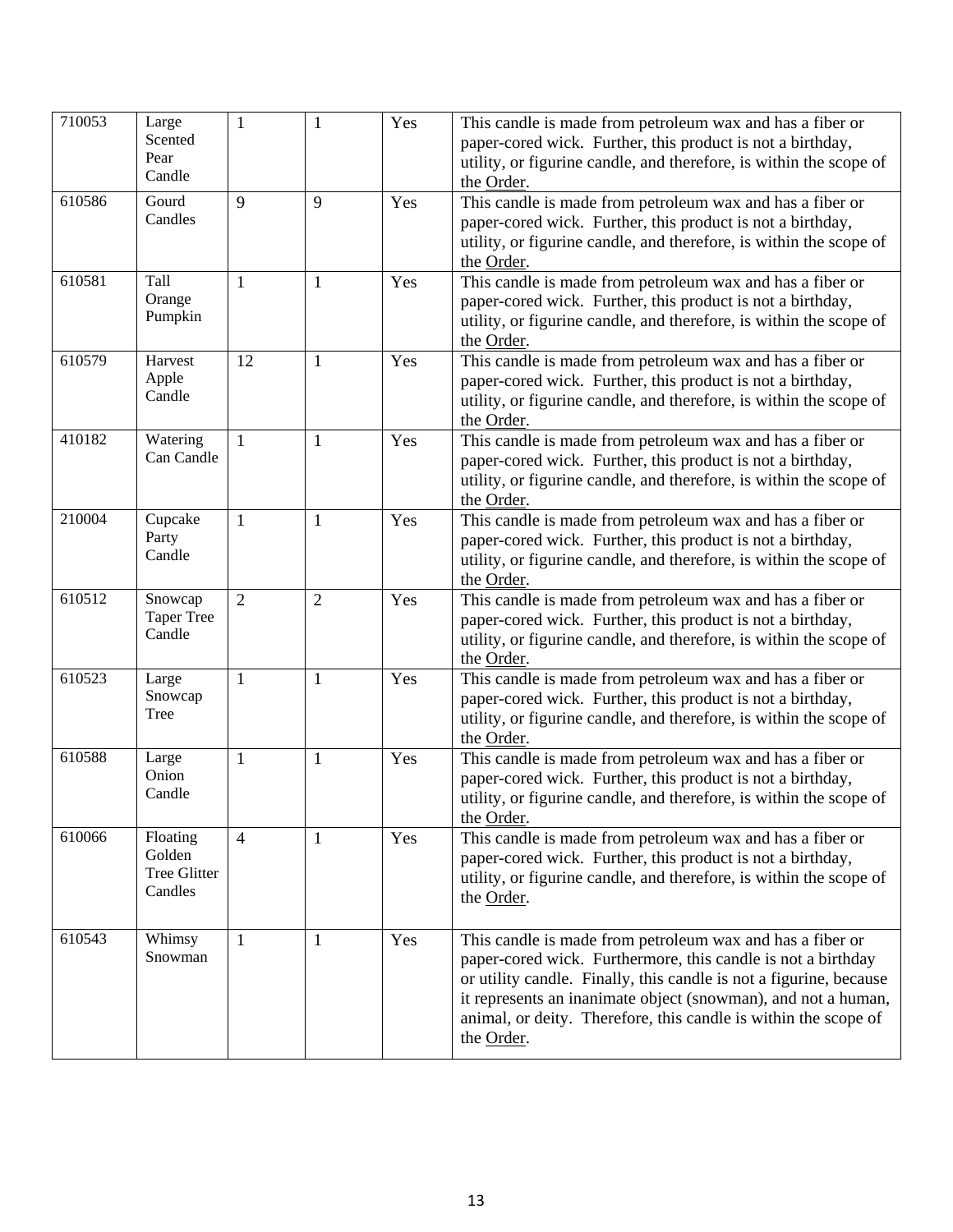| 610541 | Whimsy<br>Snowman               | $\mathbf{1}$   | 1              | Yes | This candle is made from petroleum wax and has a fiber or<br>paper-cored wick. Furthermore, this candle is not a birthday<br>or utility candle. Finally, this candle is not a figurine, because<br>it represents an inanimate object (snowman), and not a human,<br>animal, or deity. Therefore, this candle is within the scope of<br>the Order. |
|--------|---------------------------------|----------------|----------------|-----|---------------------------------------------------------------------------------------------------------------------------------------------------------------------------------------------------------------------------------------------------------------------------------------------------------------------------------------------------|
| 610544 | Snowman<br>Tealights            | $\overline{4}$ | $\overline{4}$ | Yes | This candle is made from petroleum wax and has a fiber or<br>paper-cored wick. Furthermore, this candle is not a birthday<br>or utility candle. Finally, this candle is not a figurine, because<br>it represents an inanimate object (snowman), and not a human,<br>animal, or deity. Therefore, this candle is within the scope of<br>the Order. |
| 710028 | Mini<br>Ornament<br>Tealights   | 6              | 6              | Yes | This candle is made from petroleum wax and has a fiber or<br>paper-cored wick. Further, this product is not a birthday,<br>utility, or figurine candle, and therefore, is within the scope of<br>the Order.                                                                                                                                       |
| 610099 | Floating<br>Tree<br>Candle      | 9              | 9              | Yes | This candle is made from petroleum wax and has a fiber or<br>paper-cored wick. Further, this product is not a birthday,<br>utility, or figurine candle, and therefore, is within the scope of<br>the Order.                                                                                                                                       |
| 610542 | Whimsy<br>Snowman               | 1              | 1              | Yes | This candle is made from petroleum wax and has a fiber or<br>paper-cored wick. Furthermore, this candle is not a birthday<br>or utility candle. Finally, this candle is not a figurine, because<br>it represents an inanimate object (snowman), and not a human,<br>animal, or deity. Therefore, this candle is within the scope of<br>the Order. |
| 710975 | Gumdrop<br>Tree<br>Candle       | $\mathbf{1}$   | 1              | Yes | This candle is made from petroleum wax and has a fiber or<br>paper-cored wick. Further, this product is not a birthday,<br>utility, or figurine candle, and therefore, is within the scope of<br>the Order.                                                                                                                                       |
| 610549 | Snowman<br>Round<br>Ornament    | $\mathbf{1}$   | 1              | Yes | This candle is made from petroleum wax and has a fiber or<br>paper-cored wick. Further, this product is not a birthday,<br>utility, or figurine candle, and therefore, is within the scope of<br>the Order.                                                                                                                                       |
| 610548 | Snowman<br>Round<br>Ornament    | $\mathbf{1}$   | 1              | Yes | This candle is made from petroleum wax and has a fiber or<br>paper-cored wick. Further, this product is not a birthday,<br>utility, or figurine candle, and therefore, is within the scope of<br>the Order.                                                                                                                                       |
| 710030 | Glitter<br>Ornament<br>Candle   | 1              | $\mathbf{1}$   | Yes | This candle is made from petroleum wax and has a fiber or<br>paper-cored wick. Further, this product is not a birthday,<br>utility, or figurine candle, and therefore, is within the scope of<br>the Order.                                                                                                                                       |
| 610550 | Treelight<br>Ornament<br>Candle | $\mathbf{1}$   | $\mathbf{1}$   | Yes | This candle is made from petroleum wax and has a fiber or<br>paper-cored wick. Further, this product is not a birthday,<br>utility, or figurine candle, and therefore, is within the scope of<br>the Order.                                                                                                                                       |
| 610509 | Small<br>Snowball<br>Candle     | $\mathbf{1}$   | $\mathbf{1}$   | Yes | This candle is made from petroleum wax and has a fiber or<br>paper-cored wick. Further, this product is not a birthday,<br>utility, or figurine candle, and therefore, is within the scope of                                                                                                                                                     |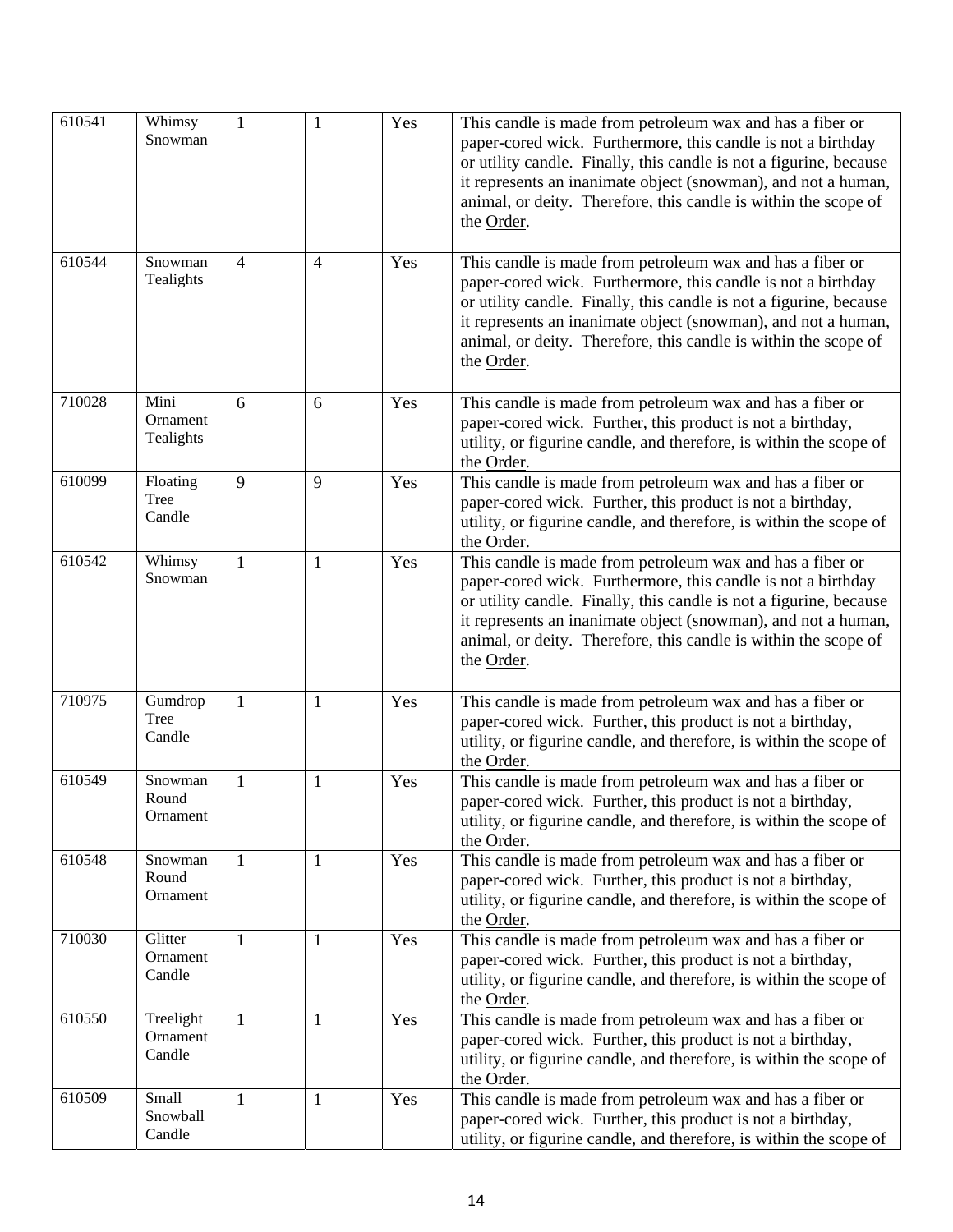|        |                                         |              |              |         | the Order.                                                                                                                                                                                                                    |
|--------|-----------------------------------------|--------------|--------------|---------|-------------------------------------------------------------------------------------------------------------------------------------------------------------------------------------------------------------------------------|
| 610508 | Large<br>Snowball<br>Candle             | $\mathbf{1}$ | $\mathbf{1}$ | Yes     | This candle is made from petroleum wax and has a fiber or<br>paper-cored wick. Further, this product is not a birthday,<br>utility, or figurine candle, and therefore, is within the scope of<br>the Order.                   |
| 610520 | Golden<br>Swirl<br>Round<br>Ornament    | $\mathbf{1}$ | $\mathbf{1}$ | Yes     | This candle is made from petroleum wax and has a fiber or<br>paper-cored wick. Further, this product is not a birthday,<br>utility, or figurine candle, and therefore, is within the scope of<br>the Order.                   |
| 610482 | Pinecone<br>Round<br>Ornament           | $\mathbf{1}$ | $\mathbf{1}$ | Yes     | This candle is made from petroleum wax and has a fiber or<br>paper-cored wick. Further, this product is not a birthday,<br>utility, or figurine candle, and therefore, is within the scope of<br>the Order.                   |
| 710029 | Large<br>Whimsy<br>Ornament<br>Candle   | 1            | $\mathbf{1}$ | Yes     | This candle is made from petroleum wax and has a fiber or<br>paper-cored wick. Further, this product is not a birthday,<br>utility, or figurine candle, and therefore, is within the scope of<br>the Order.                   |
| 610480 | Berry Swirl<br>Round<br>Ornament        | $\mathbf{1}$ | $\mathbf{1}$ | Yes     | This candle is made from petroleum wax and has a fiber or<br>paper-cored wick. Further, this product is not a birthday,<br>utility, or figurine candle, and therefore, is within the scope of<br>the Order.                   |
| 610145 | Dots<br>Metallic<br>Ornament<br>Candle  | 1            | $\mathbf{1}$ | Yes     | This candle is made from petroleum wax and has a fiber or<br>paper-cored wick. Further, this product is not a birthday,<br>utility, or figurine candle, and therefore, is within the scope of<br>the Order.                   |
| 610333 | Large<br>Sparkle<br>Tree                | $\mathbf{1}$ | $\mathbf{1}$ | Yes     | This candle is made from petroleum wax and has a fiber or<br>paper-cored wick. Further, this product is not a birthday,<br>utility, or figurine candle, and therefore, is within the scope of<br>the Order.                   |
| 610546 | Large<br>Treelight<br>Candle            | 1            | $\mathbf{1}$ | Yes     | This candle is made from petroleum wax and has a fiber or<br>paper-cored wick. Further, this product is not a birthday,<br>utility, or figurine candle, and therefore, is within the scope of<br>the Order.                   |
| 710026 | <b>Glitter Tree</b><br>Candle           | 1            | 1            | Yes     | This candle is made from petroleum wax and has a fiber or<br>paper-cored wick. Further, this product is not a birthday,<br>utility, or figurine candle, and therefore, is within the scope of<br>the Order.                   |
| 610587 | Small<br>Onion<br>Candle                | 1            | $\mathbf{1}$ | Yes     | This candle is made from petroleum wax and has a fiber or<br>paper-cored wick. Further, this product is not a birthday,<br>utility, or figurine candle, and therefore, is within the scope of<br>the Order.                   |
| 710024 | <b>Bat Candle</b><br>on a String<br>Set | 1            | 1            | $N_{0}$ | This candle is made from petroleum wax and has a fiber or<br>paper-cored wick. However, this candle is in the shape of an<br>animal, and as such, is a figurine. Therefore, this candle is<br>outside the scope of the Order. |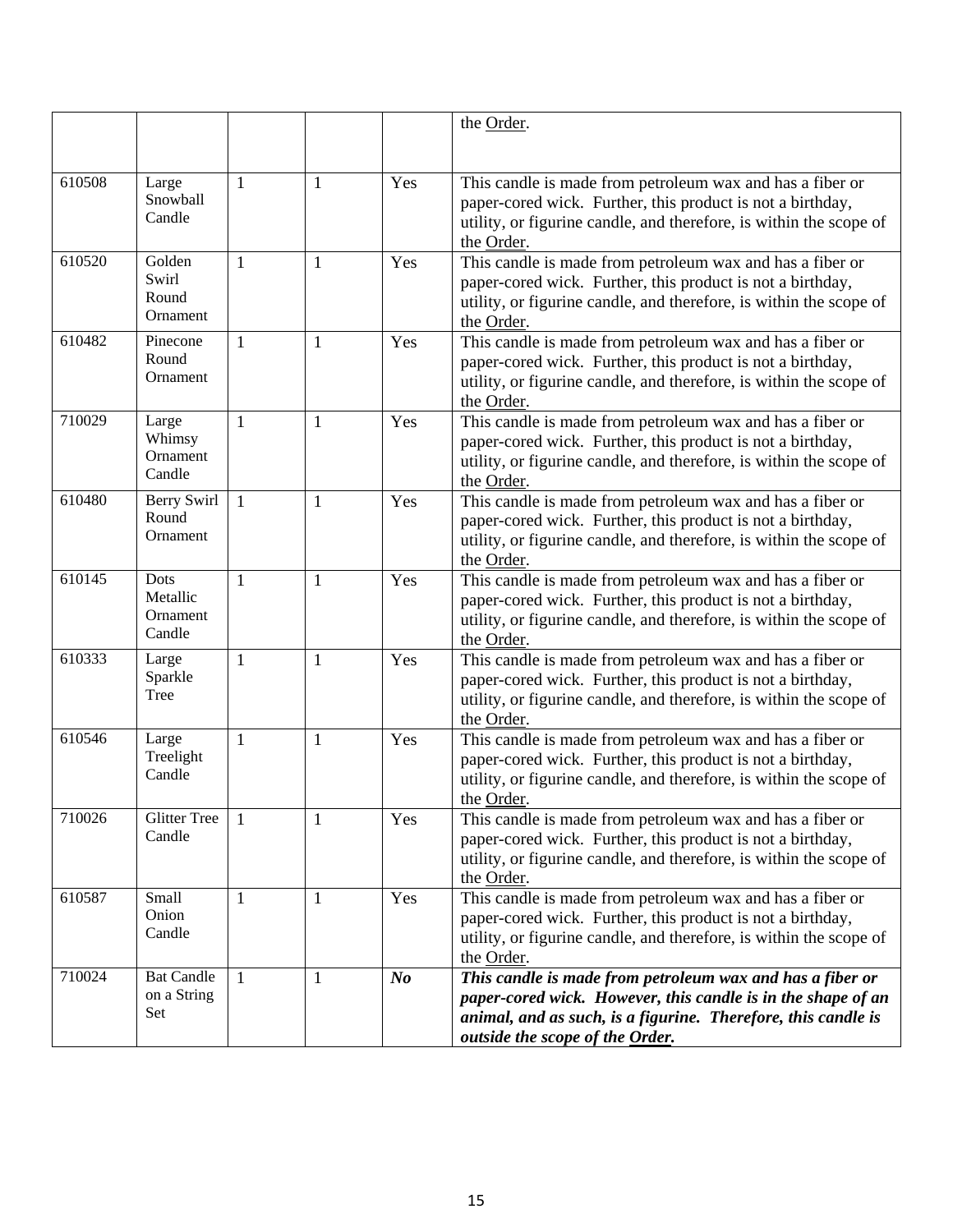| 710943 | Pumpkin<br><b>Hat Candle</b>     | $\mathbf{1}$   | 1              | Yes | This candle is made from petroleum wax and has a fiber or<br>paper-cored wick. Furthermore, this candle is not a birthday<br>or utility candle. Finally, this candle is not a figurine, because<br>it represents an inanimate object (jack-o-lantern), and not a<br>human, animal, or deity. Therefore, this candle is within the<br>scope of the Order. |
|--------|----------------------------------|----------------|----------------|-----|----------------------------------------------------------------------------------------------------------------------------------------------------------------------------------------------------------------------------------------------------------------------------------------------------------------------------------------------------------|
| 410032 | Mini<br>Cupcake<br>Candles       | $\overline{4}$ | $\overline{4}$ | Yes | This candle is made from petroleum wax and has a fiber or<br>paper-cored wick. Further, this product is not a birthday,<br>utility, or figurine candle, and therefore, is within the scope of<br>the Order.                                                                                                                                              |
| 610403 | Tall<br>Pumkin<br>Candle         | 1              | 1              | Yes | This candle is made from petroleum wax and has a fiber or<br>paper-cored wick. Further, this product is not a birthday,<br>utility, or figurine candle, and therefore, is within the scope of<br>the Order.                                                                                                                                              |
| 100167 | Small<br>Firecracker<br>Candles  | 6              | $\mathbf{1}$   | Yes | This candle is made from petroleum wax and has a fiber or<br>paper-cored wick. Further, this product is not a birthday,<br>utility, or figurine candle, and therefore, is within the scope of<br>the Order.                                                                                                                                              |
| 711107 | Floating<br>Snowman<br>Candle    | $\overline{2}$ | $\overline{2}$ | Yes | This candle is made from petroleum wax and has a fiber or<br>paper-cored wick. Furthermore, this candle is not a birthday<br>or utility candle. Finally, this candle is not a figurine, because<br>it represents an inanimate object (snowman), and not a human,<br>animal, or deity. Therefore, this candle is within the scope of<br>the Order.        |
| 410174 | <b>Beach Ball</b><br>Candles     | 6              | 3              | Yes | This candle is made from petroleum wax and has a fiber or<br>paper-cored wick. Further, this product is not a birthday,<br>utility, or figurine candle, and therefore, is within the scope of<br>the Order.                                                                                                                                              |
| 410048 | Sherbet<br><b>Candles Set</b>    | $\overline{4}$ | 4              | Yes | This candle is made from petroleum wax and has a fiber or<br>paper-cored wick. Further, this product is not a birthday,<br>utility, or figurine candle, and therefore, is within the scope of<br>the Order.                                                                                                                                              |
| 610545 | Snowman<br>Taper                 | $\overline{2}$ | $\overline{2}$ | Yes | This candle is made from petroleum wax and has a fiber or<br>paper-cored wick. Furthermore, this candle is not a birthday<br>or utility candle. Finally, this candle is not a figurine, because<br>it represents an inanimate object (snowman), and not a human,<br>animal, or deity. Therefore, this candle is within the scope of<br>the Order.        |
| 610540 | Snowman<br>Floating<br>Candles   | $\overline{7}$ | 7              | Yes | This candle is made from petroleum wax and has a fiber or<br>paper-cored wick. Furthermore, this candle is not a birthday<br>or utility candle. Finally, this candle is not a figurine, because<br>it represents an inanimate object (snowman), and not a human,<br>animal, or deity. Therefore, this candle is within the scope of<br>the Order.        |
| 510101 | Crazy Eggs<br>Candle             | $\overline{4}$ | $\overline{4}$ | Yes | This candle is made from petroleum wax and has a fiber or<br>paper-cored wick. Further, this product is not a birthday,<br>utility, or figurine candle, and therefore, is within the scope of<br>the Order.                                                                                                                                              |
| 610172 | Small<br>Candy<br>Corn<br>Candle | 6              | 6              | Yes | This candle is made from petroleum wax and has a fiber or<br>paper-cored wick. Further, this product is not a birthday,<br>utility, or figurine candle, and therefore, is within the scope of                                                                                                                                                            |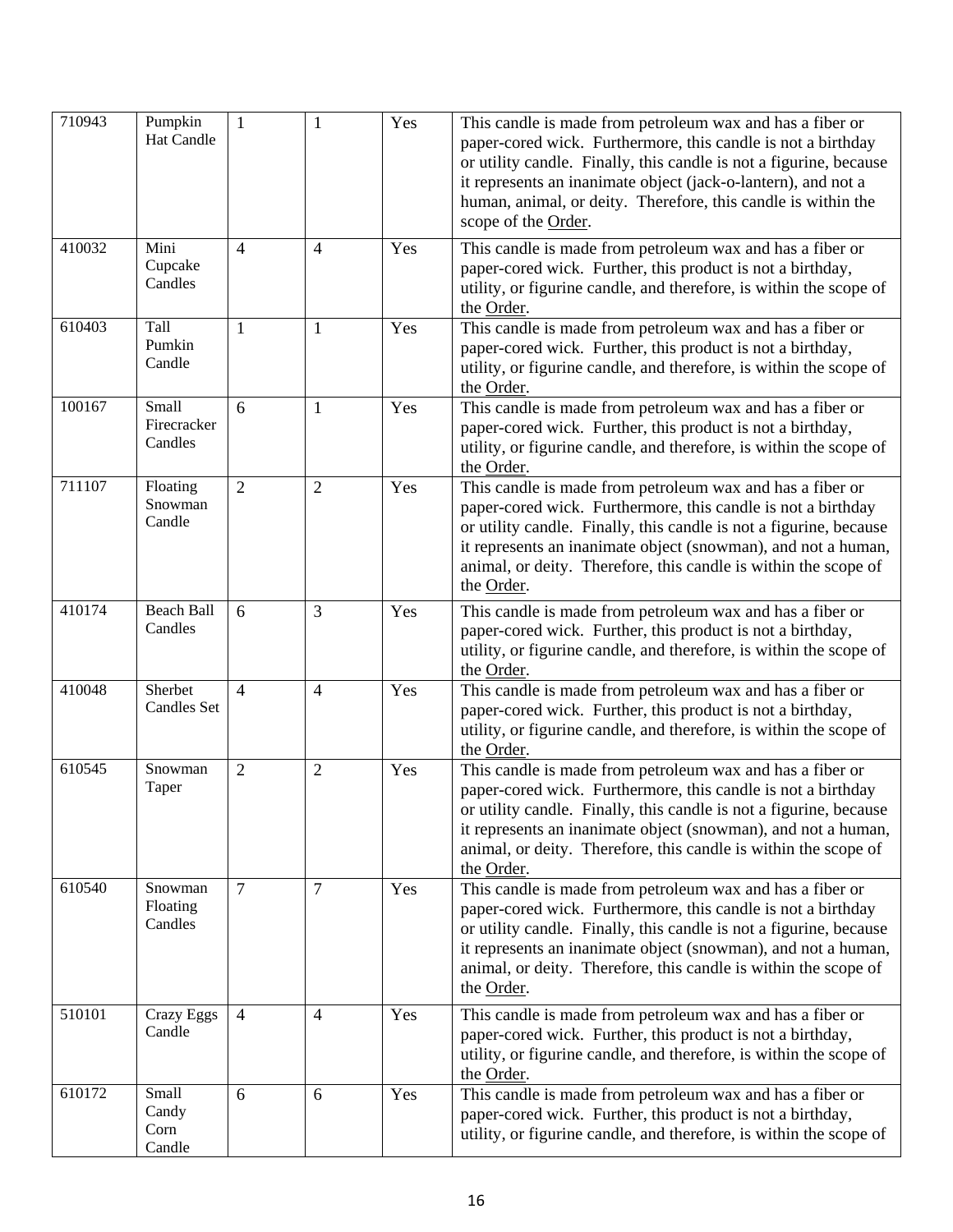|        |                   |                |                |                | the Order.                                                                                                                       |
|--------|-------------------|----------------|----------------|----------------|----------------------------------------------------------------------------------------------------------------------------------|
|        |                   |                |                |                |                                                                                                                                  |
| 610585 | Large             | $\mathbf{1}$   | $\mathbf{1}$   | Yes            | This candle is made from petroleum wax and has a fiber or                                                                        |
|        | Acorn             |                |                |                | paper-cored wick. Further, this product is not a birthday,                                                                       |
|        | Candle            |                |                |                | utility, or figurine candle, and therefore, is within the scope of                                                               |
|        |                   |                |                |                | the Order.                                                                                                                       |
| 610573 | <b>Brussels</b>   | 16             | 1              | Yes            | This candle is made from petroleum wax and has a fiber or                                                                        |
|        | Sprout<br>Candles |                |                |                | paper-cored wick. Further, this product is not a birthday,                                                                       |
|        |                   |                |                |                | utility, or figurine candle, and therefore, is within the scope of                                                               |
| 410079 | Garden            | 1              | 1              | N <sub>o</sub> | the Order.<br>This candle is made from petroleum wax and has a fiber or                                                          |
|        | Snail             |                |                |                | paper-cored wick. However, this candle is in the shape of an                                                                     |
|        | Candle            |                |                |                | animal. As such, we find that this candle is a figurine, and                                                                     |
|        |                   |                |                |                | therefore, is outside the scope of the Order.                                                                                    |
| 419938 | Large             | 1              | 1              | Yes            | This candle is made from petroleum wax and has a fiber or                                                                        |
|        | Watermelo         |                |                |                | paper-cored wick. Further, this product is not a birthday,                                                                       |
|        | n Candle          |                |                |                | utility, or figurine candle, and therefore, is within the scope of                                                               |
| 610347 |                   |                |                |                | the Order.                                                                                                                       |
|        | Large<br>pumpkin  | $\mathbf{1}$   | $\mathbf{1}$   | Yes            | This candle is made from petroleum wax and has a fiber or<br>paper-cored wick. Further, this product is not a birthday,          |
|        | Candle            |                |                |                | utility, or figurine candle, and therefore, is within the scope of                                                               |
|        |                   |                |                |                | the Order.                                                                                                                       |
| 510098 | Cupcake           | 1              | 1              | Yes            | This candle is made from petroleum wax and has a fiber or                                                                        |
|        | Party             |                |                |                | paper-cored wick. Further, this product is not a birthday,                                                                       |
|        | Candle            |                |                |                | utility, or figurine candle, and therefore, is within the scope of                                                               |
|        |                   |                |                |                | the Order.                                                                                                                       |
| 610405 | Small<br>Pumkin   | $\mathbf{1}$   | $\mathbf{1}$   | Yes            | This candle is made from petroleum wax and has a fiber or                                                                        |
|        | Candle            |                |                |                | paper-cored wick. Further, this product is not a birthday,<br>utility, or figurine candle, and therefore, is within the scope of |
|        |                   |                |                |                | the Order.                                                                                                                       |
| 410078 | Garden            | $\mathbf{1}$   | $\mathbf{1}$   | N <sub>o</sub> | This candle is made from petroleum wax and has a fiber or                                                                        |
|        | Frog              |                |                |                | paper-cored wick. However, this candle is in the shape of                                                                        |
|        | Candle            |                |                |                | an animal. As such, we find that this candle is a figurine,                                                                      |
|        |                   |                |                |                | and therefore, is outside the scope of the Order.                                                                                |
| 510008 | Chick<br>Candle   | $\mathbf{1}$   | $\mathbf{1}$   | N o            | This candle is made from petroleum wax and has a fiber or                                                                        |
|        |                   |                |                |                | paper-cored wick. However, this candle is in the shape of an                                                                     |
|        |                   |                |                |                | animal. As such, we find that this candle is a figurine, and<br>therefore, is outside the scope of the Order.                    |
| 410028 | Chick'n           | -1             | 1              | $\bm{N o}$     | This candle is made from petroleum wax and has a fiber or                                                                        |
|        | Egg Candle        |                |                |                | paper-cored wick. However, this candle is in the shape of an                                                                     |
|        |                   |                |                |                | animal. As such, we find that this candle is a figurine, and                                                                     |
|        |                   |                |                |                | therefore, is outside the scope of the Order.                                                                                    |
| 710102 | Floating          | 6              | 3              | Yes            | This candle is made from petroleum wax and has a fiber or                                                                        |
|        | Holiday<br>Cookie |                |                |                | paper-cored wick. Further, this product is not a birthday,                                                                       |
|        | Candles           |                |                |                | utility, or figurine candle, and therefore, is within the scope of<br>the Order.                                                 |
| 710082 | Floating          | $\overline{4}$ | $\overline{4}$ | Yes            | This candle is made from petroleum wax and has a fiber or                                                                        |
|        | Ornament          |                |                |                | paper-cored wick. Further, this product is not a birthday,                                                                       |
|        | Candles           |                |                |                | utility, or figurine candle, and therefore, is within the scope of                                                               |
|        |                   |                |                |                | the Order.                                                                                                                       |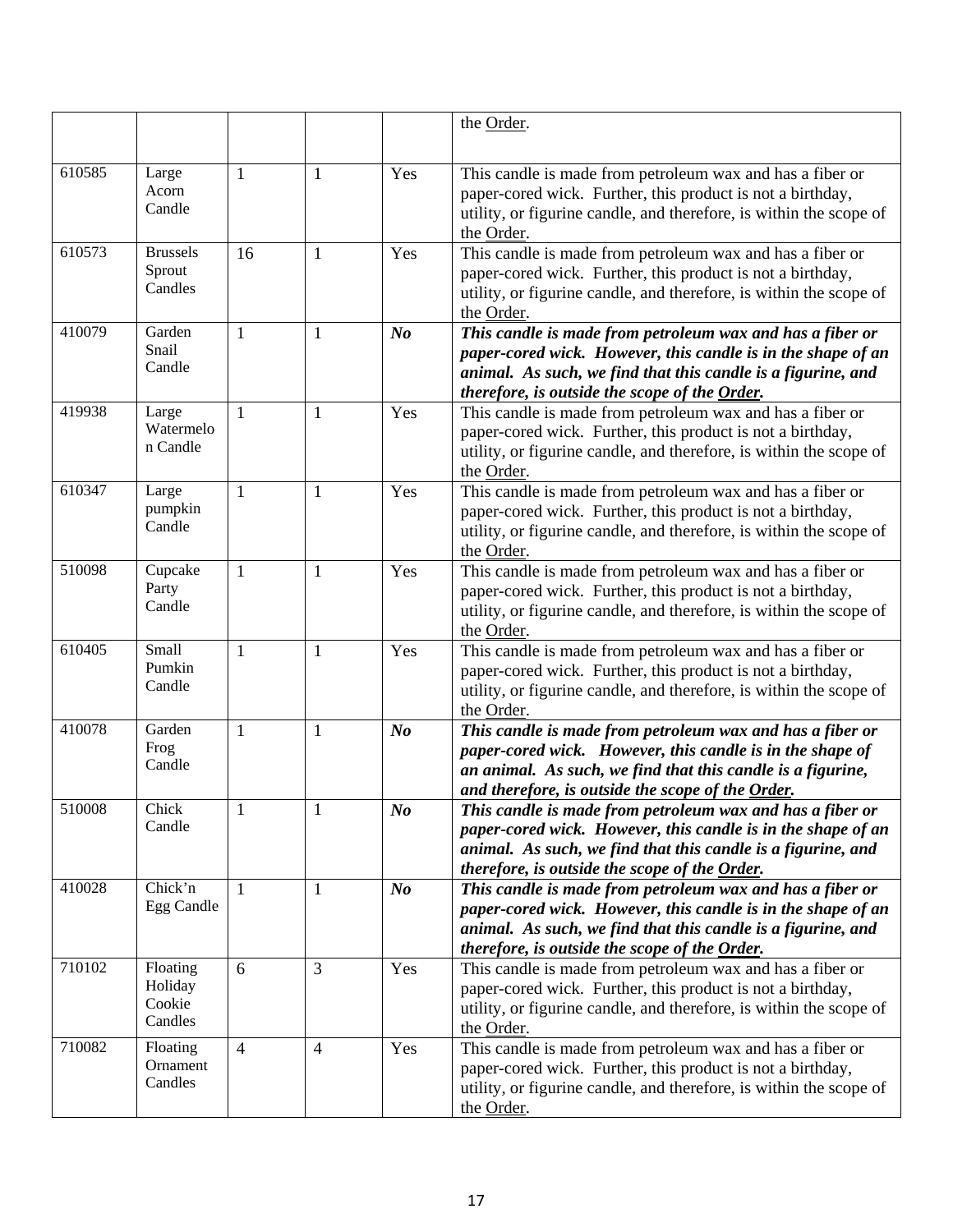| $\overline{610}167$ | Floating<br>Fall Leaf<br>Candles       | 3              | $\overline{3}$ | Yes            | This candle is made from petroleum wax and has a fiber or<br>paper-cored wick. Further, this product is not a birthday,<br>utility, or figurine candle, and therefore, is within the scope of<br>the Order.                                              |
|---------------------|----------------------------------------|----------------|----------------|----------------|----------------------------------------------------------------------------------------------------------------------------------------------------------------------------------------------------------------------------------------------------------|
| 410068              | Floating<br>Turtle<br>Candles          | $\overline{4}$ | $\overline{4}$ | N <sub>o</sub> | This candle is made from petroleum wax and has a fiber or<br>paper-cored wick. However, this candle is in the shape of an<br>animal. As such, we find that this candle is a figurine, and<br>therefore, is outside the scope of the Order.               |
| 419952              | Floating<br>Leaf<br>Candles            | $\overline{2}$ | $\overline{2}$ | Yes            | This candle is made from petroleum wax and has a fiber or<br>paper-cored wick. Further, this product is not a birthday,<br>utility, or figurine candle, and therefore, is within the scope of<br>the Order.                                              |
| 510092              | Jumbo Flip<br>Flop<br>Candles          | $\overline{2}$ | $\overline{2}$ | Yes            | This candle is made from petroleum wax and has a fiber or<br>paper-cored wick. Further, this product is not a birthday,<br>utility, or figurine candle, and therefore, is within the scope of<br>the Order.                                              |
| 419924              | Floating<br>Small<br>Flower<br>Candles | 6              | 6              | Yes            | This candle is made from petroleum wax and has a fiber or<br>paper-cored wick. Further, this product is not a birthday,<br>utility, or figurine candle, and therefore, is within the scope of<br>the Order.                                              |
| 610143              | Heart<br>Votives                       | $\overline{3}$ | 3              | Yes            | This candle is made from petroleum wax and has a fiber or<br>paper-cored wick. Further, this product is not a birthday,<br>utility, or figurine candle, and therefore, is within the scope of<br>the Order.                                              |
| 610345              | Haunted<br>House<br>Candle             | $\mathbf{1}$   | $\mathbf{1}$   | Yes            | This candle is made from petroleum wax and has a fiber or<br>paper-cored wick. Further, this product is not a birthday,<br>utility, or figurine candle, and therefore, is within the scope of<br>the Order.                                              |
| 610385              | Critter<br>Candles                     | $\overline{4}$ | $\overline{4}$ | N <sub>o</sub> | These candles are made from petroleum wax and have fiber<br>or paper-cored wicks. However, these candles are in the<br>shape of various animals. As such, we find that these<br>candles are figurines, and therefore, outside the scope of the<br>Order. |
| 419936              | Sunflower<br>Candles                   | $\overline{2}$ | 1              | Yes            | This candle is made from petroleum wax and has a fiber or<br>paper-cored wick. Further, this product is not a birthday,<br>utility, or figurine candle, and therefore, is within the scope of<br>the Order.                                              |
| 610473              | Autumn 3-<br>Wick<br>Candle            | 1              | 1              | Yes            | This candle is made from petroleum wax and has a fiber or<br>paper-cored wick. Further, this product is not a birthday,<br>utility, or figurine candle, and therefore, is within the scope of<br>the Order.                                              |
| 710101              | Peppermint<br>Candy<br>Candles         | 6              | $\mathbf{1}$   | Yes            | This candle is made from petroleum wax and has a fiber or<br>paper-cored wick. Further, this product is not a birthday,<br>utility, or figurine candle, and therefore, is within the scope of<br>the Order.                                              |
| 510055              | 3-Part<br>Bunny<br>Candle              | $\overline{3}$ | 3              | N <sub>o</sub> | This candle is made from petroleum wax and has a fiber or<br>paper-cored wick. However, this candle is in the shape of an<br>animal. As such, we find that this candle is a figurine, and<br>therefore, is outside the scope of the Order.               |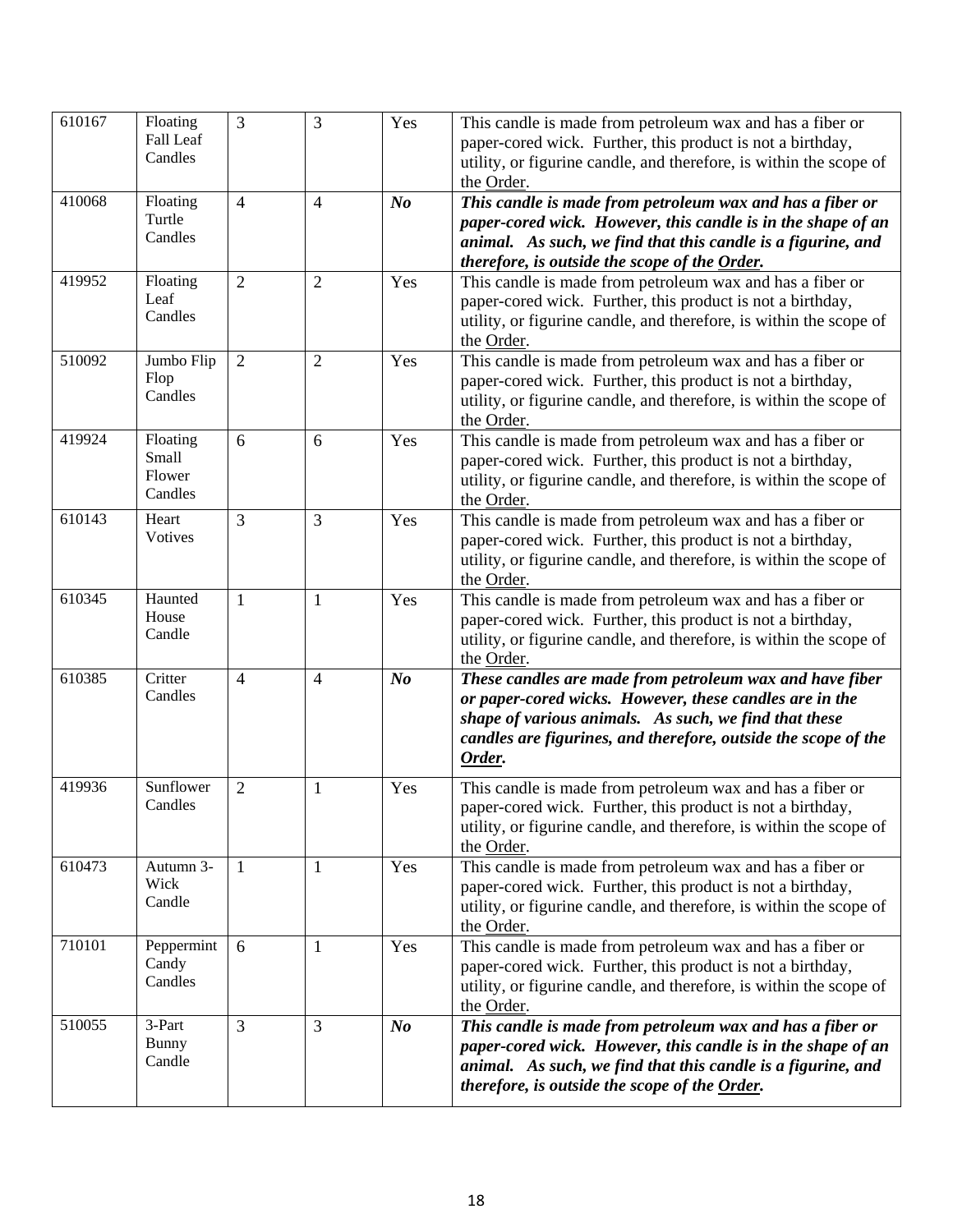| 710971          | Gumdrop<br>Candles                   | 16             | 5              | Yes | This candle is made from petroleum wax and has a fiber or<br>paper-cored wick. Further, this product is not a birthday,<br>utility, or figurine candle, and therefore, is within the scope of<br>the Order. |
|-----------------|--------------------------------------|----------------|----------------|-----|-------------------------------------------------------------------------------------------------------------------------------------------------------------------------------------------------------------|
| 610584          | Small<br>Acorn<br>Candles            | 3              | $\overline{3}$ | Yes | This candle is made from petroleum wax and has a fiber or<br>paper-cored wick. Further, this product is not a birthday,<br>utility, or figurine candle, and therefore, is within the scope of<br>the Order. |
| 610474          | Autumn<br>Leaf<br>Candle             | 1              | $\mathbf{1}$   | Yes | This candle is made from petroleum wax and has a fiber or<br>paper-cored wick. Further, this product is not a birthday,<br>utility, or figurine candle, and therefore, is within the scope of<br>the Order. |
| 610170          | Large<br>Candy<br>Corn<br>Candle     | $\mathbf{1}$   | $\mathbf{1}$   | Yes | This candle is made from petroleum wax and has a fiber or<br>paper-cored wick. Further, this product is not a birthday,<br>utility, or figurine candle, and therefore, is within the scope of<br>the Order. |
| 510059          | Umbrella<br>Candle                   | 1              | 1              | Yes | This candle is made from petroleum wax and has a fiber or<br>paper-cored wick. Further, this product is not a birthday,<br>utility, or figurine candle, and therefore, is within the scope of<br>the Order. |
| 200023          | Large<br>Chocolate<br>Egg<br>Candles | 3              | 3              | Yes | This candle is made from petroleum wax and has a fiber or<br>paper-cored wick. Further, this product is not a birthday,<br>utility, or figurine candle, and therefore, is within the scope of<br>the Order. |
| 610330          | Candy<br>Cane Ball                   | 1              | $\mathbf{1}$   | Yes | This candle is made from petroleum wax and has a fiber or<br>paper-cored wick. Further, this product is not a birthday,<br>utility, or figurine candle, and therefore, is within the scope of<br>the Order. |
| 610561          | Peppermint<br>Candles                | 6              | $\overline{2}$ | Yes | This candle is made from petroleum wax and has a fiber or<br>paper-cored wick. Further, this product is not a birthday,<br>utility, or figurine candle, and therefore, is within the scope of<br>the Order. |
| 100168          | Large<br>Firecracker<br>Candle       | $\overline{2}$ | 1              | Yes | This candle is made from petroleum wax and has a fiber or<br>paper-cored wick. Further, this product is not a birthday,<br>utility, or figurine candle, and therefore, is within the scope of<br>the Order. |
| 710071          | Caramel<br>Apple<br>Candle           | 1              | $\mathbf{1}$   | Yes | This candle is made from petroleum wax and has a fiber or<br>paper-cored wick. Further, this product is not a birthday,<br>utility, or figurine candle, and therefore, is within the scope of<br>the Order. |
| No<br>product # | Flower<br><b>Bunch</b>               | $\mathbf{1}$   | $\mathbf{1}$   | Yes | This candle is made from petroleum wax and has a fiber or<br>paper-cored wick. Further, this product is not a birthday,<br>utility, or figurine candle, and therefore, is within the scope of<br>the Order. |
| No<br>product#  | Flower<br>Bunch                      | $\mathbf{1}$   | 1              | Yes | This candle is made from petroleum wax and has a fiber or<br>paper-cored wick. Further, this product is not a birthday,<br>utility, or figurine candle, and therefore, is within the scope of<br>the Order. |
| No<br>product#  | Flower<br><b>Bunch</b>               | 1              | 1              | Yes | This candle is made from petroleum wax and has a fiber or<br>paper-cored wick. Further, this product is not a birthday,<br>utility, or figurine candle, and therefore, is within the scope of<br>the Order. |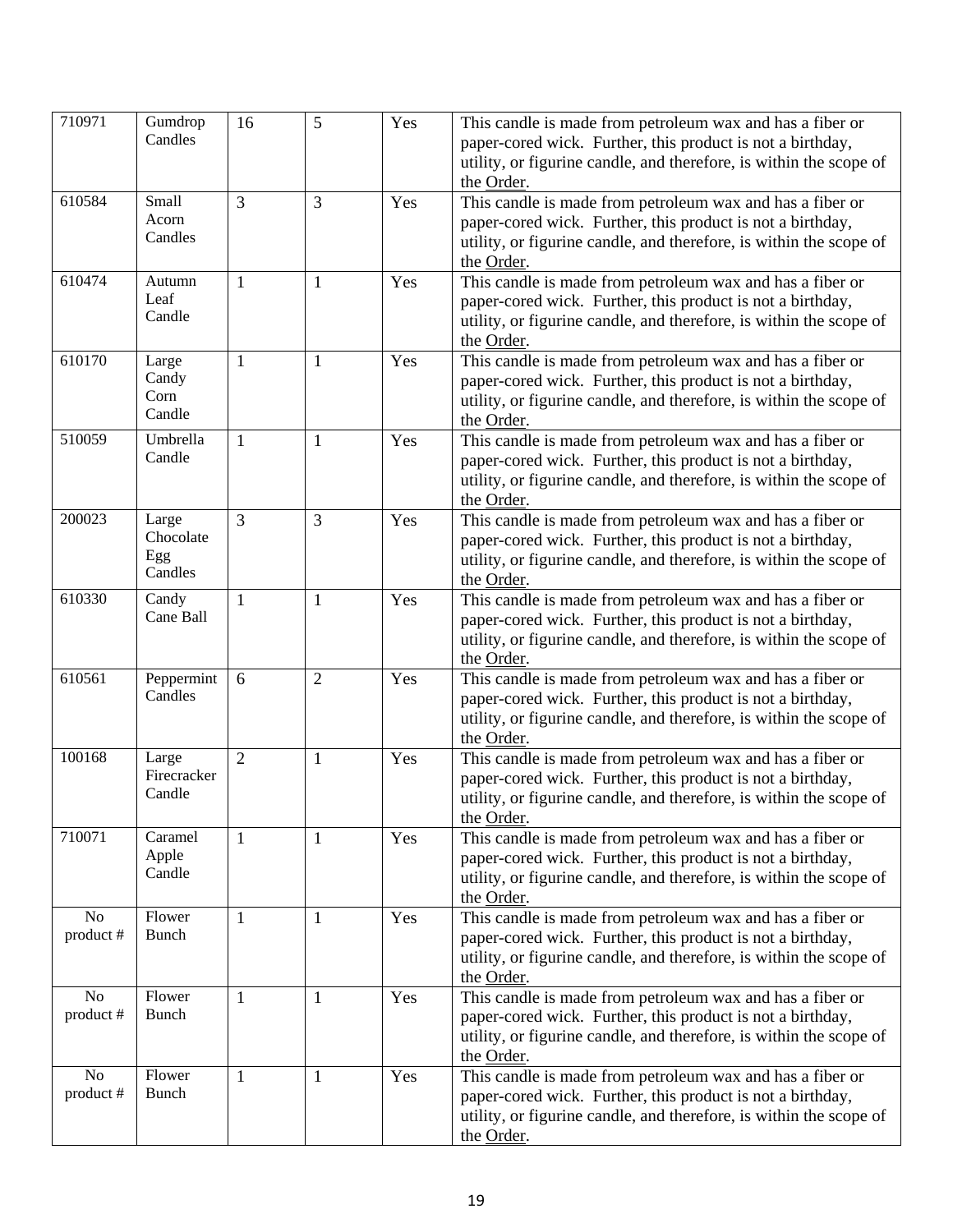| No        | Flower                                                            | $\mathbf{1}$   | 1            | Yes | This candle is made from petroleum wax and has a fiber or                                                                                                                                                   |
|-----------|-------------------------------------------------------------------|----------------|--------------|-----|-------------------------------------------------------------------------------------------------------------------------------------------------------------------------------------------------------------|
| product # | <b>Bunch</b>                                                      |                |              |     | paper-cored wick. Further, this product is not a birthday,<br>utility, or figurine candle, and therefore, is within the scope of<br>the Order.                                                              |
| 610111    | Floating<br>Winter<br>Sprig<br>Candles s/2                        | $\overline{2}$ | $\mathbf{1}$ | Yes | This candle is made from petroleum wax and has a fiber or<br>paper-cored wick. Further, this product is not a birthday,<br>utility, or figurine candle, and therefore, is within the scope of<br>the Order. |
| 301928    | Floating<br>Holly<br>Candles s/4<br>- Green                       | $\overline{4}$ | $\mathbf{1}$ | Yes | This candle is made from petroleum wax and has a fiber or<br>paper-cored wick. Further, this product is not a birthday,<br>utility, or figurine candle, and therefore, is within the scope of<br>the Order. |
| 900261    | Floating<br>Holly<br>Candles s/2<br>- Green                       | $\overline{2}$ | $\mathbf{1}$ | Yes | This candle is made from petroleum wax and has a fiber or<br>paper-cored wick. Further, this product is not a birthday,<br>utility, or figurine candle, and therefore, is within the scope of<br>the Order. |
| 900347    | Floating<br>Holly<br>Candles s/4                                  | $\overline{4}$ | 1            | Yes | This candle is made from petroleum wax and has a fiber or<br>paper-cored wick. Further, this product is not a birthday,<br>utility, or figurine candle, and therefore, is within the scope of<br>the Order. |
| 610206    | Holly<br><b>Berry</b><br>Floating<br>Leaf<br>Candles s/2<br>Green | $\overline{2}$ | 1            | Yes | This candle is made from petroleum wax and has a fiber or<br>paper-cored wick. Further, this product is not a birthday,<br>utility, or figurine candle, and therefore, is within the scope of<br>the Order. |
| 610598    | Small<br>Treelight<br>Tree<br>Candle<br>Green                     | 1              | $\mathbf{1}$ | Yes | This candle is made from petroleum wax and has a fiber or<br>paper-cored wick. Further, this product is not a birthday,<br>utility, or figurine candle, and therefore, is within the scope of<br>the Order. |
| 610597    | Small<br>Treelight<br>Tree<br>Candle<br>White                     | 1              | $\mathbf{1}$ | Yes | This candle is made from petroleum wax and has a fiber or<br>paper-cored wick. Further, this product is not a birthday,<br>utility, or figurine candle, and therefore, is within the scope of<br>the Order. |
| 610547    | Large<br>Treelight<br>Tree<br>Candle<br>White                     | $\mathbf{1}$   | $\,1$        | Yes | This candle is made from petroleum wax and has a fiber or<br>paper-cored wick. Further, this product is not a birthday,<br>utility, or figurine candle, and therefore, is within the scope of<br>the Order. |
| 610332    | Small<br>Sparkle<br>Tree<br>Candle -<br>Dk Olive                  | 1              | 1            | Yes | This candle is made from petroleum wax and has a fiber or<br>paper-cored wick. Further, this product is not a birthday,<br>utility, or figurine candle, and therefore, is within the scope of<br>the Order. |
| 610295    | Small<br>Sparkle<br>Tree<br>Candle -<br>Red                       | 1              | 1            | Yes | This candle is made from petroleum wax and has a fiber or<br>paper-cored wick. Further, this product is not a birthday,<br>utility, or figurine candle, and therefore, is within the scope of<br>the Order. |
| 610297    | Small<br>Sparkle<br><b>Tree</b><br>Candle -<br>Gold               | $\mathbf{1}$   | $\mathbf{1}$ | Yes | This candle is made from petroleum wax and has a fiber or<br>paper-cored wick. Further, this product is not a birthday,<br>utility, or figurine candle, and therefore, is within the scope of<br>the Order. |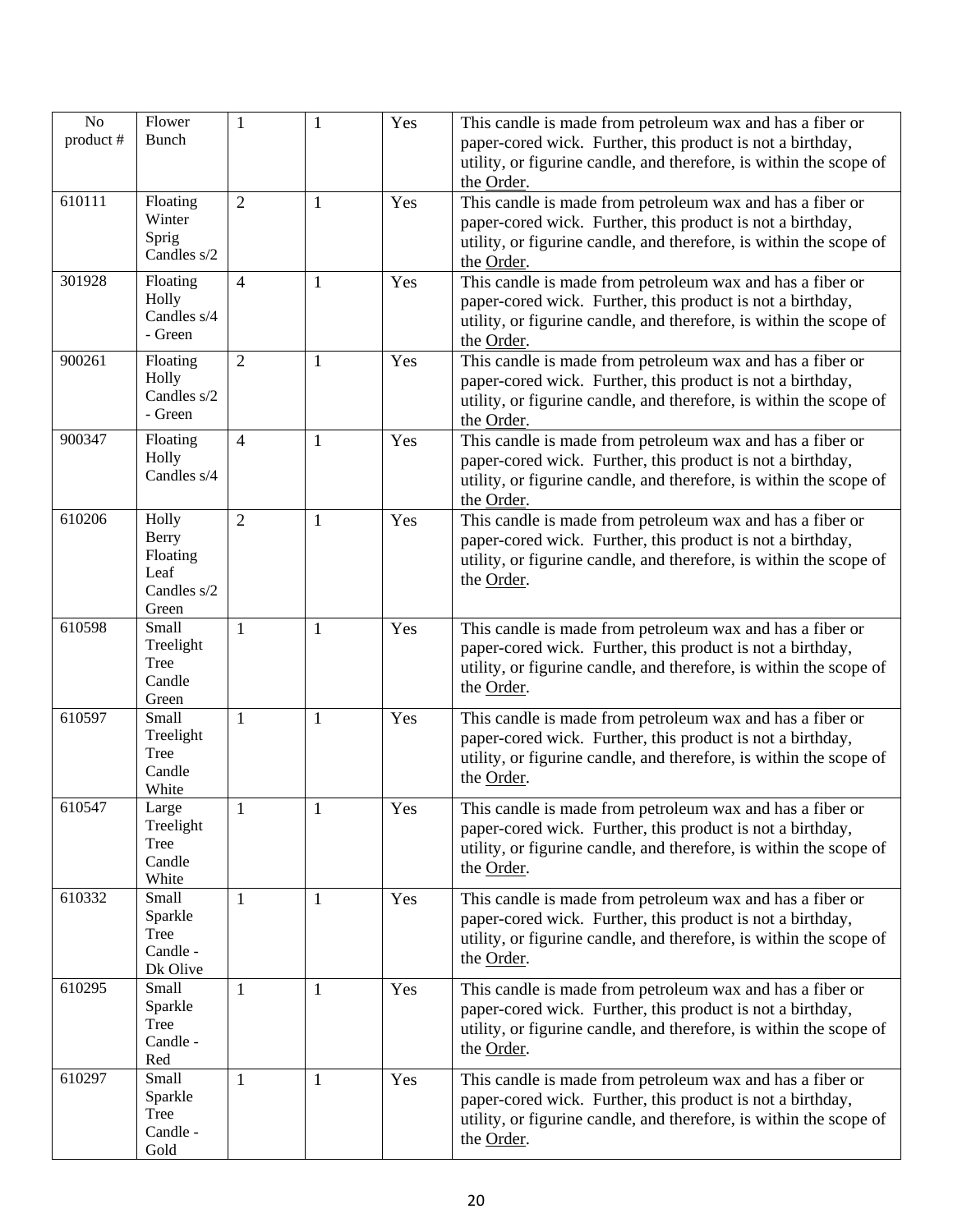| 610303 | Large<br>Sparkle<br>Tree<br>Candle -<br>Red            | $\mathbf{1}$   | 1            | Yes | This candle is made from petroleum wax and has a fiber or<br>paper-cored wick. Further, this product is not a birthday,<br>utility, or figurine candle, and therefore, is within the scope of<br>the Order. |
|--------|--------------------------------------------------------|----------------|--------------|-----|-------------------------------------------------------------------------------------------------------------------------------------------------------------------------------------------------------------|
| 610305 | Large<br>Sparkle<br>Tree<br>Candle -<br>Gold           | $\mathbf{1}$   | $\mathbf{1}$ | Yes | This candle is made from petroleum wax and has a fiber or<br>paper-cored wick. Further, this product is not a birthday,<br>utility, or figurine candle, and therefore, is within the scope of<br>the Order. |
| 610299 | Small<br>Sparkle<br>Tree<br>Candle -<br>Olive          | $\mathbf{1}$   | $\mathbf{1}$ | Yes | This candle is made from petroleum wax and has a fiber or<br>paper-cored wick. Further, this product is not a birthday,<br>utility, or figurine candle, and therefore, is within the scope of<br>the Order. |
| 610301 | Large<br>Sparkle<br>Tree<br>Candle -<br>Olive          | -1             | 1            | Yes | This candle is made from petroleum wax and has a fiber or<br>paper-cored wick. Further, this product is not a birthday,<br>utility, or figurine candle, and therefore, is within the scope of<br>the Order. |
| 610319 | Mini<br>Sparkle<br><b>Tree</b><br>Candles s/3<br>- Red | 3              | $\mathbf{1}$ | Yes | This candle is made from petroleum wax and has a fiber or<br>paper-cored wick. Further, this product is not a birthday,<br>utility, or figurine candle, and therefore, is within the scope of<br>the Order. |
| 610321 | Mini<br>Sparkle<br>Tree<br>Candles s/3<br>- Gold       | $\overline{3}$ | $\mathbf{1}$ | Yes | This candle is made from petroleum wax and has a fiber or<br>paper-cored wick. Further, this product is not a birthday,<br>utility, or figurine candle, and therefore, is within the scope of<br>the Order. |
| 610323 | Mini<br>Sparkle<br>Tree<br>Candles s/3<br>- Olive      | 3              | 1            | Yes | This candle is made from petroleum wax and has a fiber or<br>paper-cored wick. Further, this product is not a birthday,<br>utility, or figurine candle, and therefore, is within the scope of<br>the Order. |
| 711073 | Large<br>Golden<br>Tree Glitter<br>Candle -<br>Gold    | $\mathbf{1}$   | 1            | Yes | This candle is made from petroleum wax and has a fiber or<br>paper-cored wick. Further, this product is not a birthday,<br>utility, or figurine candle, and therefore, is within the scope of<br>the Order. |
| 711075 | Small<br>Golden<br>Tree Glitter<br>Candle -<br>Gold    | 1              | 1            | Yes | This candle is made from petroleum wax and has a fiber or<br>paper-cored wick. Further, this product is not a birthday,<br>utility, or figurine candle, and therefore, is within the scope of<br>the Order. |
| 610307 | Large<br>Whimsy<br>Tree<br>Candle -<br>Green           | 1              | 1            | Yes | This candle is made from petroleum wax and has a fiber or<br>paper-cored wick. Further, this product is not a birthday,<br>utility, or figurine candle, and therefore, is within the scope of<br>the Order. |
| 610309 | Small<br>Whimsy<br>Tree<br>Candle -<br>Green           | $\mathbf{1}$   | $\mathbf{1}$ | Yes | This candle is made from petroleum wax and has a fiber or<br>paper-cored wick. Further, this product is not a birthday,<br>utility, or figurine candle, and therefore, is within the scope of<br>the Order. |
| 610036 | Floating<br>Whimsy<br>Tree                             | 5              | 3            | Yes | This candle is made from petroleum wax and has a fiber or<br>paper-cored wick. Further, this product is not a birthday,                                                                                     |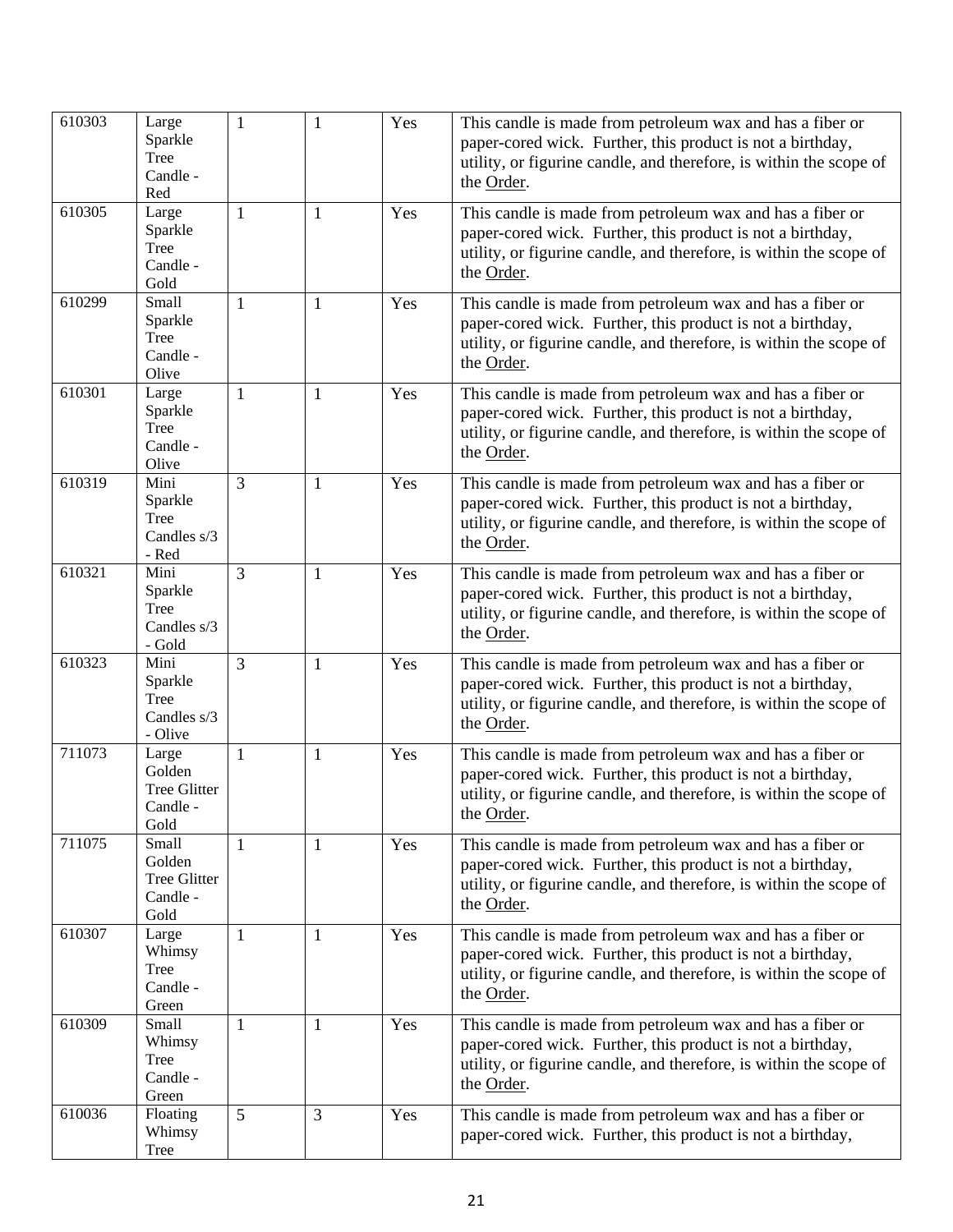|        | Candles s/5<br>- Multi                                    |                |   |     | utility, or figurine candle, and therefore, is within the scope of<br>the Order.                                                                                                                                                                                                                                                                       |
|--------|-----------------------------------------------------------|----------------|---|-----|--------------------------------------------------------------------------------------------------------------------------------------------------------------------------------------------------------------------------------------------------------------------------------------------------------------------------------------------------------|
| 690041 | Metallic<br><b>Ball Tree</b><br>Candle -<br>Multi         | $\mathbf{1}$   | 1 | Yes | This candle is made from petroleum wax and has a fiber or<br>paper-cored wick. Further, this product is not a birthday,<br>utility, or figurine candle, and therefore, is within the scope of<br>the Order.                                                                                                                                            |
| 610101 | <b>Glitter Tree</b><br>Straight<br>Candles s/2<br>- Red   | $\overline{2}$ | 1 | Yes | This candle is made from petroleum wax and has a fiber or<br>paper-cored wick. Further, this product is not a birthday,<br>utility, or figurine candle, and therefore, is within the scope of<br>the Order.                                                                                                                                            |
| 610103 | <b>Glitter Tree</b><br>Straight<br>Candles s/2<br>- Ivory | $\overline{2}$ | 1 | Yes | This candle is made from petroleum wax and has a fiber or<br>paper-cored wick. Further, this product is not a birthday,<br>utility, or figurine candle, and therefore, is within the scope of<br>the Order.                                                                                                                                            |
| 610524 | Medium<br>Snowcap<br>Tree<br>Candle<br>White              | $\mathbf{1}$   | 1 | Yes | This candle is made from petroleum wax and has a fiber or<br>paper-cored wick. Further, this product is not a birthday,<br>utility, or figurine candle, and therefore, is within the scope of<br>the Order.                                                                                                                                            |
| 610525 | Small<br>Snowcap<br>Tree<br>Candles<br>White              | $\mathbf{1}$   | 1 | Yes | This candle is made from petroleum wax and has a fiber or<br>paper-cored wick. Further, this product is not a birthday,<br>utility, or figurine candle, and therefore, is within the scope of<br>the Order.                                                                                                                                            |
| 710026 | <b>Glitter Tree</b><br>Candles -<br>Ivory                 | 1              | 1 | Yes | This candle is made from petroleum wax and has a fiber or<br>paper-cored wick. Further, this product is not a birthday,<br>utility, or figurine candle, and therefore, is within the scope of<br>the Order.                                                                                                                                            |
| 900334 | Floating<br>Jester<br>Stocking<br>Dark Red                | $\mathbf{1}$   | 1 | Yes | This candle is made from petroleum wax and has a fiber or<br>paper-cored wick. Further, this product is not a birthday,<br>utility, or figurine candle, and therefore, is within the scope of<br>the Order.                                                                                                                                            |
| 100878 | Mini<br>Nutcracker<br>Candles s/3<br>- Multi              | 3              | 3 | Yes | This candle is made from petroleum wax and has a fiber or<br>paper-cored wick. Furthermore, this candle is not a birthday<br>or utility candle. Finally, this candle is not a figurine, because<br>it represents an inanimate object (a nutcracker), and not a<br>human, animal, or deity. Therefore, this candle is within the<br>scope of the Order. |
| 610042 | Snowman<br>Candle -<br>White                              | $\mathbf{1}$   | 1 | Yes | This candle is made from petroleum wax and has a fiber or<br>paper-cored wick. Furthermore, this candle is not a birthday<br>or utility candle. Finally, this candle is not a figurine, because<br>it represents an inanimate object (snowman), and not a human,<br>animal, or deity. Therefore, this candle is within the scope of<br>the Order.      |
| 100754 | Snowman<br>Woodcut<br>Candle -<br>Multi                   | $\mathbf{1}$   | 1 | Yes | This candle is made from petroleum wax and has a fiber or<br>paper-cored wick. Furthermore, this candle is not a birthday<br>or utility candle. Finally, this candle is not a figurine, because<br>it represents an inanimate object (snowman), and not a human,<br>animal, or deity. Therefore, this candle is within the scope of<br>the Order.      |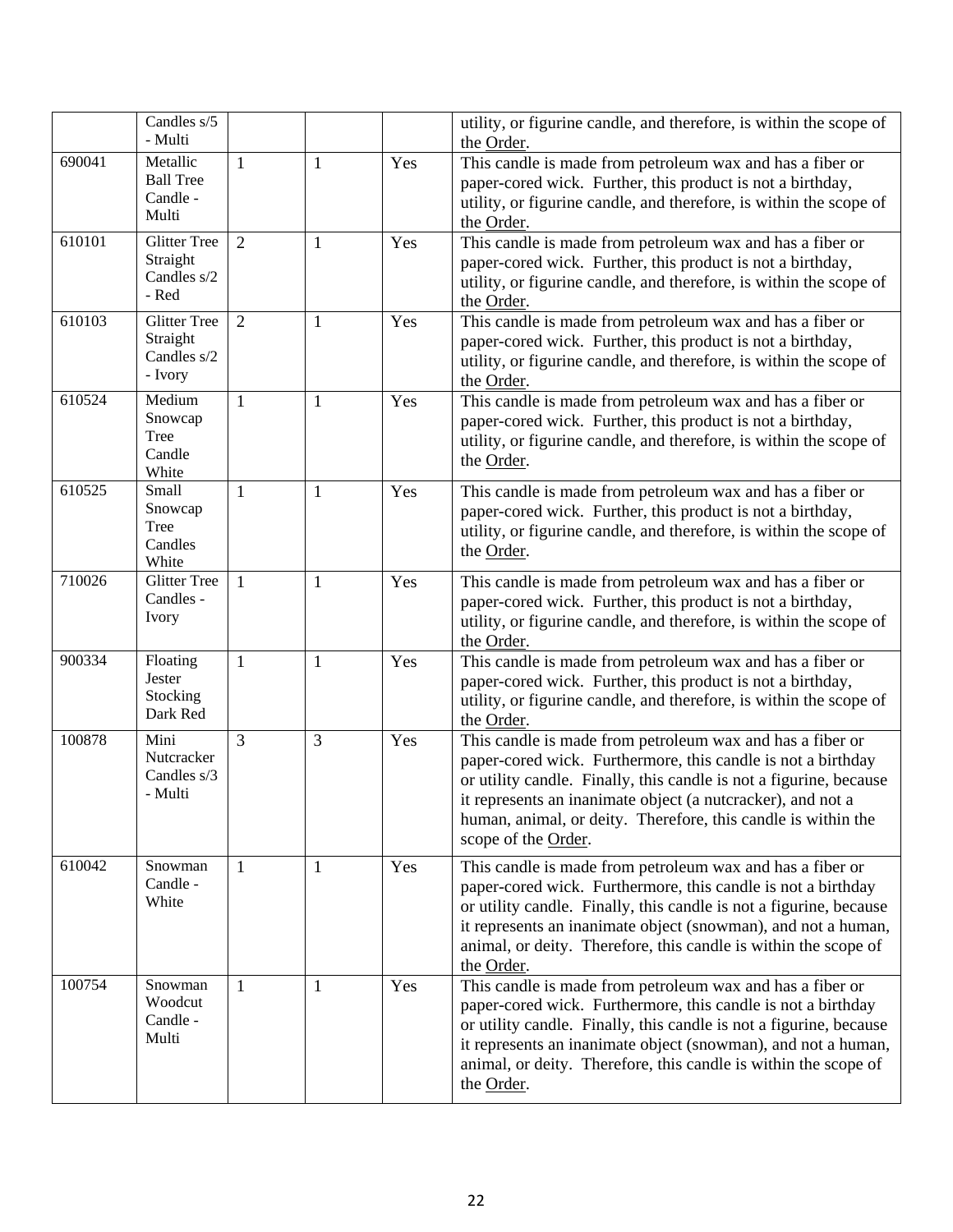| 711165 | Happy<br>Snowman<br>Candle -<br>Red                 | $\mathbf{1}$ | 1            | Yes | This candle is made from petroleum wax and has a fiber or<br>paper-cored wick. Furthermore, this candle is not a birthday<br>or utility candle. Finally, this candle is not a figurine, because<br>it represents an inanimate object (snowman), and not a human,<br>animal, or deity. Therefore, this candle is within the scope of<br>the Order. |
|--------|-----------------------------------------------------|--------------|--------------|-----|---------------------------------------------------------------------------------------------------------------------------------------------------------------------------------------------------------------------------------------------------------------------------------------------------------------------------------------------------|
| 711167 | Happy<br>Snowman<br>Candle -<br>Green               | 1            | $\mathbf{1}$ | Yes | This candle is made from petroleum wax and has a fiber or<br>paper-cored wick. Furthermore, this candle is not a birthday<br>or utility candle. Finally, this candle is not a figurine, because<br>it represents an inanimate object (snowman), and not a human,<br>animal, or deity. Therefore, this candle is within the scope of<br>the Order. |
| 610142 | Floating<br>Snowman<br>Candle -<br>Multi            | $\mathbf{1}$ | 1            | Yes | This candle is made from petroleum wax and has a fiber or<br>paper-cored wick. Furthermore, this candle is not a birthday<br>or utility candle. Finally, this candle is not a figurine, because<br>it represents an inanimate object (snowman), and not a human,<br>animal, or deity. Therefore, this candle is within the scope of<br>the Order. |
| 610144 | Dots<br>Metallic<br>Ornament<br>Candle -<br>Fuchsia | $\mathbf{1}$ | $\mathbf{1}$ | Yes | This candle is made from petroleum wax and has a fiber or<br>paper-cored wick. Further, this product is not a birthday,<br>utility, or figurine candle, and therefore, is within the scope of<br>the Order.                                                                                                                                       |
| 710000 | Swirl<br>Ornament<br>Candle -<br>Red/Green          | $\mathbf{1}$ | $\mathbf{1}$ | Yes | This candle is made from petroleum wax and has a fiber or<br>paper-cored wick. Further, this product is not a birthday,<br>utility, or figurine candle, and therefore, is within the scope of<br>the Order.                                                                                                                                       |
| 710001 | Swirl<br>Ornament<br>Candle -<br>Red/White          | $\mathbf{1}$ | 1            | Yes | This candle is made from petroleum wax and has a fiber or<br>paper-cored wick. Further, this product is not a birthday,<br>utility, or figurine candle, and therefore, is within the scope of<br>the Order.                                                                                                                                       |
| 710002 | Dots<br>Ornament<br>Candle -<br>White               | $\mathbf{1}$ | 1            | Yes | This candle is made from petroleum wax and has a fiber or<br>paper-cored wick. Further, this product is not a birthday,<br>utility, or figurine candle, and therefore, is within the scope of<br>the Order.                                                                                                                                       |
| 710095 | Sm<br>Whimsy<br>Ornament<br>Candles s/4<br>- Multi  | $\mathbf{1}$ | 1            | Yes | This candle is made from petroleum wax and has a fiber or<br>paper-cored wick. Further, this product is not a birthday,<br>utility, or figurine candle, and therefore, is within the scope of<br>the Order.                                                                                                                                       |
| 610104 | Metallic<br><b>Ball Candle</b><br>- Multi           | $\mathbf{1}$ | 1            | Yes | This candle is made from petroleum wax and has a fiber or<br>paper-cored wick. Further, this product is not a birthday,<br>utility, or figurine candle, and therefore, is within the scope of<br>the Order.                                                                                                                                       |
| 610095 | Small<br>Golden<br><b>Ball Candle</b><br>- Gold     | 1            | 1            | Yes | This candle is made from petroleum wax and has a fiber or<br>paper-cored wick. Further, this product is not a birthday,<br>utility, or figurine candle, and therefore, is within the scope of<br>the Order.                                                                                                                                       |
| 610096 | Large<br>Golden<br><b>Ball Candle</b><br>- Gold     | 1            | 1            | Yes | This candle is made from petroleum wax and has a fiber or<br>paper-cored wick. Further, this product is not a birthday,<br>utility, or figurine candle, and therefore, is within the scope of<br>the Order.                                                                                                                                       |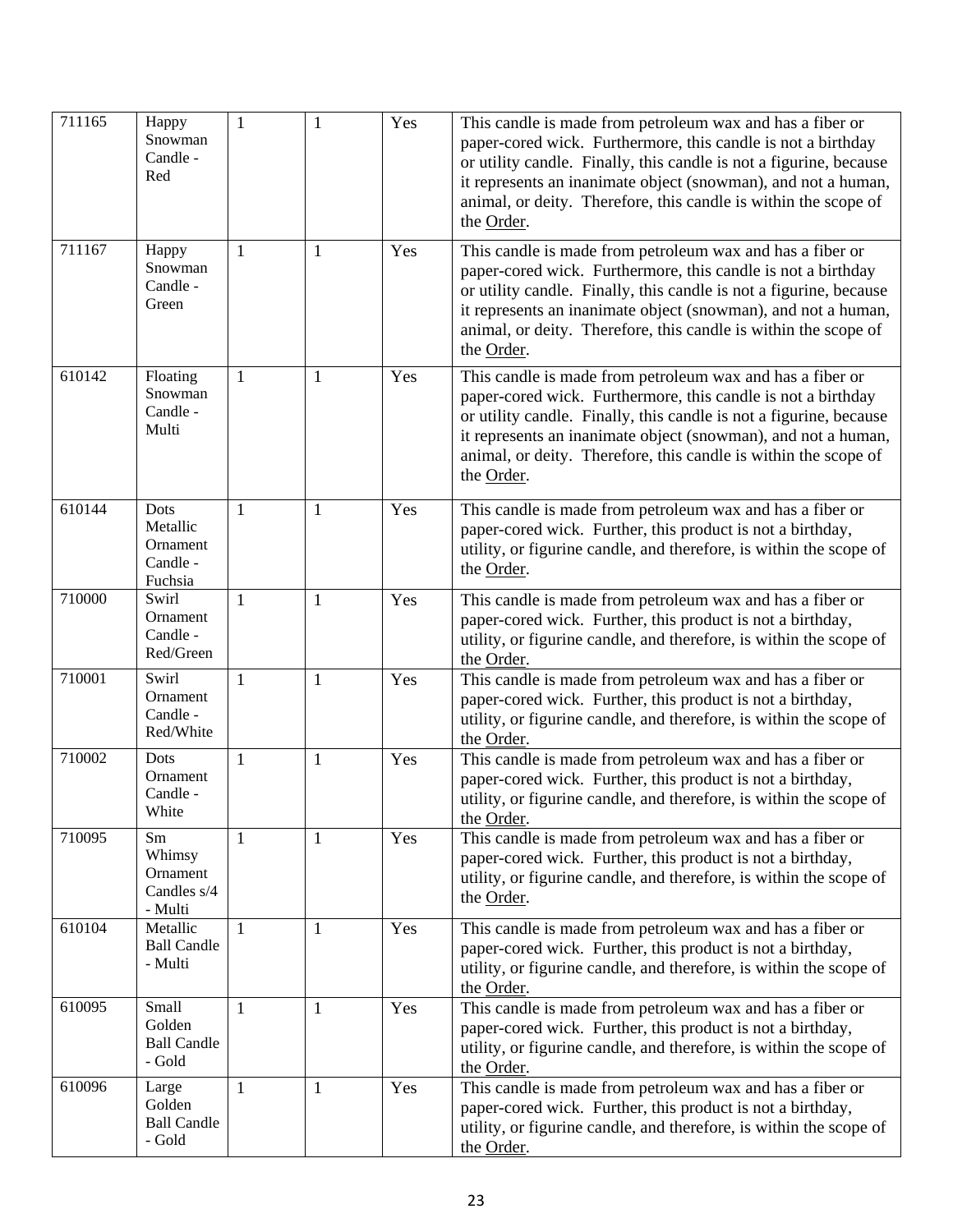| 710022 | Large<br>Pumpkin<br>Candles -<br>Multi         | $\mathbf{1}$   | 1            | Yes | This candle is made from petroleum wax and has a fiber or<br>paper-cored wick. Further, this product is not a birthday,<br>utility, or figurine candle, and therefore, is within the scope of<br>the Order.                                                                                                                                              |
|--------|------------------------------------------------|----------------|--------------|-----|----------------------------------------------------------------------------------------------------------------------------------------------------------------------------------------------------------------------------------------------------------------------------------------------------------------------------------------------------------|
| 610006 | Floating<br>Pumpkin<br>Candles s/3<br>- Orange | $\overline{3}$ | 3            | Yes | This candle is made from petroleum wax and has a fiber or<br>paper-cored wick. Further, this product is not a birthday,<br>utility, or figurine candle, and therefore, is within the scope of<br>the Order.                                                                                                                                              |
| 710021 | Pumpkin<br>Tealight<br>Candles s/6<br>- Multi  | 6              | 6            | Yes | This candle is made from petroleum wax and has a fiber or<br>paper-cored wick. Further, this product is not a birthday,<br>utility, or figurine candle, and therefore, is within the scope of<br>the Order.                                                                                                                                              |
| 710945 | Pumpkin<br>Hat Candle<br>- Orange              | $\mathbf{1}$   | 1            | Yes | This candle is made from petroleum wax and has a fiber or<br>paper-cored wick. Furthermore, this candle is not a birthday<br>or utility candle. Finally, this candle is not a figurine, because<br>it represents an inanimate object (jack-o-lantern), and not a<br>human, animal, or deity. Therefore, this candle is within the<br>scope of the Order. |
| 610025 | Witch's<br>Hat Candle<br>- Black               | $\mathbf{1}$   | 1            | Yes | This candle is made from petroleum wax and has a fiber or<br>paper-cored wick. Further, this product is not a birthday,<br>utility, or figurine candle, and therefore, is within the scope of<br>the Order.                                                                                                                                              |
| 610168 | Witch's<br>Cauldron<br>Candle -<br>Orange      | $\mathbf{1}$   | 1            | Yes | This candle is made from petroleum wax and has a fiber or<br>paper-cored wick. Further, this product is not a birthday,<br>utility, or figurine candle, and therefore, is within the scope of<br>the Order.                                                                                                                                              |
| 610419 | Halloween<br>Floating<br>Candles s/6           | 6              | 3            | Yes | This candle is made from petroleum wax and has a fiber or<br>paper-cored wick. Further, this product is not a birthday,<br>utility, or figurine candle, and therefore, is within the scope of<br>the Order.                                                                                                                                              |
| 710935 | Floating<br>Glitter<br>Spider Web<br>Candle    | $\mathbf{1}$   | $\mathbf{1}$ | Yes | This candle is made from petroleum wax and has a fiber or<br>paper-cored wick. Further, this product is not a birthday,<br>utility, or figurine candle, and therefore, is within the scope of<br>the Order.                                                                                                                                              |
| 610176 | Floating<br>Halloween<br>Candles -<br>Multi    | 3              | 3            | Yes | This candle is made from petroleum wax and has a fiber or<br>paper-cored wick. Further, this product is not a birthday,<br>utility, or figurine candle, and therefore, is within the scope of<br>the Order.                                                                                                                                              |
| 610017 | Small<br>Ghost<br>Lantern<br>Candle            | 1              | 1            | Yes | This candle is made from petroleum wax and has a fiber or<br>paper-cored wick. Furthermore, this candle is not a birthday<br>or utility candle. Finally, this candle is not a figurine, because<br>it represents a ghost, not a human, animal, or deity. Therefore,<br>this candle is within the scope of the Order.                                     |
| 610018 | Large<br>Ghost<br>Lantern<br>Candle -<br>White | 1              | 1            | Yes | This candle is made from petroleum wax and has a fiber or<br>paper-cored wick. Furthermore, this candle is not a birthday<br>or utility candle. Finally, this candle is not a figurine, because<br>it represents a ghost, not a human, animal, or deity. Therefore,<br>this candle is within the scope of the Order.                                     |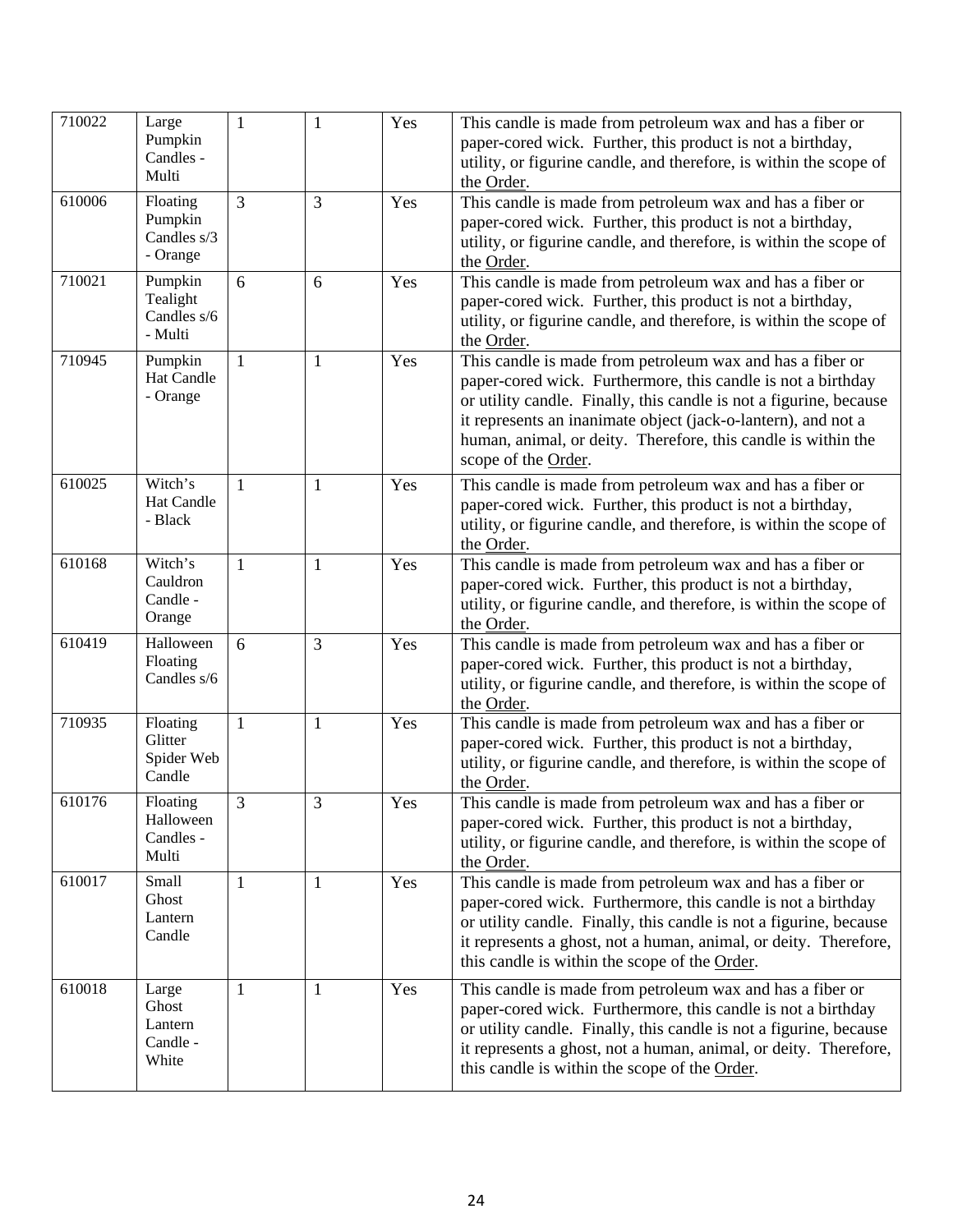| 610000 | Ghost<br>Tealights<br>$s/4$ - White                          | $\overline{4}$ | $\overline{4}$ | Yes            | This candle is made from petroleum wax and has a fiber or<br>paper-cored wick. Furthermore, this candle is not a birthday<br>or utility candle. Finally, this candle is not a figurine, because<br>it represents a ghost, not a human, animal, or deity. Therefore,<br>this candle is within the scope of the Order. |
|--------|--------------------------------------------------------------|----------------|----------------|----------------|----------------------------------------------------------------------------------------------------------------------------------------------------------------------------------------------------------------------------------------------------------------------------------------------------------------------|
| 610024 | Ghost<br>Taper<br>Candle s/2<br>- White                      | $\overline{2}$ | $\overline{2}$ | Yes            | This candle is made from petroleum wax and has a fiber or<br>paper-cored wick. Furthermore, this candle is not a birthday<br>or utility candle. Finally, this candle is not a figurine, because<br>it represents a ghost, not a human, animal, or deity. Therefore,<br>this candle is within the scope of the Order. |
| 610204 | Ghost<br>Candle -<br>White                                   | $\mathbf{1}$   | $\mathbf{1}$   | Yes            | This candle is made from petroleum wax and has a fiber or<br>paper-cored wick. Furthermore, this candle is not a birthday<br>or utility candle. Finally, this candle is not a figurine, because<br>it represents a ghost, not a human, animal, or deity. Therefore,<br>this candle is within the scope of the Order. |
| 710931 | Mini<br>Floating<br>Ghost<br>Candle -<br>White               | $\mathbf{1}$   | $\mathbf{1}$   | Yes            | This candle is made from petroleum wax and has a fiber or<br>paper-cored wick. Furthermore, this candle is not a birthday<br>or utility candle. Finally, this candle is not a figurine, because<br>it represents a ghost, not a human, animal, or deity. Therefore,<br>this candle is within the scope of the Order. |
| 610010 | Floating<br>Mini Ghost<br>Candles s/4<br>- White             | $\overline{4}$ | $\overline{4}$ | Yes            | This candle is made from petroleum wax and has a fiber or<br>paper-cored wick. Furthermore, this candle is not a birthday<br>or utility candle. Finally, this candle is not a figurine, because<br>it represents a ghost, not a human, animal, or deity. Therefore,<br>this candle is within the scope of the Order. |
| 410922 | Sweetheart<br>Candles s/6<br>- Red                           | 6              | 3              | Yes            | This candle is made from petroleum wax and has a fiber or<br>paper-cored wick. Further, this product is not a birthday,<br>utility, or figurine candle, and therefore, is within the scope of<br>the Order.                                                                                                          |
| 410904 | Sweetheart<br>Tealights<br>s/9                               | 9              | 9              | Yes            | This candle is made from petroleum wax and has a fiber or<br>paper-cored wick. Further, this product is not a birthday,<br>utility, or figurine candle, and therefore, is within the scope of<br>the Order.                                                                                                          |
| 610121 | Hugs &<br><b>Kisses</b><br>Tealight s/9<br>- Multi           | 9              | 9              | Yes            | This candle is made from petroleum wax and has a fiber or<br>paper-cored wick. Further, this product is not a birthday,<br>utility, or figurine candle, and therefore, is within the scope of<br>the Order.                                                                                                          |
| 412916 | <b>Bunny</b><br>w/Egg<br>Candle<br>Ivory                     | $\mathbf{1}$   | 1              | N <sub>o</sub> | This candle is made from petroleum wax and has a fiber or<br>paper-cored wick. However, it is in the shape of an animal.<br>As such, we find that this candle is a figurine, and is<br>therefore outside the scope of the Order.                                                                                     |
| 510054 | Floating<br><b>Bunny</b><br>Candles s/3<br>- Multi<br>Pastel | 3              | 3              | N <sub>o</sub> | This candle is made from petroleum wax and has a fiber or<br>paper-cored wick. However, this candle is in the shape of an<br>animal. As such, we find that this candle is a figurine, and<br>therefore, is outside the scope of the Order.                                                                           |
| 510013 | <b>Bunny</b><br>Straight<br>Candle -<br>Multi<br>Pastel      | 3              | 3              | N <sub>o</sub> | This candle is made from petroleum wax and has a fiber or<br>paper-cored wick. However, this candle is in the shape of an<br>animal. As such, we find that this candle is a figurine, and<br>therefore, is outside the scope of the Order.                                                                           |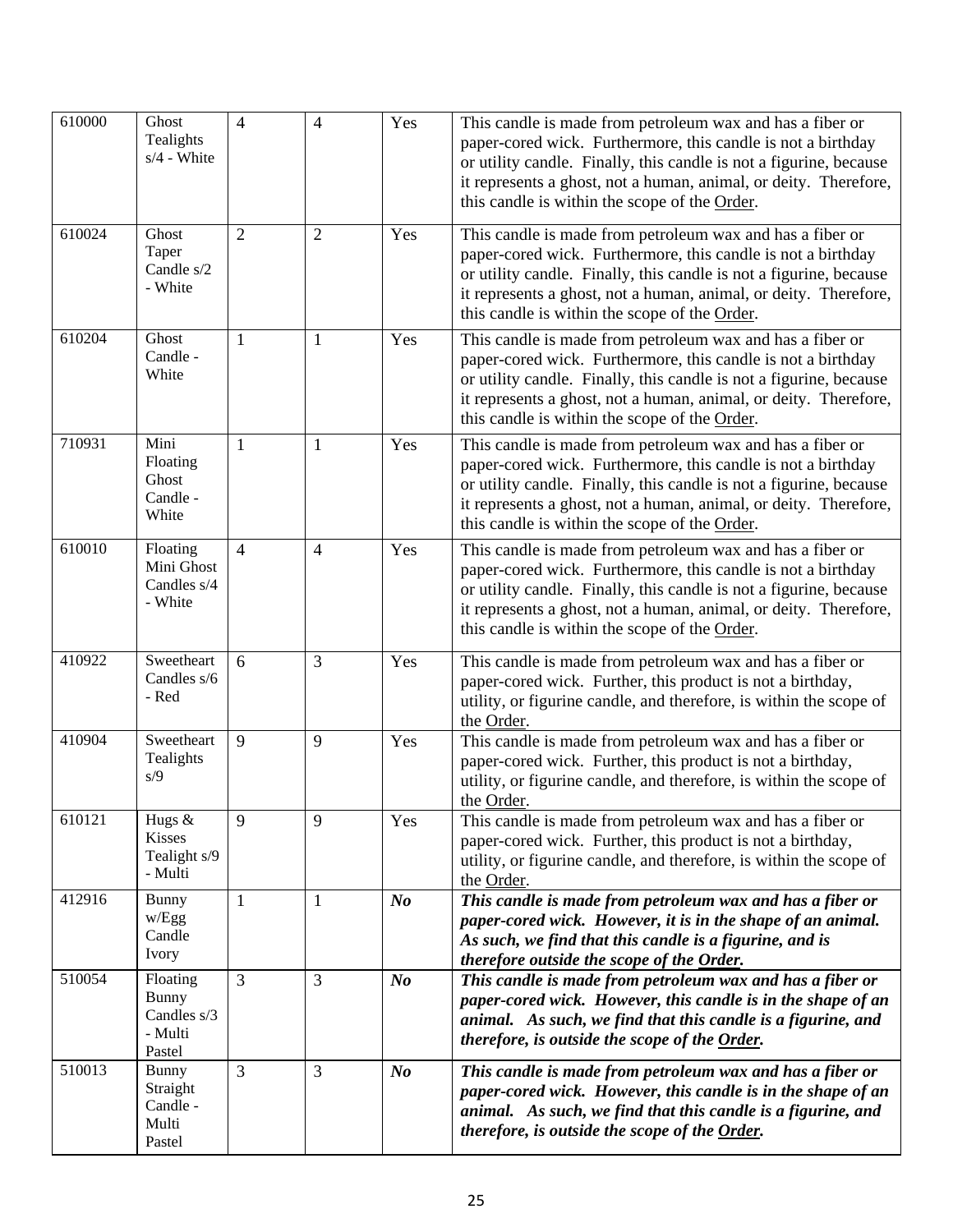| 510067 | Bunny<br>Candles in<br>a Basket<br>$s/4$ - Multi<br>Pastel | $\overline{4}$ | $\overline{4}$ | N <sub>o</sub> | This candle is made from petroleum wax and has a fiber or<br>paper-cored wick. However, it is in the shape of an animal.<br>As such, we find that this candle is a figurine, and is<br>therefore outside the scope of the Order. |
|--------|------------------------------------------------------------|----------------|----------------|----------------|----------------------------------------------------------------------------------------------------------------------------------------------------------------------------------------------------------------------------------|
| 510053 | <b>Crazy Eggs</b><br>Candles s/4<br>- Multi<br>Pastel      | $\overline{4}$ | $\overline{4}$ | Yes            | This candle is made from petroleum wax and has a fiber or<br>paper-cored wick. Further, this product is not a birthday,<br>utility, or figurine candle, and therefore, is within the scope of<br>the Order.                      |
| 510547 | Egg Candle<br>in a Cup -<br>Yellow                         | $\mathbf{1}$   | $\mathbf{1}$   | Yes            | This candle is made from petroleum wax and has a fiber or<br>paper-cored wick. Further, this product is not a birthday,<br>utility, or figurine candle, and therefore, is within the scope of<br>the Order.                      |
| 510551 | Egg Candle<br>in a Cup -<br>Pink                           | $\mathbf{1}$   | $\mathbf{1}$   | Yes            | This candle is made from petroleum wax and has a fiber or<br>paper-cored wick. Further, this product is not a birthday,<br>utility, or figurine candle, and therefore, is within the scope of<br>the Order.                      |
| 510555 | Egg Candle<br>in a Cup -<br>Blue                           | 1              | $\mathbf{1}$   | Yes            | This candle is made from petroleum wax and has a fiber or<br>paper-cored wick. Further, this product is not a birthday,<br>utility, or figurine candle, and therefore, is within the scope of<br>the Order.                      |
| 510557 | Egg Candle<br>in a Cup -<br>Green                          | $\mathbf{1}$   | $\mathbf{1}$   | Yes            | This candle is made from petroleum wax and has a fiber or<br>paper-cored wick. Further, this product is not a birthday,<br>utility, or figurine candle, and therefore, is within the scope of<br>the Order.                      |
| 510099 | Robin's<br>Egg<br>Candles s/3<br>Blue                      | $\overline{3}$ | $\mathbf{1}$   | Yes            | This candle is made from petroleum wax and has a fiber or<br>paper-cored wick. Further, this product is not a birthday,<br>utility, or figurine candle, and therefore, is within the scope of<br>the Order.                      |
| 510005 | Chirping<br>Chick<br>Candle - Lt<br>Green                  | $\mathbf{1}$   | $\mathbf{1}$   | N <sub>o</sub> | This candle is made from petroleum wax and has a fiber or<br>paper-cored wick. However, it is in the shape of an animal.<br>As such, we find that this candle is a figurine, and is<br>therefore outside the scope of the Order. |
| 510006 | Chirping<br>Chick<br>Candle - Lt<br>Pink                   | 1              | $\mathbf{1}$   | N <sub>o</sub> | This candle is made from petroleum wax and has a fiber or<br>paper-cored wick. However, it is in the shape of an animal.<br>As such, we find that this candle is a figurine, and is<br>therefore outside the scope of the Order. |
| 510007 | Chirping<br>Chick<br>Candle -<br>Yellow                    | 1              | $\mathbf{1}$   | N <sub>o</sub> | This candle is made from petroleum wax and has a fiber or<br>paper-cored wick. However, it is in the shape of an animal.<br>As such, we find that this candle is a figurine, and is<br>therefore outside the scope of the Order. |
| 610097 | Floating<br>Peppermint<br>Candle s/8<br>red                | 8              | $\mathbf{1}$   | Yes            | This candle is made from petroleum wax and has a fiber or<br>paper-cored wick. Further, this product is not a birthday,<br>utility, or figurine candle, and therefore, is within the scope of<br>the Order.                      |
| 710068 | Marshmall<br>ow Candles<br>s/4 - Multi                     | $\overline{4}$ | $\mathbf{1}$   | Yes            | This candle is made from petroleum wax and has a fiber or<br>paper-cored wick. Further, this product is not a birthday,<br>utility, or figurine candle, and therefore, is within the scope of<br>the Order.                      |
| 710057 | Candy<br>Cane<br>Candle -<br>Multi                         | $\mathbf{1}$   | $\mathbf{1}$   | Yes            | This candle is made from petroleum wax and has a fiber or<br>paper-cored wick. Further, this product is not a birthday,<br>utility, or figurine candle, and therefore, is within the scope of                                    |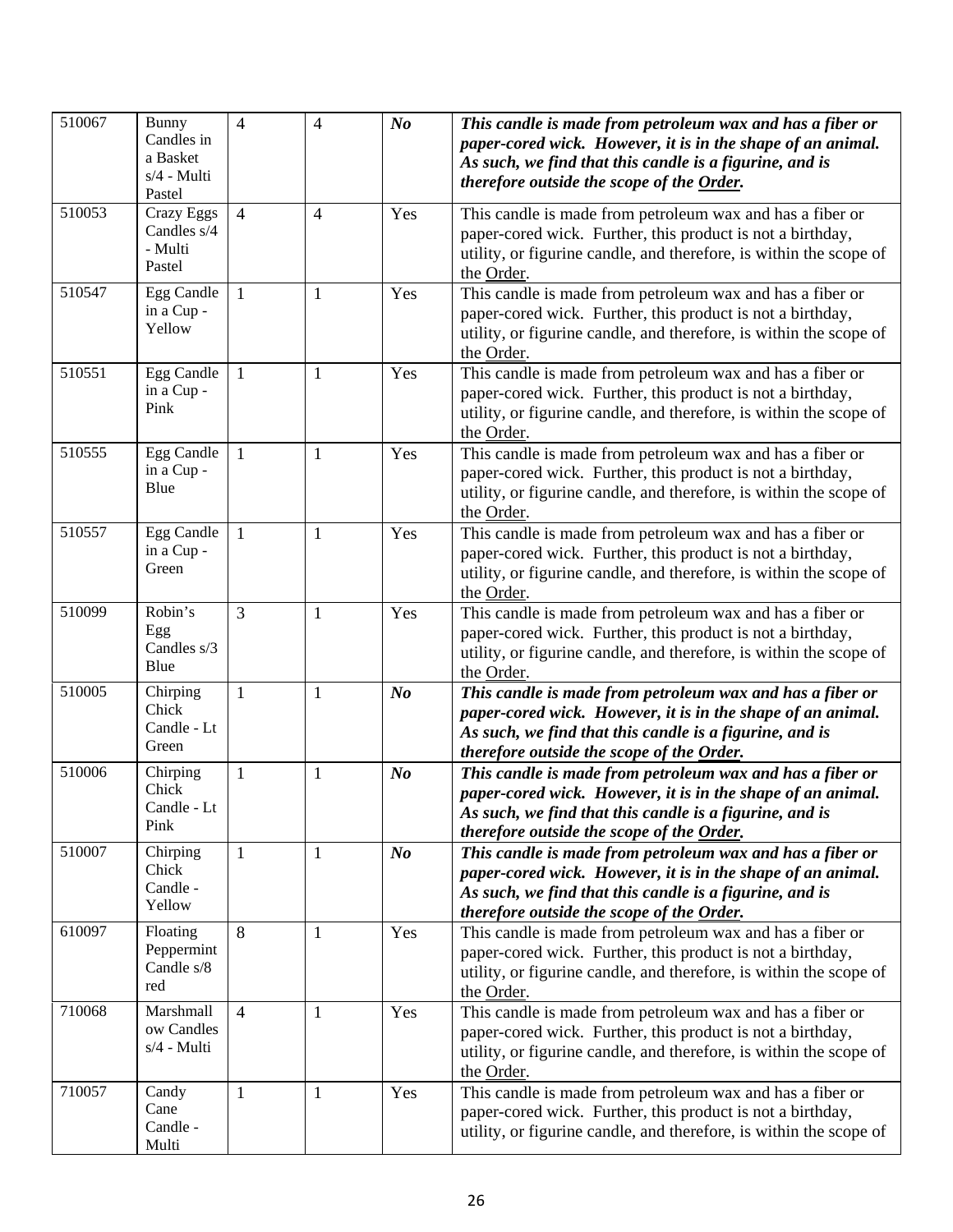|        |                                                              |                |                |     | the Order.                                                                                                                                                                                                  |
|--------|--------------------------------------------------------------|----------------|----------------|-----|-------------------------------------------------------------------------------------------------------------------------------------------------------------------------------------------------------------|
|        |                                                              |                |                |     |                                                                                                                                                                                                             |
| 410972 | Floating<br>Spiral<br>Candles s/4<br>- Multi                 | $\overline{4}$ | $\overline{4}$ | Yes | This candle is made from petroleum wax and has a fiber or<br>paper-cored wick. Further, this product is not a birthday,<br>utility, or figurine candle, and therefore, is within the scope of<br>the Order. |
| 610037 | <b>Asst Sugar</b><br>Cookie<br>Candles<br>$s/16$ - Multi     | 6              | 3              | Yes | This candle is made from petroleum wax and has a fiber or<br>paper-cored wick. Further, this product is not a birthday,<br>utility, or figurine candle, and therefore, is within the scope of<br>the Order. |
| 610400 | Floating<br>Mini Apple<br>Candles s/9<br>- Multi             | $\mathbf{Q}$   | 9              | Yes | This candle is made from petroleum wax and has a fiber or<br>paper-cored wick. Further, this product is not a birthday,<br>utility, or figurine candle, and therefore, is within the scope of<br>the Order. |
| 610579 | Mini<br>Harvest<br>Apple<br>Candles<br>$s/12$ Dark<br>Red    | 12             | 12             | Yes | This candle is made from petroleum wax and has a fiber or<br>paper-cored wick. Further, this product is not a birthday,<br>utility, or figurine candle, and therefore, is within the scope of<br>the Order. |
| 610051 | Mini<br>Sugared<br>Apples &<br>Pears s/6 -<br>White          | 6              | $\overline{2}$ | Yes | This candle is made from petroleum wax and has a fiber or<br>paper-cored wick. Further, this product is not a birthday,<br>utility, or figurine candle, and therefore, is within the scope of<br>the Order. |
| 100785 | Sugared<br>Mini Fruit<br>Candles s/9<br>- Multi              | $\mathbf{Q}$   | 9              | Yes | This candle is made from petroleum wax and has a fiber or<br>paper-cored wick. Further, this product is not a birthday,<br>utility, or figurine candle, and therefore, is within the scope of<br>the Order. |
| 711115 | Sugared<br>Mini<br>Harvest<br>Candles s/3<br>- Multi         | 3              | 3              | Yes | This candle is made from petroleum wax and has a fiber or<br>paper-cored wick. Further, this product is not a birthday,<br>utility, or figurine candle, and therefore, is within the scope of<br>the Order. |
| 711113 | Sugared<br>Harvest<br>Pomegrana<br>te Candle -<br>Terracotta | 1              | 1              | Yes | This candle is made from petroleum wax and has a fiber or<br>paper-cored wick. Further, this product is not a birthday,<br>utility, or figurine candle, and therefore, is within the scope of<br>the Order. |
| 4676   | Mini<br>Floating<br>Pear<br>Candles s/9<br>- Spring<br>Green | 9              | 9              | Yes | This candle is made from petroleum wax and has a fiber or<br>paper-cored wick. Further, this product is not a birthday,<br>utility, or figurine candle, and therefore, is within the scope of<br>the Order. |
| 610398 | Floating<br>Mini Pear<br>Candles s/9<br>- Spring<br>Green    | 9              | 9              | Yes | This candle is made from petroleum wax and has a fiber or<br>paper-cored wick. Further, this product is not a birthday,<br>utility, or figurine candle, and therefore, is within the scope of<br>the Order. |
| 711109 | Sugared<br>Harvest<br>Pear<br>Candle -<br>Olive              | 1              | $\mathbf{1}$   | Yes | This candle is made from petroleum wax and has a fiber or<br>paper-cored wick. Further, this product is not a birthday,<br>utility, or figurine candle, and therefore, is within the scope of<br>the Order. |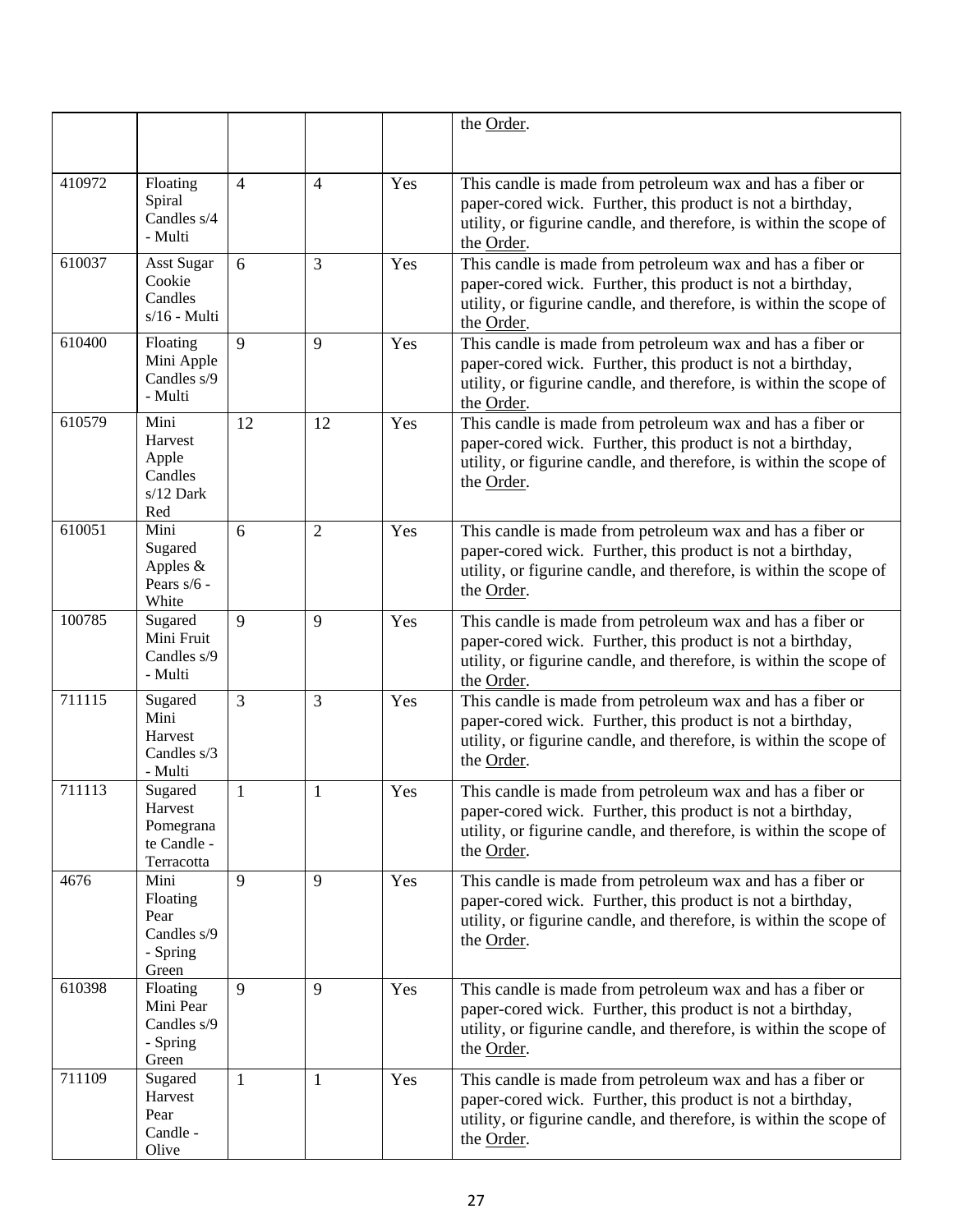| 419940 | Small<br>Watermelo<br>n Candle -<br>Multi                       | $\mathbf{1}$   | 1              | Yes | This candle is made from petroleum wax and has a fiber or<br>paper-cored wick. Further, this product is not a birthday,<br>utility, or figurine candle, and therefore, is within the scope of<br>the Order. |
|--------|-----------------------------------------------------------------|----------------|----------------|-----|-------------------------------------------------------------------------------------------------------------------------------------------------------------------------------------------------------------|
| 610589 | Pumpkin<br>Cluster<br>Candle s/16<br>Orange                     | 16             | $\mathbf{1}$   | Yes | This candle is made from petroleum wax and has a fiber or<br>paper-cored wick. Further, this product is not a birthday,<br>utility, or figurine candle, and therefore, is within the scope of<br>the Order. |
| 900298 | s/3 Baby<br><b>Boo</b><br>Candles<br>White                      | 3              | 3              | Yes | This candle is made from petroleum wax and has a fiber or<br>paper-cored wick. Further, this product is not a birthday,<br>utility, or figurine candle, and therefore, is within the scope of<br>the Order. |
| 610287 | <b>Baby Boo</b><br>Pumpkin<br>Candles s/3<br>- Multi<br>Harvest | $\overline{3}$ | $\overline{3}$ | Yes | This candle is made from petroleum wax and has a fiber or<br>paper-cored wick. Further, this product is not a birthday,<br>utility, or figurine candle, and therefore, is within the scope of<br>the Order. |
| 610196 | <b>Baby Boo</b><br>Pumpkin<br>Candle -<br>Ivory                 | $\mathbf{1}$   | $\mathbf{1}$   | Yes | This candle is made from petroleum wax and has a fiber or<br>paper-cored wick. Further, this product is not a birthday,<br>utility, or figurine candle, and therefore, is within the scope of<br>the Order. |
| 711117 | Harvest<br>Pumpkin<br>Candle -<br>Ivory                         | 1              | 1              | Yes | This candle is made from petroleum wax and has a fiber or<br>paper-cored wick. Further, this product is not a birthday,<br>utility, or figurine candle, and therefore, is within the scope of<br>the Order. |
| 711119 | Harvest<br>Gourd<br>Candle -<br>Olive                           | $\mathbf{1}$   | 1              | Yes | This candle is made from petroleum wax and has a fiber or<br>paper-cored wick. Further, this product is not a birthday,<br>utility, or figurine candle, and therefore, is within the scope of<br>the Order. |
| 711121 | Harvest<br>Gourd<br>Candle -<br>Terracotta                      | $\mathbf{1}$   | 1              | Yes | This candle is made from petroleum wax and has a fiber or<br>paper-cored wick. Further, this product is not a birthday,<br>utility, or figurine candle, and therefore, is within the scope of<br>the Order. |
| 371322 | Pumpkin<br>Candle -<br>Orange                                   | $\mathbf{1}$   | $\mathbf{1}$   | Yes | This candle is made from petroleum wax and has a fiber or<br>paper-cored wick. Further, this product is not a birthday,<br>utility, or figurine candle, and therefore, is within the scope of<br>the Order. |
| 371326 | Pumpkin<br>Candle -<br>Green                                    | $\mathbf{1}$   | 1              | Yes | This candle is made from petroleum wax and has a fiber or<br>paper-cored wick. Further, this product is not a birthday,<br>utility, or figurine candle, and therefore, is within the scope of<br>the Order. |
| 371429 | Gourd<br>Candle -<br>Multi                                      | $\mathbf{1}$   | $\mathbf{1}$   | Yes | This candle is made from petroleum wax and has a fiber or<br>paper-cored wick. Further, this product is not a birthday,<br>utility, or figurine candle, and therefore, is within the scope of<br>the Order. |
| 710953 | Large<br>Sugared<br>Pumpkin<br>Candle -<br>Orange               | $\mathbf{1}$   | 1              | Yes | This candle is made from petroleum wax and has a fiber or<br>paper-cored wick. Further, this product is not a birthday,<br>utility, or figurine candle, and therefore, is within the scope of<br>the Order. |
| 710955 | Small<br>Sugared<br>Pumpkin<br>Candle -                         | $\mathbf{1}$   | $\mathbf{1}$   | Yes | This candle is made from petroleum wax and has a fiber or<br>paper-cored wick. Further, this product is not a birthday,<br>utility, or figurine candle, and therefore, is within the scope of               |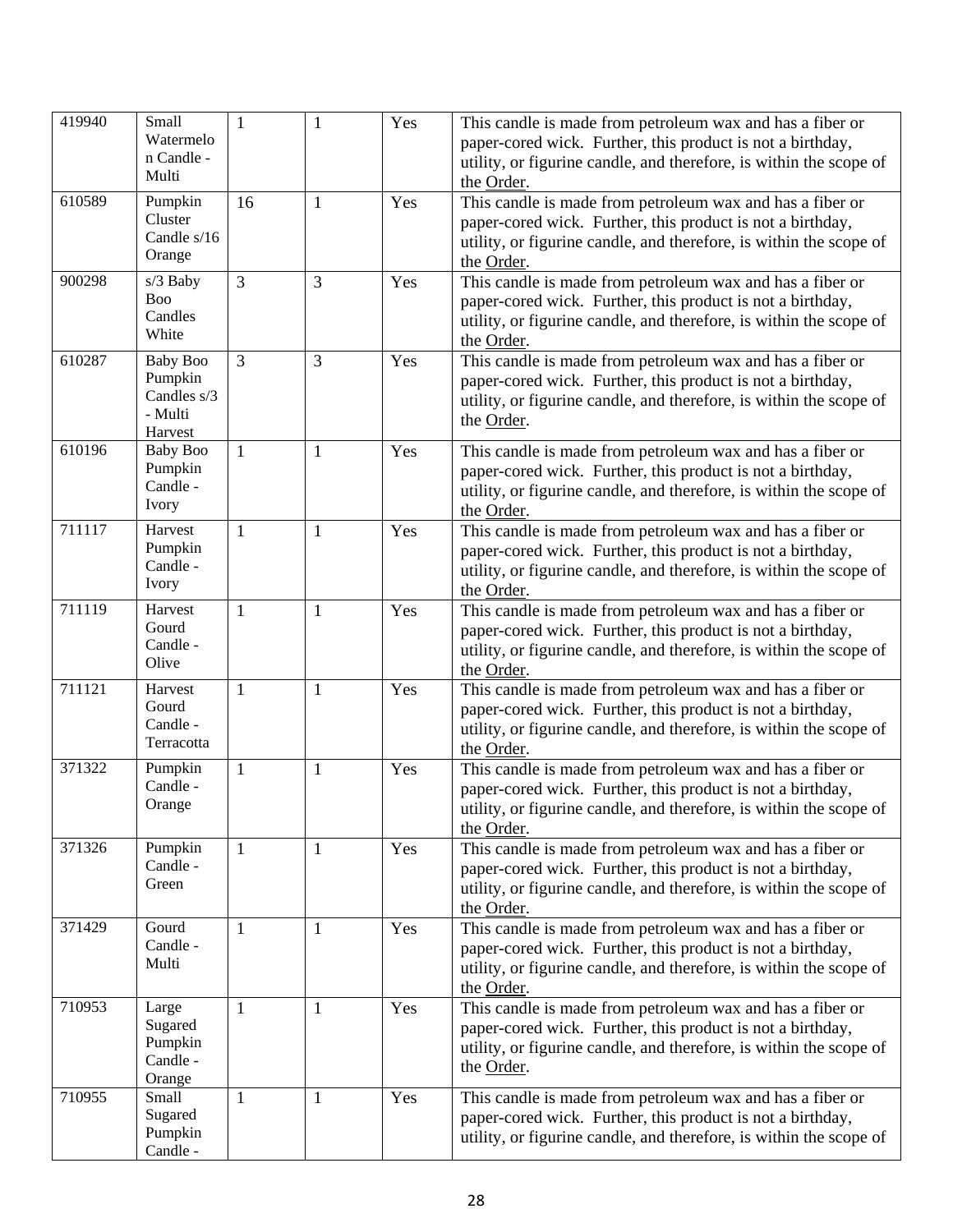|        | Orange                                                   |                |                |                | the Order.                                                                                                                                                                                                                                        |
|--------|----------------------------------------------------------|----------------|----------------|----------------|---------------------------------------------------------------------------------------------------------------------------------------------------------------------------------------------------------------------------------------------------|
|        |                                                          |                |                |                |                                                                                                                                                                                                                                                   |
| 410077 | Garden<br><b>Bird</b><br>Candle<br>Assortment<br>- Multi | 1              | $\mathbf{1}$   | $N_{0}$        | This candle is made from petroleum wax and has a fiber or<br>paper-cored wick. However, it is in the shape of an animal<br>As such, we find that this candle is a figurine, and is<br>therefore outside the scope of the Order.                   |
| 900218 | <b>Bird</b><br>Candle -<br>Silver                        | $\mathbf{1}$   | $\mathbf{1}$   | N <sub>o</sub> | This candle is made from petroleum wax and has a fiber or<br>paper-cored wick. However, it is in the shape of an animal<br>As such, we find that this candle is a figurine, and is<br>therefore outside the scope of the Order.                   |
| 200614 | Chocolate<br><b>Bunny</b><br>Candles s/3<br>- Multi      | $\overline{3}$ | 3              | N o            | This candle is made from petroleum wax and has a fiber or<br>paper-cored wick. However, it is in the shape of an animal<br>As such, we find that this candle is a figurine, and is<br>therefore outside the scope of the Order.                   |
| 412948 | Bunny<br>Candle s/2<br>- Ivory                           | $\overline{2}$ | $\overline{2}$ | N o            | This candle is made from petroleum wax and has a fiber or<br>paper-cored wick. However, it is in the shape of an animal<br>As such, we find that this candle is a figurine, and is<br>therefore outside the scope of the Order.                   |
| 412960 | <b>Baby Chick</b><br>Candles s/3                         | 3              | $\mathbf{1}$   | N <sub>o</sub> | This candle is made from petroleum wax and has a fiber or<br>paper-cored wick. However, it is in the shape of an animal<br>As such, we find that this candle is a figurine, and is<br>therefore outside the scope of the Order.                   |
| 210905 | Large L'il<br>Chick<br>Candle -<br>Yellow                | $\mathbf{1}$   | $\mathbf{1}$   | N <sub>o</sub> | This candle is made from petroleum wax and has a fiber or<br>paper-cored wick. However, it is in the shape of an animal<br>As such, we find that this candle is a figurine, and is<br>therefore outside the scope of the Order.                   |
| 411985 | Small L'il<br>Chick<br>Candle -<br>Yellow                | $\mathbf{1}$   | $\mathbf{1}$   | N <sub>o</sub> | This candle is made from petroleum wax and has a fiber or<br>paper-cored wick. However, it is in the shape of an animal<br>As such, we find that this candle is a figurine, and is<br>therefore outside the scope of the Order.                   |
| 200569 | Floating<br>Frog<br>Candles s/2<br>- Green               | $\overline{2}$ | $\mathbf{1}$   | N <sub>o</sub> | This candle is made from petroleum wax and has a fiber or<br>paper-cored wick. However, this candle is in the shape of an<br>animal. As such, we find that this candle is a figurine, and<br>therefore, is outside the scope of the Order.        |
| 200567 | Floating<br>Ladybug<br>Candles s/2<br>- Green            | $\overline{2}$ | 1              | N <sub>o</sub> | This candle is made from petroleum wax and has a fiber or<br>paper-cored wick. However, it is in the shape of an animal<br>As such, we find that this candle is a figurine, and is<br>therefore outside the scope of the Order.                   |
| 200568 | Floating<br>Turtle<br>Candles s/3<br>- Green             | $\overline{3}$ | $\mathbf{1}$   | $N_{0}$        | This candle is made from petroleum wax and has a fiber or<br>paper-cored wick. However, it is in the shape of an animal<br>As such, we find that this candle is a figurine, and is<br>therefore outside the scope of the Order.                   |
| 900353 | Hula Girl<br>Floaters s/2                                | $\overline{2}$ | $\mathbf{1}$   | $\bm{N}$       | This candle is made from petroleum wax and has a fiber or<br>paper-cored wick. However, it is in the shape of a human.<br>As such, we find that this candle is a figurine, and is<br>therefore outside the scope of the Order.                    |
| 910735 | Tiki<br>Floating<br>Candles s/2<br>Wood                  | $\overline{2}$ | 1              | $\bm{N}$       | This candle is made from petroleum wax and has a fiber or<br>paper-cored wick. However, it is in the shape of a<br>Polynesian deity, a Tiki. As such, we find that this candle is<br>a figurine, and is therefore outside the scope of the Order. |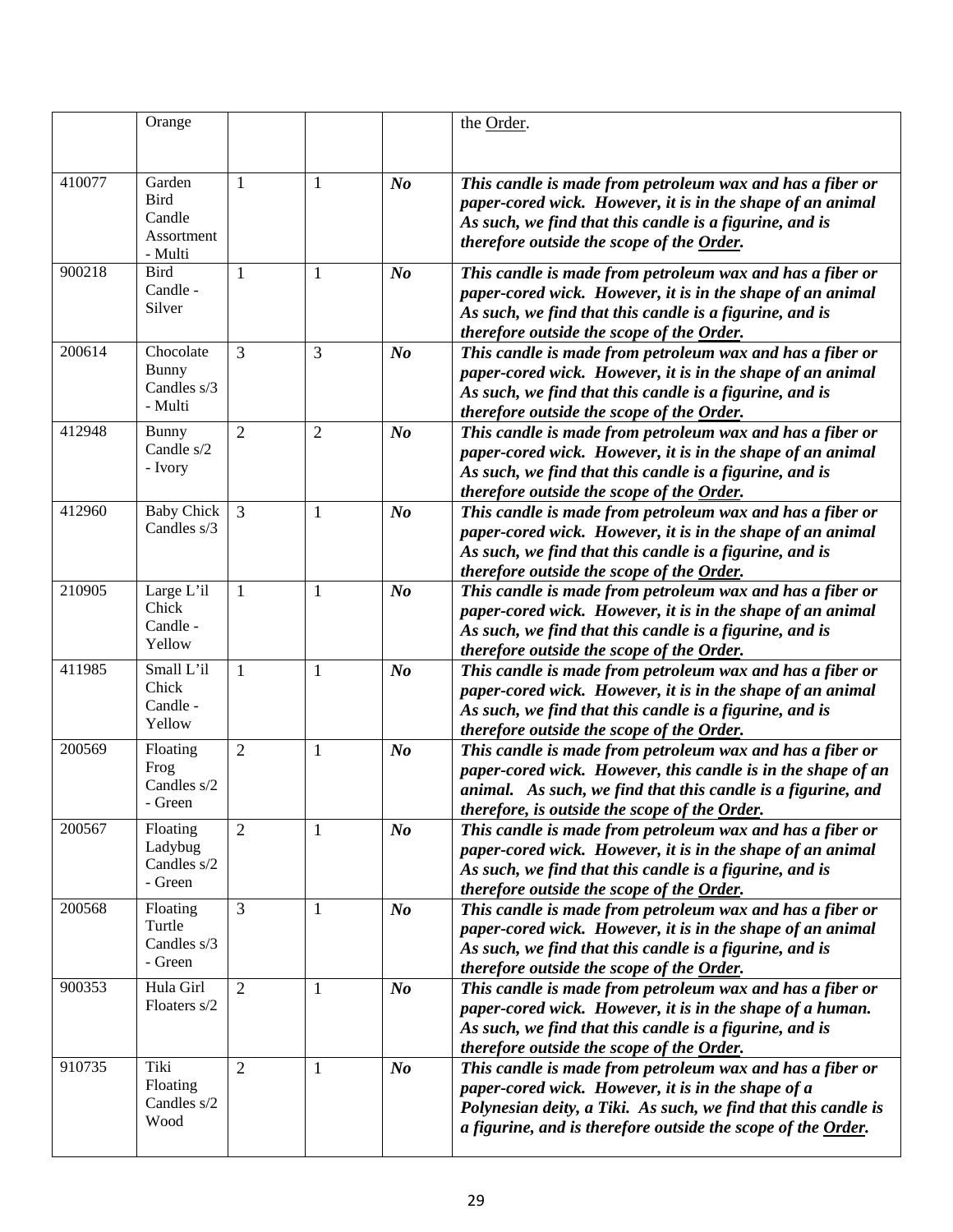| 410004 | Large<br>Floating<br><b>Bright</b><br>Candle -<br>Red    | $\mathbf{1}$   | $\mathbf{1}$ | Yes | This candle is made from petroleum wax and has a fiber or<br>paper-cored wick. Further, this product is not a birthday,<br>utility, or figurine candle, and therefore, is within the scope of<br>the Order. |
|--------|----------------------------------------------------------|----------------|--------------|-----|-------------------------------------------------------------------------------------------------------------------------------------------------------------------------------------------------------------|
| 410005 | Large<br>Floating<br><b>Bright</b><br>Candle -<br>Yellow | $\mathbf{1}$   | $\mathbf{1}$ | Yes | This candle is made from petroleum wax and has a fiber or<br>paper-cored wick. Further, this product is not a birthday,<br>utility, or figurine candle, and therefore, is within the scope of<br>the Order. |
| 410006 | Large<br>Floating<br><b>Bright</b><br>Candle -<br>Aqua   | $\mathbf{1}$   | $\mathbf{1}$ | Yes | This candle is made from petroleum wax and has a fiber or<br>paper-cored wick. Further, this product is not a birthday,<br>utility, or figurine candle, and therefore, is within the scope of<br>the Order. |
| 410007 | Large<br>Floating<br><b>Bright</b><br>Candle -<br>Kiwi   | 1              | $\mathbf{1}$ | Yes | This candle is made from petroleum wax and has a fiber or<br>paper-cored wick. Further, this product is not a birthday,<br>utility, or figurine candle, and therefore, is within the scope of<br>the Order. |
| 200013 | Assorted<br>Flower<br>Tealights<br>s/9 - Multi           | 9              | 9            | Yes | This candle is made from petroleum wax and has a fiber or<br>paper-cored wick. Further, this product is not a birthday,<br>utility, or figurine candle, and therefore, is within the scope of<br>the Order. |
| 3709   | <b>Bright</b><br>Flowers<br>Tealight s/6<br>- Blue       | 6              | 6            | Yes | This candle is made from petroleum wax and has a fiber or<br>paper-cored wick. Further, this product is not a birthday,<br>utility, or figurine candle, and therefore, is within the scope of<br>the Order. |
| 510577 | Large<br>Zinnia<br>Illuminatin<br>g Candle -<br>Red      | $\mathbf{1}$   | $\mathbf{1}$ | Yes | This candle is made from petroleum wax and has a fiber or<br>paper-cored wick. Further, this product is not a birthday,<br>utility, or figurine candle, and therefore, is within the scope of<br>the Order. |
| 510579 | Large<br>Zinnia<br>Illuminatin<br>g Candle -<br>Yellow   | 1              | $\mathbf{1}$ | Yes | This candle is made from petroleum wax and has a fiber or<br>paper-cored wick. Further, this product is not a birthday,<br>utility, or figurine candle, and therefore, is within the scope of<br>the Order. |
| 510581 | Large<br>Zinnia<br>Illuminatin<br>g Candle -<br>Kiwi     | $\mathbf{1}$   | $\mathbf{1}$ | Yes | This candle is made from petroleum wax and has a fiber or<br>paper-cored wick. Further, this product is not a birthday,<br>utility, or figurine candle, and therefore, is within the scope of<br>the Order. |
| 419996 | Mini<br>Floating<br>Zinnia<br>Candle s/3<br>- Multi      | $\overline{3}$ | 3            | Yes | This candle is made from petroleum wax and has a fiber or<br>paper-cored wick. Further, this product is not a birthday,<br>utility, or figurine candle, and therefore, is within the scope of<br>the Order. |
| 510074 | Floating<br>Spring<br>Candles s/3<br>- Multi<br>Pastel   | 3              | 3            | Yes | This candle is made from petroleum wax and has a fiber or<br>paper-cored wick. Further, this product is not a birthday,<br>utility, or figurine candle, and therefore, is within the scope of<br>the Order. |
| 610240 | Floating<br>Mini Leaf<br>Candles s/9<br>- Multi          | 9              | 9            | Yes | This candle is made from petroleum wax and has a fiber or<br>paper-cored wick. Further, this product is not a birthday,<br>utility, or figurine candle, and therefore, is within the scope of               |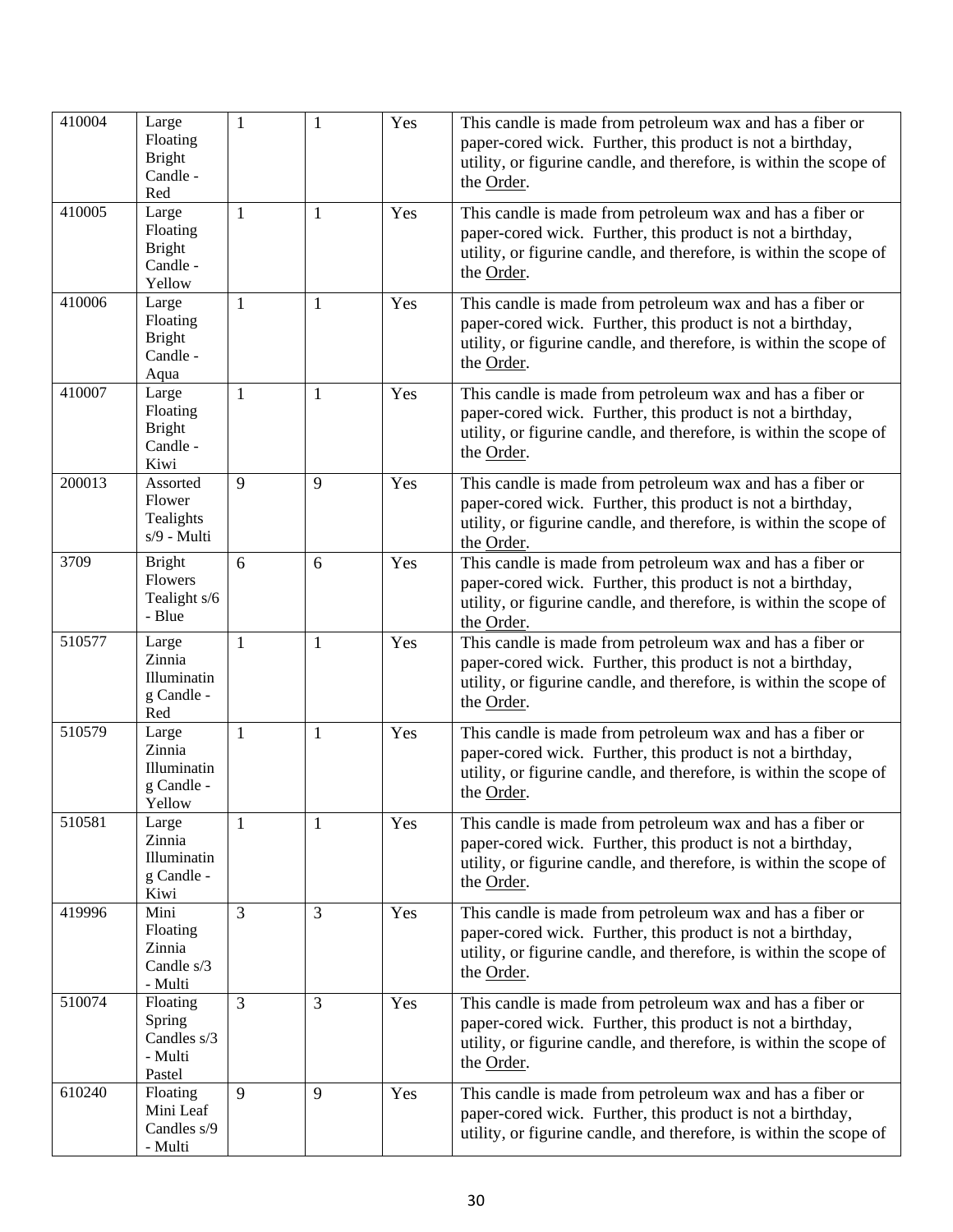|        | Harvest                                                              |                |                |     | the Order.                                                                                                                                                                                                  |
|--------|----------------------------------------------------------------------|----------------|----------------|-----|-------------------------------------------------------------------------------------------------------------------------------------------------------------------------------------------------------------|
| 710058 | Falling<br>Leaves<br>Floating<br>Candles s/4<br>- Multi<br>Harvest   | $\overline{4}$ | $\overline{4}$ | Yes | This candle is made from petroleum wax and has a fiber or<br>paper-cored wick. Further, this product is not a birthday,<br>utility, or figurine candle, and therefore, is within the scope of<br>the Order. |
| 610159 | Acorn<br>Candles s/6                                                 | 6              | $\mathbf{1}$   | Yes | This candle is made from petroleum wax and has a fiber or<br>paper-cored wick. Further, this product is not a birthday,<br>utility, or figurine candle, and therefore, is within the scope of<br>the Order. |
| 610208 | Sugared<br>Acorn $&$<br>Pumpkin<br>Candles s/6<br>- Multi<br>Harvest | 6              | $\overline{2}$ | Yes | This candle is made from petroleum wax and has a fiber or<br>paper-cored wick. Further, this product is not a birthday,<br>utility, or figurine candle, and therefore, is within the scope of<br>the Order. |
| 419926 | Watering<br>Can Candle<br>- Olive                                    | $\mathbf{1}$   | $\mathbf{1}$   | Yes | This candle is made from petroleum wax and has a fiber or<br>paper-cored wick. Further, this product is not a birthday,<br>utility, or figurine candle, and therefore, is within the scope of<br>the Order. |
| 200094 | Garden<br><b>Birdhouse</b><br>Candle -<br>Sage                       | $\mathbf{1}$   | $\mathbf{1}$   | Yes | This candle is made from petroleum wax and has a fiber or<br>paper-cored wick. Further, this product is not a birthday,<br>utility, or figurine candle, and therefore, is within the scope of<br>the Order. |
| 410000 | Flip Flop<br>Stripe<br>Candle s/2<br>- Multi                         | $\overline{2}$ | $\overline{2}$ | Yes | This candle is made from petroleum wax and has a fiber or<br>paper-cored wick. Further, this product is not a birthday,<br>utility, or figurine candle, and therefore, is within the scope of<br>the Order. |
| 410038 | Flip Flop<br>Polka Dot<br>Candles s/2<br>Red                         | $\overline{2}$ | $\overline{2}$ | Yes | This candle is made from petroleum wax and has a fiber or<br>paper-cored wick. Further, this product is not a birthday,<br>utility, or figurine candle, and therefore, is within the scope of<br>the Order. |
| 410039 | Flip Flop<br>Flower<br>Candles s/2<br>Orange                         | $\overline{2}$ | $\overline{2}$ | Yes | This candle is made from petroleum wax and has a fiber or<br>paper-cored wick. Further, this product is not a birthday,<br>utility, or figurine candle, and therefore, is within the scope of<br>the Order. |
| 410040 | Flip Flop<br>Striped<br>Candles s/2<br>Lt Aqua                       | $\overline{2}$ | $\overline{2}$ | Yes | This candle is made from petroleum wax and has a fiber or<br>paper-cored wick. Further, this product is not a birthday,<br>utility, or figurine candle, and therefore, is within the scope of<br>the Order. |
| 412003 | Floating<br>Flip Flop<br>Candles s/2<br>Kiwi                         | $\overline{2}$ | $\overline{2}$ | Yes | This candle is made from petroleum wax and has a fiber or<br>paper-cored wick. Further, this product is not a birthday,<br>utility, or figurine candle, and therefore, is within the scope of<br>the Order. |
| 412005 | Floating<br>Flip Flop<br>Candles s/2<br>- Fuchsia                    | $\overline{2}$ | $\overline{2}$ | Yes | This candle is made from petroleum wax and has a fiber or<br>paper-cored wick. Further, this product is not a birthday,<br>utility, or figurine candle, and therefore, is within the scope of<br>the Order. |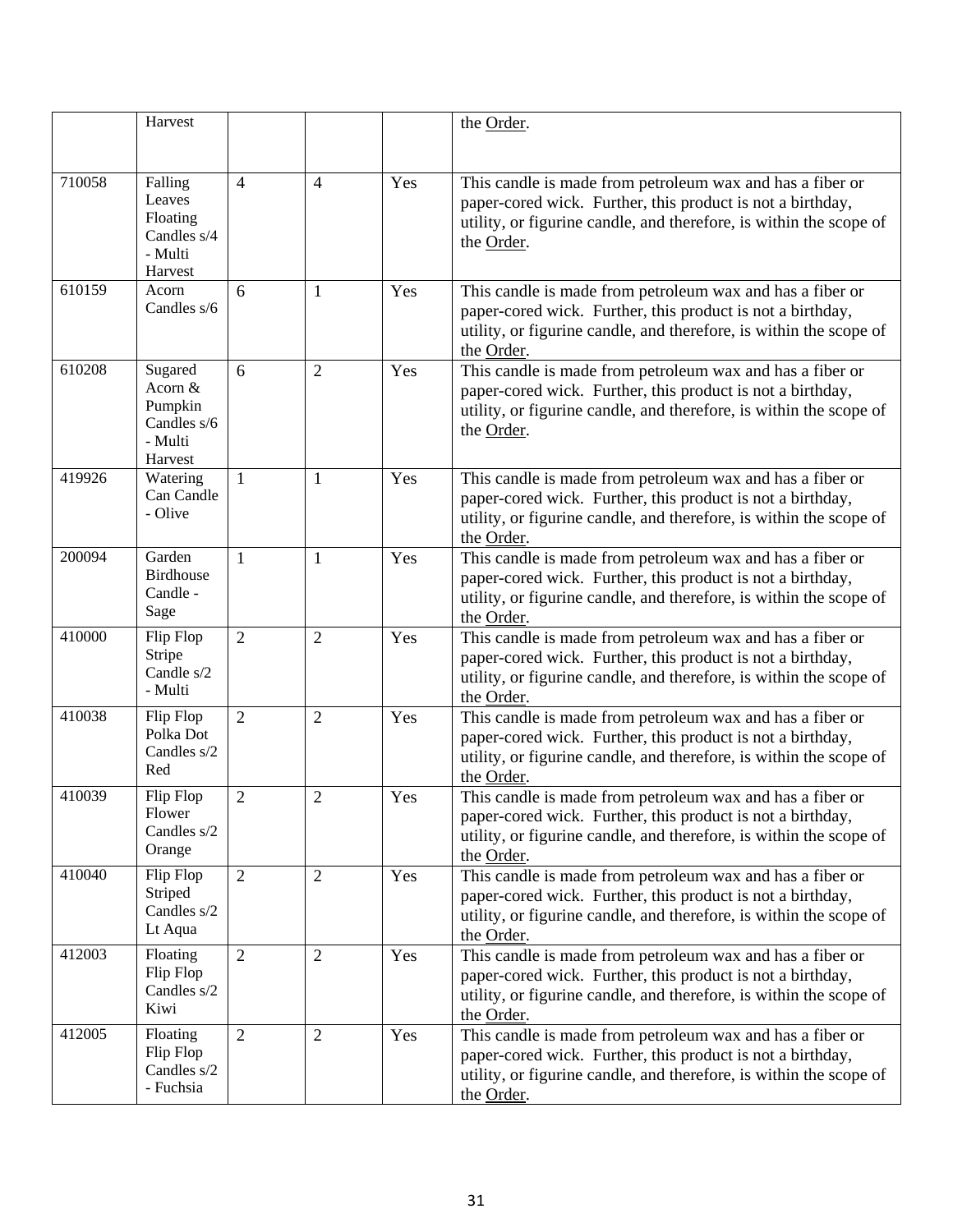| 412964 | Floating<br>Flip Flop<br>Candles s/2<br>- Yellow                   | $\overline{2}$ | $\overline{2}$ | Yes | This candle is made from petroleum wax and has a fiber or<br>paper-cored wick. Further, this product is not a birthday,<br>utility, or figurine candle, and therefore, is within the scope of<br>the Order. |
|--------|--------------------------------------------------------------------|----------------|----------------|-----|-------------------------------------------------------------------------------------------------------------------------------------------------------------------------------------------------------------|
| 510066 | Floating<br>Patriotic<br>Flip Flop<br>Candle s/2<br>- Multi        | $\overline{2}$ | $\overline{2}$ | Yes | This candle is made from petroleum wax and has a fiber or<br>paper-cored wick. Further, this product is not a birthday,<br>utility, or figurine candle, and therefore, is within the scope of<br>the Order. |
| 510593 | Sangria<br>Stripe Flip<br>Flop<br>Candle s/2<br>- Multi<br>Primary | $\overline{2}$ | $\overline{2}$ | Yes | This candle is made from petroleum wax and has a fiber or<br>paper-cored wick. Further, this product is not a birthday,<br>utility, or figurine candle, and therefore, is within the scope of<br>the Order. |
| 510613 | Floating<br>Flower Flip<br>Flop<br>Candle s/2<br>- Aqua            | $\overline{2}$ | $\overline{2}$ | Yes | This candle is made from petroleum wax and has a fiber or<br>paper-cored wick. Further, this product is not a birthday,<br>utility, or figurine candle, and therefore, is within the scope of<br>the Order. |
| 510615 | Floating<br>Flower Flip<br>Flop<br>Candle s/2<br>- Red             | $\overline{2}$ | $\overline{2}$ | Yes | This candle is made from petroleum wax and has a fiber or<br>paper-cored wick. Further, this product is not a birthday,<br>utility, or figurine candle, and therefore, is within the scope of<br>the Order. |
| 510617 | Floating<br>Flower Flip<br>Flop<br>Candle s/2<br>- Kiwi            | $\overline{2}$ | $\overline{2}$ | Yes | This candle is made from petroleum wax and has a fiber or<br>paper-cored wick. Further, this product is not a birthday,<br>utility, or figurine candle, and therefore, is within the scope of<br>the Order. |
| 900220 | Flip Flop<br>Candles<br>Red                                        | $\overline{2}$ | $\overline{2}$ | Yes | This candle is made from petroleum wax and has a fiber or<br>paper-cored wick. Further, this product is not a birthday,<br>utility, or figurine candle, and therefore, is within the scope of<br>the Order. |
| 900221 | s/2 Flip<br>Flop<br>Candles<br>Blue                                | $\overline{2}$ | $\overline{2}$ | Yes | This candle is made from petroleum wax and has a fiber or<br>paper-cored wick. Further, this product is not a birthday,<br>utility, or figurine candle, and therefore, is within the scope of<br>the Order. |
| 900351 | Flip Flop<br>Candles s/2<br>Orange                                 | $\overline{2}$ | $\overline{2}$ | Yes | This candle is made from petroleum wax and has a fiber or<br>paper-cored wick. Further, this product is not a birthday,<br>utility, or figurine candle, and therefore, is within the scope of<br>the Order. |
| 900352 | Flip Flop<br>Candles s/2<br>Pink                                   | $\overline{2}$ | $\overline{2}$ | Yes | This candle is made from petroleum wax and has a fiber or<br>paper-cored wick. Further, this product is not a birthday,<br>utility, or figurine candle, and therefore, is within the scope of<br>the Order. |
| 900220 | $s/2$ Flip<br>Flop<br>Candles<br>Red                               | $\overline{2}$ | 2              | Yes | This candle is made from petroleum wax and has a fiber or<br>paper-cored wick. Further, this product is not a birthday,<br>utility, or figurine candle, and therefore, is within the scope of<br>the Order. |
| 900221 | s/2 Flip<br>Flop<br>Candles<br>Blue                                | $\overline{2}$ | $\overline{2}$ | Yes | This candle is made from petroleum wax and has a fiber or<br>paper-cored wick. Further, this product is not a birthday,<br>utility, or figurine candle, and therefore, is within the scope of<br>the Order. |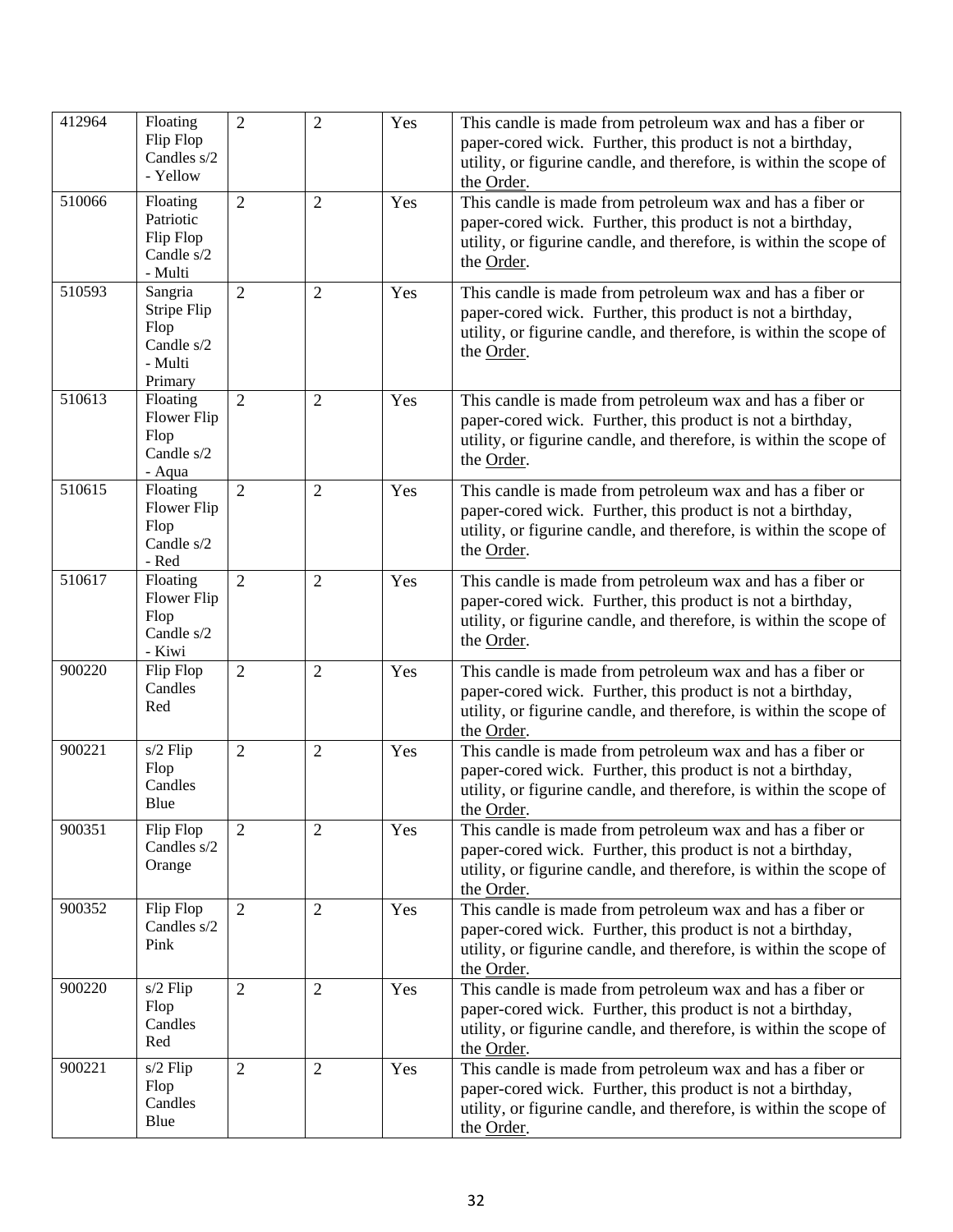| 910709 | $s/2$ Flip<br>Flop<br>Candles                          | $\overline{2}$ | $\overline{2}$ | Yes | This candle is made from petroleum wax and has a fiber or<br>paper-cored wick. Further, this product is not a birthday,<br>utility, or figurine candle, and therefore, is within the scope of               |
|--------|--------------------------------------------------------|----------------|----------------|-----|-------------------------------------------------------------------------------------------------------------------------------------------------------------------------------------------------------------|
|        | Red                                                    |                |                |     | the Order.                                                                                                                                                                                                  |
| 910711 | s/2 Flip<br>Flop<br>Candles<br>Blue                    | $\overline{2}$ | $\overline{2}$ | Yes | This candle is made from petroleum wax and has a fiber or<br>paper-cored wick. Further, this product is not a birthday,<br>utility, or figurine candle, and therefore, is within the scope of<br>the Order. |
| 910016 | Floating<br>Flip Flop<br>Candle<br>Orange              | $\mathbf{1}$   | $\mathbf{1}$   | Yes | This candle is made from petroleum wax and has a fiber or<br>paper-cored wick. Further, this product is not a birthday,<br>utility, or figurine candle, and therefore, is within the scope of<br>the Order. |
| 910725 | Hawaiian<br>Shirt<br>Floating<br>Candle<br>Red/White   | $\mathbf{1}$   | $\mathbf{1}$   | Yes | This candle is made from petroleum wax and has a fiber or<br>paper-cored wick. Further, this product is not a birthday,<br>utility, or figurine candle, and therefore, is within the scope of<br>the Order. |
| 910723 | Hawaiian<br>Shirt<br>Floating<br>Candle<br>Blue/White  | $\mathbf{1}$   | $\mathbf{1}$   | Yes | This candle is made from petroleum wax and has a fiber or<br>paper-cored wick. Further, this product is not a birthday,<br>utility, or figurine candle, and therefore, is within the scope of<br>the Order. |
| 910727 | <b>Shorts</b><br>Floating<br>Candle<br>Blue            | $\mathbf{1}$   | $\mathbf{1}$   | Yes | This candle is made from petroleum wax and has a fiber or<br>paper-cored wick. Further, this product is not a birthday,<br>utility, or figurine candle, and therefore, is within the scope of<br>the Order. |
| 910729 | <b>Shorts</b><br>Floating<br>Candle Red                | $\mathbf{1}$   | $\mathbf{1}$   | Yes | This candle is made from petroleum wax and has a fiber or<br>paper-cored wick. Further, this product is not a birthday,<br>utility, or figurine candle, and therefore, is within the scope of<br>the Order. |
| 910731 | Surfboard<br>Floaters s/2<br>Red                       | $\overline{2}$ | $\mathbf{1}$   | Yes | This candle is made from petroleum wax and has a fiber or<br>paper-cored wick. Further, this product is not a birthday,<br>utility, or figurine candle, and therefore, is within the scope of<br>the Order. |
| 910733 | Surfboard<br>Floaters s/2<br>Blue                      | $\overline{2}$ | $\mathbf{1}$   | Yes | This candle is made from petroleum wax and has a fiber or<br>paper-cored wick. Further, this product is not a birthday,<br>utility, or figurine candle, and therefore, is within the scope of<br>the Order. |
| 910719 | Woodie<br>Car with<br>Surfboard                        | $\mathbf{1}$   | $\mathbf{1}$   | Yes | This candle is made from petroleum wax and has a fiber or<br>paper-cored wick. Further, this product is not a birthday,<br>utility, or figurine candle, and therefore, is within the scope of<br>the Order. |
| 710977 | Large<br>Scented<br>Snowball<br>Candle -<br>White      | $\mathbf{1}$   | $\mathbf{1}$   | Yes | This candle is made from petroleum wax and has a fiber or<br>paper-cored wick. Further, this product is not a birthday,<br>utility, or figurine candle, and therefore, is within the scope of<br>the Order. |
| 710979 | Small<br>Scented<br>Snowball<br>Candles s/9<br>- white | 9              | 9              | Yes | This candle is made from petroleum wax and has a fiber or<br>paper-cored wick. Further, this product is not a birthday,<br>utility, or figurine candle, and therefore, is within the scope of<br>the Order. |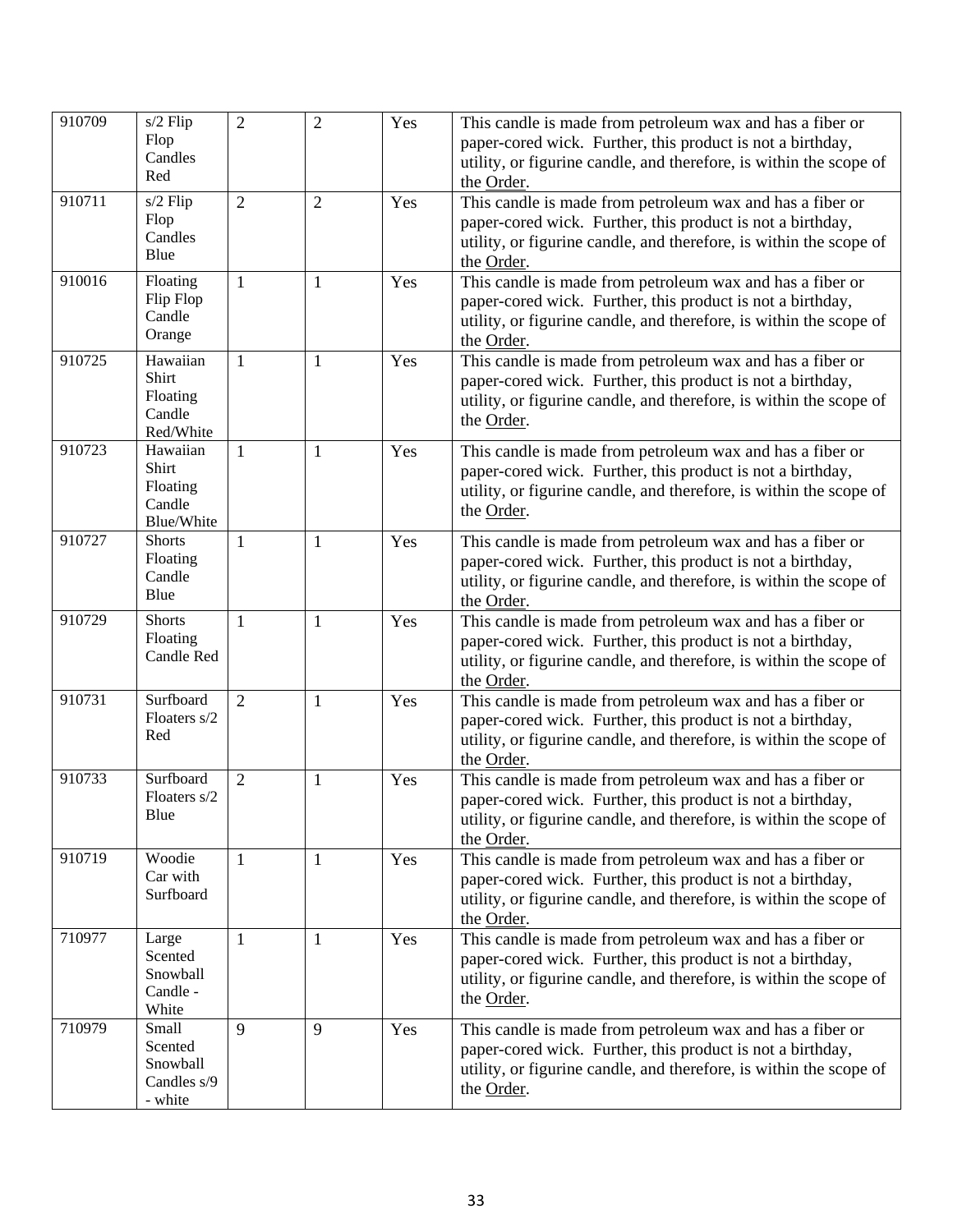| 610386 | Small<br>Snowball<br>Candles s/4<br>- White            | $\overline{4}$ | $\overline{4}$ | Yes | This candle is made from petroleum wax and has a fiber or<br>paper-cored wick. Further, this product is not a birthday,<br>utility, or figurine candle, and therefore, is within the scope of<br>the Order. |
|--------|--------------------------------------------------------|----------------|----------------|-----|-------------------------------------------------------------------------------------------------------------------------------------------------------------------------------------------------------------|
| 610388 | Large<br>Snowball<br>Candle -<br>White                 | $\mathbf{1}$   | $\mathbf{1}$   | Yes | This candle is made from petroleum wax and has a fiber or<br>paper-cored wick. Further, this product is not a birthday,<br>utility, or figurine candle, and therefore, is within the scope of<br>the Order. |
| 610089 | Snowflake<br>Mitten<br>Candles s/2<br>- Red            | $\overline{2}$ | $\overline{2}$ | Yes | This candle is made from petroleum wax and has a fiber or<br>paper-cored wick. Further, this product is not a birthday,<br>utility, or figurine candle, and therefore, is within the scope of<br>the Order. |
| 610090 | Dots<br>Mitten<br>Candles s/2<br>- Green               | $\overline{2}$ | $\overline{2}$ | Yes | This candle is made from petroleum wax and has a fiber or<br>paper-cored wick. Further, this product is not a birthday,<br>utility, or figurine candle, and therefore, is within the scope of<br>the Order. |
| 900335 | s/2 Floating<br>Mitten<br>Candles -<br>Red             | $\overline{2}$ | $\overline{2}$ | Yes | This candle is made from petroleum wax and has a fiber or<br>paper-cored wick. Further, this product is not a birthday,<br>utility, or figurine candle, and therefore, is within the scope of<br>the Order. |
| 510056 | Sana Stripe<br>Lantern<br>Candle -<br>Red              | 1              | $\mathbf{1}$   | Yes | This candle is made from petroleum wax and has a fiber or<br>paper-cored wick. Further, this product is not a birthday,<br>utility, or figurine candle, and therefore, is within the scope of<br>the Order. |
| 510057 | Sana Stripe<br>Lantern<br>Candle -<br>Kiwi             | 1              | 1              | Yes | This candle is made from petroleum wax and has a fiber or<br>paper-cored wick. Further, this product is not a birthday,<br>utility, or figurine candle, and therefore, is within the scope of<br>the Order. |
| 510058 | Sana Stripe<br>Lantern<br>Candle -<br>Aqua             | 1              | $\mathbf{1}$   | Yes | This candle is made from petroleum wax and has a fiber or<br>paper-cored wick. Further, this product is not a birthday,<br>utility, or figurine candle, and therefore, is within the scope of<br>the Order. |
| 710067 | Large<br>Potted Tree<br>Pinecone<br>Candle<br>Multi    | 1              | 1              | Yes | This candle is made from petroleum wax and has a fiber or<br>paper-cored wick. Further, this product is not a birthday,<br>utility, or figurine candle, and therefore, is within the scope of<br>the Order. |
| 710066 | Sm Potted<br>Tree<br>Pinecone<br>Candle -<br>Multi     | 1              | $\mathbf{1}$   | Yes | This candle is made from petroleum wax and has a fiber or<br>paper-cored wick. Further, this product is not a birthday,<br>utility, or figurine candle, and therefore, is within the scope of<br>the Order. |
| 710065 | Glittered<br>Pinecone<br><b>Ball Candle</b><br>- Multi | 1              | $\mathbf{1}$   | Yes | This candle is made from petroleum wax and has a fiber or<br>paper-cored wick. Further, this product is not a birthday,<br>utility, or figurine candle, and therefore, is within the scope of<br>the Order. |
| 711133 | Small<br>Sugared<br>Fruit Tree<br>Candle -<br>Multi    | 1              | 1              | Yes | This candle is made from petroleum wax and has a fiber or<br>paper-cored wick. Further, this product is not a birthday,<br>utility, or figurine candle, and therefore, is within the scope of<br>the Order. |
| 711135 | Large<br>Sugared<br>Fruit Tree                         | 1              | $\mathbf{1}$   | Yes | This candle is made from petroleum wax and has a fiber or<br>paper-cored wick. Further, this product is not a birthday,<br>utility, or figurine candle, and therefore, is within the scope of               |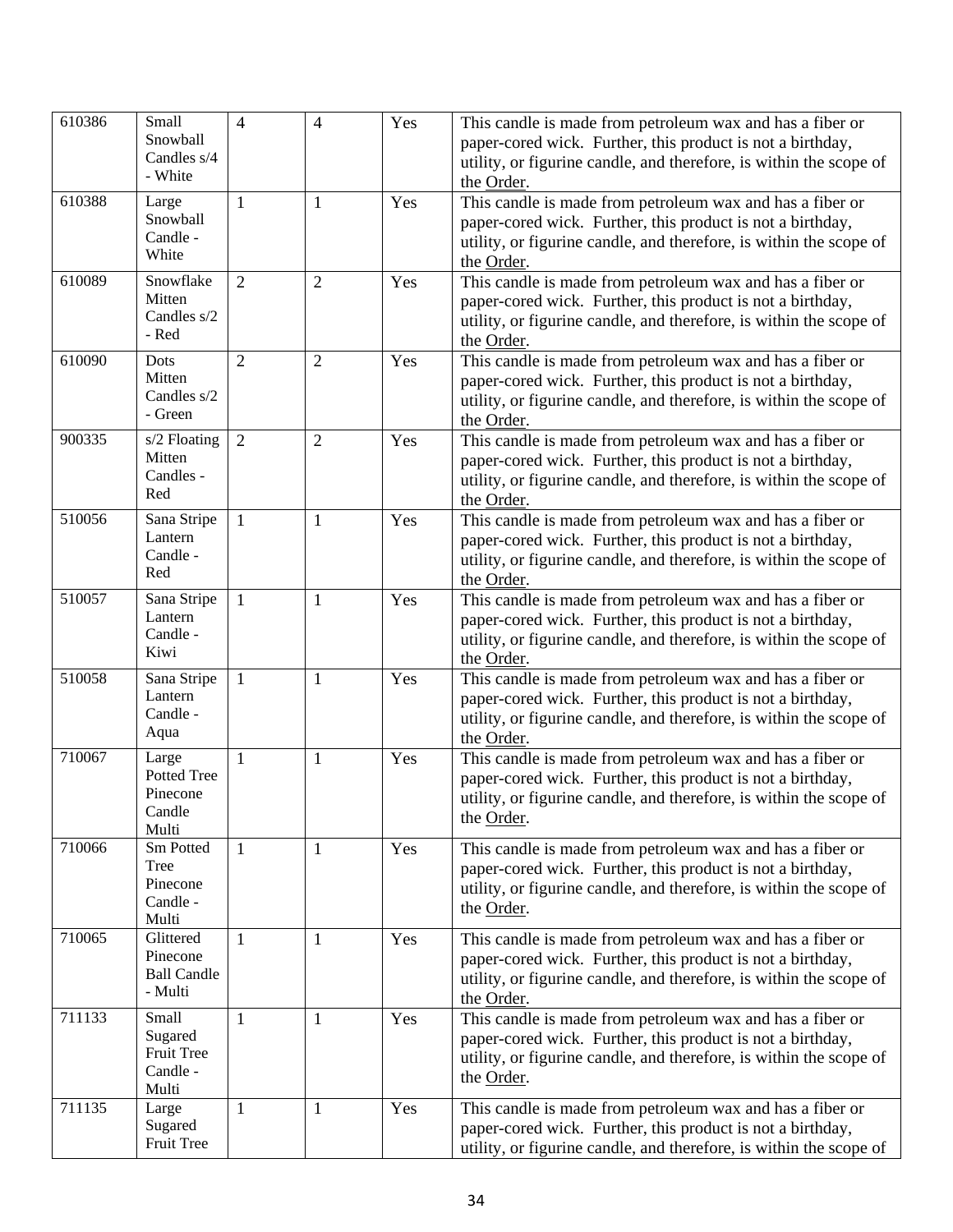|        | Candle -<br>Multi                             |  |     | the Order.                                                                                                                                                                                                  |
|--------|-----------------------------------------------|--|-----|-------------------------------------------------------------------------------------------------------------------------------------------------------------------------------------------------------------|
| 711139 | Lg Sugared<br>Fruit Ball<br>Candle -<br>Multi |  | Yes | This candle is made from petroleum wax and has a fiber or<br>paper-cored wick. Further, this product is not a birthday,<br>utility, or figurine candle, and therefore, is within the scope of<br>the Order. |

### **Conclusion**

With respect to the candles analyzed supra, the Department has found the candles that are in the shape of figurines to be outside the scope of the Order. All of the other candles under analysis are inside the scope of the Order because they are petroleum wax candles with a fiber or papercored wick and do not fall within any other exclusions for the Order (i.e., they are not birthday, utility, or figurine candles).

### **RECOMMENDATION**

We recommend the Department find those candles listed as outside scope in the Analysis section to be outside the scope of the Order, and those candles listed as within scope in the Analysis section to be within the scope of the Order.

If you agree, we will send the attached letter to the interested parties, and will notify CBP of our determination.

\_\_\_\_\_\_\_\_\_\_\_\_\_\_\_\_\_\_\_\_\_\_\_\_\_\_\_\_

\_\_\_\_\_\_\_\_\_\_\_\_\_\_\_\_\_\_\_\_\_\_\_\_\_\_\_\_

Agree\_\_\_\_\_\_\_\_\_ Disagree\_\_\_\_\_\_\_\_\_

Gary Taverman Acting Deputy Assistant Secretary for Antidumping and Countervailing Duty Operations

Date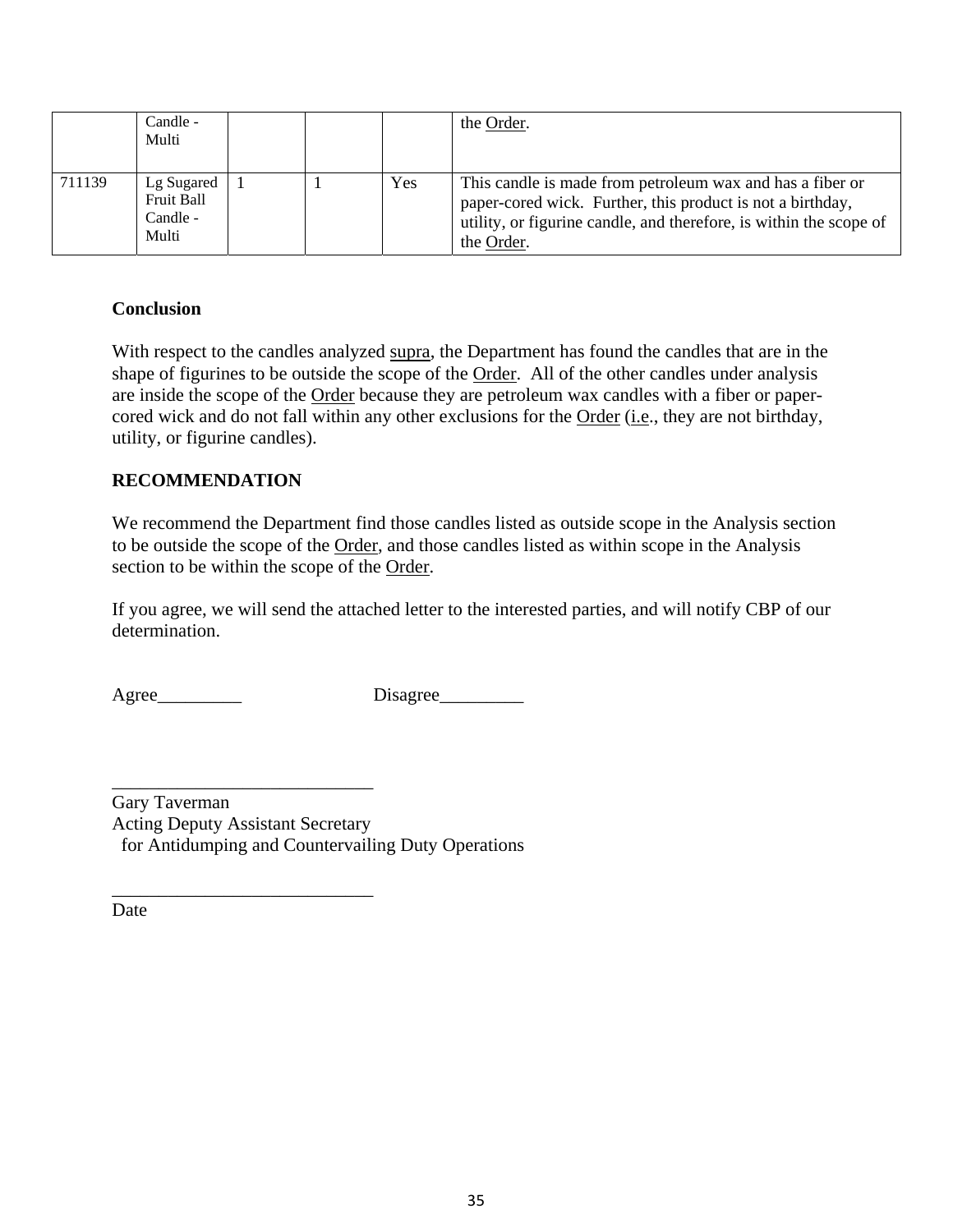# **Appendix: Candles Descriptions**

| <b>Accent Imports</b> |                                                   |                         |                                                |                                                                                                                                                                                                     |  |  |
|-----------------------|---------------------------------------------------|-------------------------|------------------------------------------------|-----------------------------------------------------------------------------------------------------------------------------------------------------------------------------------------------------|--|--|
| Product<br>No.        | Product<br>Name                                   | Total No.<br>of Candles | Total No.<br>of Unique<br>Candles <sup>1</sup> | Description                                                                                                                                                                                         |  |  |
| N22432                | Rose<br>Shaped<br>Tea-light<br>Candle             | 2                       | $\overline{2}$                                 | This tea-light candle has a top that is shaped like a rose bloom. It is made from<br>100% petroleum wax, and measures approximately 1.75" in height and 1.5" in<br>diameter.                        |  |  |
| N22418                | Owl<br>Shape<br>Tea-light<br>Candle               | $\mathbf{1}$            | $\mathbf{1}$                                   | This tea-light candle has a top that is shaped like an owl with wings folded in<br>the back. It is made from 100% petroleum wax, and measures approximately<br>2.5" in height and 1.5" in diameter. |  |  |
| N22423                | Pinecone<br>Shaped<br>Tea-light<br>Candle         | 6                       | 1                                              | This tea-light candle has a top that is shaped like a pinecone. It is made from<br>100% petroleum wax, and measures approximately 2.5" in height and 1.5" in<br>diameter.                           |  |  |
| N22431                | Rose<br>Shaped<br>Candle                          | $\overline{2}$          | $\overline{2}$                                 | This candle is shaped like a rose bloom. It is made from 100% petroleum wax,<br>and measures approximately 2" in height and 3" in diameter.                                                         |  |  |
| N22422                | Pinecone<br>Shaped<br>Candle                      | $\mathbf{1}$            | 1                                              | This tea-light candle has a top that is shaped like a pinecone. It is made from<br>100% petroleum wax, and measures approximately 5" in height and 4" in<br>diameter.                               |  |  |
| N22426                | Ornament<br>Shaped<br>Tea-light<br>Candle         | 6                       | 1                                              | This tea-light candle has a top that is shaped like a spherical Christmas tree<br>ornament. It is made from 100% petroleum wax, and measures approximately<br>2.25" in height and 1.5" in diameter. |  |  |
| N22427                | Beaded<br>Cone<br>Shape<br>Tree<br>Candle<br>12"H | 1                       | 1                                              | This candle is shaped like a cone, and has a beaded surface pattern. It is made<br>from 100% petroleum wax, and measures approximately 12" in height and<br>2.25" in diameter.                      |  |  |
| N22428                | Beaded<br>Cone<br>Shape<br>Tree<br>Candle         | $\mathbf{1}$            | 1                                              | This candle is shaped like a cone, and has a beaded surface pattern. It is made<br>from 100% petroleum wax, and measures approximately 8.25" in height and 2"<br>in diameter.                       |  |  |

<span id="page-35-0"></span> $<sup>1</sup>$  "Unique candles" are those in a set that are non-identical. For example, if a requestor were to submit a set of three</sup> beach ball candles, and two of those candles were exactly the same size, shape, and color, while the third was not, then the set would consist of two unique candles.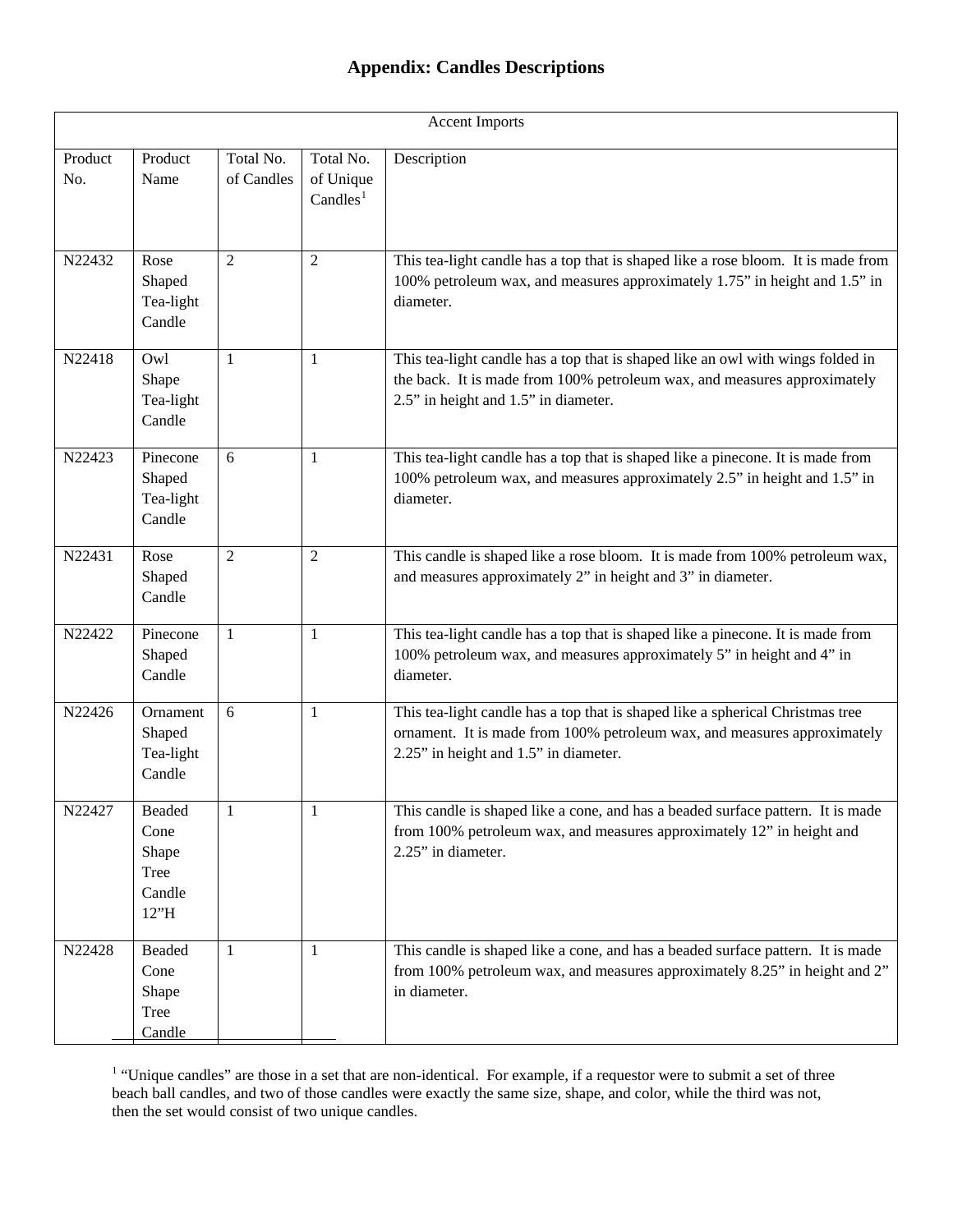| $- - - - -$<br>$0.23 \text{ H}$ |  |
|---------------------------------|--|
|                                 |  |
|                                 |  |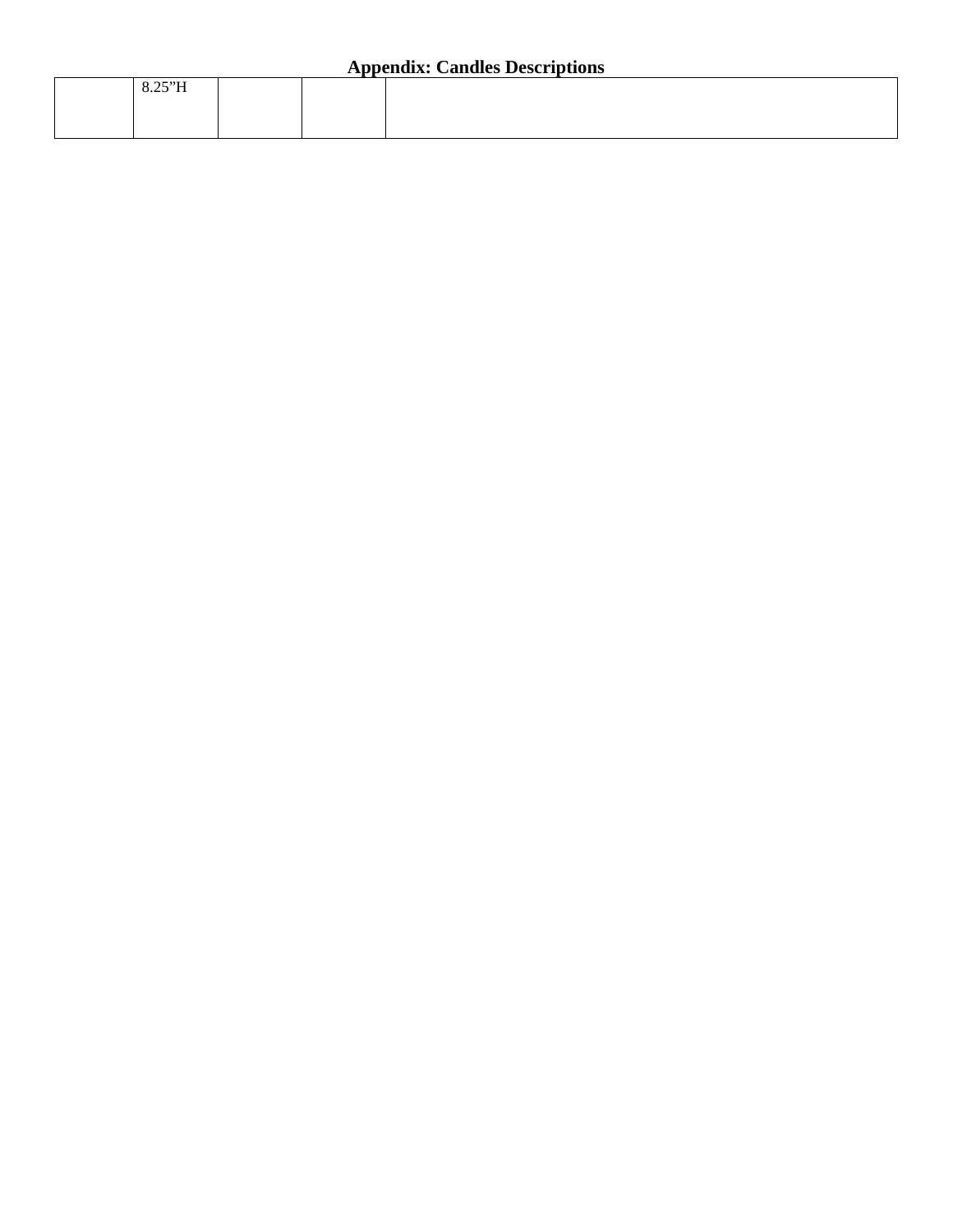|                | Candym Enterprises, Ltd.                                |                            |                      |                                                                                                                                                                                     |  |  |  |
|----------------|---------------------------------------------------------|----------------------------|----------------------|-------------------------------------------------------------------------------------------------------------------------------------------------------------------------------------|--|--|--|
| Product<br>No. | Product<br>Name                                         | Total<br>No. of<br>Candles | Total No.<br>Candles | Description<br>of Unicoppendix: Candles Descriptions                                                                                                                                |  |  |  |
| R3115          | Hyacinth<br>Flower<br>Bulb<br>Shaped<br>Candle<br>4.5"H | 1                          | 1                    | This candle is shaped like a hyacinth flower bulb that has sprouted. It is made<br>from 100% petroleum wax, and measures approximately 4.5" in height and<br>2.25" in diameter.     |  |  |  |
| RT3127         | Tree<br>Shaped<br>Tealight<br>Candles                   | 1                          | 1                    | This candle is shaped like a Christmas tree. It is made from 100% petroleum<br>wax and measures approximately 2.5" in height and 1.5" in diameter.                                  |  |  |  |
| RT3132         | <b>Buck Head</b><br>Shaped<br>Candle                    | $\mathbf{1}$               | 1                    | This candle is shaped like a brown buck head. It is made from 100%<br>petroleum wax and measures approximately 6" in height and 4" in width.                                        |  |  |  |
| RT3138         | <b>Tree</b><br>Shaped<br>Tea-light<br>Candle            | 6                          | 1                    | This tea-light candle is shaped like an evergreen tree made of ornaments. It is<br>made from 100% petroleum wax and measures approximately 2.75" in height<br>and 1.5" in diameter. |  |  |  |
| RT3136         | Tree<br>Shaped<br>Candle<br>12.5"H                      | $\mathbf{1}$               | 1                    | This candle is shaped like a pine cone evergreen tree. It is made from 100%<br>petroleum wax and measures 8" in height and 2.5" in diameter.                                        |  |  |  |
| RT3137         | Tree<br>Shaped<br>Candle<br>8"H                         | 1                          | 1                    | This candle is shaped like a pine cone evergreen tree. It is made from 100%<br>petroleum wax and measures 12.5" in height and 2.5" in diameter.                                     |  |  |  |
| RT3140         | <b>Tree</b><br>Shaped<br>Candle<br>8.5"H                | $\mathbf{1}$               | 1                    | This candle is shaped like an evergreen tree made of ornaments. It is made<br>from 100% petroleum wax and measures approximately 8.5" in height and<br>2.5" in diameter.            |  |  |  |
| RT3141         | <b>Tree</b><br>Shaped<br>Candle<br>11.75"H              | 1                          | 1                    | This candle is shaped like an evergreen tree made of ornaments. It is made<br>from 100% petroleum wax and measures approximately 11.75" in height and<br>3" in diameter.            |  |  |  |
| R3120          | Mushroom<br>3"H                                         | $\mathbf{1}$               | 1                    | This candle is shaped like a mushroom. It is made from 100% petroleum wax,<br>and measures approximately 3.5" in height and 3.5" in diameter.                                       |  |  |  |
| R3119          | Mushroom<br>(Set6)                                      | 6                          | 1                    | This tea-light candle has a top that is shaped like a mushroom. It is made from<br>100% petroleum wax, and measures approximately 1.5" in height and 1.5" in<br>diameter.           |  |  |  |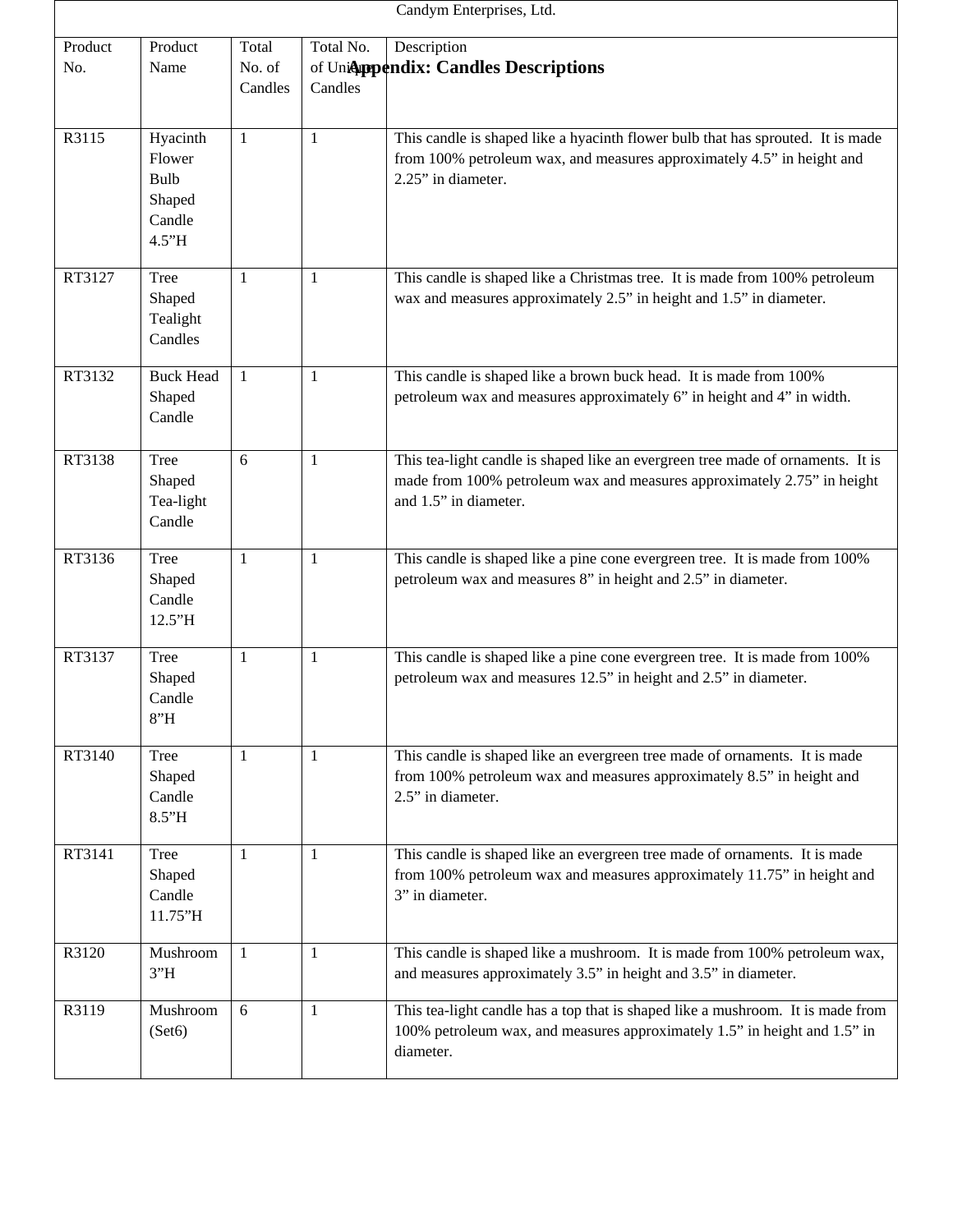| R3124 | Succulent<br>(Set6) | 6  | -1 | This tea-light candle has a top that is shaped like a succulent. It is made from<br>100% petroleum wax, and measures approximately 1.5" in height and 1.5" in<br>diameter.                                                                  |
|-------|---------------------|----|----|---------------------------------------------------------------------------------------------------------------------------------------------------------------------------------------------------------------------------------------------|
| R3126 | Succulent<br>in Pot | -1 |    | This candle is shaped like a succulent, and rests in a large, cream-colored tin<br>pot. It is made from 100% petroleum wax, and measures approximately 4.5"<br>in height and 2.25" in diameter.                                             |
| R0183 | Stone in<br>Tube    | 10 | 10 | This set consists of an assortment of small irregularly shaped candles made to<br>resembles stones, which are held in a clear plastic tube It is made from 100%<br>petroleum wax. No measurements of these candles were provided by Candym. |
| R3109 | Rock 4"L<br>(3ASST) | -1 |    | This candle is shaped like a irregularly contoured rock. It is made from 100%<br>petroleum wax. No measurements of this candle were provided by Candym.                                                                                     |
| R3116 | Flower<br>Bulb 5"H  | 1  |    | This candle is shaped like a hyacinth flower bulb that has sprouted. It is made<br>from 100% petroleum wax, and measures approximately 5.5" in height and<br>$2.25$ " in diameter.                                                          |

|         | Sourcing International <sup>2</sup> |               |              |                                                                                                             |  |
|---------|-------------------------------------|---------------|--------------|-------------------------------------------------------------------------------------------------------------|--|
| Product | Product                             | Total No.     | Total No.    | Description                                                                                                 |  |
| No.     | Name                                | of<br>Candles | of<br>Unique |                                                                                                             |  |
|         |                                     |               | Candles      |                                                                                                             |  |
| 1003    | 6 Mini<br>Cactus<br>Asst.           | 6             |              | These candles are made from 100% petroleum wax and are in the shape of<br>small cacti resting in clay pots. |  |

<span id="page-38-0"></span> $2^2$  Sourcing International did not provide measurements of the candles in its request.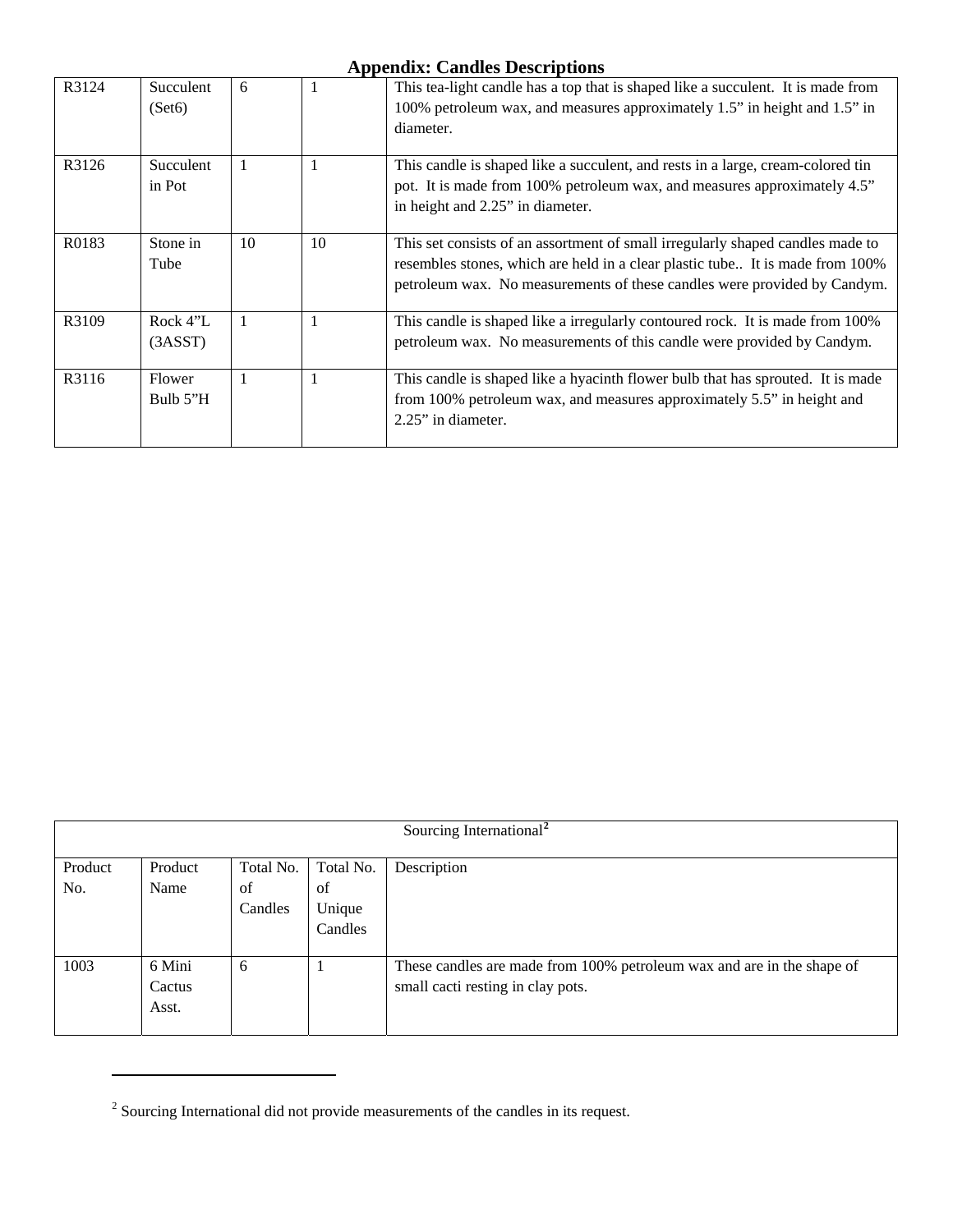| 1016 | Peony<br><b>Bunch</b>            | 1              | 1            | This candle is made from 100% petroleum wax and is in the shape of a bunch<br>of three peonies.                                                                   |
|------|----------------------------------|----------------|--------------|-------------------------------------------------------------------------------------------------------------------------------------------------------------------|
| 1017 | Rose<br><b>Bunch</b>             | 1              | 1            | This candle is made from 100% petroleum wax and is in the shape of a bunch<br>of three roses.                                                                     |
| 1018 | Anemone<br><b>Bunch</b>          | 1              | 1            | This candle is made from 100% petroleum wax and is in the shape of a bunch<br>of three anemones.                                                                  |
| 1019 | Gerber<br>Daisy<br><b>Bunch</b>  | 1              | 1            | This candle is made from 100% petroleum wax and is in the shape of a bunch<br>of three daisies.                                                                   |
| 1021 | Sunflower<br><b>Bunch</b>        | 1              | 1            | This candle is made from 100% petroleum wax and is in the shape of a bunch<br>of three sunflowers.                                                                |
| 1029 | Hyacinth<br>Bulb                 | 1              | 1            | This candle is made from 100% petroleum wax and is in the shape of a<br>hyacinth flower that has sprouted from a bulb.                                            |
| 1030 | Hyacinth<br>Bulb                 | $\mathbf{1}$   | $\mathbf{1}$ | This candle is made from 100% petroleum wax and is in the shape of a<br>hyacinth flower that has sprouted from a bulb.                                            |
| 1031 | Hyacinth<br>Bulb                 | 1              | 1            | This candle is made from 100% petroleum wax and is in the shape of a<br>hyacinth flower that has sprouted from a bulb.                                            |
| 1045 | Yellow<br>Sun Cameo<br>Candle    | $\mathbf{1}$   | 1            | This candle is made from 100% petroleum wax and is in the shape of a double-<br>sided sunflower blossom.                                                          |
| 1010 | Sunflower<br>Floating<br>Candles | $\overline{3}$ | 3            | These floating candles are made from 100% petroleum wax and are in the<br>shape of sunflower blooms.                                                              |
| 1011 | Pink<br>Floating<br>Daisies      | 3              | 3            | These floating candles are made from 100% petroleum wax and are in the<br>shape of daisy blossoms.                                                                |
| 1034 | Yellow<br>Sunflowers             | $\mathbf{1}$   | 1            | This candle is made from 100% petroleum wax and is in the shape of a<br>rectangular "pot" formed by three leaves surrounding the shapes of several<br>sunflowers. |
| 1033 | Orange<br>Anemones               | 1              | $\mathbf{1}$ | This candle is made from 100% petroleum wax and is in the shape of a<br>rectangular "pot" formed by leaves surrounding the shapes of several<br>anemones.         |
| 1035 | Purple<br>Zinnia                 | 1              | 1            | This candle is made from 100% petroleum wax and is in the shape of a<br>rectangular "pot" formed by three leaves surrounding the shapes of several<br>zinnias.    |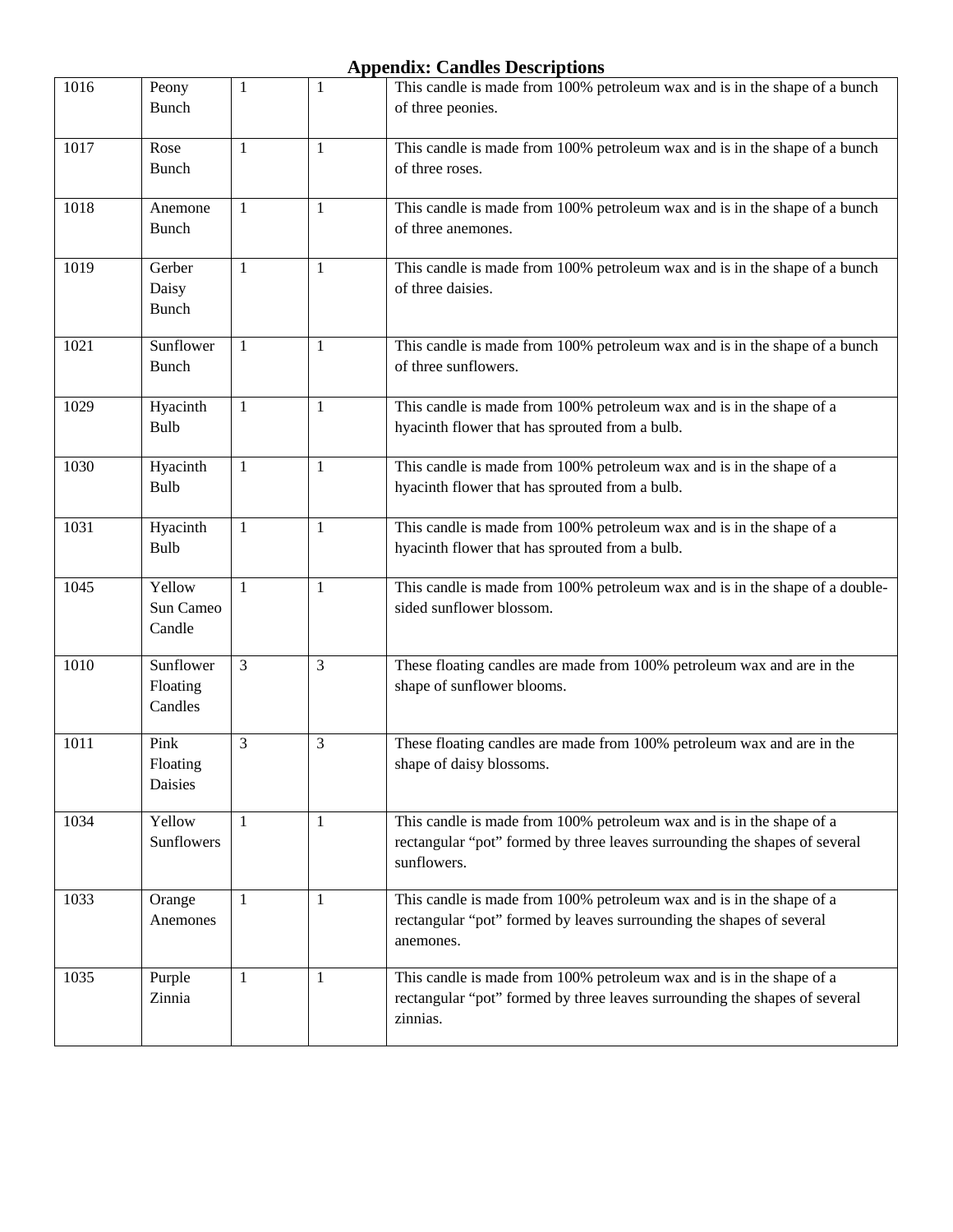| 1028 | Ladybug              | 1              | 1            | This candle is made from 100% petroleum wax and is in the shape of a sitting |
|------|----------------------|----------------|--------------|------------------------------------------------------------------------------|
|      | Gnome                |                |              | gnome wearing a green shirt and light green pants.                           |
|      | Candle               |                |              |                                                                              |
|      |                      |                |              |                                                                              |
| 1037 | Pot of 3             | $\mathbf{1}$   | 1            | This candle is made from 100% petroleum wax and is in the shape of a flower  |
|      | Sunflowers           |                |              | pot with three sunflowers.                                                   |
| 1038 | Pot of 6             | $\mathbf{1}$   | $\mathbf{1}$ | This candle is made from 100% petroleum wax and is in the shape of a flower  |
|      | White                |                |              | pot with six white daisies.                                                  |
|      | Daisies              |                |              |                                                                              |
| 1040 | Pot of 3             | $\mathbf{1}$   | $\mathbf{1}$ | This candle is made from 100% petroleum wax and is in the shape of a flower  |
|      | Pink                 |                |              | pot with three pink daisies.                                                 |
|      | Daisies              |                |              |                                                                              |
|      |                      |                |              |                                                                              |
| 1041 | Pot of 3             | 1              | 1            | This candle is made from 100% petroleum wax and is in the shape of a flower  |
|      | Orange<br>Tulips     |                |              | pot with three orange tulips.                                                |
|      |                      |                |              |                                                                              |
| 1042 | Pot of 3             | 1              | 1            | This candle is made from 100% petroleum wax and is in the shape of a flower  |
|      | Yellow               |                |              | pot with three yellow daffodils                                              |
|      | Daffodils            |                |              |                                                                              |
| 1043 | Pot of 3             | 1              | 1            | This candle is made from 100% petroleum wax and is in the shape of a flower  |
|      | Purple               |                |              | pot with three purple violets.                                               |
|      | <b>Violets</b>       |                |              |                                                                              |
| 1032 | Hyacinth             | 1              | 1            | This candle is made from 100% petroleum wax and is in the shape of a         |
|      | Bulb                 |                |              | hyacinth flower that has sprouted from a bulb.                               |
| 1004 | 3 Pink               | $\overline{3}$ | 1            | These candles are made from 100% petroleum wax and are in the shape of rose  |
|      | Roses                |                |              | blossoms surrounded by leaves.                                               |
|      |                      |                |              |                                                                              |
| 1005 | 3 Red                | 3              | 1            | These candles are made from 100% petroleum wax and are in the shape of rose  |
|      | Roses                |                |              | blossoms surrounded by leaves.                                               |
| 1006 | 3 Yellow             | 3              | 1            | These candles are made from 100% petroleum wax and are in the shape of rose  |
|      | Roses                |                |              | blossoms surrounded by leaves.                                               |
|      |                      |                |              |                                                                              |
| 1002 | 6 Mini<br>Flower     | 6              | 6            | This assortment consists of candles made from 100% petroleum wax, with       |
|      | Pots Asst.           |                |              | each candle being in the shape of a particular flower in a pot.              |
|      | B                    |                |              |                                                                              |
|      |                      |                |              |                                                                              |
| 1001 | 6 Mini               | 6              | 6            | This assortment consists of candles made from 100% petroleum wax, with       |
|      | Flower<br>Pots Asst. |                |              | each candle being in the shape of a particular flower in a pot.              |
|      | A                    |                |              |                                                                              |
|      |                      |                |              |                                                                              |
| 1036 | Petite               | 1              | 1            | This candle is made from 100% petroleum wax and is in the shape of a         |
|      | Orange               |                |              | rectangular "pot" formed by three leaves surrounding the shapes of several   |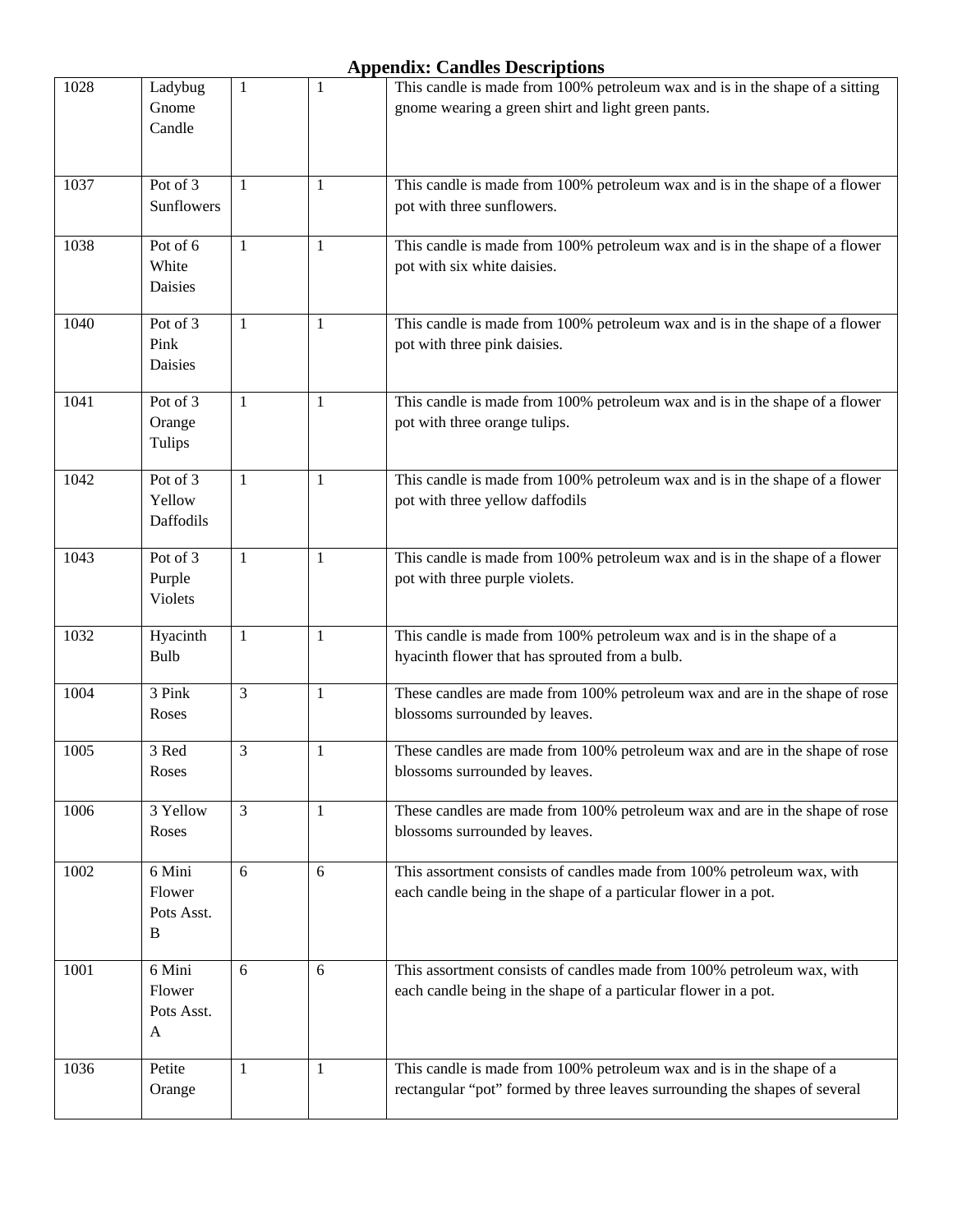|      | Tulip<br><b>Bunch</b>                |                |              | orange tulips.                                                                                             |
|------|--------------------------------------|----------------|--------------|------------------------------------------------------------------------------------------------------------|
| 1024 | Rose<br>Flower<br>Bouquet            | 1              | 1            | This candle is made from 100% petroleum wax and is in the shape of a<br>bouquet of seven roses.            |
| 1022 | White Lily<br>Pave                   | 1              | 1            | This candle is made from 100% petroleum wax and is in the shape of a<br>bouquet of seven lilies.           |
| 1023 | Daffodil<br>Pave                     | 1              | 1            | This candle is made from 100% petroleum wax and is in the shape of a<br>bouquet of six daffodils.          |
| 1025 | Stargazer<br>Pave                    | 1              | 1            | This candle is made from 100% petroleum wax and is in the shape of a<br>bouquet of six stargazer flowers.  |
| 1026 | <b>Tulip Pave</b>                    | -1             | 1            | This candle is made from 100% petroleum wax and is in the shape of a<br>bouquet of seven tulips.           |
| 1027 | Sunflower<br>Pave                    | 1              | $\mathbf{1}$ | This candle is made from 100% petroleum wax and is in the shape of a<br>bouquet of five sunflowers.        |
| 1009 | <b>Small Pink</b><br>Rose            | $\overline{1}$ | 1            | This candle is made from 100% petroleum wax and is in the shape of a rose<br>blossom surrounded by leaves. |
| 1012 | Large Pink<br>Rose                   | 1              | 1            | This candle is made from 100% petroleum wax and is in the shape of a rose<br>blossom surrounded by leaves. |
| 1008 | Floating<br>Sunflower                | $\mathbf{1}$   | 1            | These floating candles are made from 100% petroleum wax and are in the<br>shape of sunflower blossoms.     |
| 1013 | Red Rose<br>Sphere                   | 1              | 1            | This candle is made from 100% petroleum wax and is in the shape of rose<br>blossoms formed into a sphere.  |
| 1014 | Fuchsia<br>Rose<br>Sphere            | 1              | 1            | This candle is made from 100% petroleum wax and is in the shape of rose<br>blossoms formed into a sphere.  |
| 1015 | Small Pink<br>Rose<br>Sphere         | $\overline{1}$ | 1            | This candle is made from 100% petroleum wax and is in the shape of rose<br>blossoms formed into a sphere.  |
| 1020 | Yellow<br><b>Tulip Pave</b>          | 1              | 1            | This candle is made from 100% petroleum wax and is in the shape of a<br>bouquet of seven tulips.           |
| 1044 | Petite Pink<br>Tulip<br><b>Bunch</b> | $\mathbf{1}$   | $\mathbf{1}$ | This candle is made from 100% petroleum wax and is in the shape of a bunch<br>of three tulips.             |
| 1007 | Floating<br>Dahlia                   | 1              | 1            | This floating candle is made from 100% petroleum wax and is in the shape of a<br>dahlia bloom.             |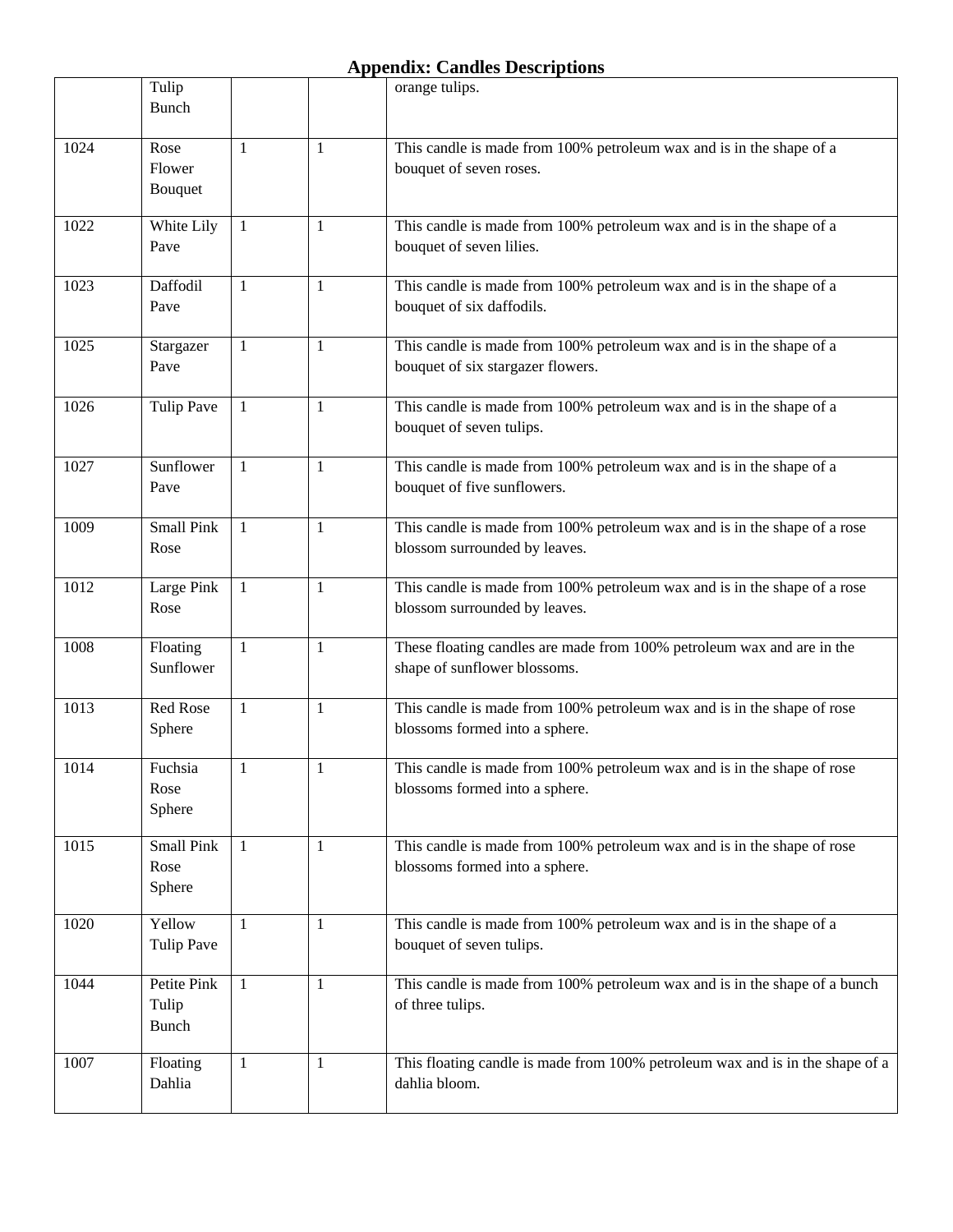|  | Candle |  |  |  |  |
|--|--------|--|--|--|--|
|  |        |  |  |  |  |
|  |        |  |  |  |  |
|  |        |  |  |  |  |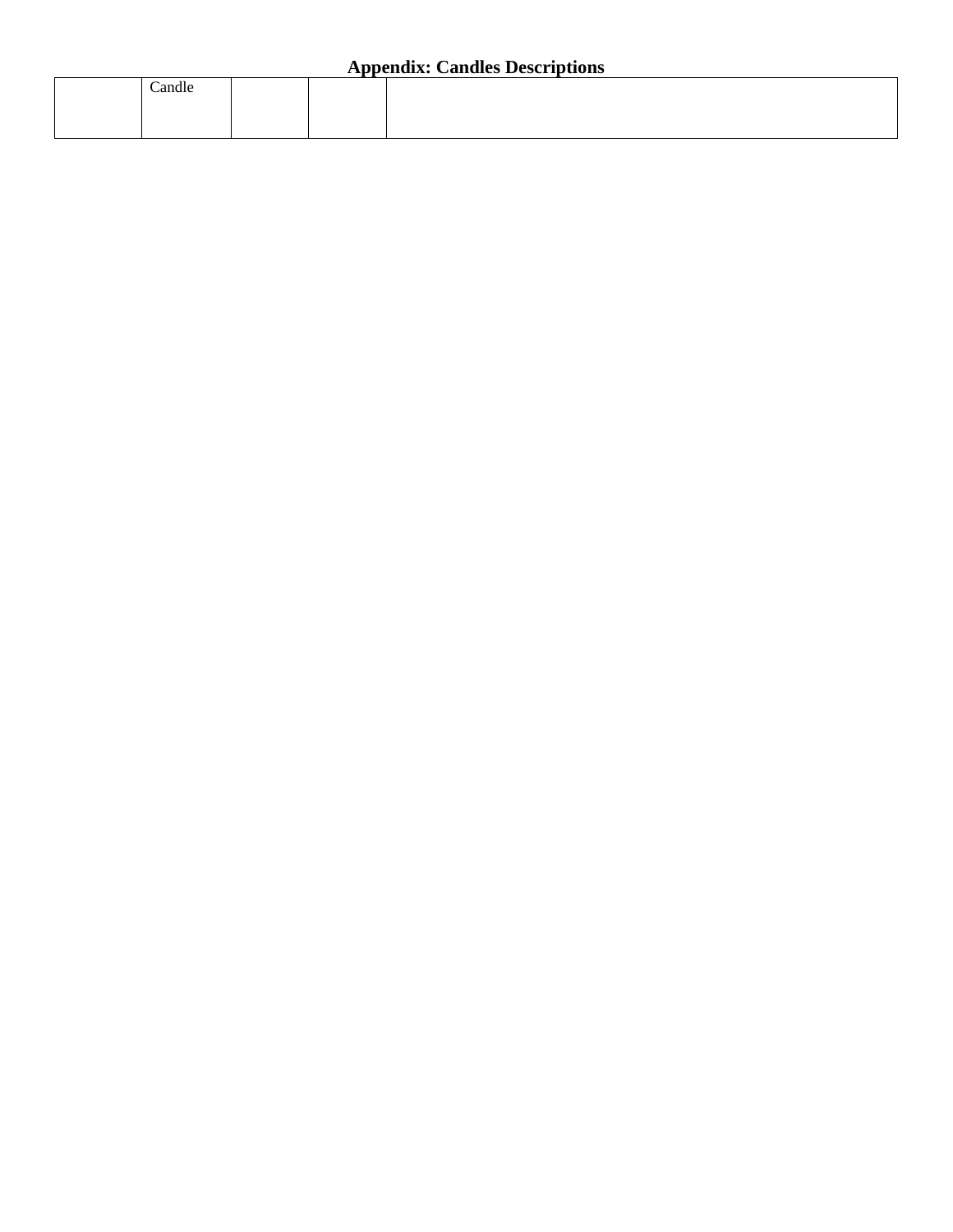|                | Trade Associates Group, Ltd. <sup>3</sup><br><b>Appendix: Candles Descriptions</b> |                            |                                   |                                                                                                                                                                                                                                                                                                                                                                                                                                                                                                                                                                                                                                                                                                                                                                                                                              |  |  |  |
|----------------|------------------------------------------------------------------------------------|----------------------------|-----------------------------------|------------------------------------------------------------------------------------------------------------------------------------------------------------------------------------------------------------------------------------------------------------------------------------------------------------------------------------------------------------------------------------------------------------------------------------------------------------------------------------------------------------------------------------------------------------------------------------------------------------------------------------------------------------------------------------------------------------------------------------------------------------------------------------------------------------------------------|--|--|--|
|                |                                                                                    |                            |                                   |                                                                                                                                                                                                                                                                                                                                                                                                                                                                                                                                                                                                                                                                                                                                                                                                                              |  |  |  |
| Product<br>No. | Product<br>Name                                                                    | Total<br>No. of<br>Candles | Total No.<br>of Unique<br>Candles | Description                                                                                                                                                                                                                                                                                                                                                                                                                                                                                                                                                                                                                                                                                                                                                                                                                  |  |  |  |
| 610583         | White<br>Pumpkin<br>Candle                                                         | 1                          | 1                                 | Three-dimensional candle is in the shape of an identifiable object, namely, a<br>pumpkin. The pumpkin shaped candle is characterized by its oblate shape,<br>which includes indentations at the top and bottom where the stem and core<br>protrude. The candle also includes well defined vertical grooves on outer<br>surface which start at the top center and emanate downwards until they come<br>together at the bottom center of the candle, a thick textured dark greenish<br>brown square like stem protruding from the top center and same color core<br>apparent on the bottom center. The candle's color with dark orange speckles<br>and uneven texture is representative of the thick, orange skinned rind<br>characteristic to pumpkins.<br>Slight variation in size (larger/wider) and color (whitish yellow) |  |  |  |
| 4325           | Macintosh<br>Apple<br>Candle                                                       | 1                          | 1                                 | The three-dimensional candle is in the shape of an identifiable object, namely,<br>a Macintosh apple. The apple shaped candle is characterized by the round,<br>oblate yet uneven shape specific to the Macintosh apple. The candle's shape<br>includes the appropriate indentation at the candle's top, which houses the stem<br>(wick). The attractive dark red/crimson color with striped/speckled<br>embellishments completes the accurate depiction of how this object is<br>ordinarily viewed.                                                                                                                                                                                                                                                                                                                         |  |  |  |
| 4225           | Red<br>Delicious<br>Apple<br>Candle                                                | 1                          | 1                                 | The three-dimensional candle is in the shape of an identifiable object, namely,<br>a Macintosh apple. The apple shaped candle is characterized by the round,<br>oblate yet uneven shape specific to the Macintosh apple. The candle's shape<br>includes the appropriate indentation at the candle's top, which houses the stem<br>(wick). The attractive dark red/crimson color with striped/speckled<br>embellishments completes the accurate depiction of how this object is<br>ordinarily viewed.<br>Slight variation in color and shape: Candle molded to be in the shape specific<br>to the red delicious apple.                                                                                                                                                                                                        |  |  |  |
| 710055         | Pumpkin<br>Candle                                                                  | 1                          | 1                                 | Three-dimensional candle is in the shape of an identifiable object, namely, a<br>pumpkin. The pumpkin shaped candle is characterized by its oblate shape,<br>which includes indentations at the top and bottom where the stem and core<br>protrude. The candle also includes well defined vertical grooves on outer<br>surface which start at the top center and emanate downwards until they come<br>together at the bottom center of the candle, a thick textured dark greenish<br>brown square like stem protruding from the top center and same color core<br>apparent on the bottom center. The candle's color with dark orange speckles<br>and uneven texture is representative of the thick, orange skinned rind                                                                                                      |  |  |  |

<span id="page-43-0"></span> $3$  Note: All Trade Associates Group, Ltd.'s ("TAG") candle descriptions are direct quotes from the company's scope ruling request, with the exception of the few candles with no product numbers. See TAG's June 11, 2009 Request, at Exhibit 1. All of TAG's candles in this scope ruling are made from 100% paraffin (*i.e.*, petroleum) wax. Id., at 2.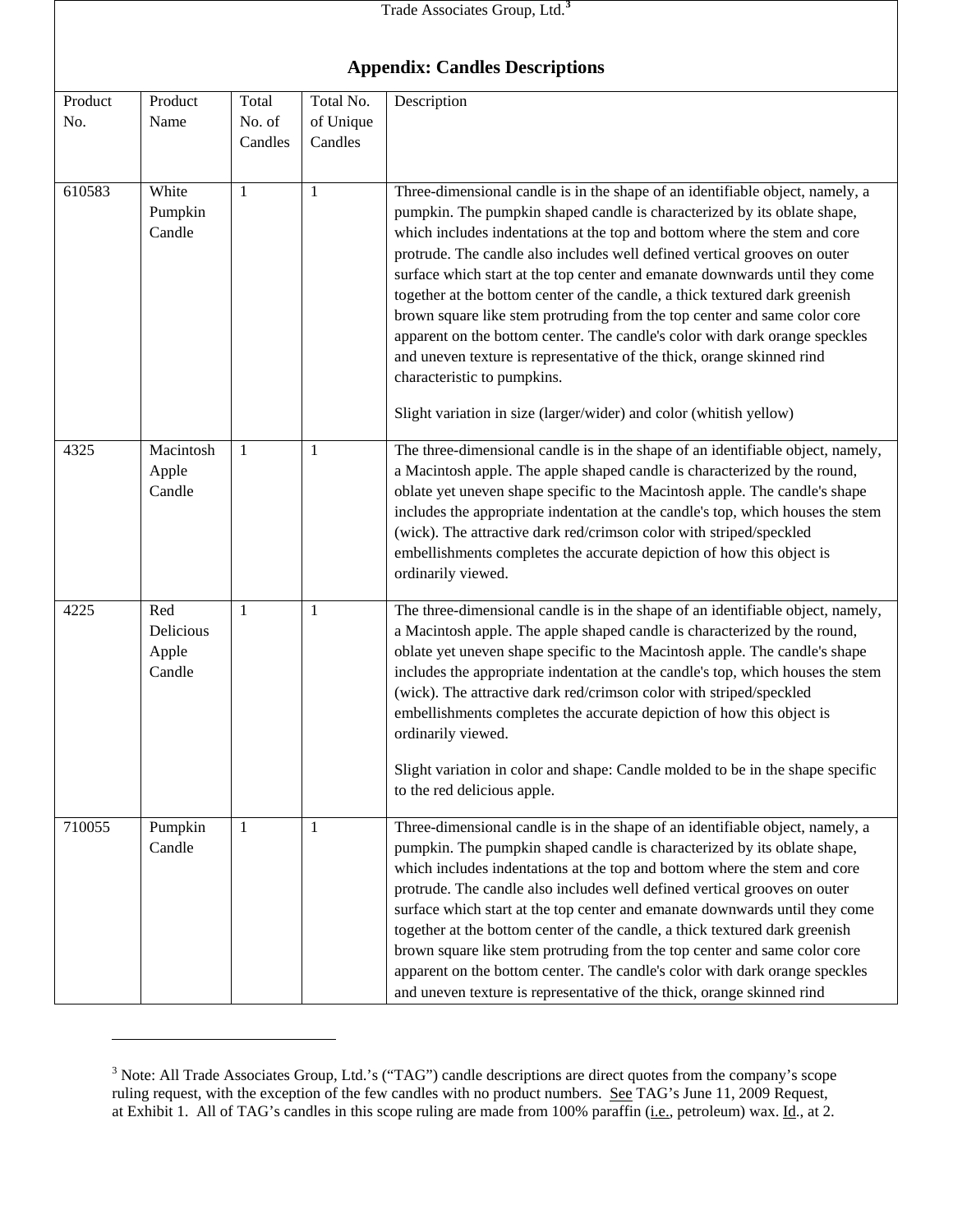$\mathbf{r}$ 

|        |                             |              |              | characteristic to pumpkins.                                                                                                                                                                                                                                                                                                                                                                                                                                                                                                                                                                                                                                                                                                                            |
|--------|-----------------------------|--------------|--------------|--------------------------------------------------------------------------------------------------------------------------------------------------------------------------------------------------------------------------------------------------------------------------------------------------------------------------------------------------------------------------------------------------------------------------------------------------------------------------------------------------------------------------------------------------------------------------------------------------------------------------------------------------------------------------------------------------------------------------------------------------------|
|        |                             |              |              | The other pumpkin candles are similar with the exception that they may be<br>more vertically oblong in shape rather than oblate, vary in surface texture from<br>lightly ribbed to deep grooves, and vary in color from dark green, pale green,<br>whitish yellow, greenish orange, etc. Some pumpkins are smoother or are only<br>lightly ribbed.                                                                                                                                                                                                                                                                                                                                                                                                     |
|        |                             |              |              | Size (smaller) & slight variation in color (darker orange)                                                                                                                                                                                                                                                                                                                                                                                                                                                                                                                                                                                                                                                                                             |
| 610582 | Orange<br>Pumpkin<br>Candle | 1            | $\mathbf{1}$ | Three-dimensional candle is in the shape of an identifiable object, namely, a<br>pumpkin. The pumpkin shaped candle is characterized by its oblate shape,<br>which includes indentations at the top and bottom where the stem and core<br>protrude. The candle also includes well defined vertical grooves on outer<br>surface which start at the top center and emanate downwards until they come<br>together at the bottom center of the candle, a thick textured dark greenish<br>brown square like stem protruding from the top center and same color core<br>apparent on the bottom center. The candle's color with dark orange speckles<br>and uneven texture is representative of the thick, orange skinned rind<br>characteristic to pumpkins. |
| 210003 | Cupcake<br>Party<br>Candle  | $\mathbf{1}$ | $\mathbf{1}$ | The three-dimensional candle is in the shape of an identifiable object, namely,<br>a cupcake. The cupcake candle is characterized by the realistic white whipped,<br>swirled frosting coming to a point at the top, silver sprinkles topping the<br>cupcake, fluted cupcake shape and hand painted rigid, silver foil cup.                                                                                                                                                                                                                                                                                                                                                                                                                             |
| 710003 | Pumpkin<br>Candles          | 6            | 3            | Miniature pumpkin shaped candles in various shapes and colors (dark orange<br>& green)                                                                                                                                                                                                                                                                                                                                                                                                                                                                                                                                                                                                                                                                 |
| 710052 | Mini Pear<br>Candles        | 6            | 3            | Three-dimensional candle is in the shape of an identifiable object, namely, a<br>pear. Candle is characterized by the elongated bulbous shape tapering towards<br>the top and rounded at the bottom. Candle has brownish red base with a<br>speckled finish and sports a long brown stem and available in three other<br>colors: brownish/green, yellowish brown, & greenish/brown representing<br>different types of pears.<br>Similar to Item No. 004676. Slight variation in size and colors and quantity<br>(SeU6)                                                                                                                                                                                                                                 |
| 610589 | Pumpkin<br>Candles          | 16           | 1            | Miniature pumpkin shaped candles, slight variation in color                                                                                                                                                                                                                                                                                                                                                                                                                                                                                                                                                                                                                                                                                            |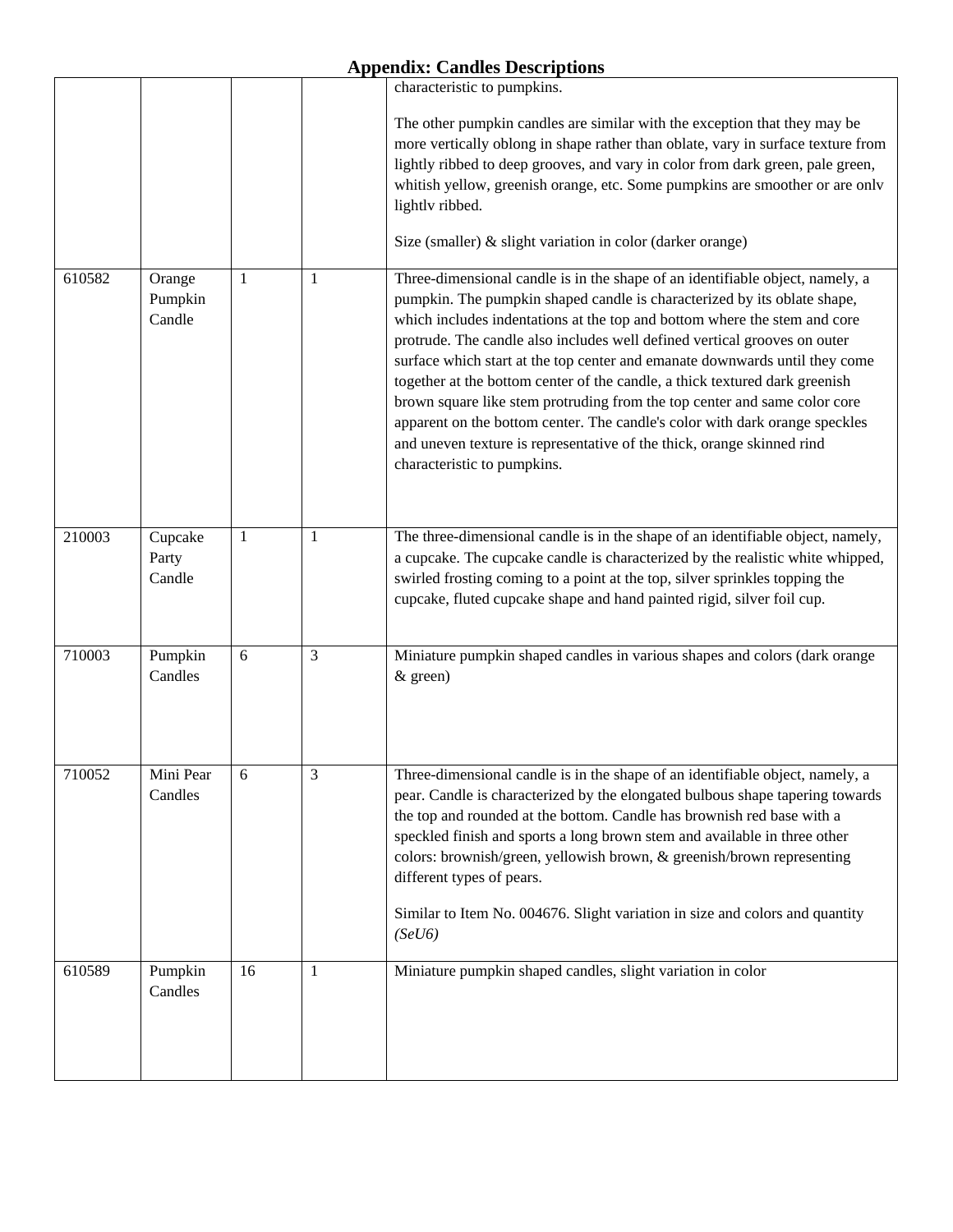| 710056 | Gourd<br>Candle                    | 1            | 1            | Three-dimensional candle is in the shape of an identifiable object, namely, a<br>gourd.                                                                                                                                                                                                                                                                                                                                                                                                                                                                                                                                                                                                                                                                                                                                     |
|--------|------------------------------------|--------------|--------------|-----------------------------------------------------------------------------------------------------------------------------------------------------------------------------------------------------------------------------------------------------------------------------------------------------------------------------------------------------------------------------------------------------------------------------------------------------------------------------------------------------------------------------------------------------------------------------------------------------------------------------------------------------------------------------------------------------------------------------------------------------------------------------------------------------------------------------|
|        |                                    |              |              | Variation in shape and color                                                                                                                                                                                                                                                                                                                                                                                                                                                                                                                                                                                                                                                                                                                                                                                                |
| 711111 | Harvest<br>Apple                   | 1            | 1            | Set consists of both apple, pear and (Set/3) pomegranate shaped candles.<br>Candles coated with glitter to resemble sugared fruit.<br>Variation in size.                                                                                                                                                                                                                                                                                                                                                                                                                                                                                                                                                                                                                                                                    |
| 710053 | Large<br>Scented<br>Pear<br>Candle | 1            | 1            | Three-dimensional candle is in the shape of an identifiable object, namely, a<br>pear. Candle is characterized by the elongated bulbous shape tapering towards<br>the top and rounded at the bottom. Candle has brownish red base with a<br>speckled finish and sports a long brown stem and available in three other<br>colors: brownish/green, yellowish brown, & greenish/brown representing<br>different types of pears.                                                                                                                                                                                                                                                                                                                                                                                                |
| 610586 | Gourd<br>Candles                   | 9            | 9            | Miniature gourd shaped candles in three different shapes                                                                                                                                                                                                                                                                                                                                                                                                                                                                                                                                                                                                                                                                                                                                                                    |
| 610581 | Tall<br>Orange<br>Pumpkin          | $\mathbf{1}$ | 1            | Three-dimensional candle is in the shape of an identifiable object, namely, a<br>pumpkin. The pumpkin shaped candle is characterized by its oblate shape,<br>which includes indentations at the top and bottom where the stem and core<br>protrude. The candle also includes well defined vertical grooves on outer<br>surface which start at the top center and emanate downwards until they come<br>together at the bottom center of the candle, a thick textured dark greenish<br>brown square like stem protruding from the top center and same color core<br>apparent on the bottom center. The candle's color with dark orange speckles<br>and uneven texture is representative of the thick, orange skinned rind<br>characteristic to pumpkins.<br>Slight variation in size (taller/larger) and color (light orange) |
| 610579 | Harvest<br>Apple<br>Candle         | 12           | $\mathbf{1}$ | The three-dimensional candle is in the shape of an identifiable object, namely,<br>a Macintosh apple. The apple shaped candle is characterized by the round,<br>oblate yet uneven shape specific to the Macintosh apple. The candle's shape<br>includes the appropriate indentation at the candle's top, which houses the stem<br>(wick). The attractive dark red/crimson color with striped/speckled<br>embellishments completes the accurate depiction of how this object is<br>ordinarily viewed.<br>Miniature in size but apple shape and colors maintained.                                                                                                                                                                                                                                                            |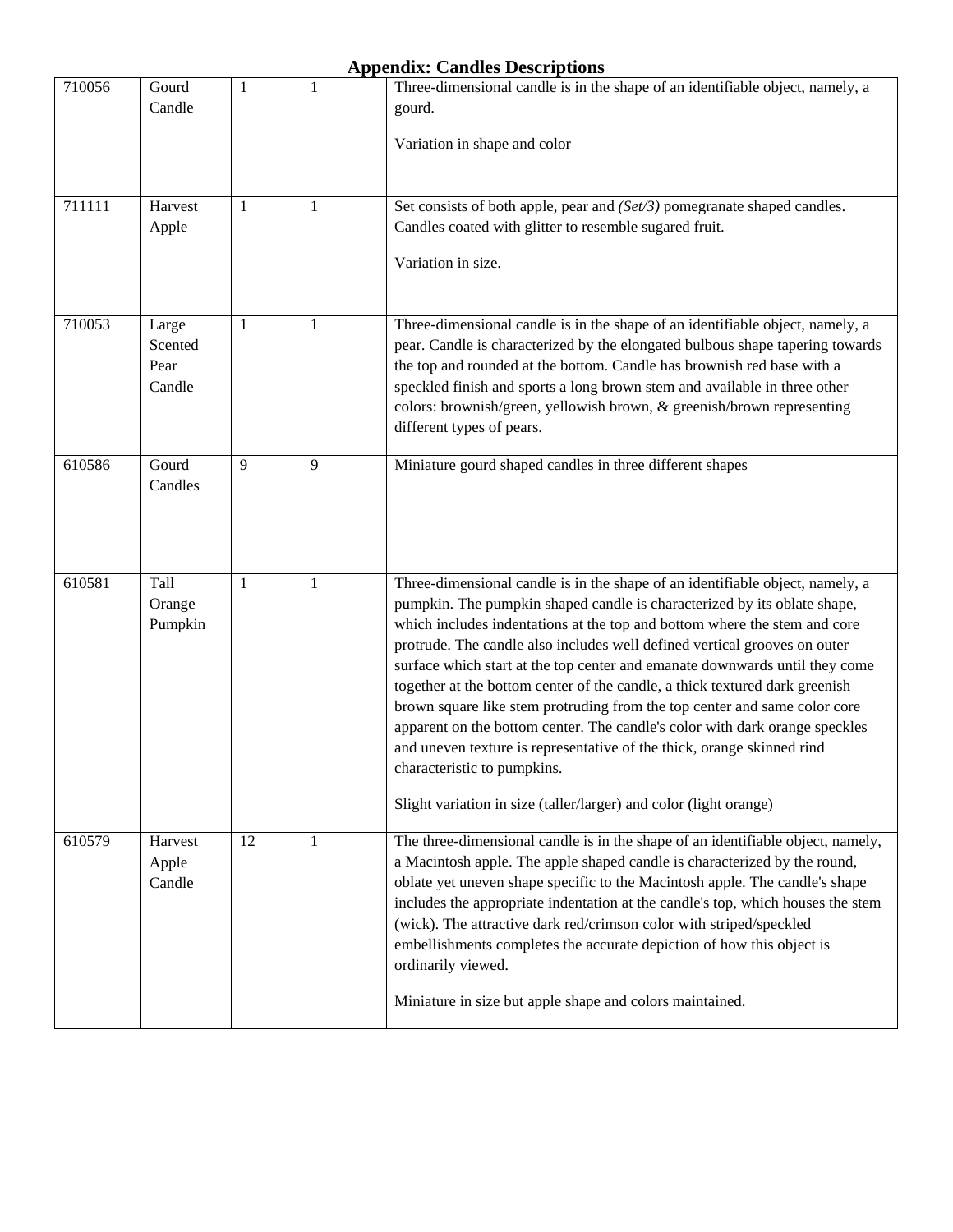| 410182 | Watering<br>Can Candle                        | $\mathbf{1}$   | $\mathbf{1}$   | The three-dimensional candle is in the shape of an identifiable object, namely,<br>a watering can. The shape of the candle is that of a typical portable watering<br>container with a handle on one side, a spout $(i.e.$ a long tube originating near<br>the bottom of the container) for water flow on the opposite side of the handle,<br>and a shield at the top of the can to prevent water spillage when watering.                                                                                                                                                                                                                                                                                                                                                                                                                                                                     |
|--------|-----------------------------------------------|----------------|----------------|----------------------------------------------------------------------------------------------------------------------------------------------------------------------------------------------------------------------------------------------------------------------------------------------------------------------------------------------------------------------------------------------------------------------------------------------------------------------------------------------------------------------------------------------------------------------------------------------------------------------------------------------------------------------------------------------------------------------------------------------------------------------------------------------------------------------------------------------------------------------------------------------|
| 210004 | Cupcake<br>Party<br>Candle                    | 1              | 1              | The three-dimensional candle is in the shape of an identifiable object, namely,<br>a cupcake. The cupcake candle is characterized by the realistic white whipped,<br>swirled frosting coming to a point at the top, silver sprinkles topping the<br>cupcake, fluted cupcake shape and hand painted rigid, silver foil cup.                                                                                                                                                                                                                                                                                                                                                                                                                                                                                                                                                                   |
| 610512 | Snowcap<br><b>Taper Tree</b><br>Candle        | $\overline{2}$ | $\mathfrak{2}$ | This three-dimensional candle is molded in the simplest form of a tree and<br>visually understood to be a tree and identifiable as a tree from most angles.<br>Moreover, the tree is decorated in a holiday theme with painted silver glitter<br>representing tinsel and painted red rounds representing tree ornaments. The top<br>of the tree candle is decorated with the traditional gold star tree topper. The<br>decorations surround the entire candle and when viewed as a whole, the candle<br>is in the shape of an identifiable object, namely, a decorated Christmas tree.<br>The decorated Christmas tree is also a recognized holiday-specific design.<br>Candle consists of multi-tiers, which simulate the different tiers of tree<br>branches. Variation in quantity ( $SeU2$ ), shape, size, Christmas tree<br>embellishments, color (white candle/silver embellishments). |
| 610523 | Large<br>Snowcap<br>Tree                      | 1              | $\mathbf{1}$   | This three-dimensional candle is molded in the simplest form of a tree and<br>visually understood to be a tree and identifiable as a tree from most angles.<br>Moreover, the tree is decorated in a holiday theme with painted silver glitter<br>representing tinsel and painted red rounds representing tree ornaments. The top<br>of the tree candle is decorated with the traditional gold star tree topper. The<br>decorations surround the entire candle and when viewed as a whole, the candle<br>is in the shape of an identifiable object, namely, a decorated Christmas tree.<br>The decorated Christmas tree is also a recognized holiday-specific design.<br>Candle consists of multi-tiers, which simulate the different tiers of tree<br>branches. Variation in size, shape, Christmas tree embellishments, and color<br>(white candle/ silver embellishments).                 |
| 610588 | Large<br>Onion<br>Candle                      | 1              | 1              | Three-dimensional candle is in the shape of an identifiable object, namely, an<br>onion. The candle is characterized by the spherical shape which becomes<br>progressively narrower in circumference moving upwards. The top of the<br>candle ends at the point where the onion shoots would typically appear if not<br>removed. The candle is molded with grooves representing the dark lines<br>apparent on the onion's peel.                                                                                                                                                                                                                                                                                                                                                                                                                                                              |
| 610066 | Floating<br>Golden<br>Tree Glitter<br>Candles | $\overline{4}$ | 1              | Item consists of four miniature floating candles with identical embellishments<br>appearing on viewing surface of floating candle.                                                                                                                                                                                                                                                                                                                                                                                                                                                                                                                                                                                                                                                                                                                                                           |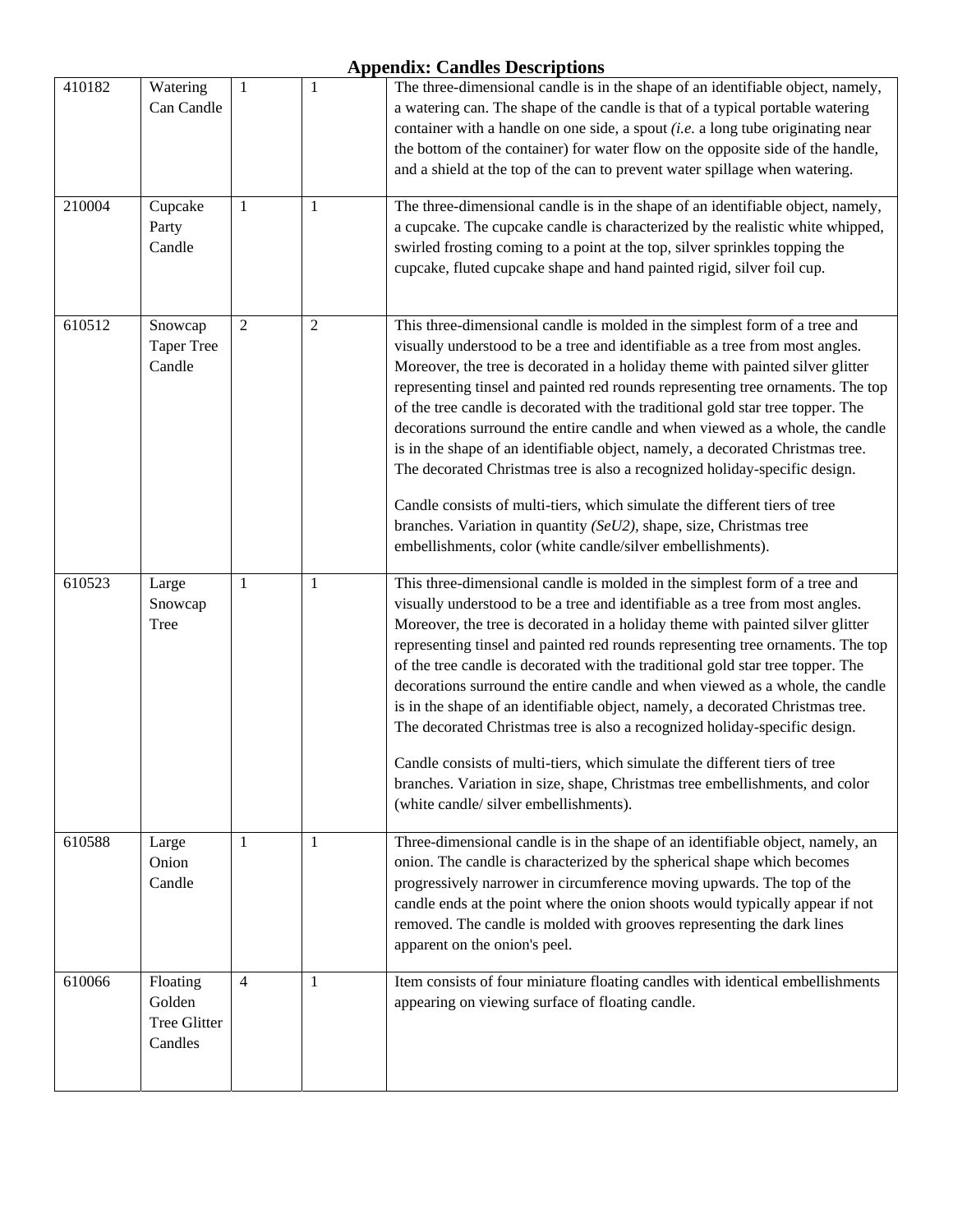| 610543 | Whimsy<br>Snowman             | $\mathbf{1}$   | $\mathbf{1}$   | The candle has the shape characteristic to a snowman $(i.e.$ large torso and<br>small head). The candle also includes the features common to snowmen (i.e.<br>black eyes (suggesting coal), pointy orange nose (suggesting a carrot), black<br>buttons, printed colorful hat and arms (suggesting branches)). Moreover, the<br>snowman has a string of multi-colored Christmas lights wrapped around it,<br>which lights are a recognized symbol of the Christmas holiday season.                                                                                                                                                                                                                |
|--------|-------------------------------|----------------|----------------|--------------------------------------------------------------------------------------------------------------------------------------------------------------------------------------------------------------------------------------------------------------------------------------------------------------------------------------------------------------------------------------------------------------------------------------------------------------------------------------------------------------------------------------------------------------------------------------------------------------------------------------------------------------------------------------------------|
| 610541 | Whimsy<br>Snowman             | $\mathbf{1}$   | 1              | The candle has the shape characteristic to a snowman $(i.e.$ large torso and<br>small head). The candle also includes the features common to snowmen $(i.e.$<br>black eyes (suggesting coal), pointy orange nose (suggesting a carrot), black<br>buttons, printed colorful hat and arms (suggesting branches)). Moreover, the<br>snowman has a string of multi-colored Christmas lights wrapped around it,<br>which lights are a recognized symbol of the Christmas holiday season.<br>Size (larger), hat type (black brim hat), inclusion of scarf, no string of multi-<br>colored Christmas lights. Only claim made is that candle is in the shape of an<br>identifiable object (i.e. snowman) |
| 610544 | Snowman<br>Tealights          | $\overline{4}$ | $\overline{4}$ | The candle has the shape characteristic to a snowman $(i.e.$ large torso and<br>small head). The candle also includes the features common to snowmen $(i.e.$<br>black eyes (suggesting coal), pointy orange nose (suggesting a carrot), black<br>buttons, printed colorful hat and arms (suggesting branches)). Moreover, the<br>snowman has a string of multi-colored Christmas lights wrapped around it,<br>which lights are a recognized symbol of the Christmas holiday season.<br>Quantity (Set/4), size, variation in color and type of hats and scarves. Only one<br>of four snowmen candles in the set is wrapped with a string of multi-colored<br>Christmas lights.                    |
| 710028 | Mini<br>Ornament<br>Tealights | 6              | 6              | The three-dimensional figurine is in the shape of a Christmas tree ornament<br>with features clearly identifying it as such from most angles. The candle is an<br>actual representation of a tree ornament. The candle is round and the top of the<br>candle houses a metallic gold fine detailed hand painted knob. The candle must<br>be flat on the bottom so that it can burn properly on a stable surface. The<br>ornament candle is of a pearl cream color base with hand painted<br>embellishments of gold lines, red rounds and leaves.<br>Variation in size, color and embellishments                                                                                                   |
| 610099 | Floating<br>Tree<br>Candle    | 9              | 9              | Set of 9 miniature floating Christmas tree candles with tree stump. Slight<br>variation in Christmas tree decorations appearing on viewing surface of<br>floating candle.                                                                                                                                                                                                                                                                                                                                                                                                                                                                                                                        |
| 610542 | Whimsy<br>Snowman             | 1              | 1              | The candle has the shape characteristic to a snowman $(i.e.$ large torso and<br>small head). The candle also includes the features common to snowmen $(i.e.$<br>black eyes (suggesting coal), pointy orange nose (suggesting a carrot), black<br>buttons, printed colorful hat and arms (suggesting branches)). Moreover, the<br>snowman has a string of multi-colored Christmas lights wrapped around it,<br>which lights are a recognized symbol of the Christmas holiday season.                                                                                                                                                                                                              |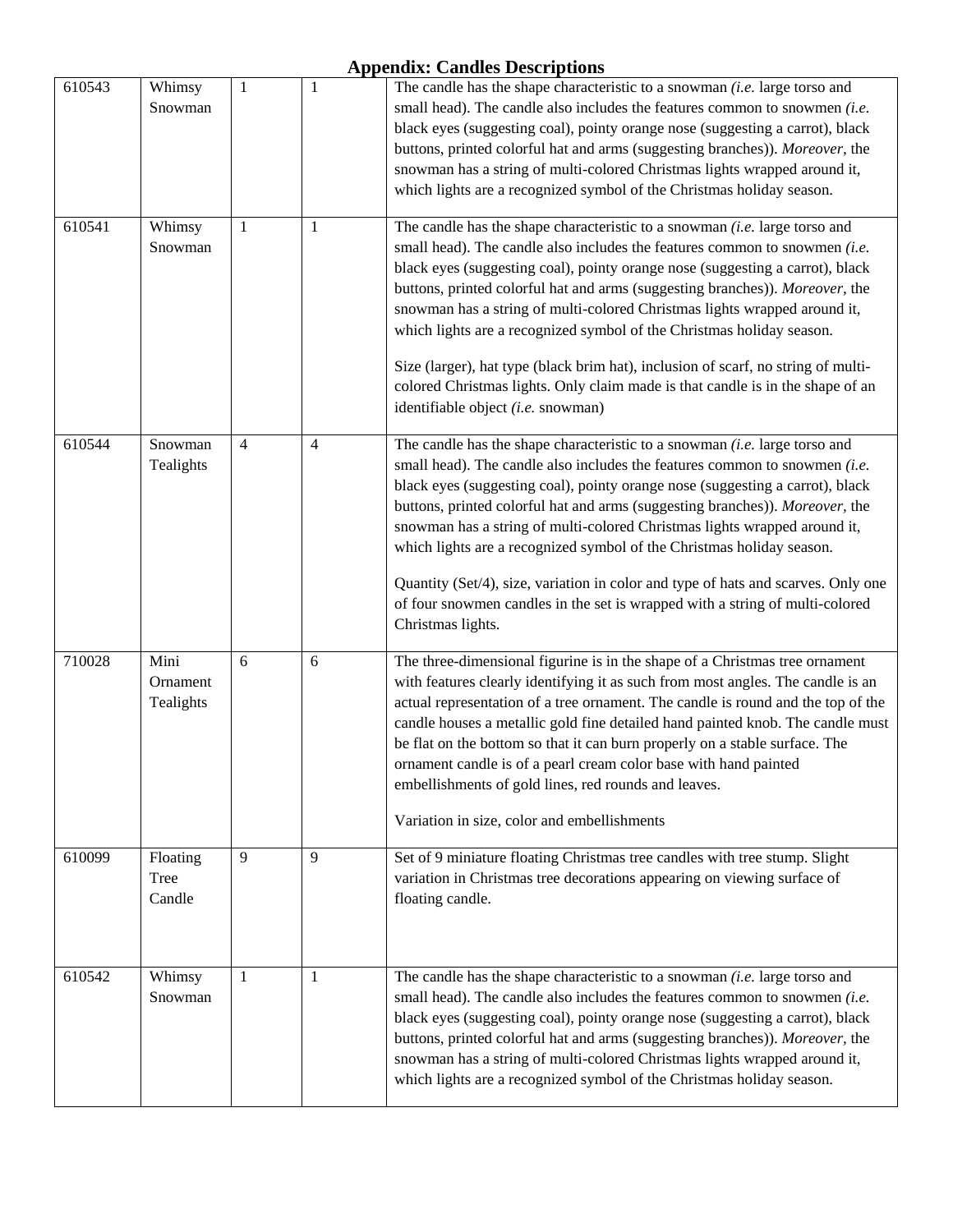|        |                                 |              |              | Identical to Item No. 610541, except for size, scarf color and hat decoration.                                                                                                                                                                                                                                                                                                                                                                                                                                                                                                                                                                       |
|--------|---------------------------------|--------------|--------------|------------------------------------------------------------------------------------------------------------------------------------------------------------------------------------------------------------------------------------------------------------------------------------------------------------------------------------------------------------------------------------------------------------------------------------------------------------------------------------------------------------------------------------------------------------------------------------------------------------------------------------------------------|
| 710975 | Gumdrop<br>Tree<br>Candle       | $\mathbf{1}$ | 1            | This three dimensional candle is in the identifiable shape of a gumdrop candy<br>tree.<br>The tree covered on all sides with multicolored miniature gumdrops coated<br>with glitter to resemble the gumdrop's sugar coating.                                                                                                                                                                                                                                                                                                                                                                                                                         |
| 610549 | Snowman<br>Round<br>Ornament    | $\mathbf{1}$ | $\mathbf{1}$ | The three dimensional figurine is in the shape of a Christmas tree ornament<br>with features clearly identifying it as such from most angles. The candle is an<br>actual representation of a tree ornament. The candle is round and the top of the<br>candle houses a metallic gold fine detailed hand painted knob. The candle must<br>be flat on the bottom so that it can burn properly on a stable surface. The<br>ornament candle is of a pearl cream color base with hand painted<br>embellishments of gold lines, red rounds and leaves.<br>Variation in color and embellishments                                                             |
| 610548 | Snowman<br>Round<br>Ornament    | 1            | 1            | Candle includes painted snowman with a multi colored string of Christmas tree<br>lights decorating the snowman. Christmas tree light is a symbol specific to the<br>Christmas holiday. Variation in color and embellishments.                                                                                                                                                                                                                                                                                                                                                                                                                        |
| 710030 | Glitter<br>Ornament<br>Candle   | 1            | $\mathbf{1}$ | The three dimensional figurine is in the shape of a Christmas tree ornament<br>with features clearly identifying it as such from most angles. The candle is an<br>actual representation of a tree ornament. The candle is round and the top of the<br>candle houses a metallic gold fine detailed hand painted knob. The candle must<br>be flat on the bottom so that it can burn properly on a stable surface. The<br>ornament candle is of a pearl cream color base with hand painted<br>embellishments of gold lines, red rounds and leaves.                                                                                                      |
| 610550 | Treelight<br>Ornament<br>Candle | 1            | 1            | The three dimensional figurine in the shape of a Christmas tree ornament with<br>features clearly identifying it as such from most angles. The candle is round<br>and an actual representation of a tree ornament. The top of the candle houses a<br>metallic gold fine detailed hand painted knob. The candle must be flat on the<br>bottom so that it can burn properly on a stable surface. The ornament candle is<br>of a pearl white color base with hand painted embellishments of a multi<br>colored Christmas tree light string. String of Christmas tree lights with the<br>traditional 9-volt bulb is a Christmas holiday specific symbol. |
| 610509 | Small<br>Snowball<br>Candle     | -1           | 1            | The three dimensional candle is in the shape of an identifiable object, namely,<br>a snowball. The candle is a white textured sphere consisting of protrusions,<br>indentations and ridges that together create a surface intended to mimic the<br>irregular surface of a loosely packed snowball that has been hand packed by<br>scooping up snow with the hands.                                                                                                                                                                                                                                                                                   |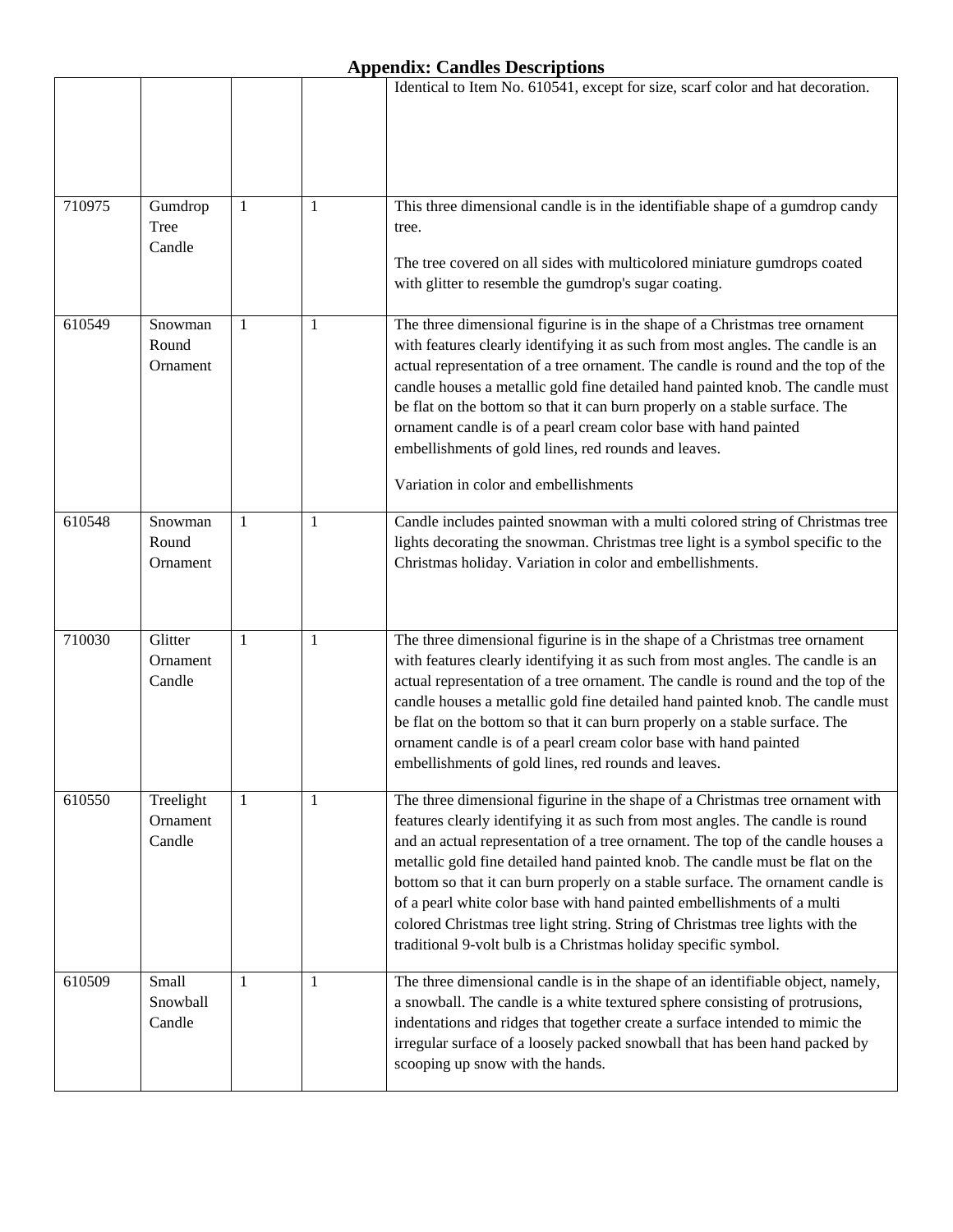| 610508 | Large<br>Snowball<br>Candle            | 1 | 1            | The three dimensional candle is in the shape of an identifiable object, namely,<br>a snowball. The candle is a white textured sphere consisting of protrusions,<br>indentations and ridges that together create a surface intended to mimic the<br>irregular surface of a loosely packed snowball that has been hand packed by<br>scooping up snow with the hands.                                                                                                                                                                                                                       |
|--------|----------------------------------------|---|--------------|------------------------------------------------------------------------------------------------------------------------------------------------------------------------------------------------------------------------------------------------------------------------------------------------------------------------------------------------------------------------------------------------------------------------------------------------------------------------------------------------------------------------------------------------------------------------------------------|
| 610520 | Golden<br>Swirl<br>Round<br>Ornament   | 1 | $\mathbf{1}$ | The three dimensional figurine is in the shape of a Christmas tree ornament<br>with features clearly identifying it as such from most angles. The candle is an<br>actual representation of a tree ornament. The candle is round and the top of the<br>candle houses a metallic gold fine detailed hand painted knob. The candle must<br>be flat on the bottom so that it can burn properly on a stable surface. The<br>ornament candle is of a pearl cream color base with hand painted<br>embellishments of gold lines, red rounds and leaves.<br>Variation in color and embellishments |
| 610482 | Pinecone<br>Round<br>Ornament          | 1 | 1            | The three dimensional figurine is in the shape of a Christmas tree ornament<br>with features clearly identifying it as such from most angles. The candle is an<br>actual representation of a tree ornament. The candle is round and the top of the<br>candle houses a metallic gold fine detailed hand painted knob. The candle must<br>be flat on the bottom so that it can burn properly on a stable surface. The<br>ornament candle is of a pearl cream color base with hand painted<br>embellishments of gold lines, red rounds and leaves.<br>Variation in color and embellishments |
| 710029 | Large<br>Whimsy<br>Ornament<br>Candle  | 1 | 1            | The three dimensional figurine is in the shape of a Christmas tree ornament<br>with features clearly identifying it as such from most angles. The candle is an<br>actual representation of a tree ornament. The candle is round and the top of the<br>candle houses a metallic gold fine detailed hand painted knob. The candle must<br>be flat on the bottom so that it can burn properly on a stable surface. The<br>ornament candle is of a pearl cream color base with hand painted<br>embellishments of gold lines, red rounds and leaves.<br>Variation in color and embellishments |
| 610480 | Berry Swirl<br>Round<br>Ornament       | 1 | 1            | The three dimensional figurine is in the shape of a Christmas tree ornament<br>with features clearly identifying it as such from most angles. The candle is an<br>actual representation of a tree ornament. The candle is round and the top of the<br>candle houses a metallic gold fine detailed hand painted knob. The candle must<br>be flat on the bottom so that it can burn properly on a stable surface. The<br>ornament candle is of a pearl cream color base with hand painted<br>embellishments of gold lines, red rounds and leaves.<br>Variation in color and embellishments |
| 610145 | Dots<br>Metallic<br>Ornament<br>Candle | 1 | 1            | The three dimensional figurine is in the shape of a Christmas tree ornament<br>with features clearly identifying it as such from most angles. The candle is an<br>actual representation of a tree ornament. The candle is round and the top of the<br>candle houses a metallic gold fine detailed hand painted knob. The candle must<br>be flat on the bottom so that it can burn properly on a stable surface. The<br>ornament candle is of a pearl cream color base with hand painted                                                                                                  |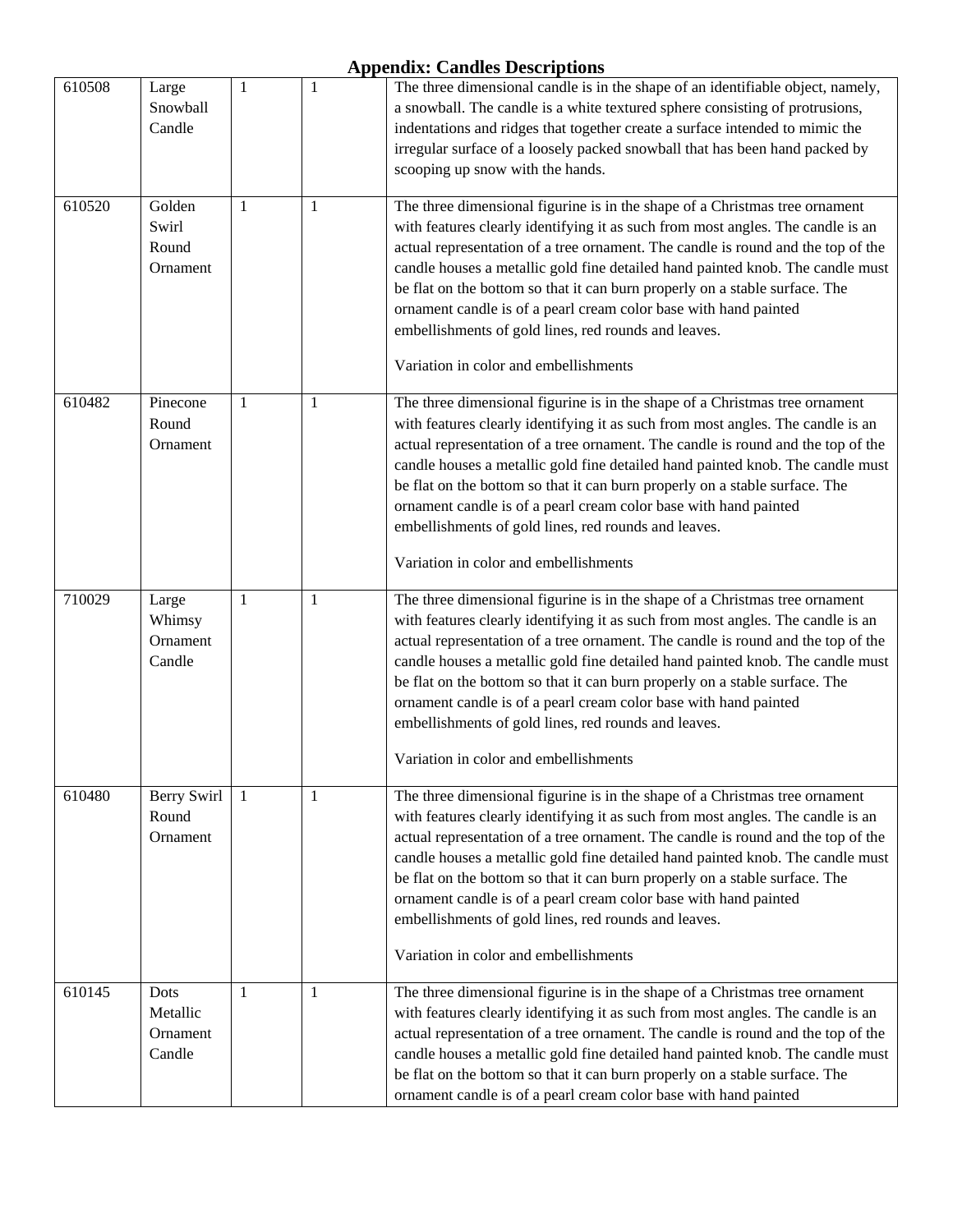|        |                                         |   |   | embellishments of gold lines, red rounds and leaves.                                                                                                                                                                                                                                                                                                                                                                                                                                                                                                                                                                                                                 |
|--------|-----------------------------------------|---|---|----------------------------------------------------------------------------------------------------------------------------------------------------------------------------------------------------------------------------------------------------------------------------------------------------------------------------------------------------------------------------------------------------------------------------------------------------------------------------------------------------------------------------------------------------------------------------------------------------------------------------------------------------------------------|
|        |                                         |   |   | Variation in color and embellishments                                                                                                                                                                                                                                                                                                                                                                                                                                                                                                                                                                                                                                |
|        |                                         |   |   |                                                                                                                                                                                                                                                                                                                                                                                                                                                                                                                                                                                                                                                                      |
| 610333 | Large<br>Sparkle<br>Tree                | 1 | 1 | This three dimensional molded candle is in the simplest form of a tree and<br>visually understood to be a decorated tree. The tree candle follows the form of<br>a traditional conical Christmas tree with a wide base narrowing to a point at the<br>top. The candle has a grooved pattern all around and is finished with hand<br>painted glitter embellishments representing tree decorations which can be<br>viewed from most angles.                                                                                                                                                                                                                            |
| 610546 | Large<br>Treelight<br>Candle            | 1 | 1 | This three dimensional candle is molded in the simplest form of a tree but<br>decorated in a holiday theme and visually understood to be a Christmas tree.<br>The candle is identifiable as a tree from most angles. The candle, which is<br>green in color is embellished with a string of hand painted multi-colored<br>Christmas lights. The light bulbs on the string of lights are the traditional 9-<br>volt Christmas bulbs familiar to all. The Christmas lights surround the entire<br>candle and thus the holiday decoration can be viewed from all angles.                                                                                                |
| 710026 | <b>Glitter Tree</b><br>Candle           | 1 | 1 | This three dimensional candle is molded in the simplest form of a tree and<br>visually understood to be a tree and identifiable as a tree from most angles.<br>Moreover, the tree is decorated in a holiday theme with painted silver glitter<br>representing tinsel and painted red rounds representing tree ornaments. The top<br>of the tree candle is decorated with the traditional gold star tree topper. The<br>decorations surround the entire candle and when viewed as a whole, the candle<br>is in the shape of an identifiable object, namely, a decorated Christmas tree.<br>The decorated Christmas tree is also a recognized holiday-specific design. |
| 610587 | Small<br>Onion<br>Candle                | 1 | 1 | Three-dimensional candle is in the shape of an identifiable object, namely, an<br>onion. The candle is characterized by the spherical shape which becomes<br>progressively narrower in circumference moving upwards. The top of the<br>candle ends at the point where the onion shoots would typically appear if not<br>removed. The candle is molded with grooves representing the dark lines<br>apparent on the onion's peel.                                                                                                                                                                                                                                      |
| 710024 | <b>Bat Candle</b><br>on a String<br>Set | 1 | 1 | The three dimensional candle is in the shape of an identifiable object, namely,<br>a bat. In addition, we submit that a black bat designs are specific to Halloween.                                                                                                                                                                                                                                                                                                                                                                                                                                                                                                 |
| 710943 | Pumpkin<br>Hat Candle                   | 1 | 1 | The three dimensional candle is in the shape of a carved pumpkin (i.e. Jack a'<br>Lantern)<br>and identifiable as such from multiple angles. The pumpkin is either orange or<br>black in color, includes a thick stem and has a carved and painted Jack a'<br>Lantern face. The Jack a' Lantern is a holiday specific symbol for Halloween.<br>Moreover, the pumpkin's painted Jack a' Lantern face coupled with the orange                                                                                                                                                                                                                                          |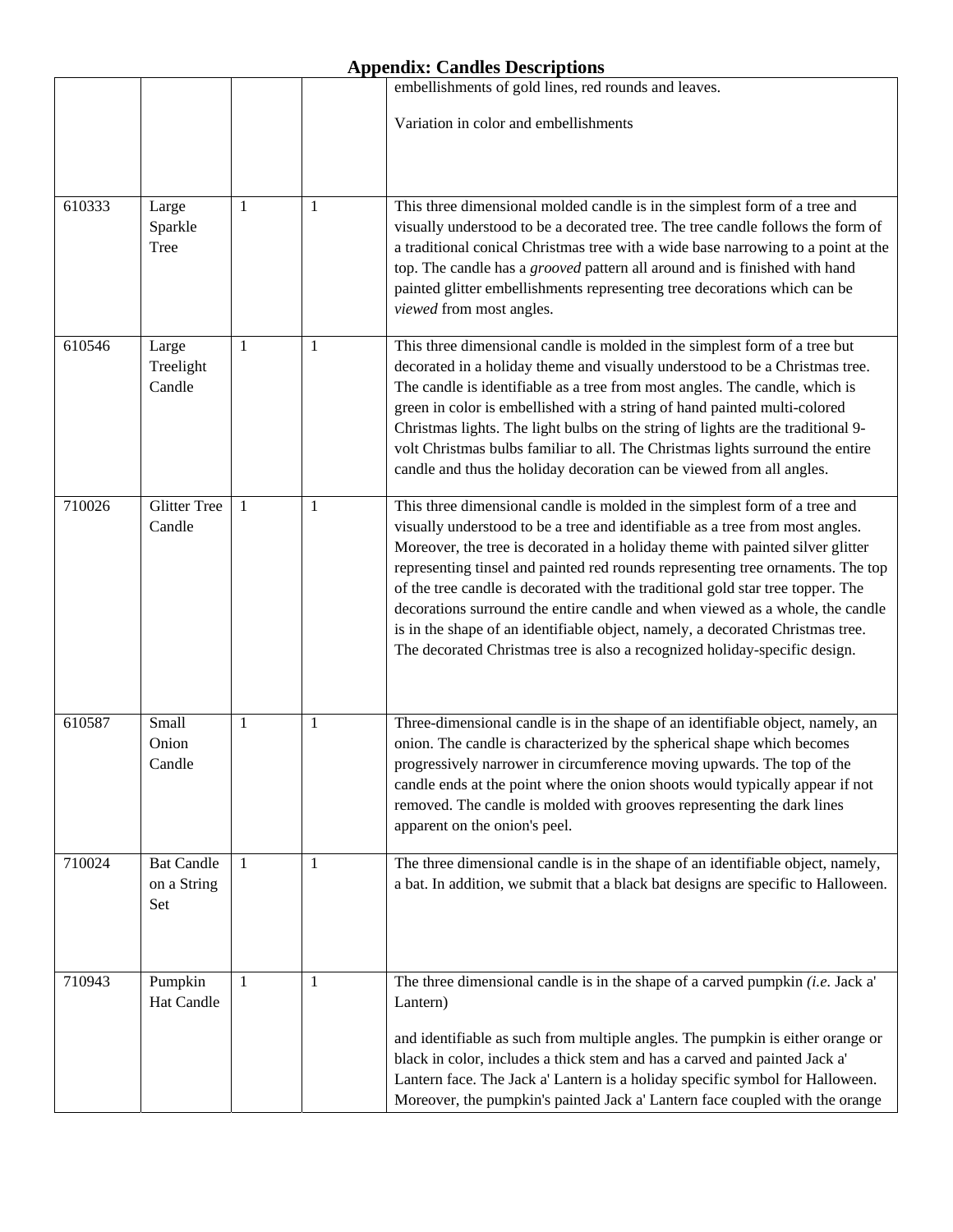|        |                                 |                |                | or black color clearly identifies the candle as specifically associated with<br>Halloween.<br>Variation in size and facial features of Jack a' Lantern. In addition, a green<br>witch's hat covers top of the Jack a' Lantern's head.                                                                                                                                                                                                                                                                                                                                                                                                                       |
|--------|---------------------------------|----------------|----------------|-------------------------------------------------------------------------------------------------------------------------------------------------------------------------------------------------------------------------------------------------------------------------------------------------------------------------------------------------------------------------------------------------------------------------------------------------------------------------------------------------------------------------------------------------------------------------------------------------------------------------------------------------------------|
| 410032 | Mini<br>Cupcake<br>Candles      | $\overline{4}$ | $\overline{4}$ | The three dimensional candle is in the shape of an identifiable object, namely,<br>a cupcake. The cupcake candle is characterized by the realistic white whipped,<br>swirled frosting coming to a point at the top, silver sprinkles topping the<br>cupcake, fluted cupcake shape and hand painted rigid, silver foil cup.<br>Slight variation in design. Candles consist of multi-colored sprinkles covering<br>frosting portion of cupcake.                                                                                                                                                                                                               |
| 610403 | Tall<br>Pumpkin<br>Candle       | 1              | 1              | The three dimensional candle is in the shape of a carved pumpkin $(i.e.$ Jack a'<br>Lantern) and identifiable as such from multiple angles. The pumpkin is either<br>orange or black in color, includes a thick stem and has a carved and painted<br>Jack a' Lantern face. The Jack a' Lantern is a holiday specific symbol for<br>Halloween. Moreover, the pumpkin's painted Jack a' Lantern face coupled with<br>the orange or black color clearly identifies the candle as specifically associated<br>with Halloween.<br>Variation in color (green) and facial features of Jack a' Lantern. Facial features<br>appear on two sides, opposite each other. |
| 100167 | Small<br>Firecracker<br>Candles | 6              | 1              | Three-dimensional candle is in the shape of an identifiable object, namely, a<br>firecracker. The firecracker shaped candle is characterized by the cylindrical<br>stick like shape, thick casing and long fuse. The firecrackers are painted red,<br>white and blue as the items are marketed for the Fourth of July Holiday.                                                                                                                                                                                                                                                                                                                              |
| 711107 | Floating<br>Snowman<br>Candle   | $\mathbf{2}$   | $\mathfrak{2}$ | The floating snowman candle is comprised of six segments. Three white<br>spherical discs of varying sizes comprise the snowman's torso and head. Two<br>red pieces are in the shape of left and right handed mittens and the final piece<br>is in the shape of a black brim hat. The hat is painted black with a red and<br>white striped band. When placed together, the six pieces form a snowman,<br>with clear traditional snowman features including black eyes (suggesting coal),<br>a mouth, a pointy orange nose (suggesting a carrot), and black buttons on the<br>torso.                                                                          |
| 410174 | <b>Beach Ball</b><br>Candles    | 6              | 3              | The three dimensional candle is in the shape of an identifiable object, namely,<br>a ball. The ball shaped candle is characterized by the spherical shape that is the<br>identifying feature of a ball. The balls are painted on all sides with bright<br>colored thin lines and wide bands or multi colored bright dots further<br>identifying them as beach balls, which are large inflatable balls used in various<br>games and other recreational activities traditionally conducted on the beach.                                                                                                                                                      |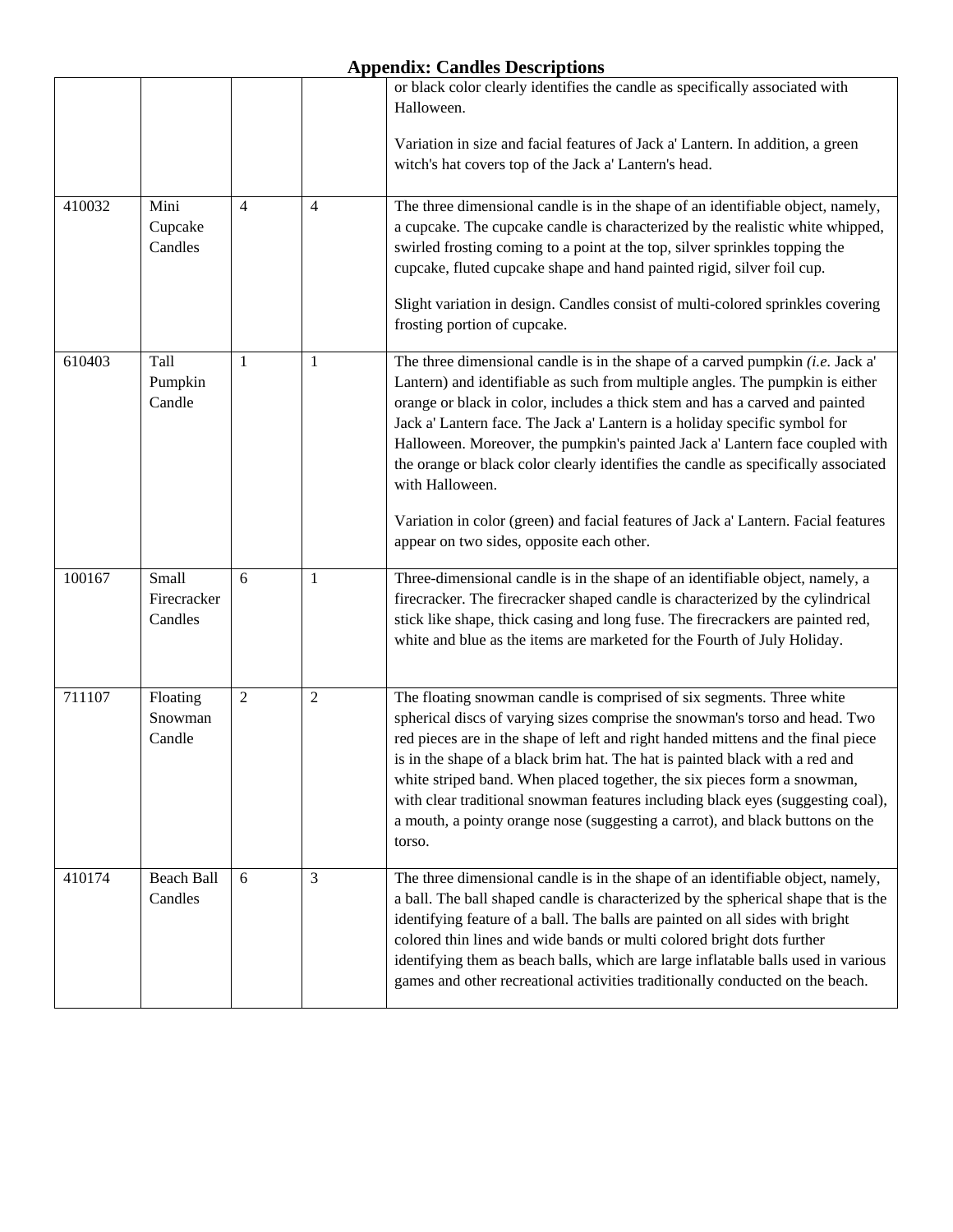| 410048 | Sherbet<br>Candles<br>Set        | $\overline{4}$ | $\overline{4}$ | The three dimensional candle is in the shape of an identifiable object, namely,<br>a sorbet scoop in a frosted cup holder. The sorbet candle is characterized by<br>the single textured sorbet scoop protruding from a cup holder. The indentations<br>and ridges apparent in the sorbet scoop are intentional and specially designed<br>to resemble the actual dessert. There are four sorbet scoop shaped candles in<br>the set, each in a color representative of traditional sorbet flavors.                                                                                                                                                                                                                                                                                                              |
|--------|----------------------------------|----------------|----------------|---------------------------------------------------------------------------------------------------------------------------------------------------------------------------------------------------------------------------------------------------------------------------------------------------------------------------------------------------------------------------------------------------------------------------------------------------------------------------------------------------------------------------------------------------------------------------------------------------------------------------------------------------------------------------------------------------------------------------------------------------------------------------------------------------------------|
| 610545 | Snowman<br>Taper                 | $\overline{c}$ | $\overline{c}$ | The candle has the shape characteristic to a snowman (i.e. large torso and<br>small head). The candle also includes the features common to snowmen (i.e.<br>black eyes (suggesting coal), pointy orange nose (suggesting a carrot), black<br>buttons, printed colorful hat and arms (suggesting branches)). Moreover, the<br>snowman has a string of multi-colored Christmas lights wrapped around it,<br>which lights are a recognized symbol of the Christmas holiday season.<br>Quantity (set of two), size of candle, color and type of hat and scarf. Also, only<br>one of two snowmen candles is wrapped in a string of multi-colored Christmas<br>lights. Candles' features include the large torso and small head and other<br>similar features common to snowmen.                                    |
| 610540 | Snowman<br>Floating<br>Candles   | $\overline{7}$ | 7              | The floating snowman candle is comprised of six segments. Three white<br>spherical discs of varying sizes comprise the snowman's torso and head. Two<br>red pieces are in the shape of left and right handed mittens and the final piece<br>is in the shape of a black brim hat. The hat is painted black with a red and<br>white striped band. When placed together, the six pieces form a snowman,<br>with clear traditional snowman features including black eyes (suggesting coal),<br>a mouth, a pointy orange nose (suggesting a carrot), and black buttons on the<br>torso.<br>Candle consists of 7 segments resulting in 2 snowmen. The candle's segments<br>comprising the torso and head are less round but are tapered with the torso<br>shaped segment being larger than the head shaped segment. |
| 510101 | <b>Crazy Eggs</b><br>Candle      | 4              | 4              | The three dimensional candle is in the shape of an egg. The egg shaped candles<br>resemble Easter eggs as they are hand painted with different designs in multi-<br>colored pastel colors. Decorated eggs are a well-known holiday symbol<br>specifically associated with Easter.                                                                                                                                                                                                                                                                                                                                                                                                                                                                                                                             |
| 610172 | Small<br>Candy<br>Corn<br>Candle | 6              | 6              | The candle is a three dimensional figurine in the shape of a piece of candy corn<br>candy including proper color schemes of white, orange and yellow that band<br>around the entire candle. The colors and designs and shape of the candle is<br>unmistakably that of a candy corn. The candle is identifiable as candy corn<br>from most angles.<br>Identical to Item 610170 with the exception of size and quantity $(SeU6)$                                                                                                                                                                                                                                                                                                                                                                                |
| 610585 | Large<br>Acorn<br>Candle         | $\mathbf{1}$   | 1              | The three dimensional candle is in the identifiable shape of an oak tree acorn.<br>The candle is representative of an acorn with its tough, leathery, scaly shell<br>and cup shaped warty cap.                                                                                                                                                                                                                                                                                                                                                                                                                                                                                                                                                                                                                |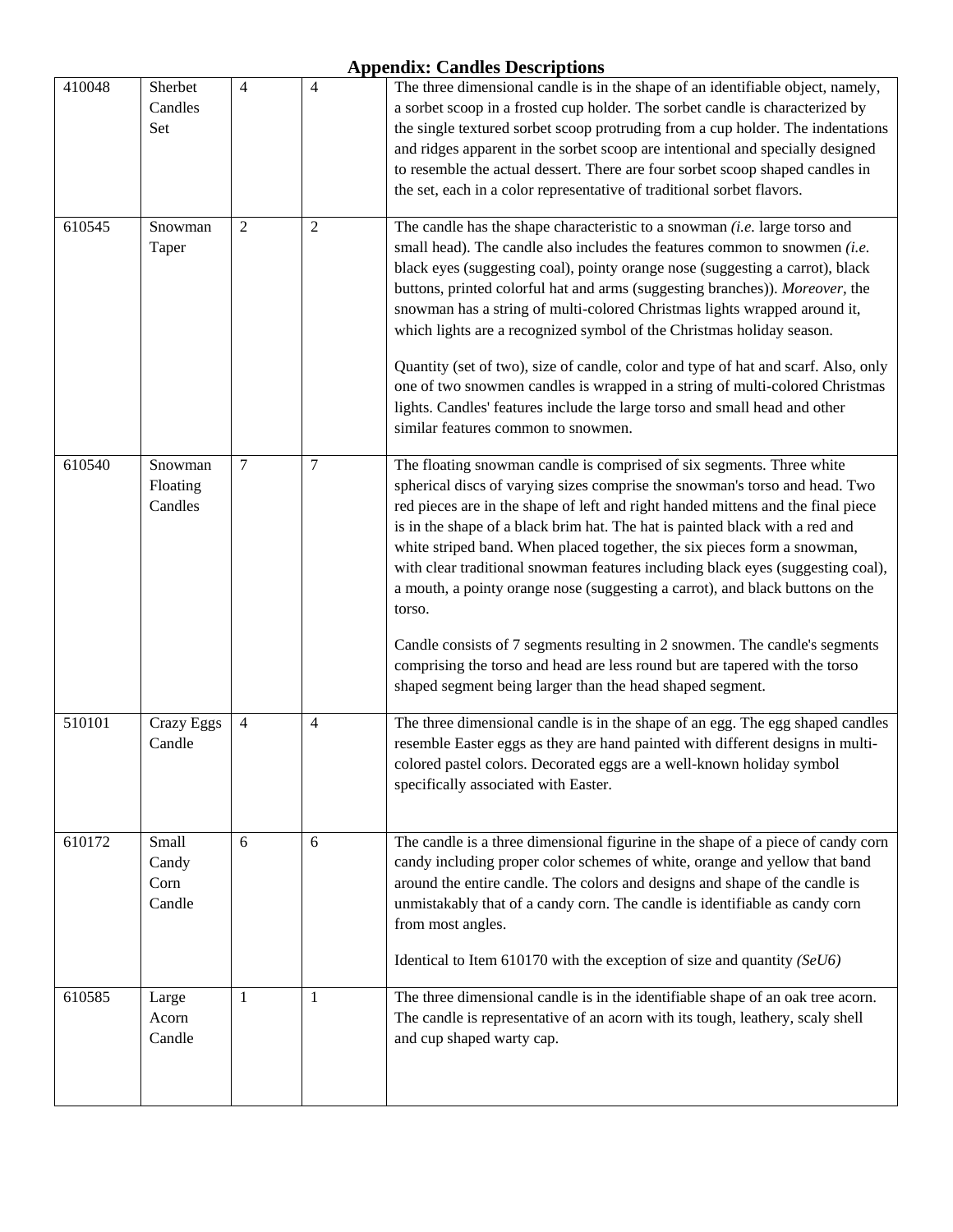| 610573 | <b>Brussels</b><br>Sprout<br>Candles | 16 | $\mathbf{1}$ | Three-dimensional candle is in the shape of an identifiable object, namely, a<br>Brussels sprout. The Brussels sprout shaped candles resemble miniature<br>cabbages in shape and color. In addition to the oddly shaped sphere, the candle<br>includes distinct indentations and protrusions resembling veins. The item is<br>green in color with white shading, which enhances the accurate depiction of<br>the item.                                                                                                                                                                                                                                    |
|--------|--------------------------------------|----|--------------|-----------------------------------------------------------------------------------------------------------------------------------------------------------------------------------------------------------------------------------------------------------------------------------------------------------------------------------------------------------------------------------------------------------------------------------------------------------------------------------------------------------------------------------------------------------------------------------------------------------------------------------------------------------|
| 410079 | Garden<br>Snail<br>Candle            | 1  | 1            | The three dimensional green candle is in the shape of an identifiable object,<br>namely, a snail. The snail's form includes the shell, the body and head, and the<br>tail. The shell forms a logarithmic spiral, the body and head with two tentacles<br>protrudes from the front of the shell and the tail protrudes from the back of the<br>shell.                                                                                                                                                                                                                                                                                                      |
| 419938 | Large<br>Watermelo<br>n Candle       | 1  | $\mathbf{1}$ | Three-dimensional candle is in the shape of an identifiable object, namely, a<br>half of a watermelon. The candle is characterized by the oblong shape, outer<br>thick rind and fleshy pink center, which includes painted black watermelon<br>seeds. In addition, the smooth exterior rind of the watermelon shaped candle is<br>painted a two-toned green color.                                                                                                                                                                                                                                                                                        |
| 610347 | Large<br>pumpkin<br>Candle           | 1  | 1            | The three dimensional candle is in the shape of a carved pumpkin $(i.e.$ Jack a'<br>Lantern) and identifiable as such from multiple angles. The pumpkin is either<br>orange or black in color, includes a thick stem and has a carved and painted<br>Jack a' Lantern face. The Jack a' Lantern is a holiday specific symbol for<br>Halloween. Moreover, the pumpkin's painted Jack a' Lantern face coupled with<br>the orange or black color clearly identifies the candle as specifically associated<br>with Halloween.<br>Variation in facial features of Jack a' Lantern. Facial features appear on two<br>sides, opposite each other.                 |
| 510098 | Cupcake<br>Party<br>Candle           | 1  | $\mathbf{1}$ | The three dimensional candle is in the shape of an identifiable object, namely,<br>a cupcake. The cupcake candle is characterized by the realistic white whipped,<br>swirled frosting coming to a point at the top, silver sprinkles topping the<br>cupcake, fluted cupcake shape and hand painted rigid, silver foil cup.<br>Color, slight variation in design                                                                                                                                                                                                                                                                                           |
| 610405 | Small<br>Pumpkin<br>Candle           | 1  | 1            | The three dimensional candle is in the shape of a carved pumpkin (i.e. Jack a'<br>Lantern) and identifiable as such from multiple angles. The pumpkin is either<br>orange or black in color, includes a thick stem and has a carved and painted<br>Jack a' Lantern face. The Jack a' Lantern is a holiday specific symbol for<br>Halloween. Moreover, the pumpkin's painted Jack a' Lantern face coupled with<br>the orange or black color clearly identifies the candle as specifically associated<br>with Halloween.<br>Variation in color (green) and facial features of Jack a' Lantern. Facial features<br>appear on two sides, opposite each other. |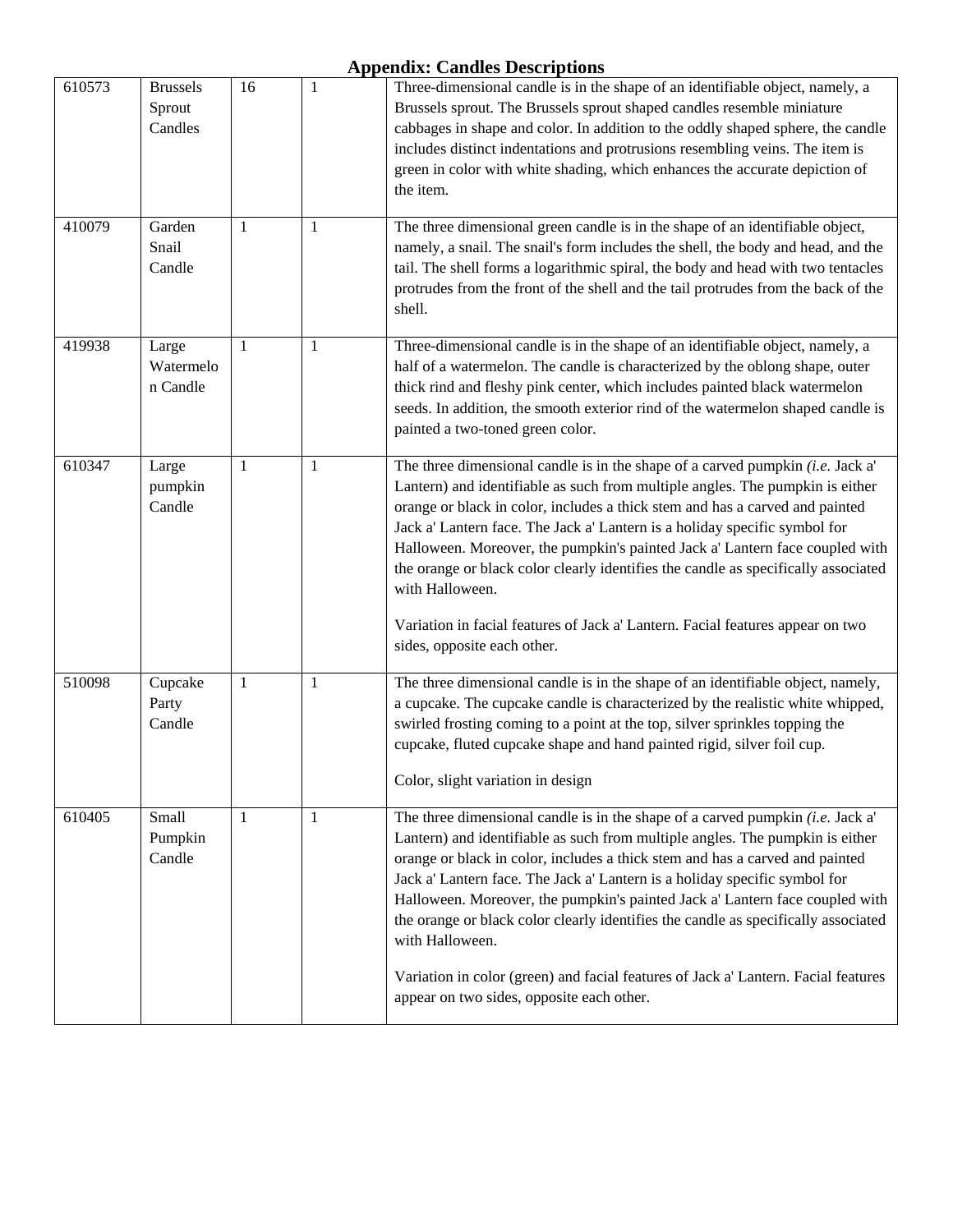| 410078 | Garden<br>Frog<br>Candle                 | 1              | $\mathbf{1}$   | Three dimensional green candle in the identifiable shape of a frog with readily<br>apparent features akin to a frog.                                                                                                                                                                                                                                                                                                                                                                |
|--------|------------------------------------------|----------------|----------------|-------------------------------------------------------------------------------------------------------------------------------------------------------------------------------------------------------------------------------------------------------------------------------------------------------------------------------------------------------------------------------------------------------------------------------------------------------------------------------------|
| 510008 | Chick<br>Candle                          | $\mathbf{1}$   | 1              | The candle is in the shape of a chick perched in a decorated half egg shell. The<br>molded and hand painted eyes, beak and wings decorating the candle and the<br>egg shell's jagged edges identify the figurine as a chick perched in a half egg<br>shell.<br>Identical to Item No. 510008, except for color (light green)                                                                                                                                                         |
| 410028 | Chick'n<br>Egg Candle                    | -1             | 1              | The candle is in the shape of a chick perched in a decorated half egg shell. The<br>molded and hand painted eyes, beak and wings decorating the candle and the<br>egg shell's jagged edges identify the figurine as a chick perched in a half egg<br>shell.                                                                                                                                                                                                                         |
| 710102 | Floating<br>Holiday<br>Cookie<br>Candles | 6              | 3              | Quantity (set of 16). Identical to Item 710102 with the exception that there are<br>additional identifiable shapes in the set including stockings, ornaments,<br>gingerbread men, reindeer and peppermint candies.                                                                                                                                                                                                                                                                  |
| 710082 | Floating<br>Ornament<br>Candles          | $\overline{4}$ | $\overline{4}$ | Item consists of 4 floating Christmas tree ornament candles. Variation in<br>ornament size, shape, color, and embellishments.<br>Embellishments appear on viewing surface                                                                                                                                                                                                                                                                                                           |
| 610167 | Floating<br>Fall Leaf<br>Candles         | 3              | 3              | The candles are full, three dimensional leaves shaped like maple, oak or hazel<br>leaves. The leaf shaped candles have clearly defined leaf edges with molded,<br>brown colored veins imprinted on the leaf surface which are visible from<br>multiple angles. The candles come in fall colors of dark green, red, and orange.<br>Slight variation in colors and shape. In addition to two leaf shaped candles, the<br>set includes a candle in the identifiable shape of a pumpkin |
| 410068 | Floating<br>Turtle<br>Candles            | $\overline{4}$ | 4              | Three-dimensional candle in the identifiable shape of a turtle. The turtle candle<br>includes features specific to turtles including an upper dome-shaped shell, and<br>a head, tail and 4 legs protruding from the reptile's shell. The turtle appears in<br>its natural position in its typical colors with detailed design features painted on<br>the turtle's shell.                                                                                                            |
| 419952 | Floating<br>Leaf<br>Candles              | $\overline{2}$ | $\overline{2}$ | The candles are full, three dimensional leaves shaped like maple, oak or hazel<br>leaves. The leaf shaped candles have clearly defined leaf edges with molded,<br>brown colored veins imprinted on the leaf surface which are visible from<br>multiple angles. The candles come in fall colors of dark green, red, and orange.<br>Variation in color and shape                                                                                                                      |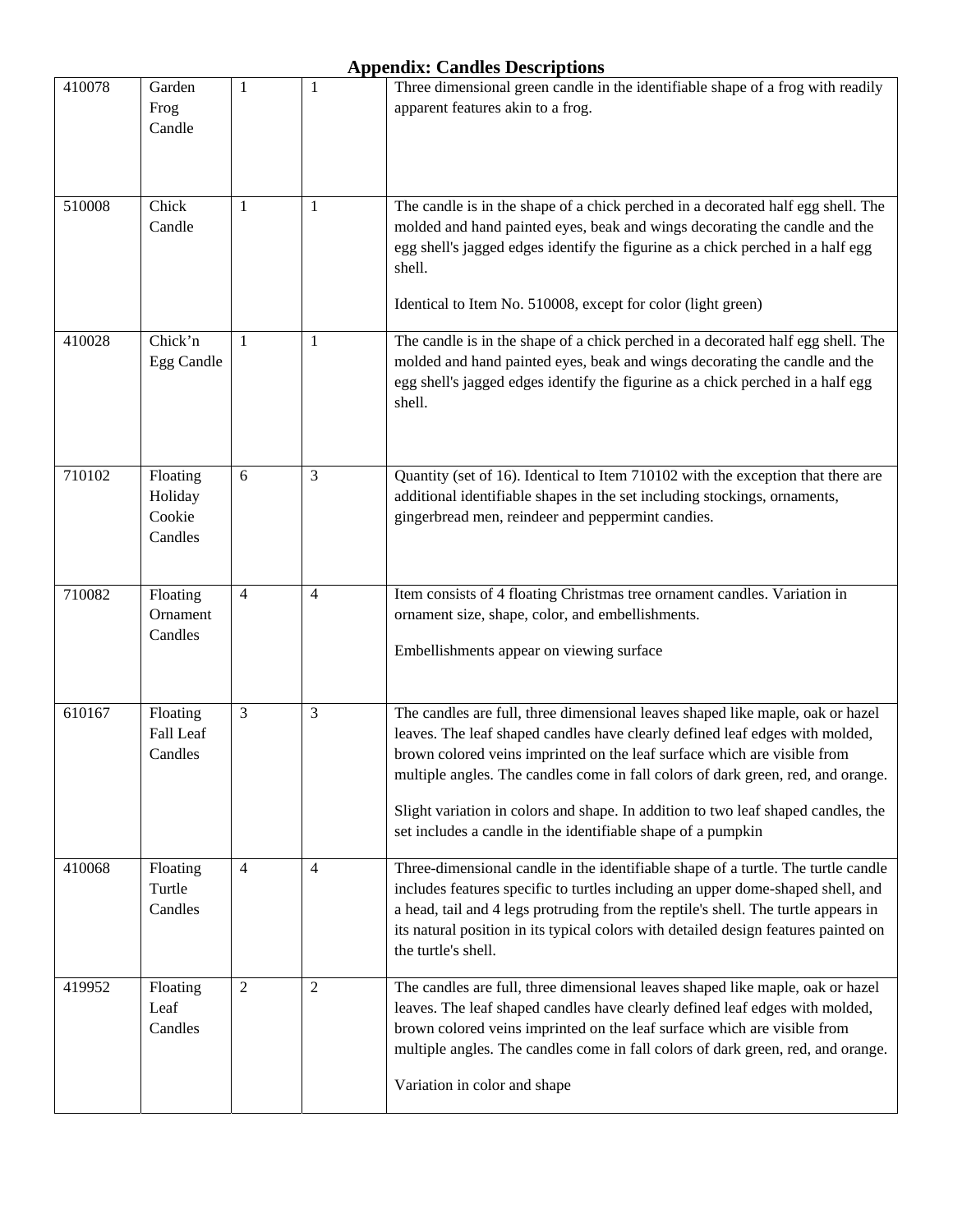| 510092 | Jumbo Flip<br>Flop<br>Candles          | $\boldsymbol{2}$ | $\boldsymbol{2}$ | The three dimensional candle is in the shape of an identifiable object, namely,<br>a flip flop. The candle, which consists of two candles (right and left shoe) are<br>molded in the shape of a pair of flip flops. The flip flop shaped candles are<br>characterized by a backless, flat sole sandal that is held loosely on the foot by a<br>Y-shaped strap that is properly proportioned to pass between the big toe and<br>second toe and then around either side of the foot. The flip flops may have<br>smooth, ribbed or other textured imprint on top side of candle. The candles are<br>proportioned and shaped as left and right flip-flops to represent shoes that<br>could fit actual feet and the strap is properly proportioned.                                                                                                                                                                                             |
|--------|----------------------------------------|------------------|------------------|--------------------------------------------------------------------------------------------------------------------------------------------------------------------------------------------------------------------------------------------------------------------------------------------------------------------------------------------------------------------------------------------------------------------------------------------------------------------------------------------------------------------------------------------------------------------------------------------------------------------------------------------------------------------------------------------------------------------------------------------------------------------------------------------------------------------------------------------------------------------------------------------------------------------------------------------|
| 419924 | Floating<br>Small<br>Flower<br>Candles | 6                | 6                | This candle is in the identifiable shape of a flower. The flower shaped candle<br>includes eight petals and a stigma. Each petal is carefully carved to show the<br>most literal shape of a flower from multiple angles.                                                                                                                                                                                                                                                                                                                                                                                                                                                                                                                                                                                                                                                                                                                   |
| 610143 | Heart<br>Votives                       | $\overline{3}$   | 3                | Set of three molded red and pink heart shaped candles set on wax filled glass<br>votive holders. The hearts are decorated with the following sayings "Cutie<br>Pie," "Kiss Me," and "Love You." The hearts resemble candy hearts, which are<br>known symbols associated with Valentine's Day. Red and pink hearts viewed<br>alone may not provide evidence that the item is solely associated with<br>Valentine's Day. However, the red and pink colors coupled with the heart<br>shapes and sentimental statement decorations clearly identify the candles as<br>associated with and specially designed for use only in connection with<br>Valentine's Day. Such candles are identical to the heart shaped candies with<br>printed statements that are sold at every drug and grocery store prior to<br>Valentine's Day and which immediately disappear from the stores' shelves<br>shortly thereafter only to return the following year. |
| 610345 | Haunted<br>House<br>Candle             | $\mathbf{1}$     | $\mathbf{1}$     | The three dimensional candle is in the shape of an identifiable object, namely,<br>a house. The house shaped candle is characterized by the orange structure<br>consisting of four walls and a black stone-like textured roof. The walls include<br>carved windows or doors on all four sides of the structure.<br>Alternatively, the colors of the house (i.e black and orange) combined with the<br>hand painted embellishments of embossed black bats and rickety old black<br>fence identify the candle as specifically associated with Halloween.                                                                                                                                                                                                                                                                                                                                                                                     |
| 610385 | Critter<br>Candles                     | $\overline{4}$   | $\overline{4}$   | Set of three floating candles shaped and painted to resemble various symbols<br>specific to Halloween. The candles include an orange pumpkin with green<br>stem and a white hand painted jack-o-Iantern face, a black eat's head with<br>pointed ears and a witch's head with black hair, green face, facial features and<br>a traditional pointed black and orange striped hat. The candles are floating<br>candles. As such, the Halloween symbol is depicted on the viewing surface of<br>the floating candle.<br>Variation in quantity (Set/4) and Halloween symbols (i.e. black spider, black<br>bat, black cat and black crow).                                                                                                                                                                                                                                                                                                      |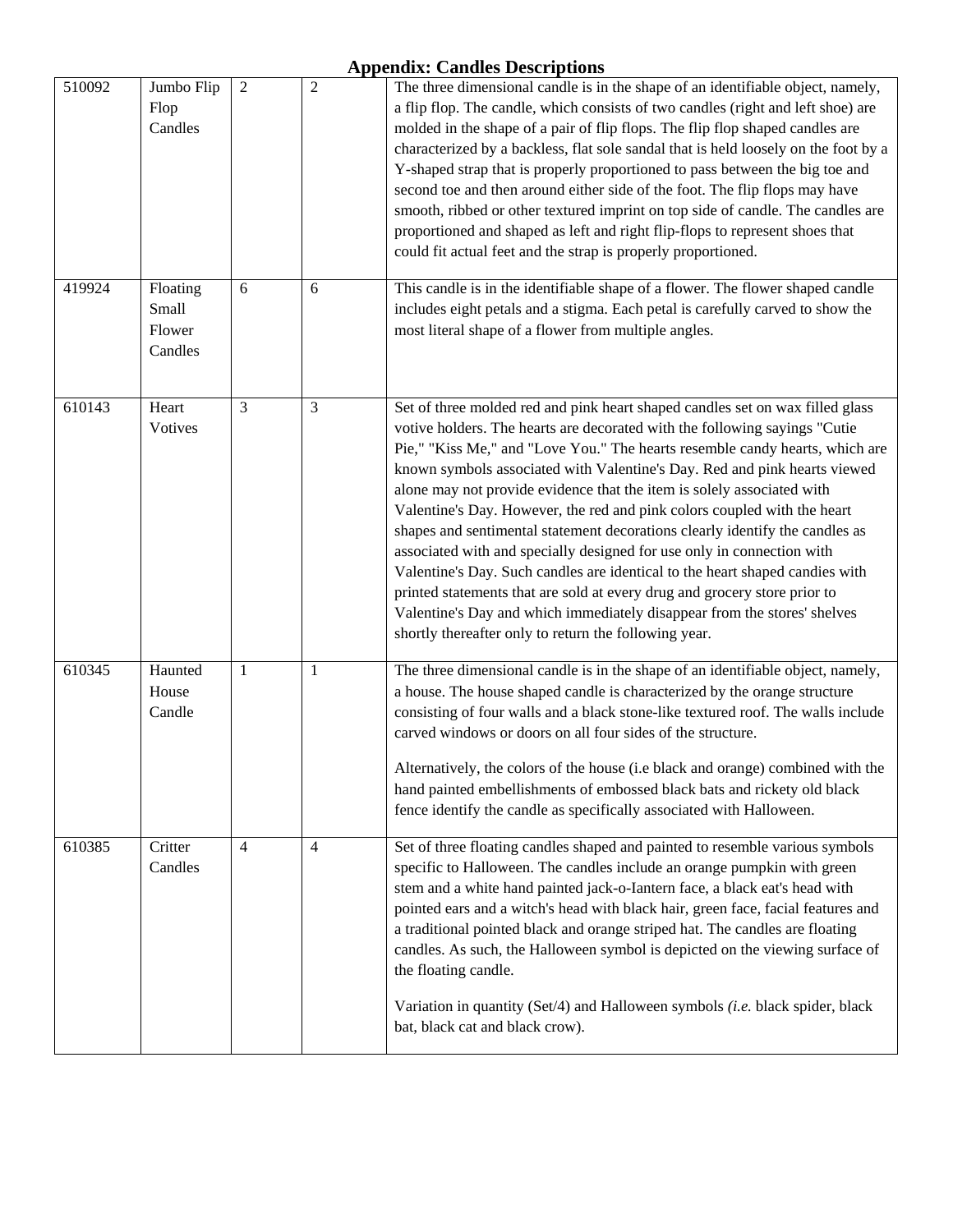| 419936 | Sunflower<br>Candles             | $\overline{2}$ | $\mathbf{1}$ | This candle is in the identifiable shape of a flower. The flower shaped candle<br>includes eight petals and a stigma. Each petal is carefully carved to show the<br>most literal shape of a flower from multiple angles.                                                                                                                                                                                                                                             |
|--------|----------------------------------|----------------|--------------|----------------------------------------------------------------------------------------------------------------------------------------------------------------------------------------------------------------------------------------------------------------------------------------------------------------------------------------------------------------------------------------------------------------------------------------------------------------------|
|        |                                  |                |              | Candle shaped in the identifiable shape of a sunflower. Flower shaped candle<br>set on top of wax filled glass votive                                                                                                                                                                                                                                                                                                                                                |
| 610473 | Autumn 3-<br>Wick<br>Candle      | 1              | 1            | The candles are bowl shaped wax candles that include a detailed leaf pattern<br>including stem molded on the top surface of the candle. The candles are<br>floating candles. As such, the embossed imprint appears on the viewing<br>surface of the candle and provides the appearance of a true leaf floating in a<br>bowl. The candles come in harvest colors of orange, olive, purple and red.<br>Size. Leaf embossed imprint includes distinct vein skeletons.   |
| 710101 | Peppermint<br>Candy<br>Candles   | 6              | $\mathbf{1}$ | The candle is a three dimensional figurine in the shape of a piece of candy corn<br>candy including proper color schemes of white, orange and yellow that band<br>around the entire candle. The colors and designs and shape of the candle is<br>unmistakably that of a candy corn. The candle is identifiable as candy corn<br>from most angles.                                                                                                                    |
|        |                                  |                |              | Set of 6 three dimensional candles in the identifiable shape of peppermint<br>candies.<br>The rectangular candies have red and white stripes of different widths going                                                                                                                                                                                                                                                                                               |
|        |                                  |                |              | across the top and two sides of the candle.                                                                                                                                                                                                                                                                                                                                                                                                                          |
| 510055 | 3-Part<br><b>Bunny</b><br>Candle | 3              | 3            | Three-dimensional candle in the identifiable shape of a rabbit. The rabbit<br>candle is of an upright sitting rabbit with detailed features including distinct<br>long ears, accurate eye, paw and nose formation and a textured body designed<br>to represent the rabbit's hair. The rabbit represents the Easter egg as it is<br>holding a blue colored egg between its front paws.<br>A floating rabbit candle consisting of three segments. One segment is a 3/4 |
|        |                                  |                |              | circle shaped to resemble a fat round forward facing sitting bunny. This piece<br>comprises                                                                                                                                                                                                                                                                                                                                                                          |
|        |                                  |                |              | the head and body of the rabbit with painted facial features, including<br>whiskers, a pink nose and black eyes and two visible white paws. The<br>remaining two segments are shaped long and thin comprising the ears of the<br>rabbit with hand painted dark pink inner ears The pieces are made of pink wax<br>and when displayed together, the three pieces form a rabbit's head.                                                                                |
| 710971 | Gumdrop<br>Candles               | 16             | 5            | The candle is a three dimensional figurine in the shape of a piece of candy corn<br>candy including proper color schemes of white, orange and yellow that band<br>around the entire candle. The colors and designs and shape of the candle is<br>unmistakably that of a candy corn. The candle is identifiable as candy corn<br>from most angles.                                                                                                                    |
|        |                                  |                |              | Set of 16 three dimensional candles in the identifiable shape of gumdrop<br>candies. The candles are small multi-colored gumdrop shaped candies covered                                                                                                                                                                                                                                                                                                              |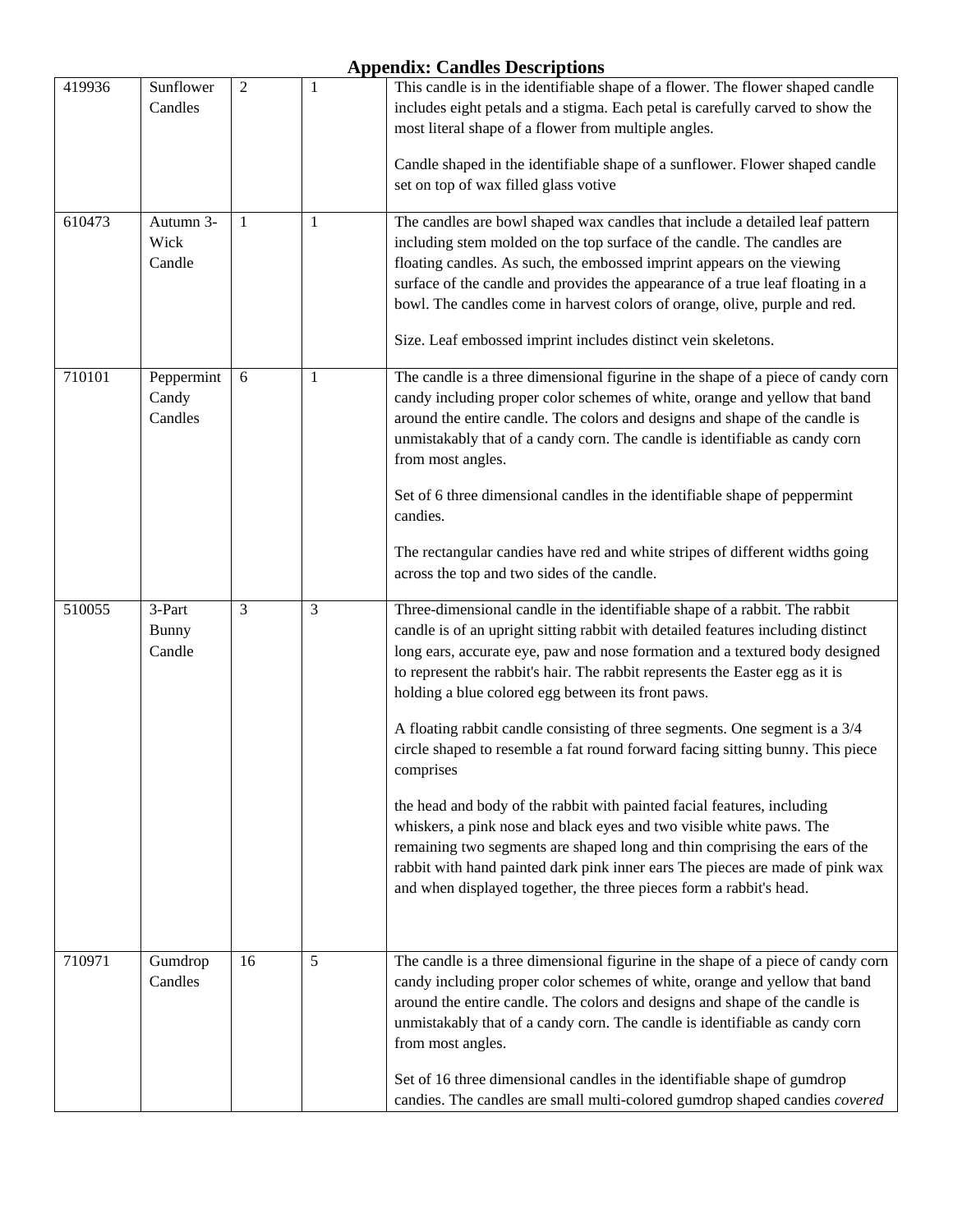|        |                                      |   |   | with white and metallic colored glitter to resemble a coating of sugar                                                                                                                                                                                                                                                                                                                                                                                                                                                                                                                                                               |
|--------|--------------------------------------|---|---|--------------------------------------------------------------------------------------------------------------------------------------------------------------------------------------------------------------------------------------------------------------------------------------------------------------------------------------------------------------------------------------------------------------------------------------------------------------------------------------------------------------------------------------------------------------------------------------------------------------------------------------|
|        |                                      |   |   |                                                                                                                                                                                                                                                                                                                                                                                                                                                                                                                                                                                                                                      |
| 610584 | Small<br>Acorn<br>Candles            | 3 | 3 | The three dimensional candle is in the identifiable shape of an oak tree acorn.<br>The candle is representative of an acorn with its tough, leathery, scaly shell<br>and cup shaped warty cap.                                                                                                                                                                                                                                                                                                                                                                                                                                       |
| 610474 | Autumn<br>Leaf<br>Candle             | 1 | 1 | The candles are bowl shaped wax candles that include a detailed leaf pattern<br>including stem molded on the top surface of the candle. The candles are<br>floating candles. As such, the embossed imprint appears on the viewing<br>surface of the candle and provides the appearance of a true leaf floating in a<br>bowl. The candles come in harvest colors of orange, olive, purple and red.                                                                                                                                                                                                                                    |
| 610170 | Large<br>Candy<br>Corn<br>Candle     | 1 | 1 | The candle is a three dimensional figurine in the shape of a piece of candy corn<br>candy including proper color schemes of white, orange and yellow that band<br>around the entire candle. The colors and designs and shape of the candle is<br>unmistakably that of a candy corn. The candle is identifiable as candy corn<br>from most angles.                                                                                                                                                                                                                                                                                    |
| 510059 | Umbrella<br>Candle                   | 1 | 1 | The three dimensional floating candle is in the shape of an identifiable object,<br>namely, a sun umbrella. The umbrella candle is characterized by the canopy<br>design and pole. The canopy is in the open position and the top surface of the<br>canopy is further embellished with hand painted stripes of varying bright<br>colors.                                                                                                                                                                                                                                                                                             |
| 200023 | Large<br>Chocolate<br>Egg<br>Candles | 3 | 3 | The three dimensional candle is in the shape of an egg. The egg shaped candles<br>resemble Easter eggs as they are hand painted with different designs in multi-<br>colored pastel colors. Decorated eggs are a well-known holiday symbol<br>specifically associated with Easter.<br>Variation in quantity (Set/3) and color                                                                                                                                                                                                                                                                                                         |
| 610330 | Candy<br>Cane Ball                   | 1 | 1 | The candle is a three dimensional figurine in the shape of a piece of candy corn<br>candy including proper color schemes of white, orange and yellow that band<br>around the entire candle. The colors and designs and shape of the candle is<br>unmistakably that of a candy corn. The candle is identifiable as candy corn<br>from most angles.<br>This candle is in the identifiable shape of peppermint candies. The candle<br>consists of the traditional spherical shape and nostalgic red and white stripes<br>emanating outward from the top center of the candle and coming together on<br>the bottom center of the candle. |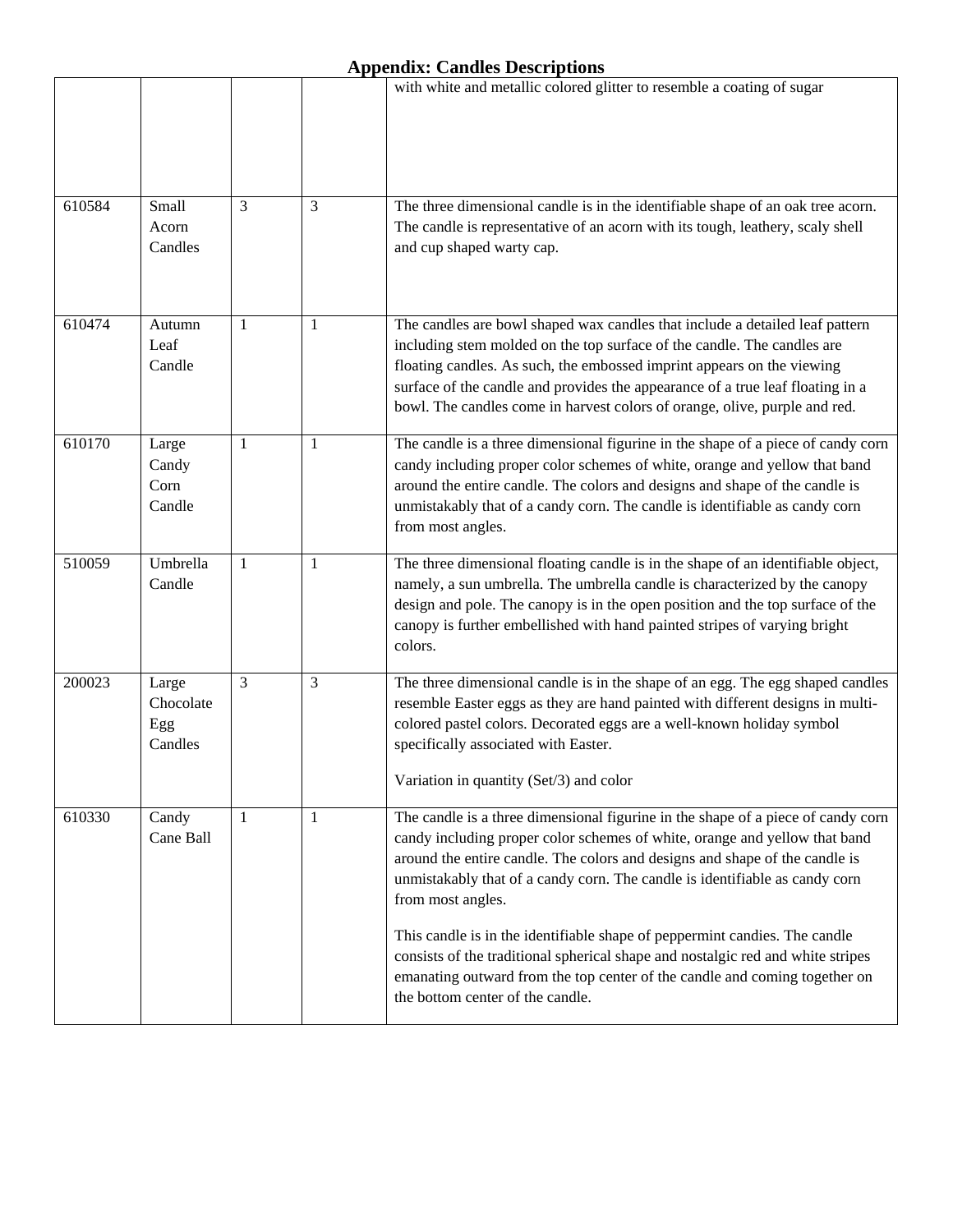| 610561         | Peppermint<br>Candles          | 6              | $\mathfrak{2}$ | The candle is a three dimensional figurine in the shape of a piece of candy corn<br>candy including proper color schemes of white, orange and yellow that band<br>around the entire candle. The colors and designs and shape of the candle is<br>unmistakably that of a candy corn. The candle is identifiable as candy corn<br>from most angles.<br>Set of 6 three dimensional candles in the identifiable shape of round pieces of<br>peppermint candies. The round candies have red and white stripes or swirls<br>emanating outward from the center. |
|----------------|--------------------------------|----------------|----------------|----------------------------------------------------------------------------------------------------------------------------------------------------------------------------------------------------------------------------------------------------------------------------------------------------------------------------------------------------------------------------------------------------------------------------------------------------------------------------------------------------------------------------------------------------------|
| 100168         | Large<br>Firecracker<br>Candle | $\overline{2}$ | $\mathbf{1}$   | Three-dimensional candle is in the shape of an identifiable object, namely, a<br>firecracker. The firecracker shaped candle is characterized by the cylindrical<br>stick like shape, thick casing and long fuse. The firecrackers are painted red,<br>white and blue as the items are marketed for the<br>Fourth of July Holiday.                                                                                                                                                                                                                        |
| 710071         | Caramel<br>Apple<br>Candle     | 1              | 1              | A three dimensional candle in the identifiable shape of a caramel candy apple.<br>The apple is coated with white, dark brown and dark red wax piece<br>embellishments resembling chocolate pieces and light brown blots of wax<br>resembling caramel.                                                                                                                                                                                                                                                                                                    |
| No<br>product# | Flower<br><b>Bunch</b>         | -1             | 1              | A three dimensional candle in the shape of a grouping of flowers.                                                                                                                                                                                                                                                                                                                                                                                                                                                                                        |
| No<br>product# | Flower<br><b>Bunch</b>         | 1              | $\mathbf{1}$   | A three dimensional candle in the shape of a grouping of flowers.                                                                                                                                                                                                                                                                                                                                                                                                                                                                                        |
| No<br>product# | Flower<br><b>Bunch</b>         | $1\,$          | $\mathbf{1}$   | A three dimensional candle in the shape of a grouping of flowers.                                                                                                                                                                                                                                                                                                                                                                                                                                                                                        |
| No<br>product# | Flower<br>Bunch                | $\mathbf{1}$   | $\mathbf{1}$   | A three dimensional candle in the shape of a grouping of flowers.                                                                                                                                                                                                                                                                                                                                                                                                                                                                                        |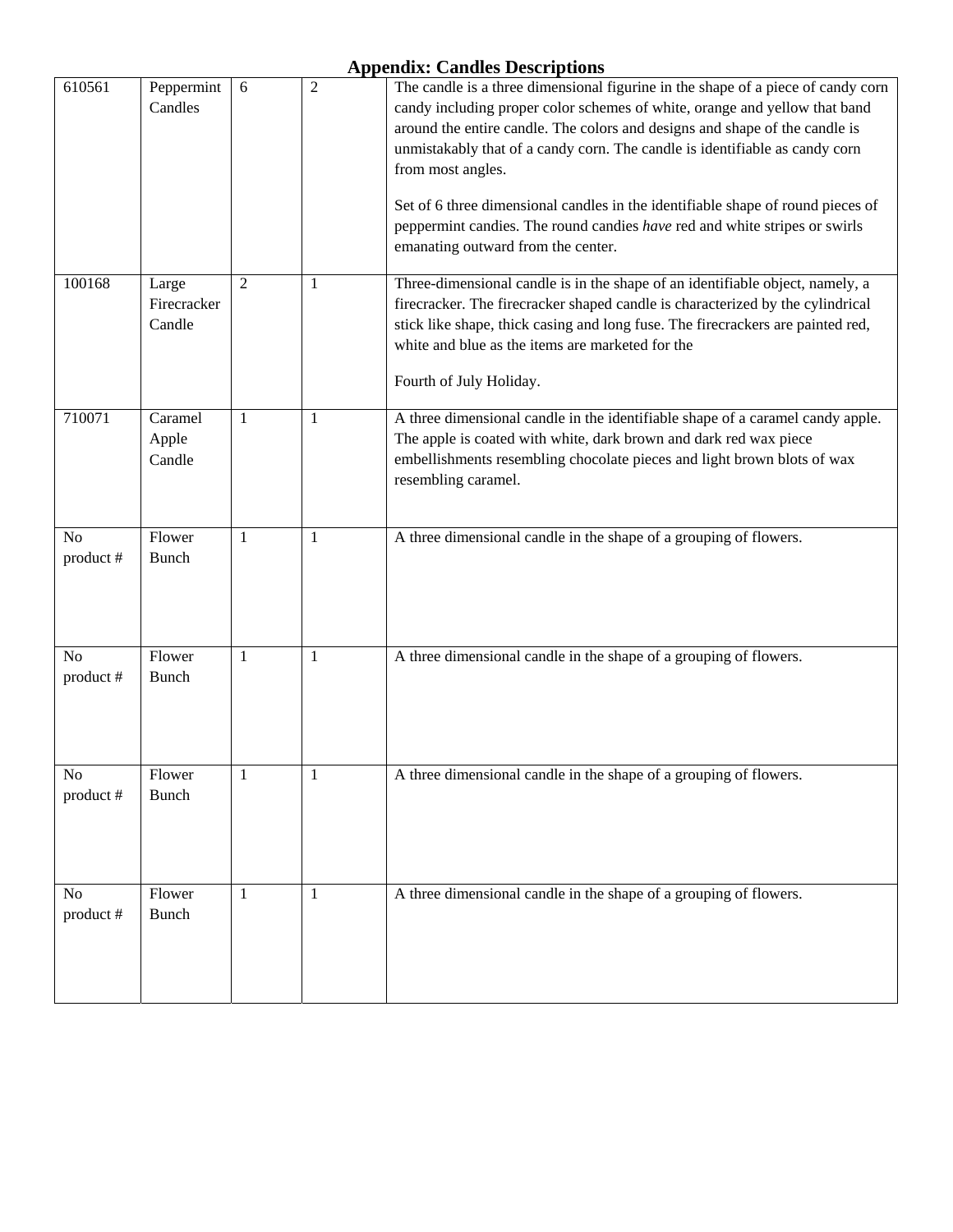| 610111 | Floating<br>Winter<br>Sprig<br>Candles s/2                        | $\overline{2}$ | $\mathbf{1}$ | This disc shaped floating candle incorporates on the top surface molded<br>realistic wax reliefs of green holly sprigs and red berries with the berries<br>grouped together in bunches. The holly sprigs and berries, which are a<br>recognized symbol of the Christmas holiday season and appear over the entire<br>viewing surface of the floating candle.                                                                                                                                                                                                                                                       |
|--------|-------------------------------------------------------------------|----------------|--------------|--------------------------------------------------------------------------------------------------------------------------------------------------------------------------------------------------------------------------------------------------------------------------------------------------------------------------------------------------------------------------------------------------------------------------------------------------------------------------------------------------------------------------------------------------------------------------------------------------------------------|
| 301928 | Floating<br>Holly<br>Candles s/4<br>- Green                       | $\overline{4}$ | 1            | These candles are three dimensional candles molded in the identifiable shape<br>of holly leaves with berries. As three dimensional candles, the holly ivy leaf<br>and berry shape is identifiable from multiple angles. Moreover, the candles<br>accurately depict holly leaves and berries in color and form. The leaves with<br>their unusual shape and sharp edges are green in color and the berries, which<br>are grouped together in a set of three are red in color. Each leaf is clearly<br>distinguishable by the grooves in the candle and the candle's sharp raised outer<br>edges.                     |
| 900261 | Floating<br>Holly<br>Candles s/2<br>- Green                       | $\overline{2}$ | 1            | These candles are three dimensional candles molded in the identifiable shape<br>of holly leaves with berries. As three dimensional candles, the holly ivy leaf<br>and berry shape is identifiable from multiple angles. Moreover, the candles<br>accurately depict holly leaves and berries in color and form. The leaves with<br>their unusual shape and sharp edges are green in color and the berries, which<br>are grouped together in a set of three are red in color. Each leaf is clearly<br>distinguishable by the grooves in the candle and the candle's sharp raised outer<br>edges.<br>Quantity (Set/2) |
| 900347 | Floating<br>Holly<br>Candles s/4                                  | $\overline{4}$ | $\mathbf{1}$ | These candles are three dimensional candles molded in the identifiable shape<br>of holly leaves with berries. As three dimensional candles, the holly ivy leaf<br>and berry shape is identifiable from multiple angles. Moreover, the candles<br>accurately depict holly leaves and berries in color and form. The leaves with<br>their unusual shape and sharp edges are green in color and the berries, which<br>are grouped together in a set of three are red in color. Each leaf is clearly<br>distinguishable by the grooves in the candle and the candle's sharp raised outer<br>edges.<br>Quantity (Set/4) |
| 610206 | Holly<br><b>Berry</b><br>Floating<br>Leaf<br>Candles s/2<br>Green | $\overline{2}$ | 1            | These candles are three dimensional candles molded in the identifiable shape<br>of holly leaves with berries. As three dimensional candles, the holly ivy leaf<br>and berry shape is identifiable from multiple angles. Moreover, the candles<br>accurately depict holly leaves and berries in color and form. The leaves with<br>their unusual shape and sharp edges are green in color and the berries, which<br>are grouped together in a set of three are red in color. Each leaf is clearly<br>distinguishable by the grooves in the candle and the candle's sharp raised outer<br>edges.<br>Quantity (Set/2) |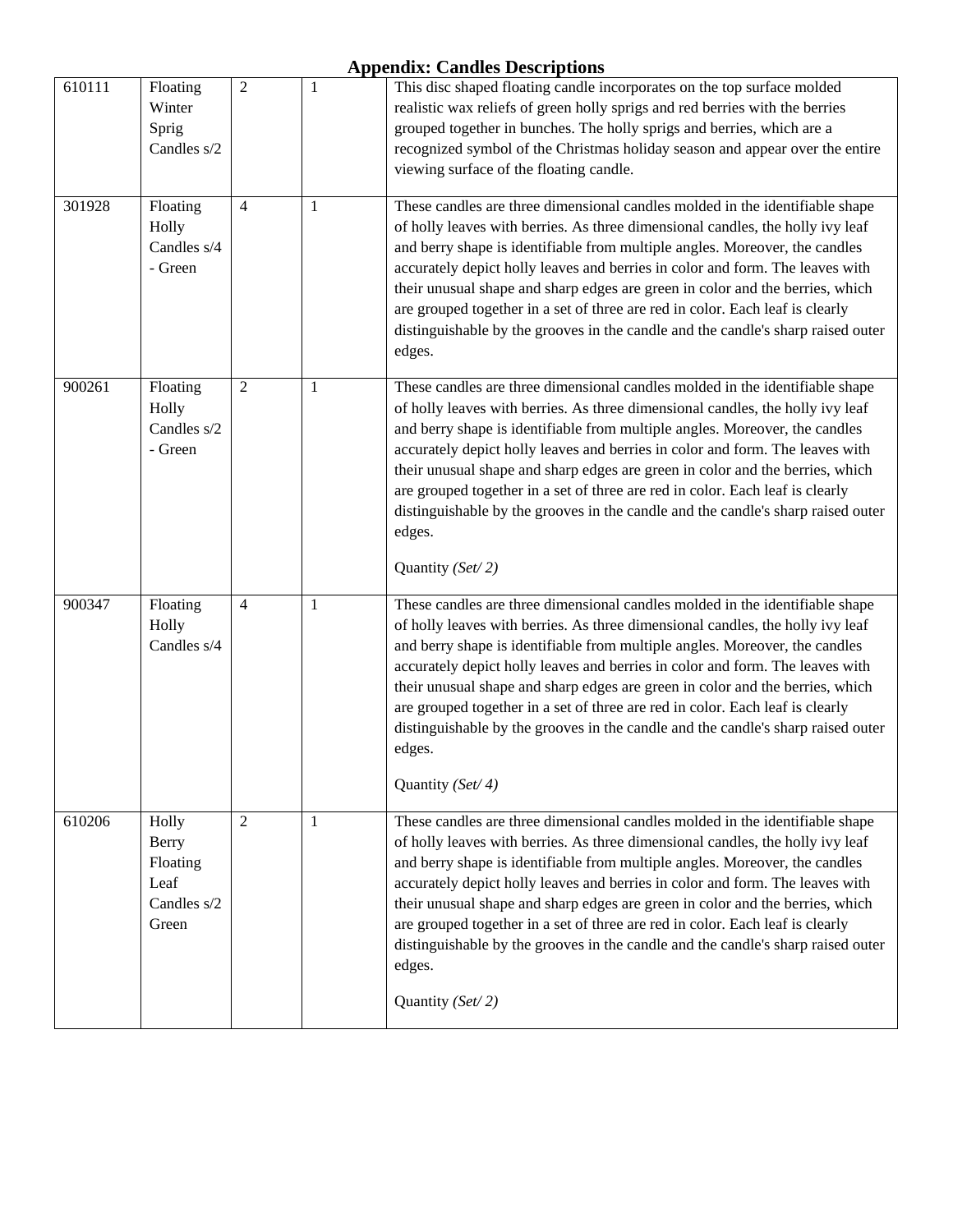| 610598 | Small<br>Treelight<br>Tree<br>Candle<br>Green           | 1            | $\mathbf{1}$ | This three dimensional candle is molded in the simplest form of a tree but<br>decorated in a holiday theme and visually understood to be a Christmas tree.<br>The candle is identifiable as a tree from most angles. The candle, which is<br>green in color is embellished with a string of hand painted multi-colored<br>Christmas lights. The light bulbs on the string of lights are the traditional 9-<br>volt Christmas bulbs familiar to all. The Christmas lights surround the entire<br>candle and thus the holiday decoration can be viewed from all angles. |
|--------|---------------------------------------------------------|--------------|--------------|-----------------------------------------------------------------------------------------------------------------------------------------------------------------------------------------------------------------------------------------------------------------------------------------------------------------------------------------------------------------------------------------------------------------------------------------------------------------------------------------------------------------------------------------------------------------------|
| 610597 | Small<br>Treelight<br>Tree<br>Candle<br>White           | 1            | $\mathbf{1}$ | This three dimensional candle is molded in the simplest form of a tree but<br>decorated in a holiday theme and visually understood to be a Christmas tree.<br>The candle is identifiable as a tree from most angles. The candle, which is<br>green in color is embellished with a string of hand painted multi-colored<br>Christmas lights. The light bulbs on the string of lights are the traditional 9-<br>volt Christmas bulbs familiar to all. The Christmas lights surround the entire<br>candle and thus the holiday decoration can be viewed from all angles. |
| 610547 | Large<br>Treelight<br><b>Tree</b><br>Candle<br>White    | 1            | 1            | This three dimensional candle is molded in the simplest form of a tree but<br>decorated in a holiday theme and visually understood to be a Christmas tree.<br>The candle is identifiable as a tree from most angles. The candle, which is<br>green in color is embellished with a string of hand painted multi-colored<br>Christmas lights. The light bulbs on the string of lights are the traditional 9-<br>volt Christmas bulbs familiar to all. The Christmas lights surround the entire<br>candle and thus the holiday decoration can be viewed from all angles. |
| 610332 | Small<br>Sparkle<br><b>Tree</b><br>Candle -<br>Dk Olive | $\mathbf{1}$ | $\mathbf{1}$ | This three dimensional molded candle is in the simplest form of a tree and<br>visually understood to be a decorated tree. The tree candle follows the form of<br>a traditional conical Christmas tree with a wide base narrowing to a point at the<br>top. The candle has a grooved pattern all around and is finished with hand<br>painted glitter embellishments representing tree decorations which can be<br>viewed from most angles.                                                                                                                             |
| 610295 | Small<br>Sparkle<br><b>Tree</b><br>Candle -<br>Red      | $\mathbf{1}$ | $\mathbf{1}$ | This three dimensional molded candle is in the simplest form of a tree and<br>visually understood to be a decorated tree. The tree candle follows the form of<br>a traditional conical Christmas tree with a wide base narrowing to a point at the<br>top. The candle has a grooved pattern all around and is finished with hand<br>painted glitter embellishments representing tree decorations which can be<br>viewed from most angles.                                                                                                                             |
| 610297 | Small<br>Sparkle<br>Tree<br>Candle -<br>Gold            | 1            | 1            | This three dimensional molded candle is in the simplest form of a tree and<br>visually understood to be a decorated tree. The tree candle follows the form of<br>a traditional conical Christmas tree with a wide base narrowing to a point at the<br>top. The candle has a grooved pattern all around and is finished with hand<br>painted glitter embellishments representing tree decorations which can be<br>viewed from most angles.                                                                                                                             |
| 610303 | Large<br>Sparkle<br>Tree<br>Candle -<br>Red             | 1            | 1            | This three dimensional molded candle is in the simplest form of a tree and<br>visually understood to be a decorated tree. The tree candle follows the form of<br>a traditional conical Christmas tree with a wide base narrowing to a point at the<br>top. The candle has a grooved pattern all around and is finished with hand<br>painted glitter embellishments representing tree decorations which can be<br>viewed from most angles.                                                                                                                             |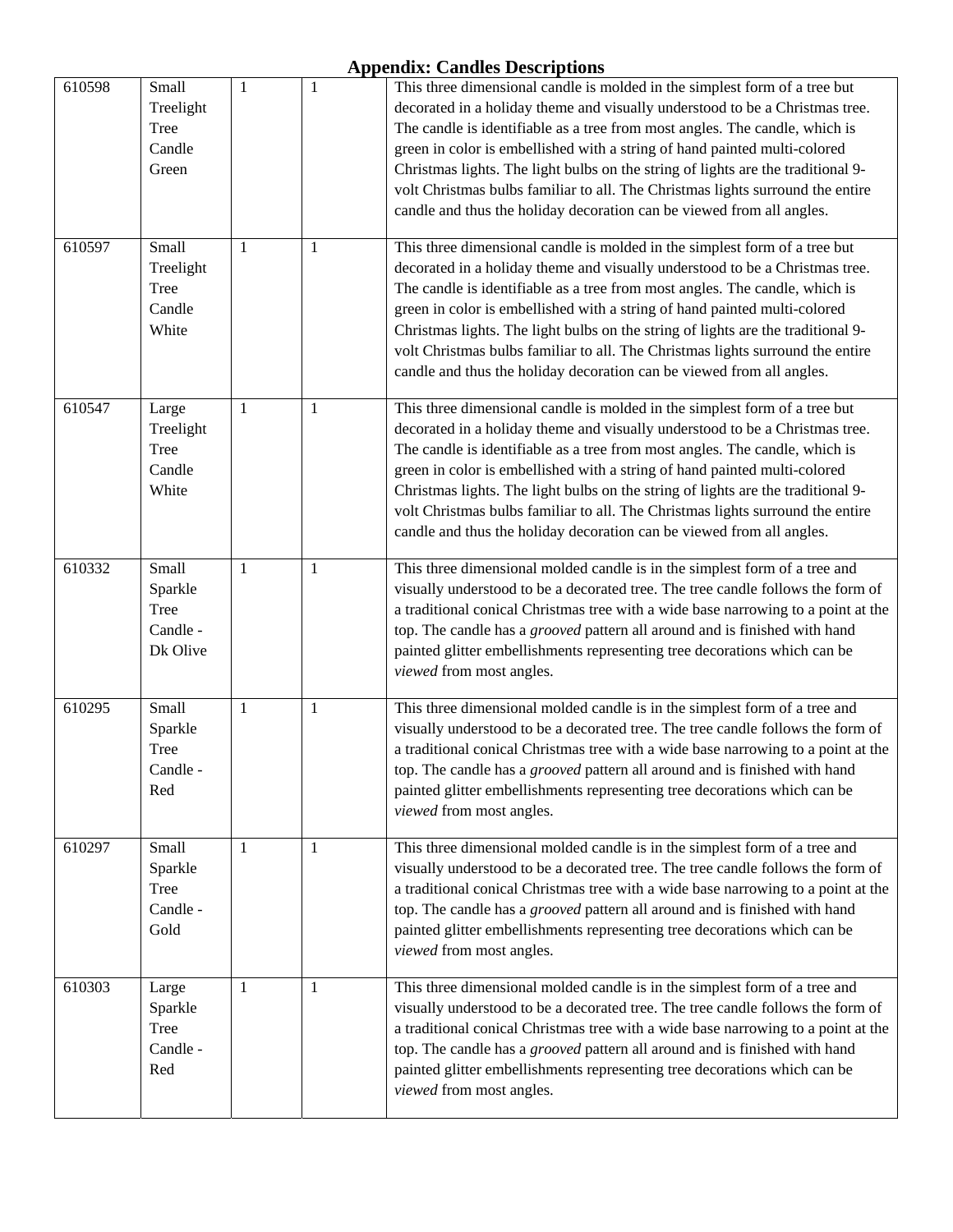| 610305 | Large<br>Sparkle<br>Tree<br>Candle -<br>Gold             | 1  | $\mathbf{1}$ | This three dimensional molded candle is in the simplest form of a tree and<br>visually understood to be a decorated tree. The tree candle follows the form of<br>a traditional conical Christmas tree with a wide base narrowing to a point at the<br>top. The candle has a grooved pattern all around and is finished with hand<br>painted glitter embellishments representing tree decorations which can be<br>viewed from most angles.                                                                                                                                                                                                                            |
|--------|----------------------------------------------------------|----|--------------|----------------------------------------------------------------------------------------------------------------------------------------------------------------------------------------------------------------------------------------------------------------------------------------------------------------------------------------------------------------------------------------------------------------------------------------------------------------------------------------------------------------------------------------------------------------------------------------------------------------------------------------------------------------------|
| 610299 | Small<br>Sparkle<br>Tree<br>Candle -<br>Olive            | 1  | 1            | This three dimensional molded candle is in the simplest form of a tree and<br>visually understood to be a decorated tree. The tree candle follows the form of<br>a traditional conical Christmas tree with a wide base narrowing to a point at the<br>top. The candle has a grooved pattern all around and is finished with hand<br>painted glitter embellishments representing tree decorations which can be<br>viewed from most angles.                                                                                                                                                                                                                            |
| 610301 | Large<br>Sparkle<br>Tree<br>Candle -<br>Olive            | 1  | 1            | This three dimensional molded candle is in the simplest form of a tree and<br>visually understood to be a decorated tree. The tree candle follows the form of<br>a traditional conical Christmas tree with a wide base narrowing to a point at the<br>top. The candle has a grooved pattern all around and is finished with hand<br>painted glitter embellishments representing tree decorations which can be<br>viewed from most angles.                                                                                                                                                                                                                            |
| 610319 | Mini<br>Sparkle<br>Tree<br>Candles s/3<br>- Red          | 3  | 1            | This three dimensional molded candle is in the simplest form of a tree and<br>visually understood to be a decorated tree. The tree candle follows the form of<br>a traditional conical Christmas tree with a wide base narrowing to a point at the<br>top. The candle has a grooved pattern all around and is finished with hand<br>painted glitter embellishments representing tree decorations which can be<br>viewed from most angles.                                                                                                                                                                                                                            |
| 610321 | Mini<br>Sparkle<br><b>Tree</b><br>Candles s/3<br>- Gold  | 3  | 1            | This three dimensional molded candle is in the simplest form of a tree and<br>visually understood to be a decorated tree. The tree candle follows the form of<br>a traditional conical Christmas tree with a wide base narrowing to a point at the<br>top. The candle has a grooved pattern all around and is finished with hand<br>painted glitter embellishments representing tree decorations which can be<br>viewed from most angles.                                                                                                                                                                                                                            |
| 610323 | Mini<br>Sparkle<br><b>Tree</b><br>Candles s/3<br>- Olive | 3  | 1            | This three dimensional molded candle is in the simplest form of a tree and<br>visually understood to be a decorated tree. The tree candle follows the form of<br>a traditional conical Christmas tree with a wide base narrowing to a point at the<br>top. The candle has a grooved pattern all around and is finished with hand<br>painted glitter embellishments representing tree decorations which can be<br>viewed from most angles.                                                                                                                                                                                                                            |
| 711073 | Large<br>Golden<br>Tree Glitter<br>Candle -<br>Gold      | -1 | 1            | This three dimensional candle is molded in the simplest form of a tree and<br>visually understood to be a tree and identifiable as a tree from most angles.<br>Moreover, the tree is decorated in a holiday theme with painted silver glitter<br>representing tinsel and painted red rounds representing tree ornaments. The top<br>of the tree candle is decorated with the traditional gold star tree topper. The<br>decorations surround the entire candle and when viewed as a whole, the candle<br>is in the shape of an identifiable object, namely, a decorated Christmas tree.<br>The decorated Christmas tree is also a recognized holiday-specific design. |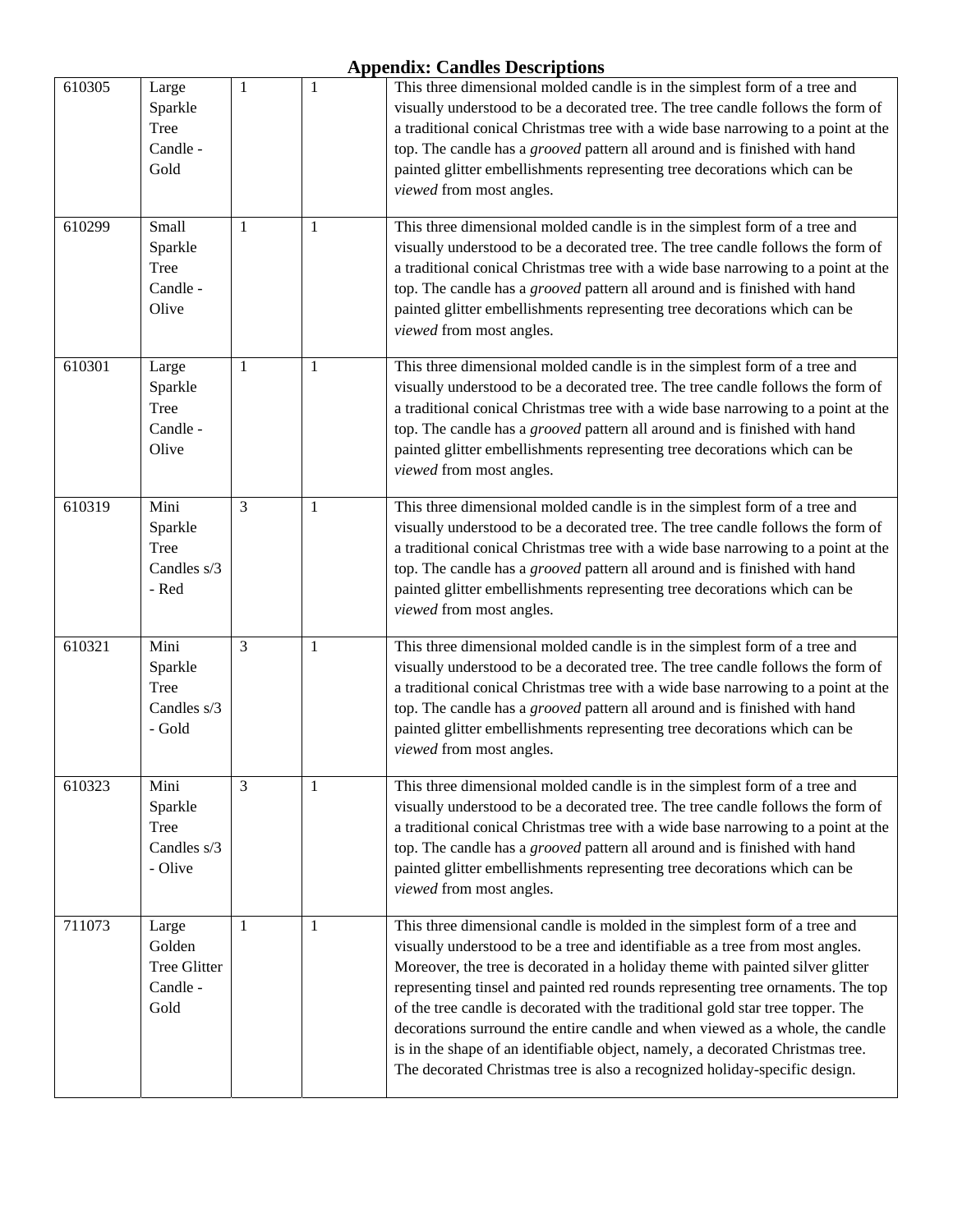| 711075 | Small<br>Golden<br>Tree Glitter<br>Candle -<br>Gold  | 1 | $\mathbf{1}$   | This three dimensional candle is molded in the simplest form of a tree and<br>visually understood to be a tree and identifiable as a tree from most angles.<br>Moreover, the tree is decorated in a holiday theme with painted silver glitter<br>representing tinsel and painted red rounds representing tree ornaments. The top<br>of the tree candle is decorated with the traditional gold star tree topper. The<br>decorations surround the entire candle and when viewed as a whole, the candle<br>is in the shape of an identifiable object, namely, a decorated Christmas tree.<br>The decorated Christmas tree is also a recognized holiday-specific design.                                                                                                        |
|--------|------------------------------------------------------|---|----------------|-----------------------------------------------------------------------------------------------------------------------------------------------------------------------------------------------------------------------------------------------------------------------------------------------------------------------------------------------------------------------------------------------------------------------------------------------------------------------------------------------------------------------------------------------------------------------------------------------------------------------------------------------------------------------------------------------------------------------------------------------------------------------------|
| 610307 | Large<br>Whimsy<br>Tree<br>Candle -<br>Green         | 1 | 1              | This three dimensional candle is molded in the simplest form of a tree and<br>visually understood to be a tree and identifiable as a tree from most angles.<br>Moreover, the tree is decorated in a holiday theme with painted silver glitter<br>representing tinsel and painted red rounds representing tree ornaments. The top<br>of the tree candle is decorated with the traditional gold star tree topper. The<br>decorations surround the entire candle and when viewed as a whole, the candle<br>is in the shape of an identifiable object, namely, a decorated Christmas tree.<br>The decorated Christmas tree is also a recognized holiday-specific design.<br>Slight variations in Christmas tree decorations, color (dark green), size                           |
| 610309 | Small<br>Whimsy<br>Tree<br>Candle -<br>Green         | 1 | $\mathbf{1}$   | This three dimensional candle is molded in the simplest form of a tree and<br>visually understood to be a tree and identifiable as a tree from most angles.<br>Moreover, the tree is decorated in a holiday theme with painted silver glitter<br>representing tinsel and painted red rounds representing tree ornaments. The top<br>of the tree candle is decorated with the traditional gold star tree topper. The<br>decorations surround the entire candle and when viewed as a whole, the candle<br>is in the shape of an identifiable object, namely, a decorated Christmas tree.<br>The decorated Christmas tree is also a recognized holiday-specific design.<br>Slight variations in Christmas tree decorations, color (dark green), size                           |
| 610036 | Floating<br>Whimsy<br>Tree<br>Candles s/5<br>- Multi | 5 | $\mathfrak{Z}$ | Set of 5 miniature floating Christmas tree candles. Slight variations in<br>Christmas tree decorations, which appear on viewing surface of floating<br>candle.                                                                                                                                                                                                                                                                                                                                                                                                                                                                                                                                                                                                              |
| 690041 | Metallic<br><b>Ball Tree</b><br>Candle -<br>Multi    | 1 | $\mathbf{1}$   | This three dimensional candle is molded in the simplest form of a tree and<br>visually understood to be a tree and identifiable as a tree from most angles.<br>Moreover, the tree is decorated in a holiday theme with painted silver glitter<br>representing tinsel and painted red rounds representing tree ornaments. The top<br>of the tree candle is decorated with the traditional gold star tree topper. The<br>decorations surround the entire candle and when viewed as a whole, the candle<br>is in the shape of an identifiable object, namely, a decorated Christmas tree.<br>The decorated Christmas tree is also a recognized holiday-specific design.<br>Variation in Christmas tree decorations (multi colored painted rounds<br>resembling tree ornaments) |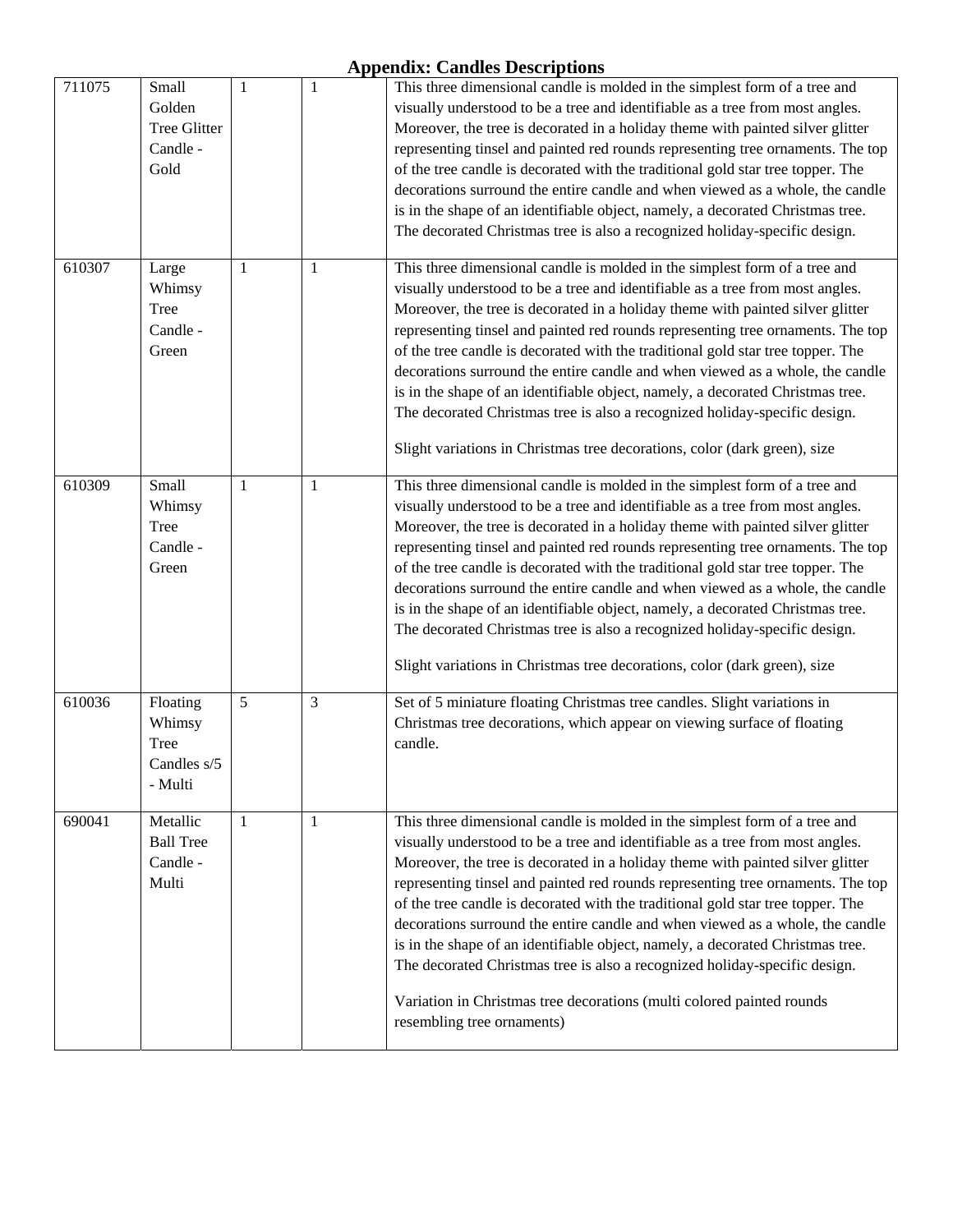| 610101 | <b>Glitter Tree</b><br>Straight<br>Candles s/2<br>- Red   | $\overline{2}$ | $\mathbf{1}$ | Candle consists of multi-tiers, which simulate the different tiers of tree<br>branches. Variation in quantity (Set/2), shape, size, Christmas tree<br>embellishments, color (red candle/gold embellishments).                                                                                                                                                                                                                                                                                                                                                                                                                                                                   |
|--------|-----------------------------------------------------------|----------------|--------------|---------------------------------------------------------------------------------------------------------------------------------------------------------------------------------------------------------------------------------------------------------------------------------------------------------------------------------------------------------------------------------------------------------------------------------------------------------------------------------------------------------------------------------------------------------------------------------------------------------------------------------------------------------------------------------|
| 610103 | <b>Glitter Tree</b><br>Straight<br>Candles s/2<br>- Ivory | $\overline{2}$ | 1            | Candle consists of multi-tiers, which simulate the different tiers of tree<br>branches. Variation in quantity (SeU2), shape, size, Christmas tree<br>embellishments, color (ivory candle/gold embellishments). The candle's multi<br>tiers simulate the different tiers of tree branches.                                                                                                                                                                                                                                                                                                                                                                                       |
| 610524 | Medium<br>Snowcap<br>Tree<br>Candle<br>White              | $\mathbf{1}$   | 1            | Candle consists of multi-tiers, which simulate s the different tiers of tree<br>branches. Variation in size, shape, Christmas tree embellishments, and color<br>(white candle/silver embellishments).                                                                                                                                                                                                                                                                                                                                                                                                                                                                           |
| 610525 | Small<br>Snowcap<br>Tree<br>Candles<br>White              | $\mathbf{1}$   | 1            | Candle consists of multi-tiers, which simulate s the different tiers of tree<br>branches. Variation in size, shape, Christmas tree embellishments, and color<br>(white candle/silver embellishments).                                                                                                                                                                                                                                                                                                                                                                                                                                                                           |
| 710026 | <b>Glitter Tree</b><br>Candles -<br>Ivory                 | 1              | 1            | Candle consists of multi-tiers, which simulate the different tiers of tree<br>branches. Variation in size, shape, Christmas tree embellishments, and color<br>(red candle/gold embellishments).                                                                                                                                                                                                                                                                                                                                                                                                                                                                                 |
| 900334 | Floating<br>Jester<br>Stocking<br>Dark Red                | 1              | 1            | The three dimensional candle is in the shape of an identifiable object, namely,<br>a stocking. It is characterized by its foot and lower leg covering. These<br>stocking shapes combined with the colorful designs are typical of hanging<br>stockings left out on fireplace mantels during the Christmas holiday. Decorated<br>Stockings in exaggerated sizes are a recognized holiday symbol of Christmas.                                                                                                                                                                                                                                                                    |
| 100878 | Mini<br>Nutcracker<br>Candles s/3<br>- Multi              | $\overline{3}$ | 3            | The three dimensional candle is in the shape of an identifiable object, namely,<br>a soldier. The soldier shaped candle is characterized as an upright standing<br>soldier with hands at the sides and legs together and wearing a helmet/hat,<br>uniform jacket, belt, pants and boots. The soldier has been hand painted and<br>includes detailed facial features.                                                                                                                                                                                                                                                                                                            |
| 610042 | Snowman<br>Candle -<br>White                              | 1              | 1            | The Snowman candle is a three dimensional figurine in the identifiable shape<br>of a snowman with clear traditional features identifying it as a snowman from<br>most angles. The "snowman" is composed of two white concentric spheres,<br>one larger than the other. The larger sphere forms the bottom, which represents<br>the body, while the top sphere represents the head, which is adorned with a red<br>and white striped brim hat. The snowman has two arms with a bird perched on<br>its right shoulder. The snowman candle includes additional features common<br>to most actual<br>snowmen, including the hat, three black buttons on the round torso, black eyes |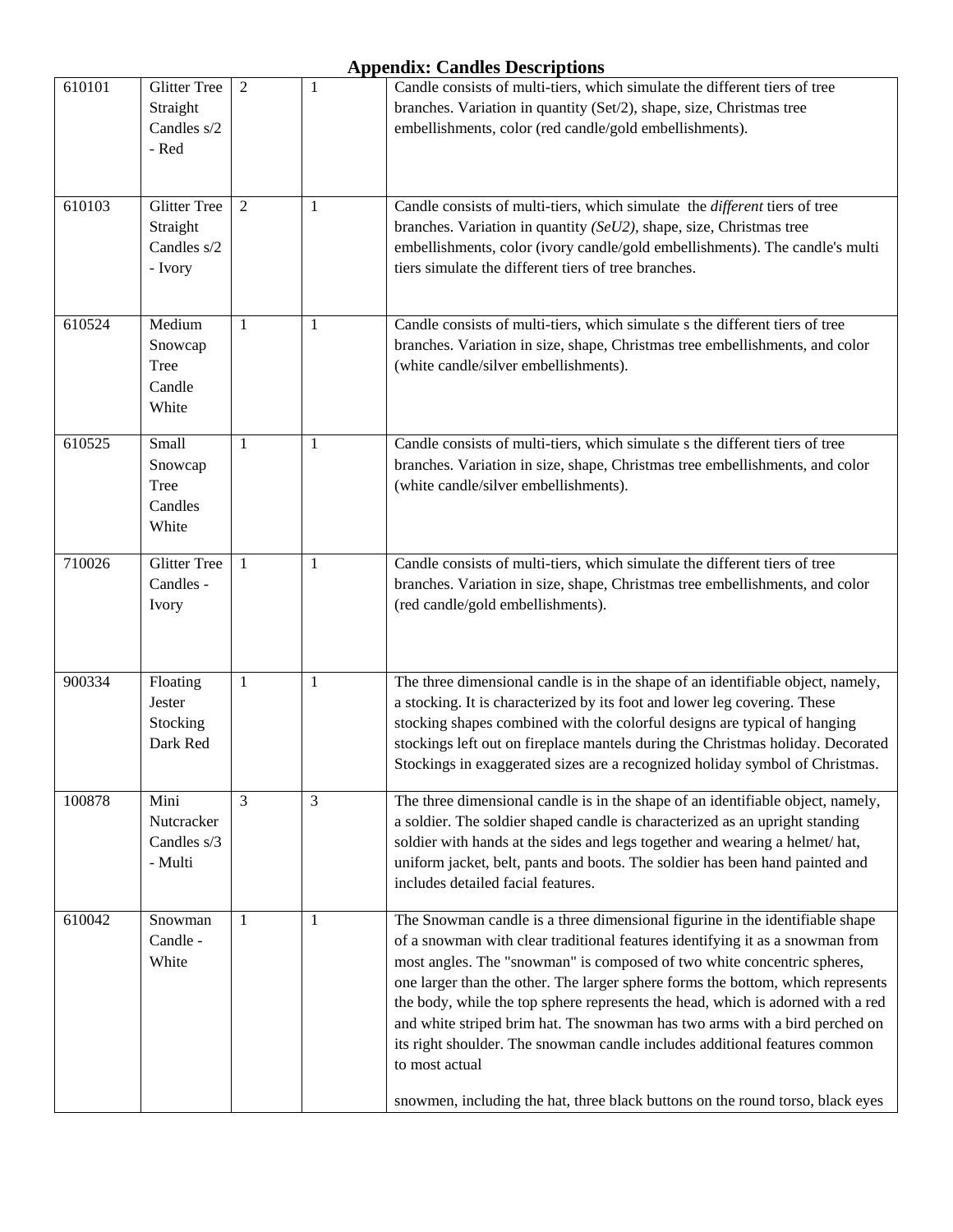|        |                                          |   |   | (suggesting coal), a mouth and a pointy orange nose (suggesting a carrot). The<br>characteristic snowman shape coupled with the additional features clearly<br>identifies the candle as a snowman. As with an actual snowman, the candle<br>does not have "legs."                                                                                                                                                                                                                                                                                                                                                                                                                                                                                                                                                                                                                                                                                 |
|--------|------------------------------------------|---|---|---------------------------------------------------------------------------------------------------------------------------------------------------------------------------------------------------------------------------------------------------------------------------------------------------------------------------------------------------------------------------------------------------------------------------------------------------------------------------------------------------------------------------------------------------------------------------------------------------------------------------------------------------------------------------------------------------------------------------------------------------------------------------------------------------------------------------------------------------------------------------------------------------------------------------------------------------|
| 100754 | Snowman<br>Woodcut<br>Candle -<br>Multi  | 1 | 1 | The Snowman candle is a three dimensional figurine in the identifiable shape<br>of a snowman with clear traditional features identifying it as a snowman from<br>most angles. The "snowman" is composed of two white concentric spheres,<br>one larger than the other. The larger sphere forms the bottom, which represents<br>the body, while the top sphere represents the head, which is adorned with a red<br>and white striped brim hat. The snowman has two arms with a bird perched on<br>its right shoulder. The snowman candle includes additional features common<br>to most actual snowmen, including the hat, three black buttons on the round<br>torso, black eyes (suggesting coal), a mouth and a pointy orange nose<br>(suggesting a carrot). The characteristic snowman shape coupled with the<br>additional features clearly identifies the candle as a snowman. As with an<br>actual snowman, the candle does not have "legs." |
| 711165 | Happy<br>Snowman<br>Candle -<br>Red      | 1 | 1 | The Snowman candle is a three dimensional figurine in the identifiable shape<br>of a snowman with clear traditional features identifying it as a snowman from<br>most angles. The "snowman" is composed of two white concentric spheres,<br>one larger than the other. The larger sphere forms the bottom, which represents<br>the body, while the top sphere represents the head, which is adorned with a red<br>and white striped brim hat. The snowman has two arms with a bird perched on<br>its right shoulder. The snowman candle includes additional features common<br>to most actual snowmen, including the hat, three black buttons on the round<br>torso, black eyes (suggesting coal), a mouth and a pointy orange nose<br>(suggesting a carrot). The characteristic snowman shape coupled with the<br>additional features clearly identifies the candle as a snowman. As with an<br>actual snowman, the candle does not have "legs." |
| 711167 | Happy<br>Snowman<br>Candle -<br>Green    | 1 | 1 | The Snowman candle is a three dimensional figurine in the identifiable shape<br>of a snowman with clear traditional features identifying it as a snowman from<br>most angles. The "snowman" is composed of two white concentric spheres,<br>one larger than the other. The larger sphere forms the bottom, which represents<br>the body, while the top sphere represents the head, which is adorned with a red<br>and white striped brim hat. The snowman has two arms with a bird perched on<br>its right shoulder. The snowman candle includes additional features common<br>to most actual snowmen, including the hat, three black buttons on the round<br>torso, black eyes (suggesting coal), a mouth and a pointy orange nose<br>(suggesting a carrot). The characteristic snowman shape coupled with the<br>additional features clearly identifies the candle as a snowman. As with an<br>actual snowman, the candle does not have "legs." |
| 610142 | Floating<br>Snowman<br>Candle -<br>Multi | 1 | 1 | The floating snowman candle is comprised of six segments. Three white<br>spherical discs of varying sizes comprise the snowman's torso and head. Two<br>red pieces are in the shape of left and right handed mittens and the final piece<br>is in the shape of a black brim hat. The hat is painted black with a red and<br>white striped band. When placed together, the six pieces form a snowman,<br>with clear traditional snowman features including black eyes (suggesting coal),                                                                                                                                                                                                                                                                                                                                                                                                                                                           |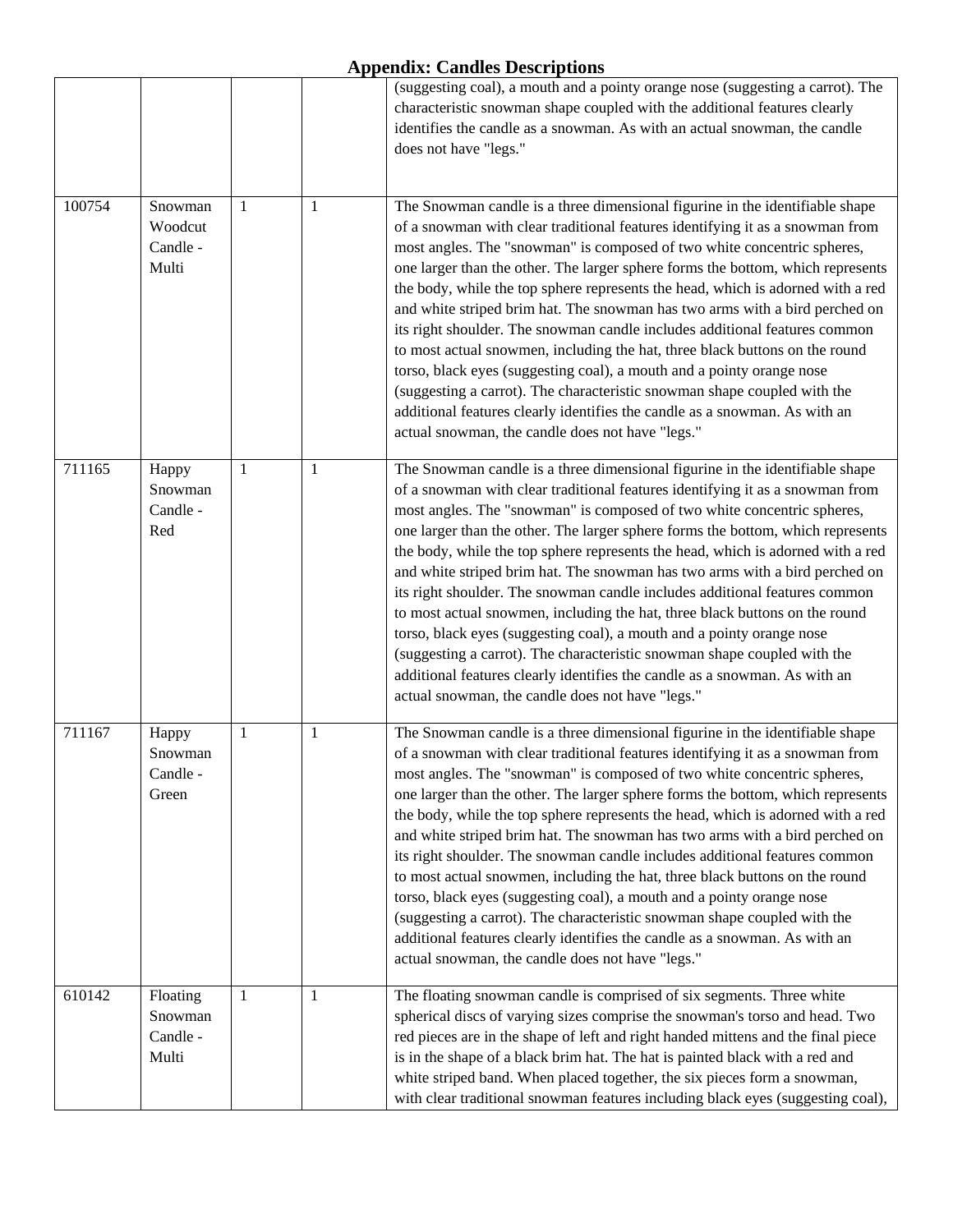|        |                                                     |              |   | a mouth, a pointy orange nose (suggesting a carrot), and black buttons on the<br>torso.                                                                                                                                                                                                                                                                                                                                                                                                                                                                                                                                                |
|--------|-----------------------------------------------------|--------------|---|----------------------------------------------------------------------------------------------------------------------------------------------------------------------------------------------------------------------------------------------------------------------------------------------------------------------------------------------------------------------------------------------------------------------------------------------------------------------------------------------------------------------------------------------------------------------------------------------------------------------------------------|
| 610144 | Dots<br>Metallic<br>Ornament<br>Candle -<br>Fuchsia | 1            | 1 | The three dimensional figurine is in the shape of a Christmas tree ornament<br>with features clearly identifying it as such from most angles. The candle is an<br>actual representation of a tree ornament. The candle is round and the top of the<br>candle houses a metallic gold fine detailed hand painted knob. The candle must<br>be flat on the bottom so that it can burn properly on a stable surface. The<br>ornament candle is of a pearl cream color base with hand painted<br>embellishments of gold lines, red rounds and leaves.                                                                                        |
| 710000 | Swirl<br>Ornament<br>Candle -<br>Red/Green          | $\mathbf{1}$ | 1 | The three dimensional figurine is in the shape of a Christmas tree ornament<br>with features clearly identifying it as such from most angles. The candle is an<br>actual representation of a tree ornament. The candle is round and the top of the<br>candle houses a metallic gold fine detailed hand painted knob. The candle must<br>be flat on the bottom so that it can burn properly on a stable surface. The<br>ornament candle is of a pearl cream color base with hand painted<br>embellishments of gold lines, red rounds and leaves.                                                                                        |
| 710001 | Swirl<br>Ornament<br>Candle -<br>Red/White          | 1            | 1 | The three dimensional figurine is in the shape of a Christmas tree ornament<br>with features clearly identifying it as such from most angles. The candle is an<br>actual representation of a tree ornament. The candle is round and the top of the<br>candle houses a metallic gold fine detailed hand painted knob. The candle must<br>be flat on the bottom so that it can burn properly on a stable surface. The<br>ornament candle is of a pearl cream color base with hand painted<br>embellishments of gold lines, red rounds and leaves.                                                                                        |
| 710002 | Dots<br>Ornament<br>Candle -<br>White               | 1            | 1 | The three dimensional figurine is in the shape of a Christmas tree ornament<br>with features clearly identifying it as such from most angles. The candle is an<br>actual representation of a tree ornament. The candle is round and the top of the<br>candle houses a metallic gold fine detailed hand painted knob. The candle must<br>be flat on the bottom so that it can burn properly on a stable surface. The<br>ornament candle is of a pearl cream color base with hand painted<br>embellishments of gold lines, red rounds and leaves.                                                                                        |
| 710095 | Sm<br>Whimsy<br>Ornament<br>Candles s/4<br>- Multi  | 1            | 1 | The three dimensional figurine is in the shape of a Christmas tree ornament<br>with features clearly identifying it as such from most angles. The candle is an<br>actual representation of a tree ornament. The candle is round and the top of the<br>candle houses a metallic gold fine detailed hand painted knob. The candle must<br>be flat on the bottom so that it can burn properly on a stable surface. The<br>ornament candle is of a pearl cream color base with hand painted<br>embellishments of gold lines, red rounds and leaves.<br>Set of 4 miniature ornament candles. Variation in size, color and<br>embellishments |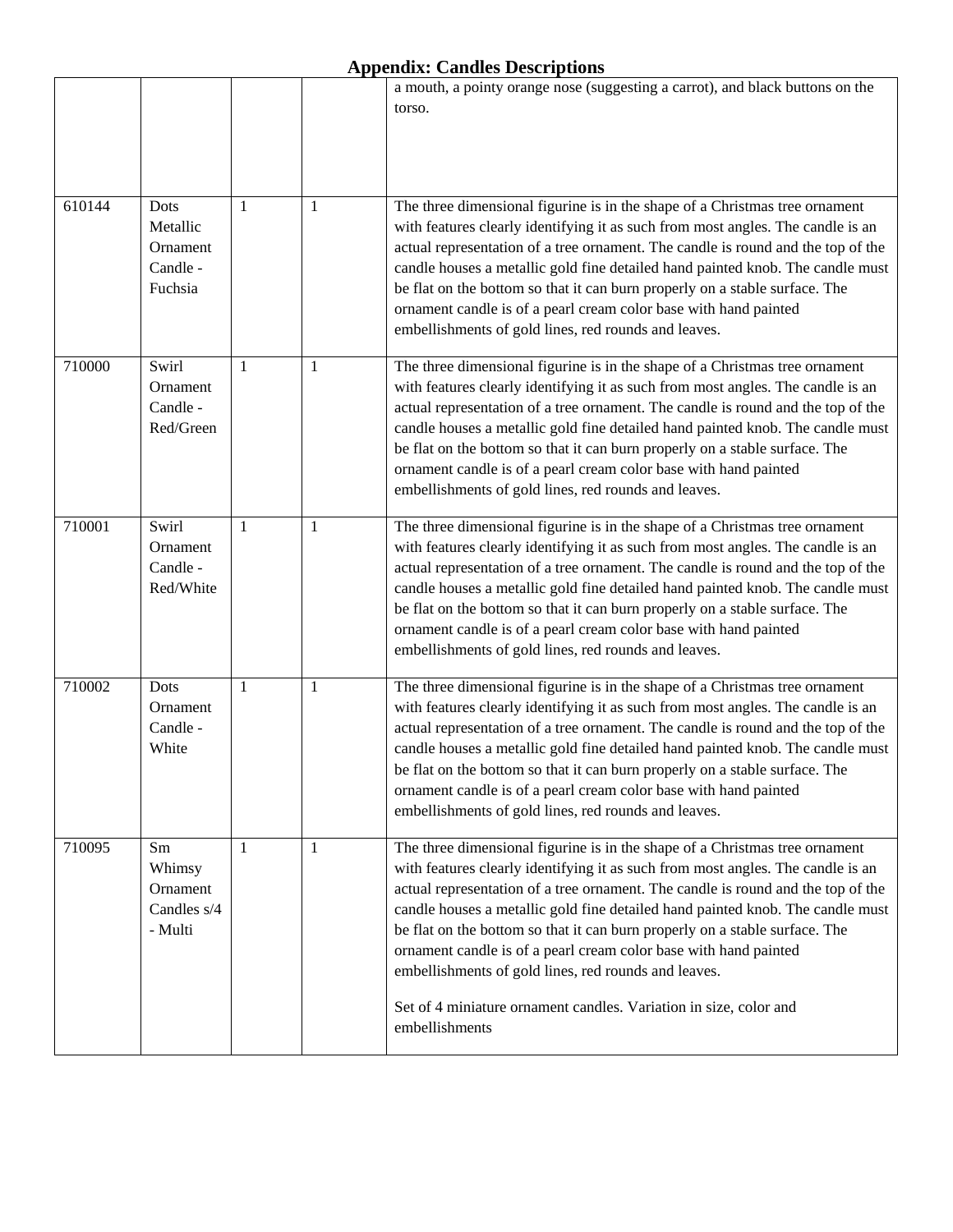| 610104 | Metallic<br>Ball<br>Candle -<br>Multi          | 1 | $\mathbf{1}$ | The three dimensional figurine is in the shape of a Christmas tree ornament<br>with features clearly identifying it as such from most angles. The candle is an<br>actual representation of a tree ornament. The candle is round and the top of the<br>candle houses a metallic gold fine detailed hand painted knob. The candle must<br>be flat on the bottom so that it can burn properly on a stable surface. The<br>ornament candle is of a pearl cream color base with hand painted<br>embellishments of gold lines, red rounds and leaves.<br>Variation in color and embellishments                                                                           |
|--------|------------------------------------------------|---|--------------|--------------------------------------------------------------------------------------------------------------------------------------------------------------------------------------------------------------------------------------------------------------------------------------------------------------------------------------------------------------------------------------------------------------------------------------------------------------------------------------------------------------------------------------------------------------------------------------------------------------------------------------------------------------------|
| 610095 | Small<br>Golden<br>Ball<br>Candle -<br>Gold    | 1 | $\mathbf{1}$ | The three dimensional figurine is in the shape of a Christmas tree ornament<br>with features clearly identifying it as such from most angles. The candle is an<br>actual representation of a tree ornament. The candle is round and the top of the<br>candle houses a metallic gold fine detailed hand painted knob. The candle must<br>be flat on the bottom so that it can burn properly on a stable surface. The<br>ornament candle is of a pearl cream color base with hand painted<br>embellishments of gold lines, red rounds and leaves.<br>Omission of knob on top of candle. Variation in color and embellishments.                                       |
| 610096 | Large<br>Golden<br>Ball<br>Candle -<br>Gold    | 1 | $\mathbf{1}$ | The three dimensional figurine is in the shape of a Christmas tree ornament<br>with features clearly identifying it as such from most angles. The candle is an<br>actual representation of a tree ornament. The candle is round and the top of the<br>candle houses a metallic gold fine detailed hand painted knob. The candle must<br>be flat on the bottom so that it can burn properly on a stable surface. The<br>ornament candle is of a pearl cream color base with hand painted<br>embellishments of gold lines, red rounds and leaves.<br>Omission of knob on top of candle. Variation in color and embellishments.                                       |
| 710022 | Large<br>Pumpkin<br>Candles -<br>Multi         | 1 | $\mathbf{1}$ | The three dimensional candle is in the shape of a carved pumpkin $(i.e.$ Jack a'<br>Lantern) and identifiable as such from multiple angles. The pumpkin is either<br>orange or black in color, includes a thick stem and has a carved and painted<br>Jack a' Lantern face. The Jack a' Lantern is a holiday Specific symbol for<br>Halloween. Moreover, the pumpkin's painted Jack a' Lantern face coupled with<br>the orange or black color clearly identifies the candle as specifically associated<br>with Halloween.                                                                                                                                           |
| 610006 | Floating<br>Pumpkin<br>Candles s/3<br>- Orange | 3 | 3            | The three dimensional candle is in the shape of a carved pumpkin $(i.e.$ Jack a'<br>Lantern) and identifiable as such from multiple angles. The pumpkin is either<br>orange or black in color, includes a thick stem and has a carved and painted<br>Jack a' Lantern face. The Jack a' Lantern is a holiday Specific symbol for<br>Halloween. Moreover, the pumpkin's painted Jack a' Lantern face coupled with<br>the orange or black color clearly identifies the candle as specifically associated<br>with Halloween.<br>Variation in quantity ( $SeU3$ ), size and shape and slight variation in facial<br>features. Candles are designed as floating candles. |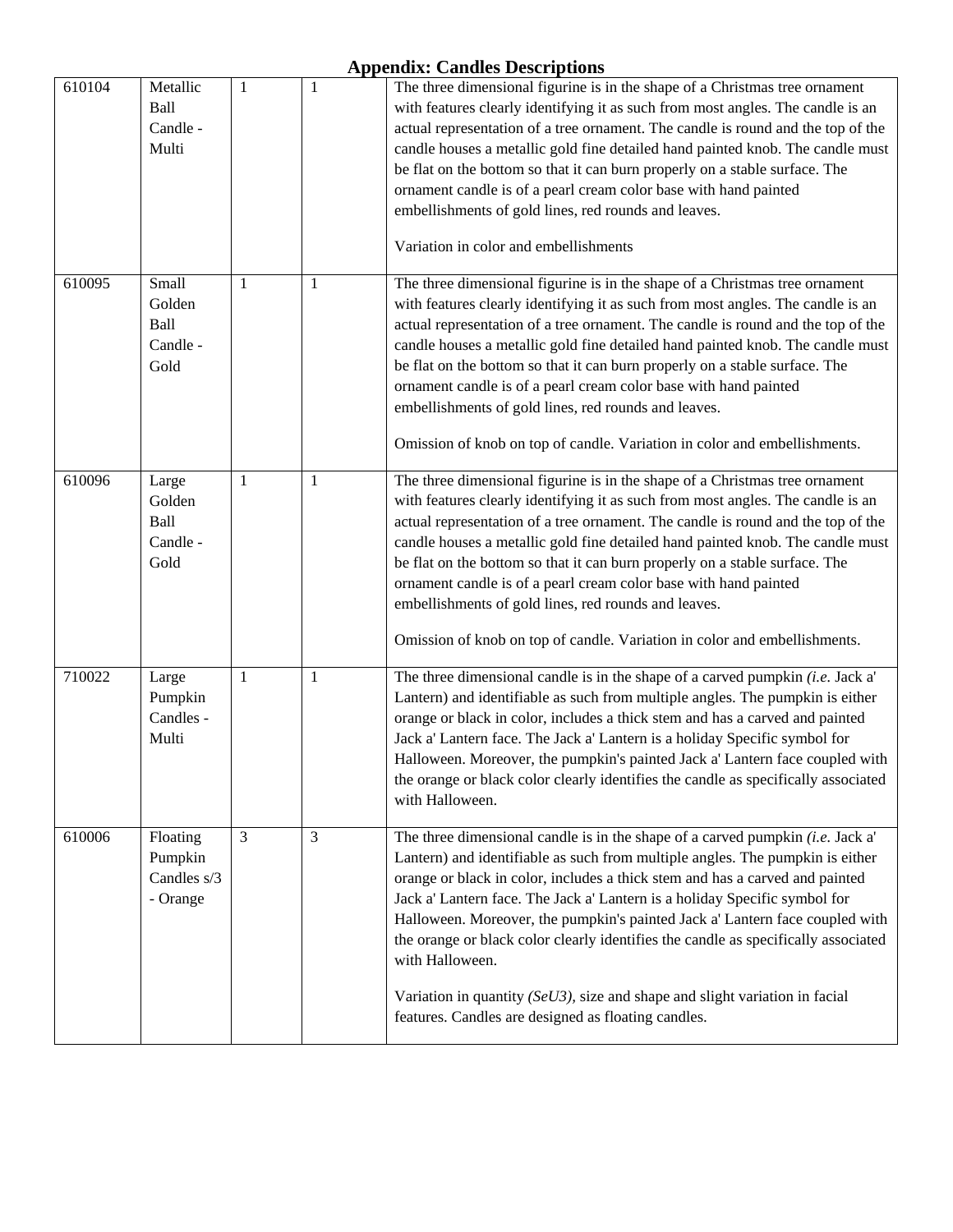| 710021 | Pumpkin<br>Tealight<br>Candles s/6<br>- Multi  | 6              | 6            | Variation in quantity (se of 6) and size. Candles consist of a set of six<br>miniature versions of the large pumpkin candle set in tealight holders.<br>Variation also in color (black, orange and silvery white).                                                                                                                                                                                                                                                                                                                                                                                                                                                  |
|--------|------------------------------------------------|----------------|--------------|---------------------------------------------------------------------------------------------------------------------------------------------------------------------------------------------------------------------------------------------------------------------------------------------------------------------------------------------------------------------------------------------------------------------------------------------------------------------------------------------------------------------------------------------------------------------------------------------------------------------------------------------------------------------|
| 710945 | Pumpkin<br>Hat Candle<br>- Orange              | $\mathbf{1}$   | 1            | The three dimensional candle is in the shape of a carved pumpkin $(i.e.$ Jack a'<br>Lantern) and identifiable as such from multiple angles. The pumpkin is either<br>orange or black in color, includes a thick stem and has a carved and painted<br>Jack a' Lantern face. The Jack a' Lantern is a holiday Specific symbol for<br>Halloween. Moreover, the pumpkin's painted Jack a' Lantern face coupled with<br>the orange or black color clearly identifies the candle as specifically associated<br>with Halloween.<br>Variation in size and facial features of Jack a' Lantern. In addition, a black<br>witch's hat covers top of the Jack a' Lantern's head. |
| 610025 | Witch's<br>Hat Candle<br>- Black               | $\mathbf{1}$   | 1            | The three dimensional candle is in the shape of an identifiable object, namely,<br>a witch's hat. The hat includes features typical to a witch's hat including a tall<br>body with a pointed top and a wide brim. The body of the hat is decorated with<br>orange, black and white stripes and the brim includes small painted rounds of<br>the same colors. The witch's hat is a holiday specific symbol for Halloween.<br>The witch's hat combined with the orange and black colors clearly identifies<br>the candle as specifically associated with Halloween.                                                                                                   |
| 610168 | Witch's<br>Cauldron<br>Candle -<br>Orange      | 1              | 1            | The three dimensional candle is in the shape of an identifiable object, namely,<br>a caldron. The orange caldron includes a painted green witch's head with black<br>hat. The caldron candle with coupled with the orange and black colors and the<br>witch's head identifies the candle as specifically associated with Halloween.                                                                                                                                                                                                                                                                                                                                 |
| 610419 | Halloween<br>Floating<br>Candles s/6           | 6              | 3            | Small disc shaped candles in the Halloween color combination of orange,<br>black and green. We claim candle excluded as novelty candle of a holiday-<br>specific design.                                                                                                                                                                                                                                                                                                                                                                                                                                                                                            |
| 710935 | Floating<br>Glitter<br>Spider<br>Web<br>Candle | $\mathbf{1}$   | $\mathbf{1}$ | A floating candle that is in the shape of an identifiable object, namely, a<br>spider/cobweb. The candle includes hand painted webbing details painted with<br>silver glitter which appear on the viewing surface of the candle. We claim<br>candle excluded as novelty candle in the shape of an identifiable object $(i.e.$<br>spider/cobweb).                                                                                                                                                                                                                                                                                                                    |
| 610176 | Floating<br>Halloween<br>Candles -<br>Multi    | $\overline{3}$ | 3            | Set of three floating candles shaped and painted to resemble various symbols<br>specific to Halloween. The candles include an orange pumpkin with green<br>stem and a white hand painted jack-o-Iantern face, a black eat's head with<br>pointed ears and a witch's head with black hair, green face, facial features and<br>a traditional pointed black and orange striped hat. The candles are floating<br>candles. As such, the Halloween symbol is depicted on the viewing surface of<br>the floating candle.                                                                                                                                                   |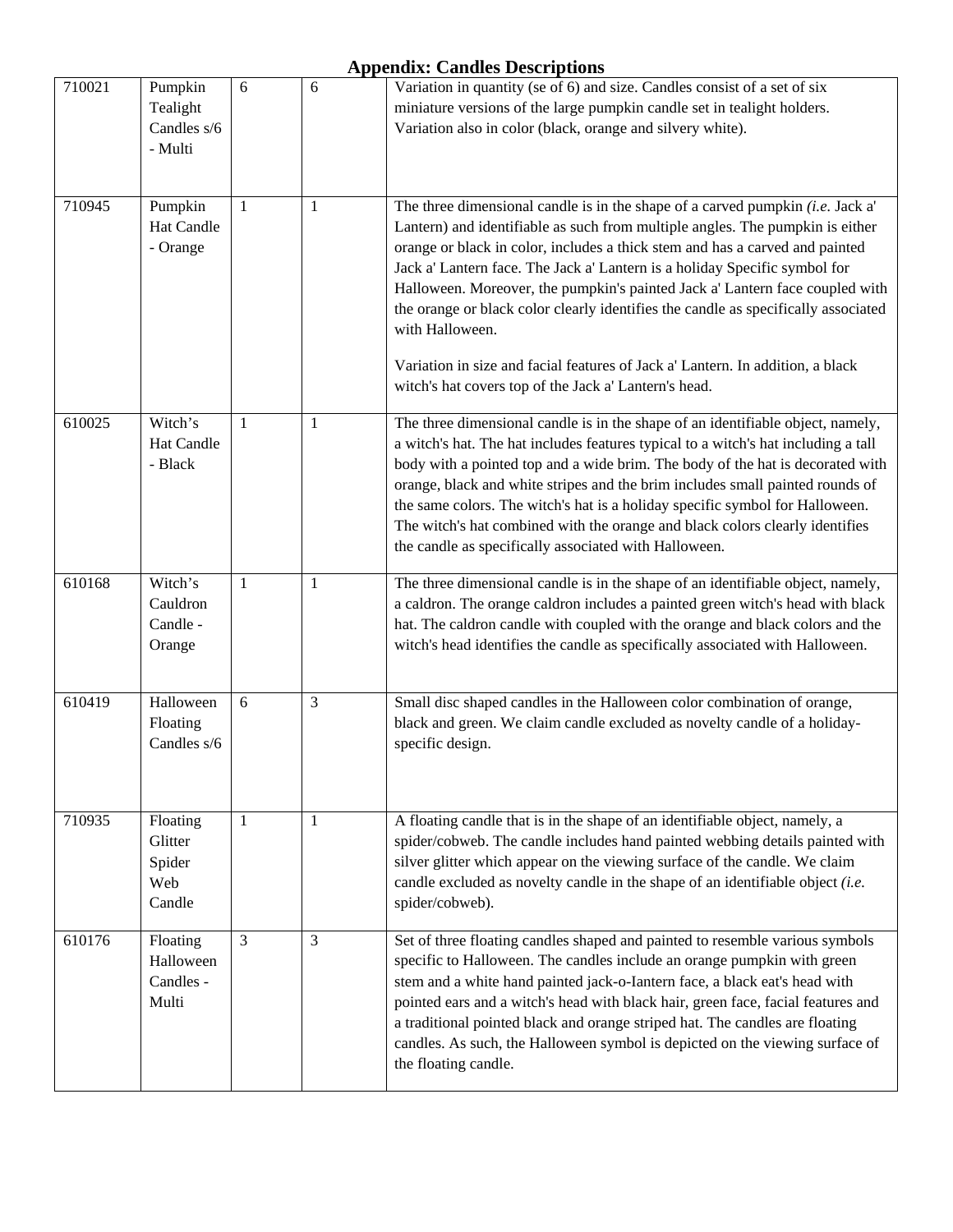| 610017 | Small<br>Ghost<br>Lantern<br>Candle              | 1              | $\mathbf{1}$   | The three dimensional candle is in the shape of an identifiable object, namely,<br>a ghost. The candle is in the traditional shape of a ghost $(i.e.$ oblong and curvy)<br>white in color, and has ghostlike facial features cut out. The white ghost is a<br>also a well-known holiday symbol specifically associated with Halloween.                                                                                                                           |
|--------|--------------------------------------------------|----------------|----------------|------------------------------------------------------------------------------------------------------------------------------------------------------------------------------------------------------------------------------------------------------------------------------------------------------------------------------------------------------------------------------------------------------------------------------------------------------------------|
| 610018 | Large<br>Ghost<br>Lantern<br>Candle -<br>White   | 1              | 1              | The three dimensional candle is in the shape of an identifiable object, namely,<br>a ghost. The candle is in the traditional shape of a ghost $(i.e.$ oblong and curvy)<br>white in color, and has ghostlike facial features cut out. The white ghost is a<br>also a well-known holiday symbol specifically associated with Halloween.                                                                                                                           |
| 610000 | Ghost<br>Tealights<br>s/4 - White                | $\overline{4}$ | $\overline{4}$ | The three dimensional candle is in the shape of an identifiable object, namely,<br>a ghost. The candle is in the traditional shape of a ghost $(i.e.$ oblong and curvy)<br>white in color, and has ghostlike facial features cut out. The white ghost is a<br>also a well-known holiday symbol specifically associated with Halloween.<br>Quantity (i.e. SeU4) and size. Also, painted facial features are painted rather<br>than cut out.                       |
| 610024 | Ghost<br>Taper<br>Candle s/2<br>- White          | $\overline{2}$ | 2              | The three dimensional candle is in the shape of an identifiable object, namely,<br>a ghost. The candle is in the traditional shape of a ghost $(i.e.$ oblong and curvy)<br>white in color, and has ghostlike facial features cut out. The white ghost is a<br>also a well-known holiday symbol specifically associated with Halloween.<br>Quantity (i.e. SeU2) and size (longer in dimension). Also, painted facial<br>features are painted rather than cut out. |
| 610204 | Ghost<br>Candle -<br>White                       | 1              | 1              | The three dimensional candle is in the shape of an identifiable object, namely,<br>a ghost. The candle is in the traditional shape of a ghost $(i.e.$ oblong and curvy)<br>white in color, and has ghostlike facial features cut out. The white ghost is a<br>also a well-known holiday symbol specifically associated with Halloween.<br>Variation in design in that ghost candle has outstretched arms and painted<br>facial features                          |
| 710931 | Mini<br>Floating<br>Ghost<br>Candle -<br>White   | $\mathbf{1}$   | 1              | The three dimensional candle is in the shape of an identifiable object, namely,<br>a ghost. The candle is in the traditional shape of a ghost $(i.e.$ oblong and curvy)<br>white in color, and has ghostlike facial features cut out. The white ghost is a<br>also a well-known holiday symbol specifically associated with Halloween.<br>Variation in size (shorter), design (inclusion of arms) and painted facial<br>features.                                |
| 610010 | Floating<br>Mini Ghost<br>Candles s/4<br>- White | 4              | 4              | The three dimensional candle is in the shape of an identifiable object, namely,<br>a ghost. The candle is in the traditional shape of a ghost $(i.e.$ oblong and curvy)<br>white in color, and has ghostlike facial features cut out. The white ghost is a<br>also a well-known holiday symbol specifically associated with Halloween.<br>Variation in quantity (i.e. Set/4), shapes, and painted facial features                                                |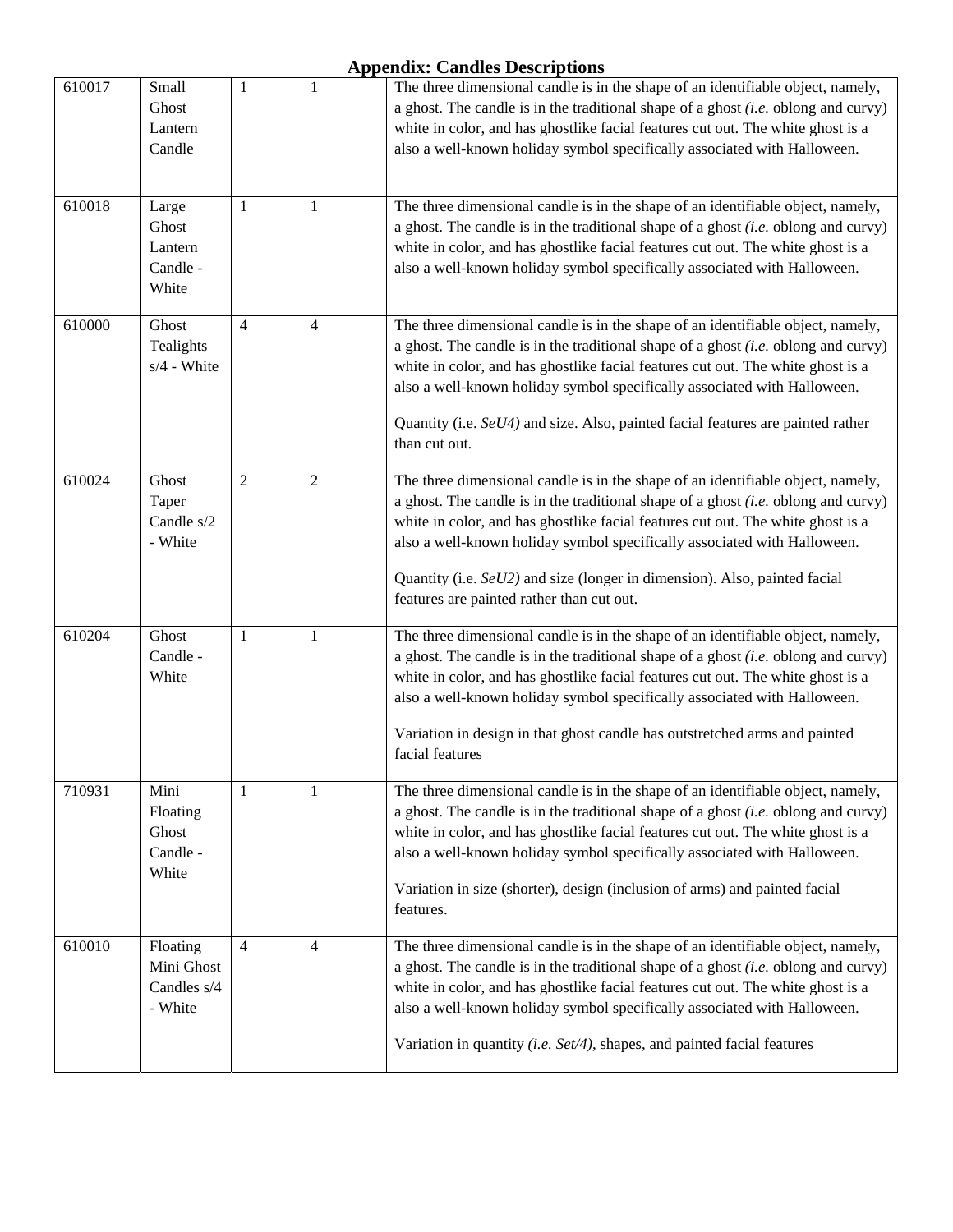| 410922 | Sweetheart<br>Candles s/6<br>- Red                           | 6              | 3 | Set of six white and red heart shaped floating candles with similar sayings.                                                                                                                                                                                                                                                                                                          |
|--------|--------------------------------------------------------------|----------------|---|---------------------------------------------------------------------------------------------------------------------------------------------------------------------------------------------------------------------------------------------------------------------------------------------------------------------------------------------------------------------------------------|
| 410904 | Sweetheart<br>Tealights<br>s/9                               | 9              | 9 | Red heart shaped candle set on pink wax filled votive.                                                                                                                                                                                                                                                                                                                                |
| 610121 | Hugs &<br><b>Kisses</b><br>Tealight<br>s/9 - Multi           | 9              | 9 | Set of nine round tealight candles in votive holders with embossed designs of<br>hearts, "X" and "o" and the statements "Kisses," "Sweet", and "Be Mine." The<br>pink and red colors combined with the Valentine's Day designs clearly identify<br>the candle as specifically designed and associated with Valentine's Day.                                                           |
| 412916 | <b>Bunny</b><br>w/Egg<br>Candle<br>Ivory                     | 1              | 1 | Three-dimensional candle in the identifiable shape of a rabbit. The rabbit<br>candle is of an upright sitting rabbit with detailed features including distinct<br>long ears, accurate eye, paw and nose formation and a textured body designed<br>to represent the rabbit's hair. The rabbit represents the Easter egg as it is<br>holding a blue colored egg between its front paws. |
| 510054 | Floating<br><b>Bunny</b><br>Candles s/3<br>- Multi<br>Pastel | 3              | 3 | Set/3, pastel colored (pink, yellow, lime green) miniature candle shaped in the<br>identifiable shape of a forward facing sitting rabbit.                                                                                                                                                                                                                                             |
| 510013 | Bunny<br>Straight<br>Candle -<br>Multi<br>Pastel             | 3              | 3 | Set/3 pastel colored (pink, yellow, lime green) candles shaped in the<br>identifiable shape of a forward facing sitting rabbit                                                                                                                                                                                                                                                        |
| 510067 | Bunny<br>Candles in<br>a Basket<br>$s/4$ - Multi<br>Pastel   | $\overline{4}$ | 4 | Set of 4 pastel colored (pink, yellow lime green, blue) candles shaped in the<br>identifiable shape of a forward facing sitting rabbit.                                                                                                                                                                                                                                               |
| 510053 | Crazy Eggs<br>Candles s/4<br>- Multi<br>Pastel               | $\overline{4}$ | 4 | The three dimensional candle is in the shape of an egg. The egg shaped candles<br>resemble Easter eggs as they are hand painted with different designs in multi-<br>colored pastel colors. Decorated eggs are a well-known holiday symbol<br>specifically associated with Easter.                                                                                                     |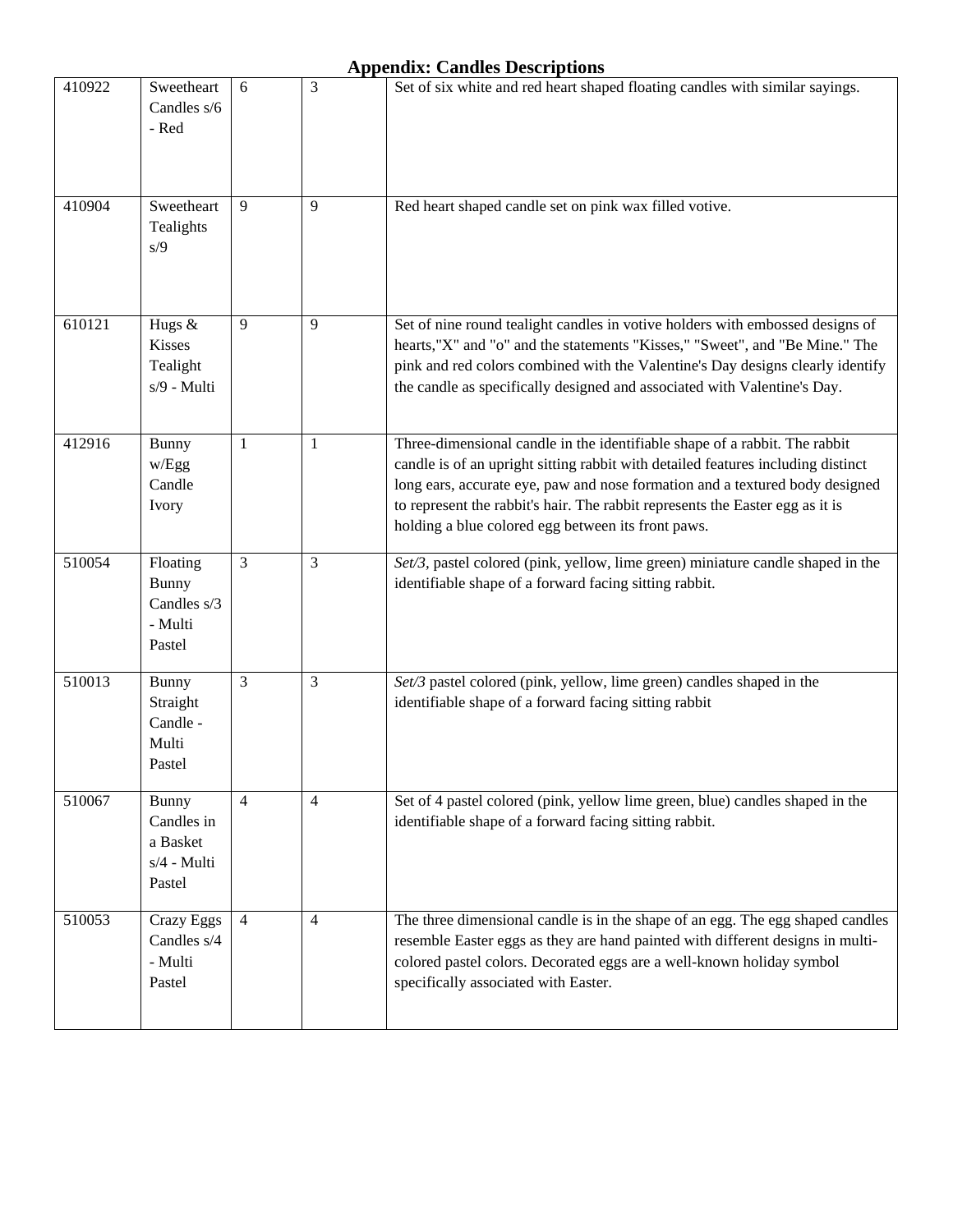| 510547 | <b>Egg Candle</b><br>in a Cup -<br>Yellow | 1 | 1 | The three dimensional candle is in the shape of an egg. The egg shaped candles<br>resemble Easter eggs as they are hand painted with different designs in multi-<br>colored pastel colors. Decorated eggs are a well-known holiday symbol<br>specifically associated with Easter. |
|--------|-------------------------------------------|---|---|-----------------------------------------------------------------------------------------------------------------------------------------------------------------------------------------------------------------------------------------------------------------------------------|
| 510551 | <b>Egg Candle</b><br>in a Cup -<br>Pink   | 1 | 1 | The three dimensional candle is in the shape of an egg. The egg shaped candles<br>resemble Easter eggs as they are hand painted with different designs in multi-<br>colored pastel colors. Decorated eggs are a well-known holiday symbol<br>specifically associated with Easter. |
| 510555 | Egg Candle<br>in a Cup -<br>Blue          | 1 | 1 | The three dimensional candle is in the shape of an egg. The egg shaped candles<br>resemble Easter eggs as they are hand painted with different designs in multi-<br>colored pastel colors. Decorated eggs are a well-known holiday symbol<br>specifically associated with Easter. |
| 510557 | <b>Egg Candle</b><br>in a Cup -<br>Green  | 1 | 1 | The three dimensional candle is in the shape of an egg. The egg shaped candles<br>resemble Easter eggs as they are hand painted with different designs in multi-<br>colored pastel colors. Decorated eggs are a well-known holiday symbol<br>specifically associated with Easter. |
| 510099 | Robin's<br>Egg<br>Candles s/3<br>Blue     | 3 | 1 | The three dimensional candle is in the shape of an egg. The egg shaped candles<br>resemble Easter eggs as they are hand painted with different designs in multi-<br>colored pastel colors. Decorated eggs are a well-known holiday symbol<br>specifically associated with Easter. |
| 510005 | Chirping<br>Chick<br>Candle - Lt<br>Green | 1 | 1 | The candle is in the shape of a chick perched in a decorated half egg shell. The<br>molded and hand painted eyes, beak and wings decorating the candle and the<br>egg shell's jagged edges identify the figurine as a chick perched in a half egg<br>shell.                       |
| 510006 | Chirping<br>Chick<br>Candle - Lt<br>Pink  | 1 | 1 | The candle is in the shape of a chick perched in a decorated half egg shell. The<br>molded and hand painted eyes, beak and wings decorating the candle and the<br>egg shell's jagged edges identify the figurine as a chick perched in a half egg<br>shell.                       |
| 510007 | Chirping<br>Chick<br>Candle -<br>Yellow   | 1 | 1 | The candle is in the shape of a chick perched in a decorated half egg shell. The<br>molded and hand painted eyes, beak and wings decorating the candle and the<br>egg shell's jagged edges identify the figurine as a chick perched in a half egg<br>shell.                       |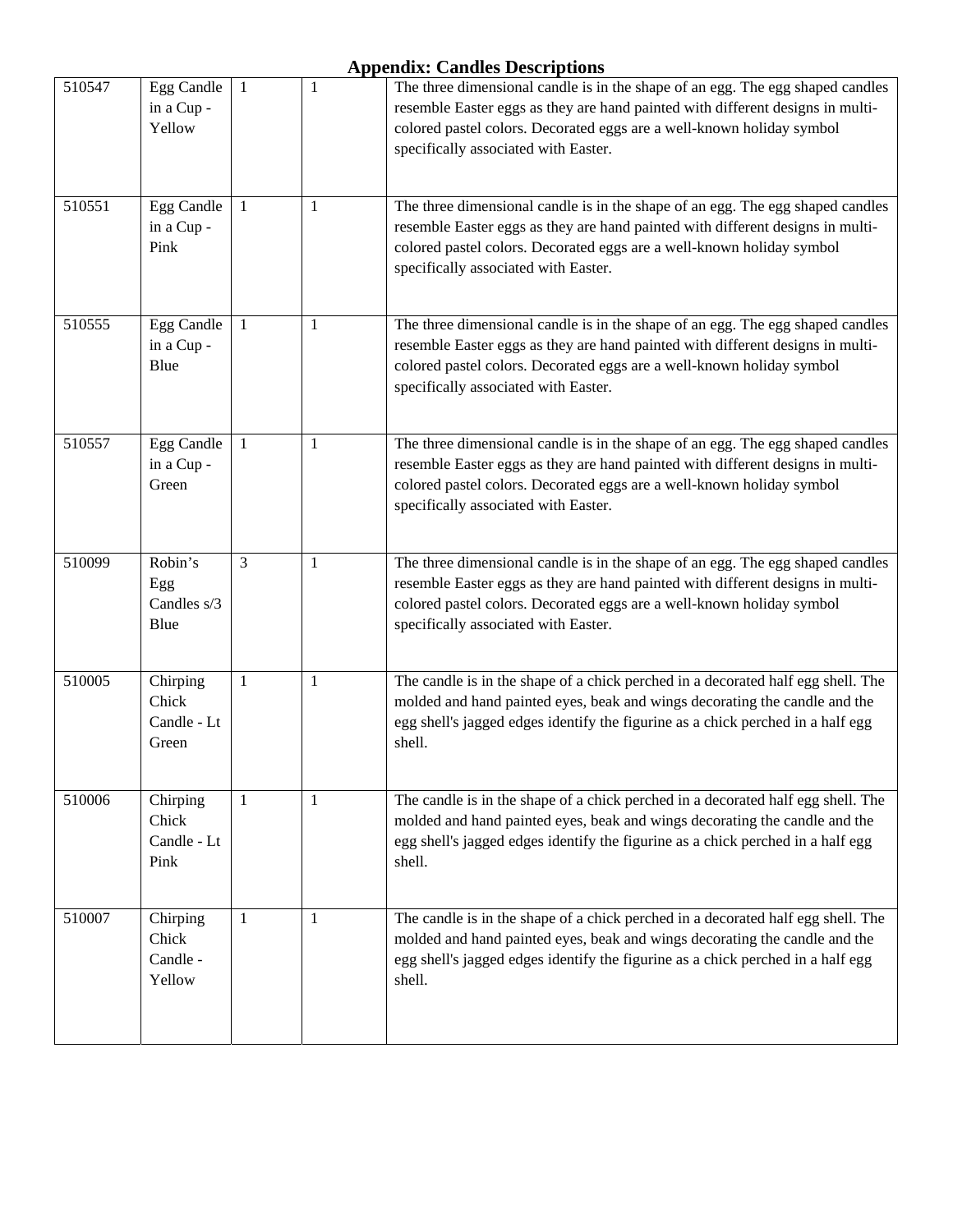| 610097 | Floating<br>Peppermint<br>Candle s/8<br>red               | 8              | 1  | Set of 8 three dimensional candles in the identifiable shape of round<br>peppermint candies. Similar to Item No. 610561 with slight variation in the red<br>and white swirls emanating outward from center.                                                                                                                                                                                                                                                                                                                                                      |
|--------|-----------------------------------------------------------|----------------|----|------------------------------------------------------------------------------------------------------------------------------------------------------------------------------------------------------------------------------------------------------------------------------------------------------------------------------------------------------------------------------------------------------------------------------------------------------------------------------------------------------------------------------------------------------------------|
| 710068 | Marshmall<br>ow Candles<br>s/4 - Multi                    | 4              | 1  | A Set of 4, three dimensional candles in the identifiable shape of a<br>marshmallow confection. The marshmallow candle appears in the traditional<br>whipped spongy consistency and the surface is decorated with red and purple<br>curved stripes and colored glitter to resemble a coating of sugar.                                                                                                                                                                                                                                                           |
| 710057 | Candy<br>Cane<br>Candle -<br>Multi                        | 1              | 1  | This three dimensional candle is in the identifiable shape of a candy cane<br>Christmas tree. The candle is molded into the shape of a Christmas tree with<br>white colored wax in stick form and hand painted with red and green stripes of<br>varying widths. The candle is coated with glitter embellishments to resemble a<br>coating of sugar.                                                                                                                                                                                                              |
| 410972 | Floating<br>Spiral<br>Candles s/4<br>- Multi              | $\overline{4}$ | 4  | Multicolored spiral disc shaped candles in the identifiable shape of hard candy.                                                                                                                                                                                                                                                                                                                                                                                                                                                                                 |
| 610037 | Asst Sugar<br>Cookie<br>Candles<br>$s/16$ - Multi         | 6              | 3  | Quantity (set of 16). Identical to Item 710102 with the exception that there are<br>additional identifiable shapes in the set including stockings, ornaments,<br>gingerbread men, reindeer and peppermint candies.                                                                                                                                                                                                                                                                                                                                               |
| 610400 | Floating<br>Mini Apple<br>Candles s/9<br>- Multi          | 9              | 9  | The three dimensional candle is in the shape of an identifiable object, namely,<br>a Macintosh apple. The apple shaped candle is characterized by the round,<br>oblate yet uneven shape specific to the Macintosh apple. The candle's shape<br>includes the appropriate indentation at the candle's top, which houses the stem<br>(wick). The attractive dark red/crimson color with striped/speckled<br>embellishments completes the accurate depiction of how this object is<br>ordinarily viewed.<br>Slight variation in colors                               |
| 610579 | Mini<br>Harvest<br>Apple<br>Candles<br>$s/12$ Dark<br>Red | 12             | 12 | The three dimensional candle is in the shape of an identifiable object, namely,<br>a Macintosh apple. The apple shaped candle is characterized by the round,<br>oblate yet uneven shape specific to the Macintosh apple. The candle's shape<br>includes the appropriate indentation at the candle's top, which houses the stem<br>(wick). The attractive dark red/crimson color with striped/speckled<br>embellishments completes the accurate depiction of how this object is<br>ordinarily viewed.<br>Miniature in size but apple shape and colors maintained. |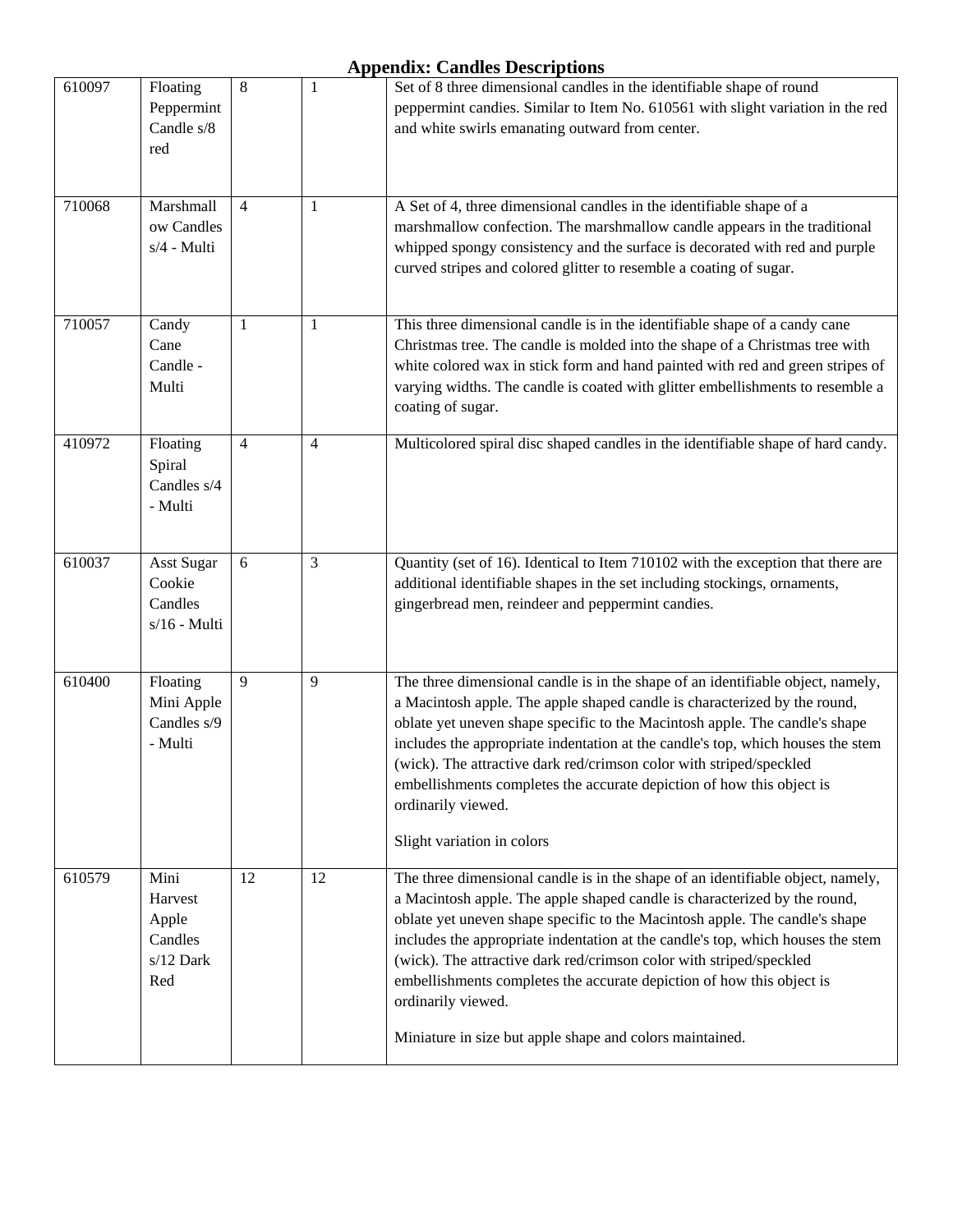| 610051 | Mini<br>Sugared<br>Apples $&$<br>Pears s/6 -<br>White        | 6              | $\overline{2}$ | Set consists of both apple and pear shaped candles. Candles coated with glitter<br>to resemble sugared fruit. Both candles include long thin stem sporting a<br>thicker end point and a green leaf sporting the fine veins of a leaf of that from<br>their fruit tree. Pear is characterized by its specific elongated bulbous shape<br>tapering towards the top and rounded at the bottom.                                  |
|--------|--------------------------------------------------------------|----------------|----------------|------------------------------------------------------------------------------------------------------------------------------------------------------------------------------------------------------------------------------------------------------------------------------------------------------------------------------------------------------------------------------------------------------------------------------|
| 100785 | Sugared<br>Mini Fruit<br>Candles s/9<br>- Multi              | 9              | 9              | Set consists of both apple and pear shaped (Set/9) candles. Candles coated with<br>glitter to resemble sugared fruit.                                                                                                                                                                                                                                                                                                        |
| 711115 | Sugared<br>Mini<br>Harvest<br>Candles s/3<br>- Multi         | $\overline{3}$ | 3              | Set consists of both apple, pear and (Set/3) pomegranate shaped candles.<br>Candles coated with glitter to resemble sugared fruit.                                                                                                                                                                                                                                                                                           |
| 711113 | Sugared<br>Harvest<br>Pomegrana<br>te Candle -<br>Terracotta | 1              | 1              | Set consists of both apple, pear and (Set/3) pomegranate shaped candles.<br>Candles coated with glitter to resemble sugared fruit.                                                                                                                                                                                                                                                                                           |
| 4676   | Mini<br>Floating<br>Pear<br>Candles s/9<br>- Spring<br>Green | 9              | 9              | Three-dimensional candle is in the shape of an identifiable object, namely, a<br>pear. Candle is characterized by the elongated bulbous shape tapering towards<br>the top and rounded at the bottom. Candle has brownish red base with a<br>speckled finish and sports a long brown stem and available in three other<br>colors: brownish/green, yellowish brown, & greenish/brown representing<br>different types of pears. |
| 610398 | Floating<br>Mini Pear<br>Candles s/9<br>- Spring<br>Green    | 9              | 9              | Three-dimensional candle is in the shape of an identifiable object, namely, a<br>pear. Candle is characterized by the elongated bulbous shape tapering towards<br>the top and rounded at the bottom. Candle has brownish red base with a<br>speckled finish and sports a long brown stem and available in three other<br>colors: brownish/green, yellowish brown, & greenish/brown representing<br>different types of pears. |
| 711109 | Sugared<br>Harvest<br>Pear<br>Candle -<br>Olive              | 1              | $\mathbf{1}$   | Three-dimensional candle is in the shape of an identifiable object, namely, a<br>pear. Candle is characterized by the elongated bulbous shape tapering towards<br>the top and rounded at the bottom. Candle has brownish red base with a<br>speckled finish and sports a long brown stem and available in three other<br>colors: brownish/green, yellowish brown, & greenish/brown representing<br>different types of pears. |
| 419940 | Small<br>Watermelo<br>n Candle -<br>Multi                    | 1              | 1              | Three-dimensional candle is in the shape of an identifiable object, namely, a<br>half of a watermelon. The candle is characterized by the oblong shape, outer<br>thick rind and fleshy pink center, which includes painted black watermelon<br>seeds. In addition, the smooth exterior rind of the watermelon shaped candle is<br>painted a two-toned green color.                                                           |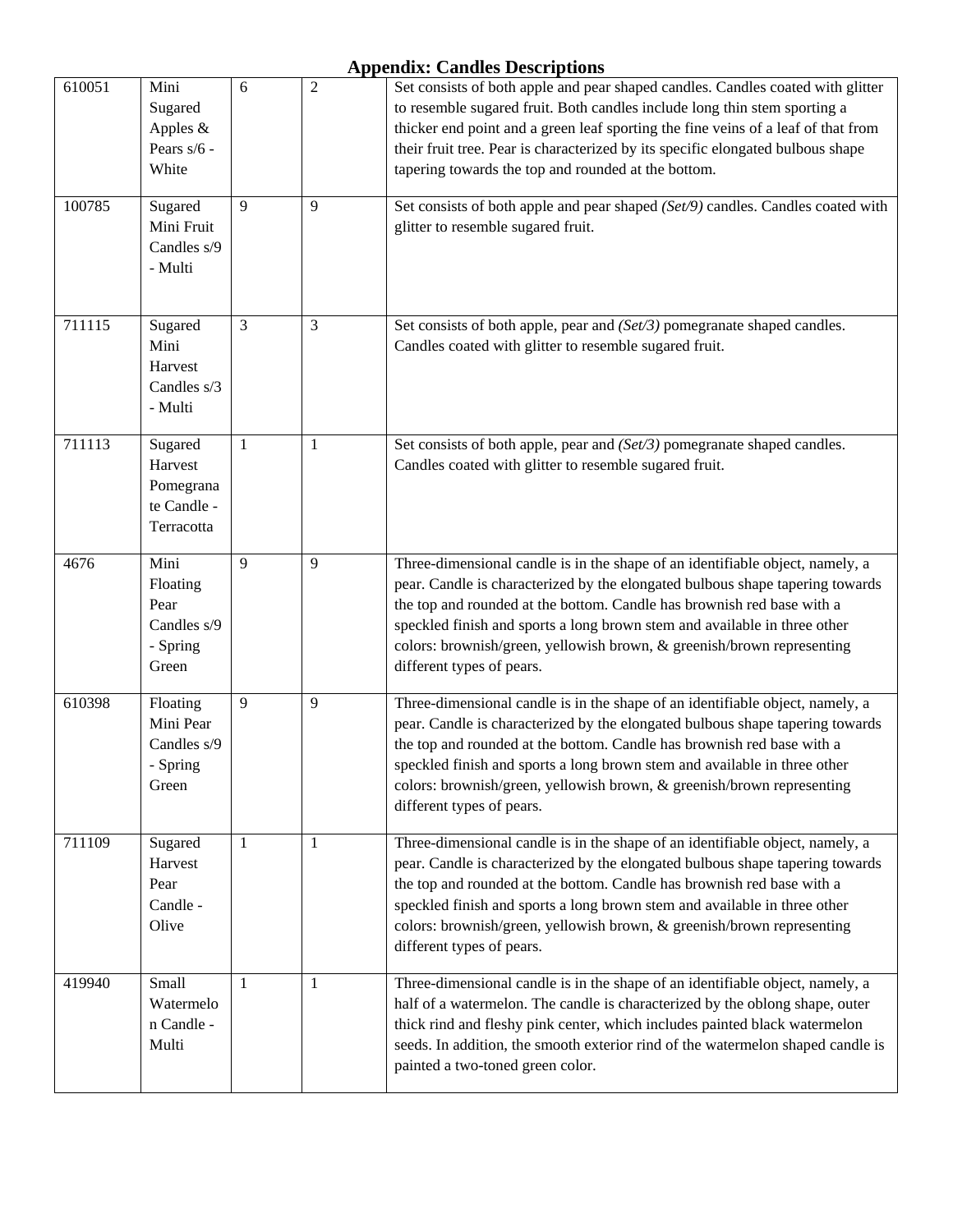| 610589 | Pumpkin<br>Cluster<br>Candle<br>s/16<br>Orange                  | 16             | $\mathbf{1}$   | Three-dimensional candle is in the shape of an identifiable object, namely, a<br>pumpkin. The pumpkin shaped candle is characterized by its oblate shape,<br>which includes indentations at the top and bottom where the stem and core<br>protrude. The candle also includes well defined vertical grooves on outer<br>surface which start at the top center and emanate downwards until they come<br>together at the bottom center of the candle, a thick textured dark greenish<br>brown square like stem protruding from the top center and same color core<br>apparent on the bottom center. The candle's color with dark orange speckles                                                                                                                                                                |
|--------|-----------------------------------------------------------------|----------------|----------------|--------------------------------------------------------------------------------------------------------------------------------------------------------------------------------------------------------------------------------------------------------------------------------------------------------------------------------------------------------------------------------------------------------------------------------------------------------------------------------------------------------------------------------------------------------------------------------------------------------------------------------------------------------------------------------------------------------------------------------------------------------------------------------------------------------------|
|        |                                                                 |                |                | and uneven texture is representative of the thick, orange skinned rind<br>characteristic to pumpkins.<br>Miniature pumpkin shaped candles, slight variation in color                                                                                                                                                                                                                                                                                                                                                                                                                                                                                                                                                                                                                                         |
| 900298 | <b>Baby Boo</b><br>Pumpkins<br>Candles<br>White                 | $\mathfrak{Z}$ | $\mathfrak{Z}$ | Three-dimensional candle is in the shape of an identifiable object, namely, a<br>pumpkin. The pumpkin shaped candle is characterized by its oblate shape,<br>which includes indentations at the top and bottom where the stem and core<br>protrude. The candle also includes well defined vertical grooves on outer<br>surface which start at the top center and emanate downwards until they come<br>together at the bottom center of the candle, a thick textured dark greenish<br>brown square like stem protruding from the top center and same color core<br>apparent on the bottom center. The candle's color with dark orange speckles<br>and uneven texture is representative of the thick, orange skinned rind<br>characteristic to pumpkins.<br>Variation in shape, color and quantity (Set/3)     |
| 610287 | <b>Baby Boo</b><br>Pumpkin<br>Candles s/3<br>- Multi<br>Harvest | 3              | 3              | Three-dimensional candle is in the shape of an identifiable object, namely, a<br>pumpkin. The pumpkin shaped candle is characterized by its oblate shape,<br>which includes indentations at the top and bottom where the stem and core<br>protrude. The candle also includes well defined vertical grooves on outer<br>surface which start at the top center and emanate downwards until they come<br>together at the bottom center of the candle, a thick textured dark greenish<br>brown square like stem protruding from the top center and same color core<br>apparent on the bottom center. The candle's color with dark orange speckles<br>and uneven texture is representative of the thick, orange skinned rind<br>characteristic to pumpkins.<br>Identical to Item No. 900298                       |
| 610196 | <b>Baby Boo</b><br>Pumpkin<br>Candle -<br>Ivory                 | 1              | 1              | Three-dimensional candle is in the shape of an identifiable object, namely, a<br>pumpkin. The pumpkin shaped candle is characterized by its oblate shape,<br>which includes indentations at the top and bottom where the stem and core<br>protrude. The candle also includes well defined vertical grooves on outer<br>surface which start at the top center and emanate downwards until they come<br>together at the bottom center of the candle, a thick textured dark greenish<br>brown square like stem protruding from the top center and same color core<br>apparent on the bottom center. The candle's color with dark orange speckles<br>and uneven texture is representative of the thick, orange skinned rind<br>characteristic to pumpkins.<br>Identical to Item 900298, except for color (white) |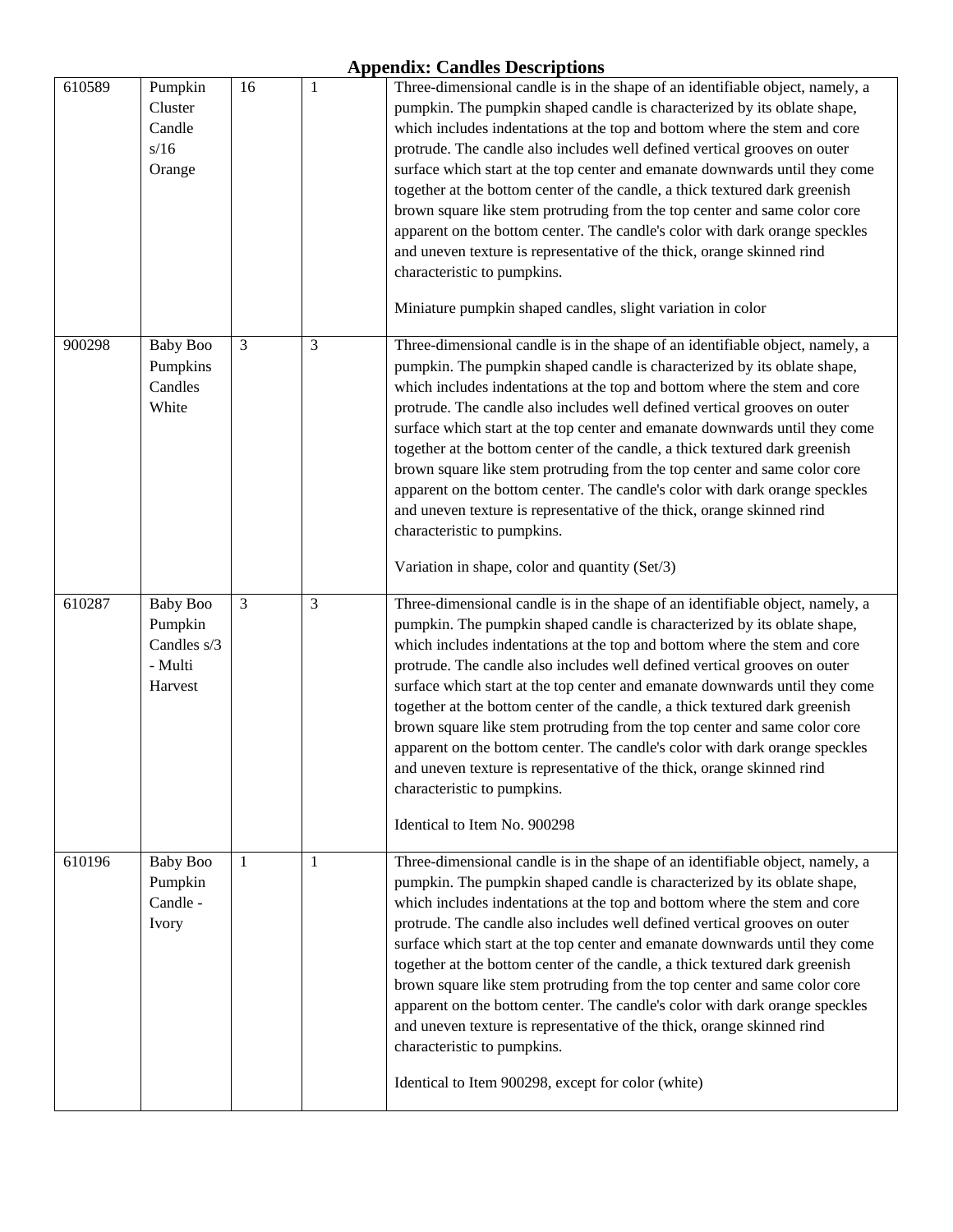| 711117 | Harvest<br>Pumpkin<br>Candle -<br>Ivory    | 1            | $\mathbf{1}$ | Three-dimensional candle is in the shape of an identifiable object, namely, a<br>pumpkin. The pumpkin shaped candle is characterized by its oblate shape,<br>which includes indentations at the top and bottom where the stem and core<br>protrude. The candle also includes well defined vertical grooves on outer<br>surface which start at the top center and emanate downwards until they come<br>together at the bottom center of the candle, a thick textured dark greenish<br>brown square like stem protruding from the top center and same color core<br>apparent on the bottom center. The candle's color with dark orange speckles<br>and uneven texture is representative of the thick, orange skinned rind<br>characteristic to pumpkins.<br>Variation in shape and color and addition of dark green leaf to stem. |
|--------|--------------------------------------------|--------------|--------------|---------------------------------------------------------------------------------------------------------------------------------------------------------------------------------------------------------------------------------------------------------------------------------------------------------------------------------------------------------------------------------------------------------------------------------------------------------------------------------------------------------------------------------------------------------------------------------------------------------------------------------------------------------------------------------------------------------------------------------------------------------------------------------------------------------------------------------|
| 711119 | Harvest<br>Gourd<br>Candle -<br>Olive      | 1            | 1            | Three-dimensional candle is in the shape of an identifiable object, namely, a<br>gourd.                                                                                                                                                                                                                                                                                                                                                                                                                                                                                                                                                                                                                                                                                                                                         |
| 711121 | Harvest<br>Gourd<br>Candle -<br>Terracotta | 1            | 1            | Three-dimensional candle is in the shape of an identifiable object, namely, a<br>gourd.                                                                                                                                                                                                                                                                                                                                                                                                                                                                                                                                                                                                                                                                                                                                         |
| 371322 | Pumpkin<br>Candle -<br>Orange              | $\mathbf{1}$ | $\mathbf{1}$ | Three-dimensional candle is in the shape of an identifiable object, namely, a<br>pumpkin. The pumpkin shaped candle is characterized by its oblate shape,<br>which includes indentations at the top and bottom where the stem and core<br>protrude. The candle also includes well defined vertical grooves on outer<br>surface which start at the top center and emanate downwards until they come<br>together at the bottom center of the candle, a thick textured dark greenish<br>brown square like stem protruding from the top center and same color core<br>apparent on the bottom center. The candle's color with dark orange speckles<br>and uneven texture is representative of the thick, orange skinned rind<br>characteristic to pumpkins.<br>Slight variation in shape and color (lighter orange)                  |
| 371326 | Pumpkin<br>Candle -<br>Green               | 1            | 1            | Three-dimensional candle is in the shape of an identifiable object, namely, a<br>pumpkin. The pumpkin shaped candle is characterized by its oblate shape,<br>which includes indentations at the top and bottom where the stem and core<br>protrude. The candle also includes well defined vertical grooves on outer<br>surface which start at the top center and emanate downwards until they come<br>together at the bottom center of the candle, a thick textured dark greenish<br>brown square like stem protruding from the top center and same color core<br>apparent on the bottom center. The candle's color with dark orange speckles<br>and uneven texture is representative of the thick, orange skinned rind<br>characteristic to pumpkins.<br>Slight variation in shape and color (light yellowish green)           |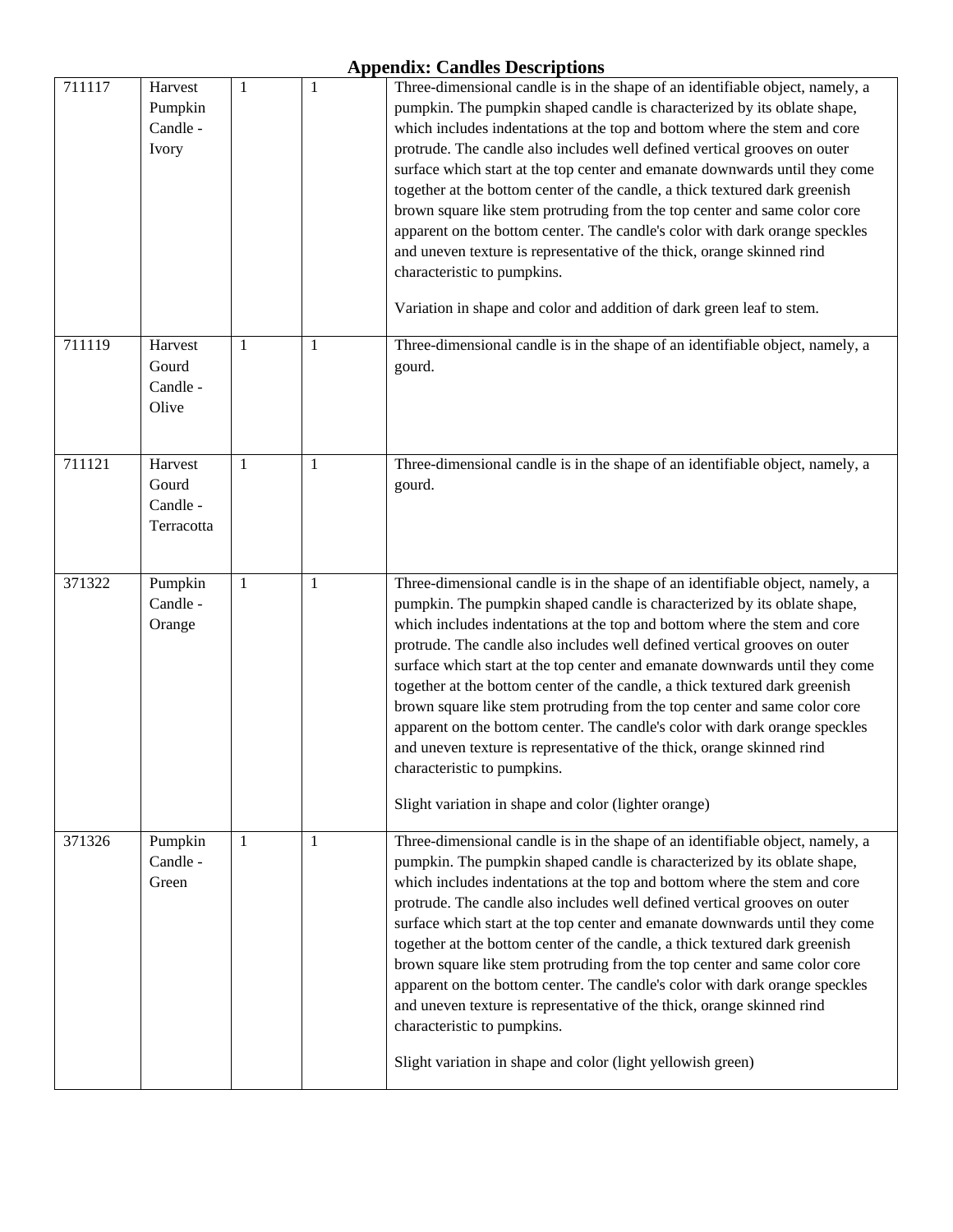| 371429 | Gourd<br>Candle -<br>Multi                               | 1              | 1 | Three-dimensional candle is in the shape of an identifiable object, namely, a<br>gourd.                                                                                                                                                                                           |
|--------|----------------------------------------------------------|----------------|---|-----------------------------------------------------------------------------------------------------------------------------------------------------------------------------------------------------------------------------------------------------------------------------------|
|        |                                                          |                |   |                                                                                                                                                                                                                                                                                   |
| 710953 | Large<br>Sugared<br>Pumpkin<br>Candle -<br>Orange        | $\mathbf{1}$   | 1 | The pumpkin shaped candles are ribbed and oblate shaped. However, the top is<br>carved out and item is slightly hollowed out to resemble the beginnings of a<br>carved pumpkin.                                                                                                   |
| 710955 | Small<br>Sugared<br>Pumpkin<br>Candle -<br>Orange        | $\mathbf{1}$   | 1 | The pumpkin shaped candles are ribbed and oblate shaped. However, the top is<br>carved out and item is slightly hollowed out to resemble the beginnings of a<br>carved pumpkin.                                                                                                   |
| 410077 | Garden<br><b>Bird</b><br>Candle<br>Assortment<br>- Multi | 1              | 1 | Three dimensional green candle in the identifiable shape of a bird, with readily<br>apparent features akin to a bird.                                                                                                                                                             |
| 900218 | <b>Bird</b><br>Candle -<br>Silver                        | 1              | 1 | Three-dimensional candle in the identifiable shape of a bird with readily<br>apparent features akin to a bird.                                                                                                                                                                    |
| 200614 | Chocolate<br><b>Bunny</b><br>Candles s/3<br>- Multi      | 3              | 3 | Three-dimensional candle in the identifiable shape of a rabbit. The rabbit<br>candle is of an upright sitting rabbit with detailed features including distinct<br>long ears, accurate eye, paw and nose formation and a textured body designed<br>to represent the rabbit's hair. |
| 412948 | <b>Bunny</b><br>Candle s/2<br>- Ivory                    | $\overline{2}$ | 2 | Three-dimensional candle in the identifiable shape of a rabbit. The rabbit<br>candle is of an upright sitting rabbit with detailed features including distinct<br>long ears, accurate eye, nose, paw and hind leg formation.                                                      |
| 412960 | Baby<br>Chick<br>Candles s/3                             | 3              | 1 | Three dimensional candle in the identifiable shape of a chick with readily<br>apparent features akin to a chick including eyes, beak, distinct wing feathers.<br>The chick has a textured surface representing bird's feathers.                                                   |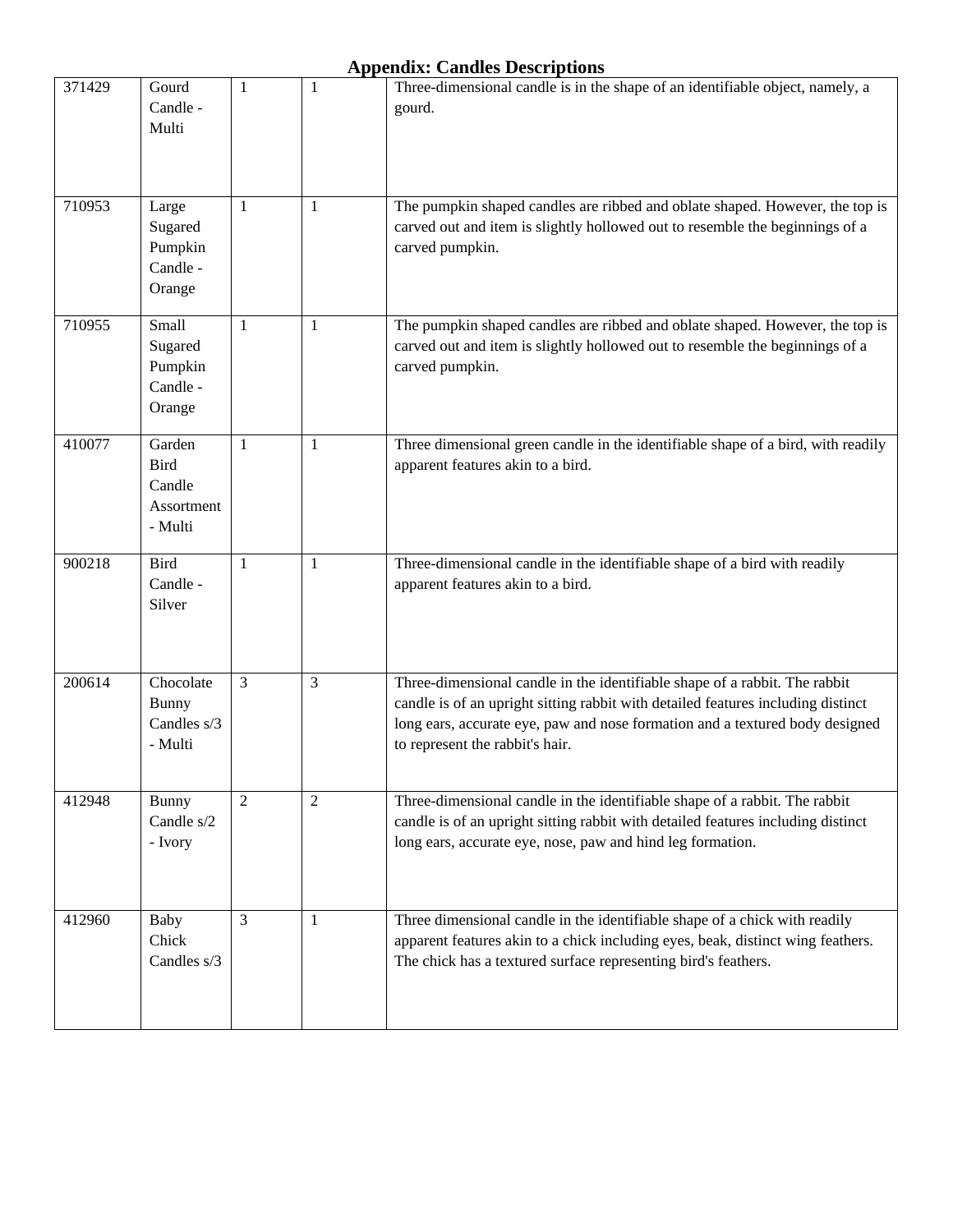| 210905 | Large L'il<br>Chick<br>Candle -<br>Yellow             | $\mathbf{1}$   | 1            | Three-dimensional candle in the identifiable shape of a chicken.                                                                                                                                                                                                                                                                                                                                          |
|--------|-------------------------------------------------------|----------------|--------------|-----------------------------------------------------------------------------------------------------------------------------------------------------------------------------------------------------------------------------------------------------------------------------------------------------------------------------------------------------------------------------------------------------------|
| 411985 | Small L'il<br>Chick<br>Candle -<br>Yellow             | 1              | 1            | Three-dimensional candle in the identifiable shape of a chicken.                                                                                                                                                                                                                                                                                                                                          |
| 200569 | Floating<br>Frog<br>Candles s/2<br>- Green            | $\overline{2}$ | $\mathbf{1}$ | Three-dimensional candle in the identifiable shape of a frog lying on a water<br>lily pad.<br>The frog itself is finely detailed with long hind legs, a short body, protruding<br>eyes, and distinct toe extensions similar to that of a ground-dwelling frog.<br>Likewise, the water lily pad is detailed with 6 half circular notched edges and<br>dip in the middle reflecting the weight of the frog. |
| 200567 | Floating<br>Ladybug<br>Candles s/2<br>- Green         | $\overline{2}$ | 1            | Similar to Item No. 200569, except item is a three dimensional candle in the<br>identifiable shape of a ladybug lying flat on a leaf.                                                                                                                                                                                                                                                                     |
| 200568 | Floating<br>Turtle<br>Candles $s/3$<br>- Green        | 3              | 1            | Three-dimensional candle in the identifiable shape of a turtle. The turtle candle<br>includes features specific to turtles including an upper dome-shaped shell, and<br>a head, tail and 4 legs protruding from the reptile's shell. The turtle appears in<br>its natural position in its typical colors with detailed design features painted on<br>the turtle's shell.                                  |
| 900353 | Hula Girl<br>Floaters s/2                             | 2              | 1            | Three-dimensional candle in the identifiable shape of a traditional Hawaiian<br>girl. The candle is figurine of a girl with long black hair and a Hawaiian<br>blossom placed in her hair. Distinct features are present in the figurine<br>including fingers, toes and painted facial features. The girl is wearing a green<br>hula skirt and a lei and is strumming a musical instrument.                |
| 910735 | Tiki<br>Floating<br>Candles s/2<br>Wood               | $\overline{2}$ | 1            | Three-dimensional candle in the identifiable shape of a Tiki. The Tiki shaped<br>candle is characterized by the molded features of the human-like figurine<br>including arms and hands resting on stomach, distinct fingers, torso, thick,<br>short legs, mouth, eyes, nose, body, head and hair.                                                                                                         |
| 410004 | Large<br>Floating<br><b>Bright</b><br>Candle -<br>Red | 1              | 1            | This candle is in the identifiable shape of a flower. The flower shaped candle<br>includes eight petals and a stigma. Each petal is carefully carved to show the<br>most literal shape of a flower from multiple angles.                                                                                                                                                                                  |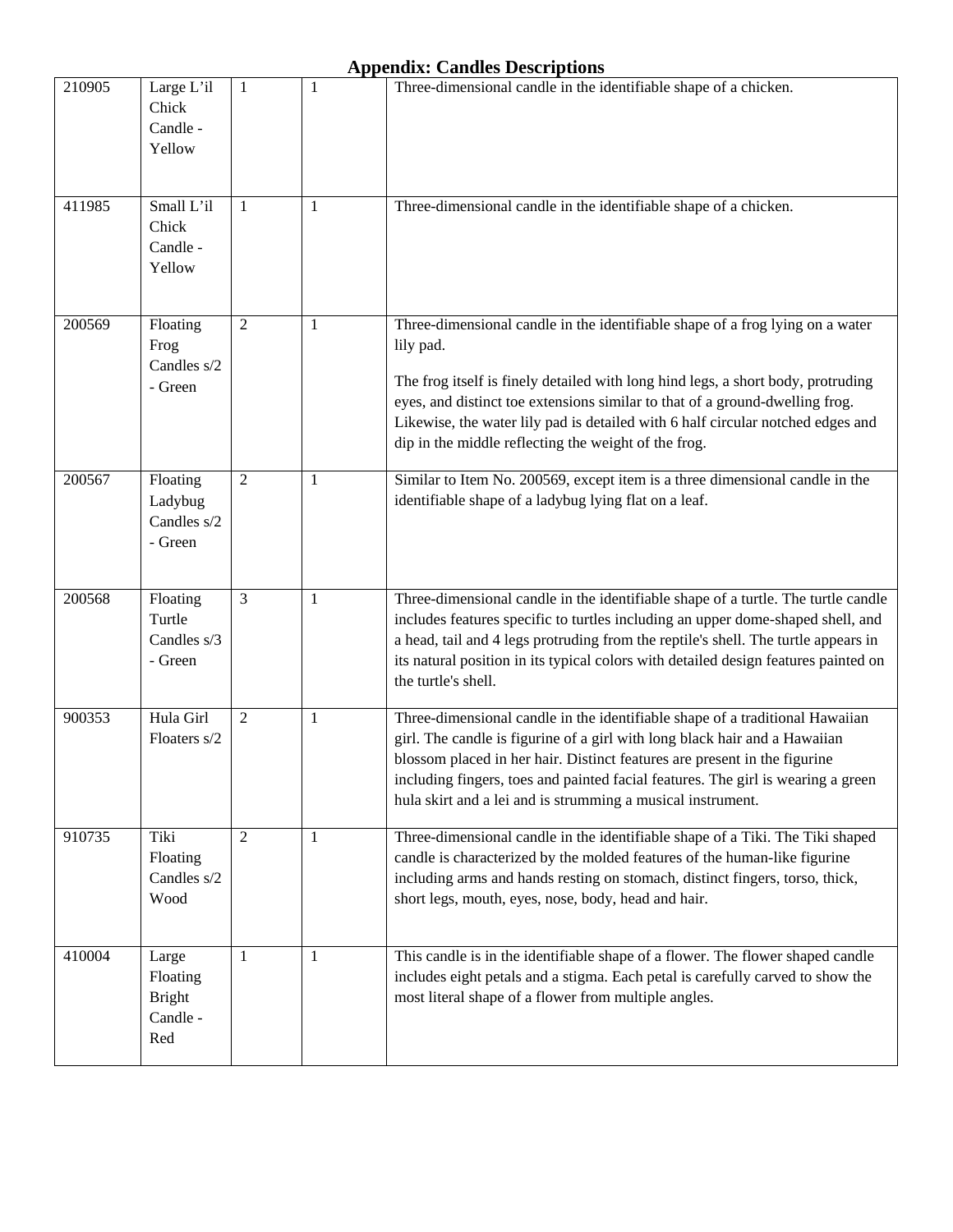| 410005 | Large<br>Floating<br><b>Bright</b><br>Candle -<br>Yellow | 1            | 1            | This candle is in the identifiable shape of a flower. The flower shaped candle<br>includes eight petals and a stigma. Each petal is carefully carved to show the<br>most literal shape of a flower from multiple angles.                        |
|--------|----------------------------------------------------------|--------------|--------------|-------------------------------------------------------------------------------------------------------------------------------------------------------------------------------------------------------------------------------------------------|
| 410006 | Large<br>Floating<br><b>Bright</b><br>Candle -<br>Aqua   | 1            | 1            | This candle is in the identifiable shape of a flower. The flower shaped candle<br>includes eight petals and a stigma. Each petal is carefully carved to show the<br>most literal shape of a flower from multiple angles.                        |
| 410007 | Large<br>Floating<br><b>Bright</b><br>Candle -<br>(Kiwi) | $\mathbf{1}$ | $\mathbf{1}$ | This candle is in the identifiable shape of a flower. The flower shaped candle<br>includes eight petals and a stigma. Each petal is carefully carved to show the<br>most literal shape of a flower from multiple angles.                        |
| 200013 | Assorted<br>Flower<br>Tealights<br>s/9 - Multi           | 9            | 9            | Flower shaped candle set on top of wax filled glass tealight holder. Each petal<br>of the candle is clearly identifiable and three dimensional.                                                                                                 |
| 3709   | <b>Bright</b><br>Flowers<br>Tealight<br>$s/6$ - Blue     | 6            | 6            | Similar to Item No. 200013, variation in shape and colors                                                                                                                                                                                       |
| 510577 | Large<br>Zinnia<br>Illuminatin<br>g Candle -<br>Red      | 1            | 1            | This candle is in the identifiable shape of a flower, the zinnia. The individual<br>small petals characteristic to the zinnia are clearly identifiable and the size,<br>color and texture of the candle is representative of the zinnia flower. |
| 510579 | Large<br>Zinnia<br>Illuminatin<br>g Candle -<br>Yellow   | 1            | 1            | This candle is in the identifiable shape of a flower, the zinnia. The individual<br>small petals characteristic to the zinnia are clearly identifiable and the size,<br>color and texture of the candle is representative of the zinnia flower. |
| 510581 | Large<br>Zinnia<br>Illuminatin<br>g Candle -<br>Kiwi     | 1            | 1            | This candle is in the identifiable shape of a flower, the zinnia. The individual<br>small petals characteristic to the zinnia are clearly identifiable and the size,<br>color and texture of the candle is representative of the zinnia flower. |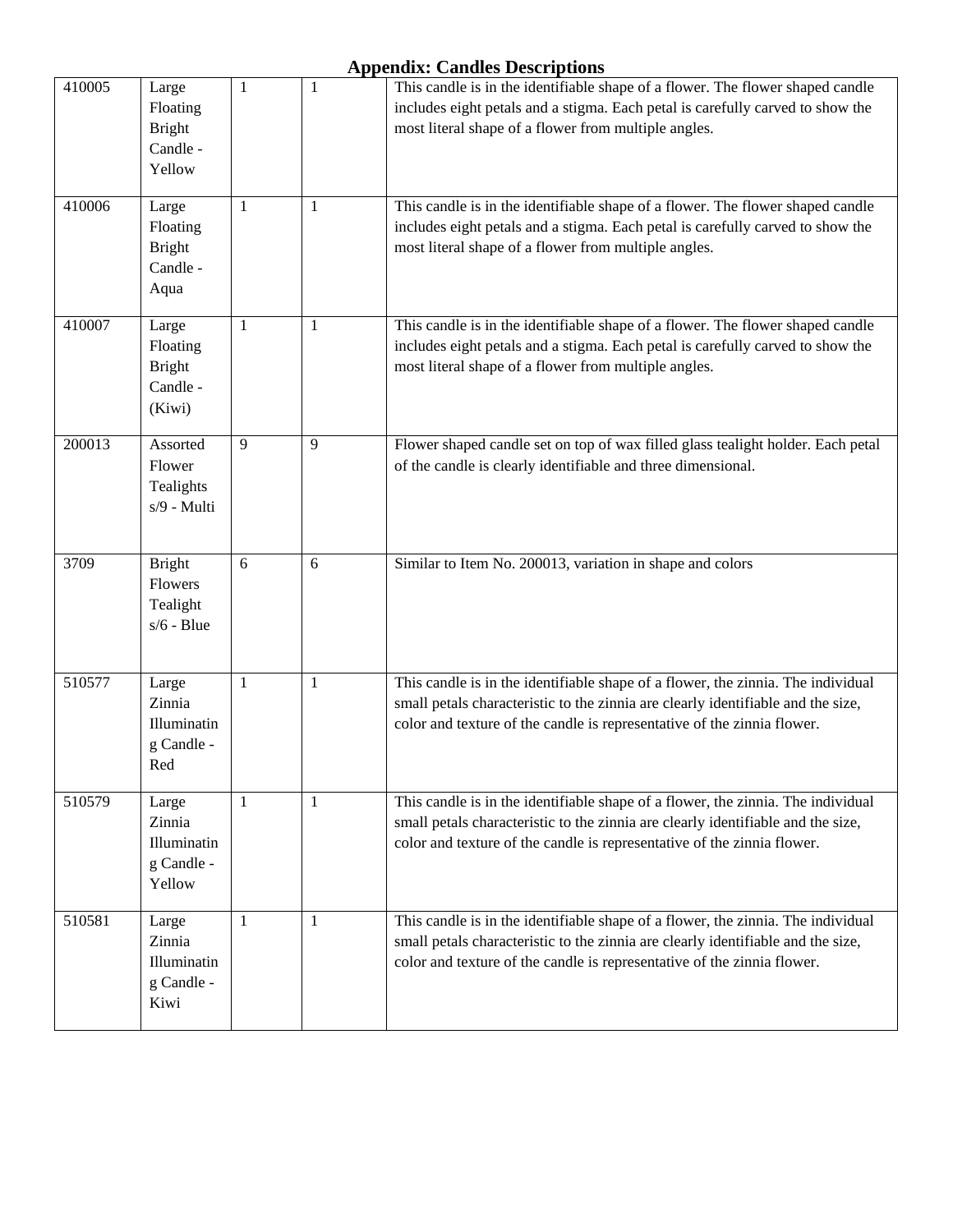| 419996 | Mini<br>Floating<br>Zinnia<br>Candle s/3<br>- Multi                | 3              | 3            | This candle is in the identifiable shape of a flower, the zinnia. The individual<br>small petals characteristic to the zinnia are clearly identifiable and the size,<br>color and texture of the candle is representative of the zinnia flower.                                                                                                                                                                                                                                |
|--------|--------------------------------------------------------------------|----------------|--------------|--------------------------------------------------------------------------------------------------------------------------------------------------------------------------------------------------------------------------------------------------------------------------------------------------------------------------------------------------------------------------------------------------------------------------------------------------------------------------------|
| 510074 | Floating<br>Spring<br>Candles s/3<br>- Multi<br>Pastel             | $\overline{3}$ | 3            | Candle set consists of two flower blossoms of 6 petals in an aqua color with a<br>white stigma and a yellow blossom with an orange stigma. The 3rd candle is in<br>the identifiable shape of a butterfly as it is formed with four wings where the<br>upper wings are smaller than the lower wings and a body consisting of the<br>head, thorax and abdomen and antennae.                                                                                                      |
| 610240 | Floating<br>Mini Leaf<br>Candles s/9<br>- Multi<br>Harvest         | 9              | 9            | The candles are full, three dimensional leaves shaped like maple, oak or hazel<br>leaves. The leaf shaped candles have clearly defined leaf edges with molded,<br>brown colored veins imprinted on the leaf surface which are visible from<br>multiple angles. The candles come in fall colors of dark green, red, and orange.                                                                                                                                                 |
| 710058 | Falling<br>Leaves<br>Floating<br>Candles s/4<br>- Multi<br>Harvest | $\overline{4}$ | 4            | The candles are full, three dimensional leaves shaped like maple, oak or hazel<br>leaves. The leaf shaped candles have clearly defined leaf edges with molded,<br>brown colored veins imprinted on the leaf surface which are visible from<br>multiple angles. The candles come in fall colors of dark green, red, and orange.                                                                                                                                                 |
| 610159 | Acorn<br>Candles s/6                                               | 6              | $\mathbf{1}$ | The candles are bowl shaped wax candles that include a detailed leaf pattern<br>including stem molded on the top surface of the candle. The candles are<br>floating candles. As such, the embossed imprint appears on the viewing<br>surface of the candle and provides the appearance of a true leaf floating in a<br>bowl. The candles come in harvest colors of orange, olive, purple and red.<br>Quantity (Set/6) and slight variations in size, color, shape and texture. |
| 610208 | Sugared<br>Acorn &<br>Pumpkin<br>Candles s/6<br>- Multi<br>Harvest | 6              | $\mathbf{2}$ | Slight variation in appearance. In addition to the acorn shaped candles, the set<br>includes miniature candles in the identifiable shape of pumpkins.                                                                                                                                                                                                                                                                                                                          |
| 419926 | Watering<br>Can Candle<br>- Olive                                  | 1              | $\mathbf{1}$ | The three dimensional candle is in the shape of an identifiable object, namely,<br>a watering can. The shape of the candle is that of a typical portable watering<br>container with a handle on one side, a spout $(i.e.$ a long tube originating near<br>the bottom of the container) for water flow on the opposite side of the handle,<br>and a shield at the top of the can to prevent water spillage when watering.                                                       |
| 200094 | Garden<br><b>Birdhouse</b><br>Candle -<br>Sage                     | $\mathbf{1}$   | 1            | The three dimensional candle is in the shape of an identifiable object, namely,<br>a birdhouse. The birdhouse is characterized by four sage colored walls, which<br>are painted to be representative of slats of wood, and a white roof with a black<br>scalloped fascia. The house also includes a molded white picket fence and has<br>a hand painted white circle representing the opening to the house for the birds                                                       |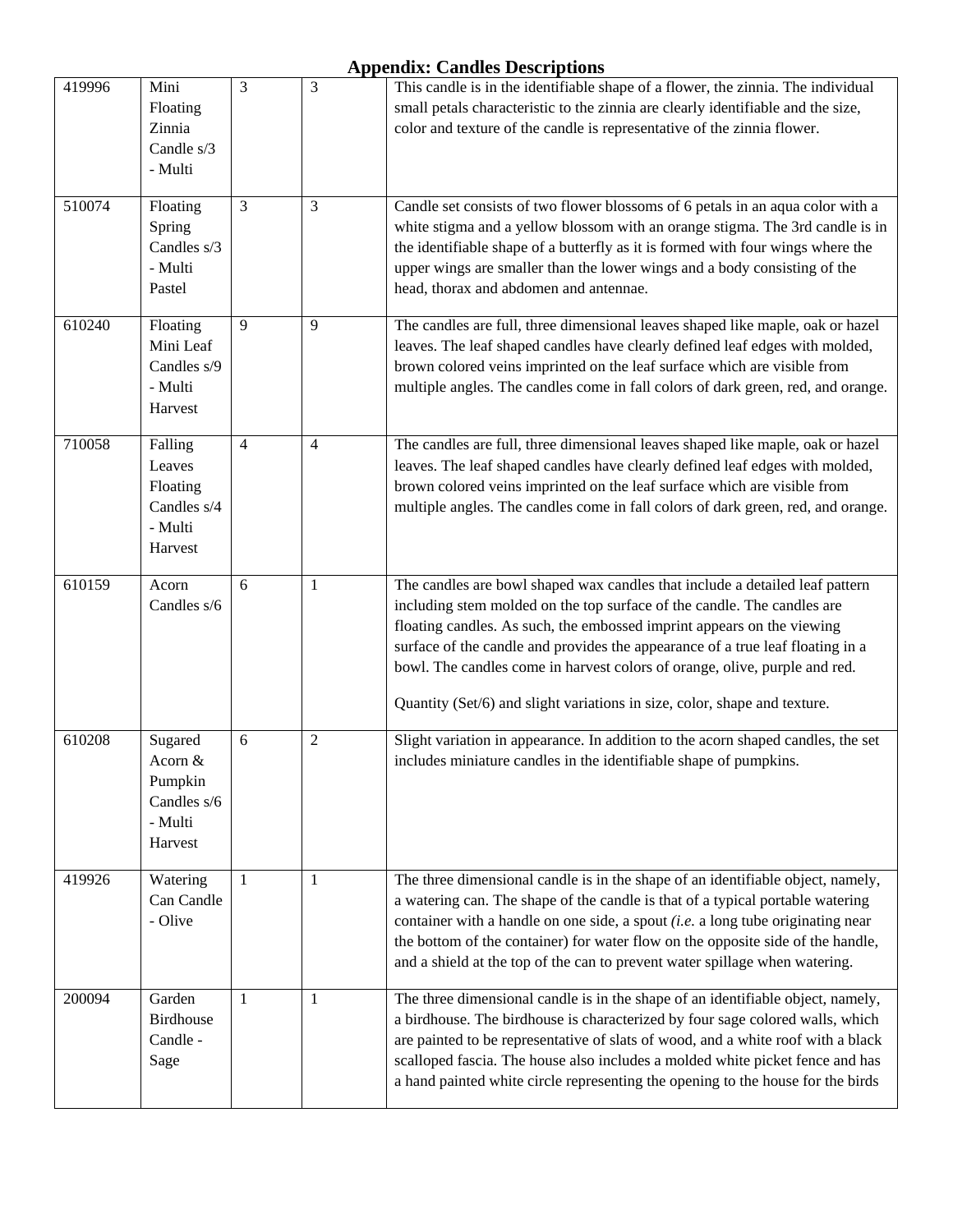|        |                                                |                |                | on one of the sides.                                                                                                                                                                                                                                                                                                                                                                                                                                                                                                                                                                                                                                                                                                                                                             |
|--------|------------------------------------------------|----------------|----------------|----------------------------------------------------------------------------------------------------------------------------------------------------------------------------------------------------------------------------------------------------------------------------------------------------------------------------------------------------------------------------------------------------------------------------------------------------------------------------------------------------------------------------------------------------------------------------------------------------------------------------------------------------------------------------------------------------------------------------------------------------------------------------------|
|        |                                                |                |                |                                                                                                                                                                                                                                                                                                                                                                                                                                                                                                                                                                                                                                                                                                                                                                                  |
| 410000 | Flip Flop<br>Stripe<br>Candle s/2<br>- Multi   | $\mathfrak{2}$ | $\mathfrak{2}$ | The three dimensional candle is in the shape of an identifiable object, namely,<br>a flip flop. The candles, which consist of two candles (right and left shoe) are<br>molded in the shape of a pair of flip flops. The flip flop shaped candles are<br>characterized by a backless, flat sole sandal that is held loosely on the foot by a<br>Y-shaped strap that is properly proportioned to pass between the big toe and<br>second toe and then around either side of the foot. The flip flops may have<br>smooth, ribbed or other textured imprint on top side of candle. The candles are<br>proportioned and shaped as left and right flip-flops to represent shoes that<br>could fit actual feet and the strap is properly proportioned.<br>Slight variation in decoration |
| 410038 | Flip Flop<br>Polka Dot<br>Candles s/2<br>Red   | $\overline{2}$ | $\overline{2}$ | The three dimensional candle is in the shape of an identifiable object, namely,<br>a flip flop. The candles, which consist of two candles (right and left shoe) are<br>molded in the shape of a pair of flip flops. The flip flop shaped candles are<br>characterized by a backless, flat sole sandal that is held loosely on the foot by a<br>Y-shaped strap that is properly proportioned to pass between the big toe and<br>second toe and then around either side of the foot. The flip flops may have<br>smooth, ribbed or other textured imprint on top side of candle. The candles are<br>proportioned and shaped as left and right flip-flops to represent shoes that<br>could fit actual feet and the strap is properly proportioned.<br>Slight variation in decoration |
| 410039 | Flip Flop<br>Flower<br>Candles s/2<br>Orange   | $\mathfrak{2}$ | $\overline{2}$ | The three dimensional candle is in the shape of an identifiable object, namely,<br>a flip flop. The candles, which consist of two candles (right and left shoe) are<br>molded in the shape of a pair of flip flops. The flip flop shaped candles are<br>characterized by a backless, flat sole sandal that is held loosely on the foot by a<br>Y-shaped strap that is properly proportioned to pass between the big toe and<br>second toe and then around either side of the foot. The flip flops may have<br>smooth, ribbed or other textured imprint on top side of candle. The candles are<br>proportioned and shaped as left and right flip-flops to represent shoes that<br>could fit actual feet and the strap is properly proportioned.<br>Slight variation in decoration |
| 410040 | Flip Flop<br>Striped<br>Candles s/2<br>Lt Aqua | 2              | 2              | The three dimensional candle is in the shape of an identifiable object, namely,<br>a flip flop. The candles, which consist of two candles (right and left shoe) are<br>molded in the shape of a pair of flip flops. The flip flop shaped candles are<br>characterized by a backless, flat sole sandal that is held loosely on the foot by a<br>Y-shaped strap that is properly proportioned to pass between the big toe and<br>second toe and then around either side of the foot. The flip flops may have<br>smooth, ribbed or other textured imprint on top side of candle. The candles are<br>proportioned and shaped as left and right flip-flops to represent shoes that<br>could fit actual feet and the strap is properly proportioned.                                   |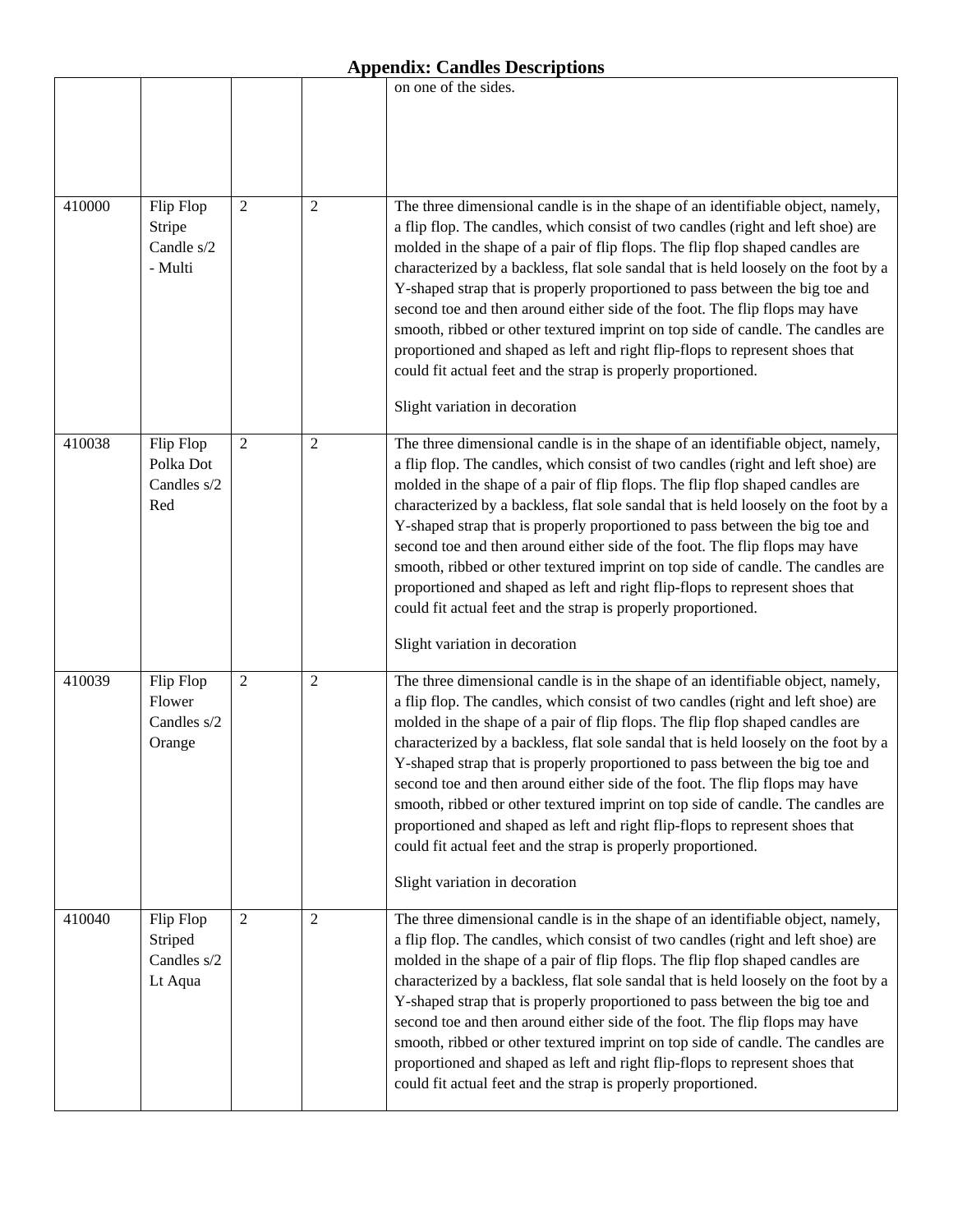|        |                                                             |                |                | Slight variation in decoration and texture                                                                                                                                                                                                                                                                                                                                                                                                                                                                                                                                                                                                                                                                                                                                                   |
|--------|-------------------------------------------------------------|----------------|----------------|----------------------------------------------------------------------------------------------------------------------------------------------------------------------------------------------------------------------------------------------------------------------------------------------------------------------------------------------------------------------------------------------------------------------------------------------------------------------------------------------------------------------------------------------------------------------------------------------------------------------------------------------------------------------------------------------------------------------------------------------------------------------------------------------|
|        |                                                             |                |                |                                                                                                                                                                                                                                                                                                                                                                                                                                                                                                                                                                                                                                                                                                                                                                                              |
| 412003 | Floating<br>Flip Flop<br>Candles s/2<br>Kiwi                | $\overline{2}$ | $\overline{2}$ | The three dimensional candle is in the shape of an identifiable object, namely,<br>a flip flop. The candles, which consist of two candles (right and left shoe) are<br>molded in the shape of a pair of flip flops. The flip flop shaped candles are<br>characterized by a backless, flat sole sandal that is held loosely on the foot by a<br>Y-shaped strap that is properly proportioned to pass between the big toe and<br>second toe and then around either side of the foot. The flip flops may have<br>smooth, ribbed or other textured imprint on top side of candle. The candles are<br>proportioned and shaped as left and right flip-flops to represent shoes that<br>could fit actual feet and the strap is properly proportioned.<br>Slight variation in decoration and texture |
| 412005 | Floating<br>Flip Flop<br>Candles s/2<br>- Fuchsia           | $\overline{2}$ | $\overline{c}$ | The three dimensional candle is in the shape of an identifiable object, namely,<br>a flip flop. The candles, which consist of two candles (right and left shoe) are<br>molded in the shape of a pair of flip flops. The flip flop shaped candles are<br>characterized by a backless, flat sole sandal that is held loosely on the foot by a<br>Y-shaped strap that is properly proportioned to pass between the big toe and<br>second toe and then around either side of the foot. The flip flops may have<br>smooth, ribbed or other textured imprint on top side of candle. The candles are<br>proportioned and shaped as left and right flip-flops to represent shoes that<br>could fit actual feet and the strap is properly proportioned.<br>Slight variation in decoration and texture |
| 412964 | Floating<br>Flip Flop<br>Candles s/2<br>- Yellow            | $\mathfrak{2}$ | $\overline{2}$ | The three dimensional candle is in the shape of an identifiable object, namely,<br>a flip flop. The candles, which consist of two candles (right and left shoe) are<br>molded in the shape of a pair of flip flops. The flip flop shaped candles are<br>characterized by a backless, flat sole sandal that is held loosely on the foot by a<br>Y-shaped strap that is properly proportioned to pass between the big toe and<br>second toe and then around either side of the foot. The flip flops may have<br>smooth, ribbed or other textured imprint on top side of candle. The candles are<br>proportioned and shaped as left and right flip-flops to represent shoes that<br>could fit actual feet and the strap is properly proportioned.<br>Slight variation in decoration and texture |
| 510066 | Floating<br>Patriotic<br>Flip Flop<br>Candle s/2<br>- Multi | $\overline{2}$ | $\mathbf{2}$   | The three dimensional candle is in the shape of an identifiable object, namely,<br>a flip flop. The candles, which consist of two candles (right and left shoe) are<br>molded in the shape of a pair of flip flops. The flip flop shaped candles are<br>characterized by a backless, flat sole sandal that is held loosely on the foot by a<br>Y-shaped strap that is properly proportioned to pass between the big toe and<br>second toe and then around either side of the foot. The flip flops may have<br>smooth, ribbed or other textured imprint on top side of candle. The candles are<br>proportioned and shaped as left and right flip-flops to represent shoes that<br>could fit actual feet and the strap is properly proportioned.                                               |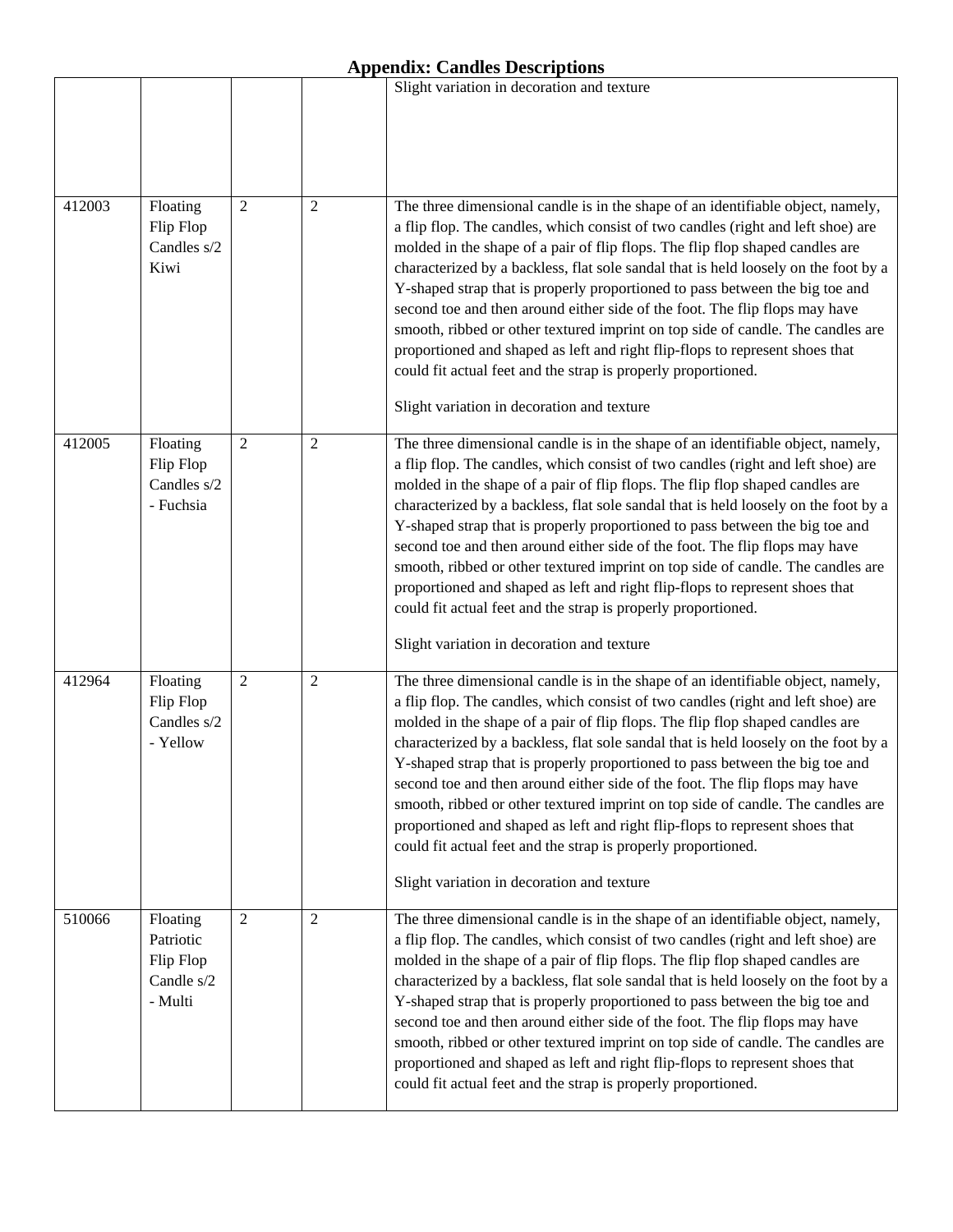|        |                                                                    |                |                | Slight variation in decoration                                                                                                                                                                                                                                                                                                                                                                                                                                                                                                                                                                                                                                                                                                                                                   |
|--------|--------------------------------------------------------------------|----------------|----------------|----------------------------------------------------------------------------------------------------------------------------------------------------------------------------------------------------------------------------------------------------------------------------------------------------------------------------------------------------------------------------------------------------------------------------------------------------------------------------------------------------------------------------------------------------------------------------------------------------------------------------------------------------------------------------------------------------------------------------------------------------------------------------------|
|        |                                                                    |                |                |                                                                                                                                                                                                                                                                                                                                                                                                                                                                                                                                                                                                                                                                                                                                                                                  |
| 510593 | Sangria<br>Stripe Flip<br>Flop<br>Candle s/2<br>- Multi<br>Primary | 2              | $\overline{2}$ | The three dimensional candle is in the shape of an identifiable object, namely,<br>a flip flop. The candles, which consist of two candles (right and left shoe) are<br>molded in the shape of a pair of flip flops. The flip flop shaped candles are<br>characterized by a backless, flat sole sandal that is held loosely on the foot by a<br>Y-shaped strap that is properly proportioned to pass between the big toe and<br>second toe and then around either side of the foot. The flip flops may have<br>smooth, ribbed or other textured imprint on top side of candle. The candles are<br>proportioned and shaped as left and right flip-flops to represent shoes that<br>could fit actual feet and the strap is properly proportioned.<br>Slight variation in decoration |
| 510613 | Floating<br>Flower Flip<br>Flop<br>Candle s/2<br>- Aqua            | $\overline{2}$ | $\overline{2}$ | The three dimensional candle is in the shape of an identifiable object, namely,<br>a flip flop. The candles, which consist of two candles (right and left shoe) are<br>molded in the shape of a pair of flip flops. The flip flop shaped candles are<br>characterized by a backless, flat sole sandal that is held loosely on the foot by a<br>Y-shaped strap that is properly proportioned to pass between the big toe and<br>second toe and then around either side of the foot. The flip flops may have<br>smooth, ribbed or other textured imprint on top side of candle. The candles are<br>proportioned and shaped as left and right flip-flops to represent shoes that<br>could fit actual feet and the strap is properly proportioned.<br>Slight variation in decoration |
| 510615 | Floating<br>Flower Flip<br>Flop<br>Candle s/2<br>- Red             | $\overline{2}$ | $\overline{2}$ | The three dimensional candle is in the shape of an identifiable object, namely,<br>a flip flop. The candles, which consist of two candles (right and left shoe) are<br>molded in the shape of a pair of flip flops. The flip flop shaped candles are<br>characterized by a backless, flat sole sandal that is held loosely on the foot by a<br>Y-shaped strap that is properly proportioned to pass between the big toe and<br>second toe and then around either side of the foot. The flip flops may have<br>smooth, ribbed or other textured imprint on top side of candle. The candles are<br>proportioned and shaped as left and right flip-flops to represent shoes that<br>could fit actual feet and the strap is properly proportioned.<br>Slight variation in decoration |
| 510617 | Floating<br>Flower Flip<br>Flop<br>Candle s/2<br>- Kiwi            | $\overline{2}$ | $\overline{2}$ | The three dimensional candle is in the shape of an identifiable object, namely,<br>a flip flop. The candles, which consist of two candles (right and left shoe) are<br>molded in the shape of a pair of flip flops. The flip flop shaped candles are<br>characterized by a backless, flat sole sandal that is held loosely on the foot by a<br>Y-shaped strap that is properly proportioned to pass between the big toe and<br>second toe and then around either side of the foot. The flip flops may have<br>smooth, ribbed or other textured imprint on top side of candle. The candles are<br>proportioned and shaped as left and right flip-flops to represent shoes that<br>could fit actual feet and the strap is properly proportioned.                                   |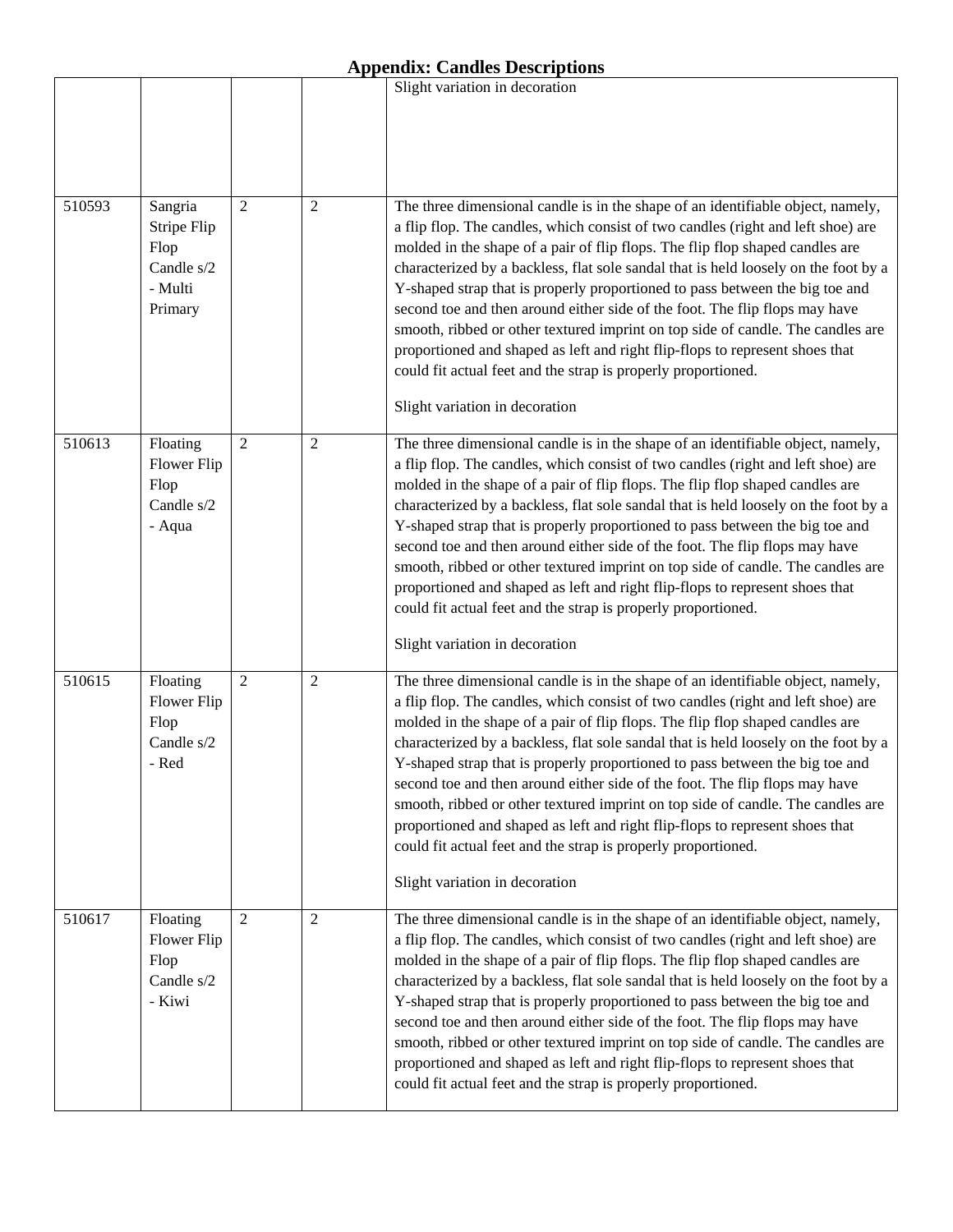|        |                                     |                |                | Slight variation in decoration                                                                                                                                                                                                                                                                                                                                                                                                                                                                                                                                                                                                                                                                                                                                                               |
|--------|-------------------------------------|----------------|----------------|----------------------------------------------------------------------------------------------------------------------------------------------------------------------------------------------------------------------------------------------------------------------------------------------------------------------------------------------------------------------------------------------------------------------------------------------------------------------------------------------------------------------------------------------------------------------------------------------------------------------------------------------------------------------------------------------------------------------------------------------------------------------------------------------|
|        |                                     |                |                |                                                                                                                                                                                                                                                                                                                                                                                                                                                                                                                                                                                                                                                                                                                                                                                              |
| 900220 | Flip Flop<br>Candles<br>Red         | $\mathfrak{2}$ | $\overline{2}$ | The three dimensional candle is in the shape of an identifiable object, namely,<br>a flip flop. The candles, which consist of two candles (right and left shoe) are<br>molded in the shape of a pair of flip flops. The flip flop shaped candles are<br>characterized by a backless, flat sole sandal that is held loosely on the foot by a<br>Y-shaped strap that is properly proportioned to pass between the big toe and<br>second toe and then around either side of the foot. The flip flops may have<br>smooth, ribbed or other textured imprint on top side of candle. The candles are<br>proportioned and shaped as left and right flip-flops to represent shoes that<br>could fit actual feet and the strap is properly proportioned.<br>Slight variation in decoration and texture |
| 900221 | s/2 Flip<br>Flop<br>Candles<br>Blue | $\overline{2}$ | $\mathbf{2}$   | The three dimensional candle is in the shape of an identifiable object, namely,<br>a flip flop. The candles, which consist of two candles (right and left shoe) are<br>molded in the shape of a pair of flip flops. The flip flop shaped candles are<br>characterized by a backless, flat sole sandal that is held loosely on the foot by a<br>Y-shaped strap that is properly proportioned to pass between the big toe and<br>second toe and then around either side of the foot. The flip flops may have<br>smooth, ribbed or other textured imprint on top side of candle. The candles are<br>proportioned and shaped as left and right flip-flops to represent shoes that<br>could fit actual feet and the strap is properly proportioned.<br>Slight variation in decoration and texture |
| 900351 | Flip Flop<br>Candles s/2<br>Orange  | $\overline{2}$ | $\overline{2}$ | The three dimensional candle is in the shape of an identifiable object, namely,<br>a flip flop. The candles, which consist of two candles (right and left shoe) are<br>molded in the shape of a pair of flip flops. The flip flop shaped candles are<br>characterized by a backless, flat sole sandal that is held loosely on the foot by a<br>Y-shaped strap that is properly proportioned to pass between the big toe and<br>second toe and then around either side of the foot. The flip flops may have<br>smooth, ribbed or other textured imprint on top side of candle. The candles are<br>proportioned and shaped as left and right flip-flops to represent shoes that<br>could fit actual feet and the strap is properly proportioned.<br>Slight variation in decoration and texture |
| 900352 | Flip Flop<br>Candles s/2<br>Pink    | $\overline{2}$ | $\overline{2}$ | The three dimensional candle is in the shape of an identifiable object, namely,<br>a flip flop. The candles, which consist of two candles (right and left shoe) are<br>molded in the shape of a pair of flip flops. The flip flop shaped candles are<br>characterized by a backless, flat sole sandal that is held loosely on the foot by a<br>Y-shaped strap that is properly proportioned to pass between the big toe and<br>second toe and then around either side of the foot. The flip flops may have<br>smooth, ribbed or other textured imprint on top side of candle. The candles are<br>proportioned and shaped as left and right flip-flops to represent shoes that<br>could fit actual feet and the strap is properly proportioned.                                               |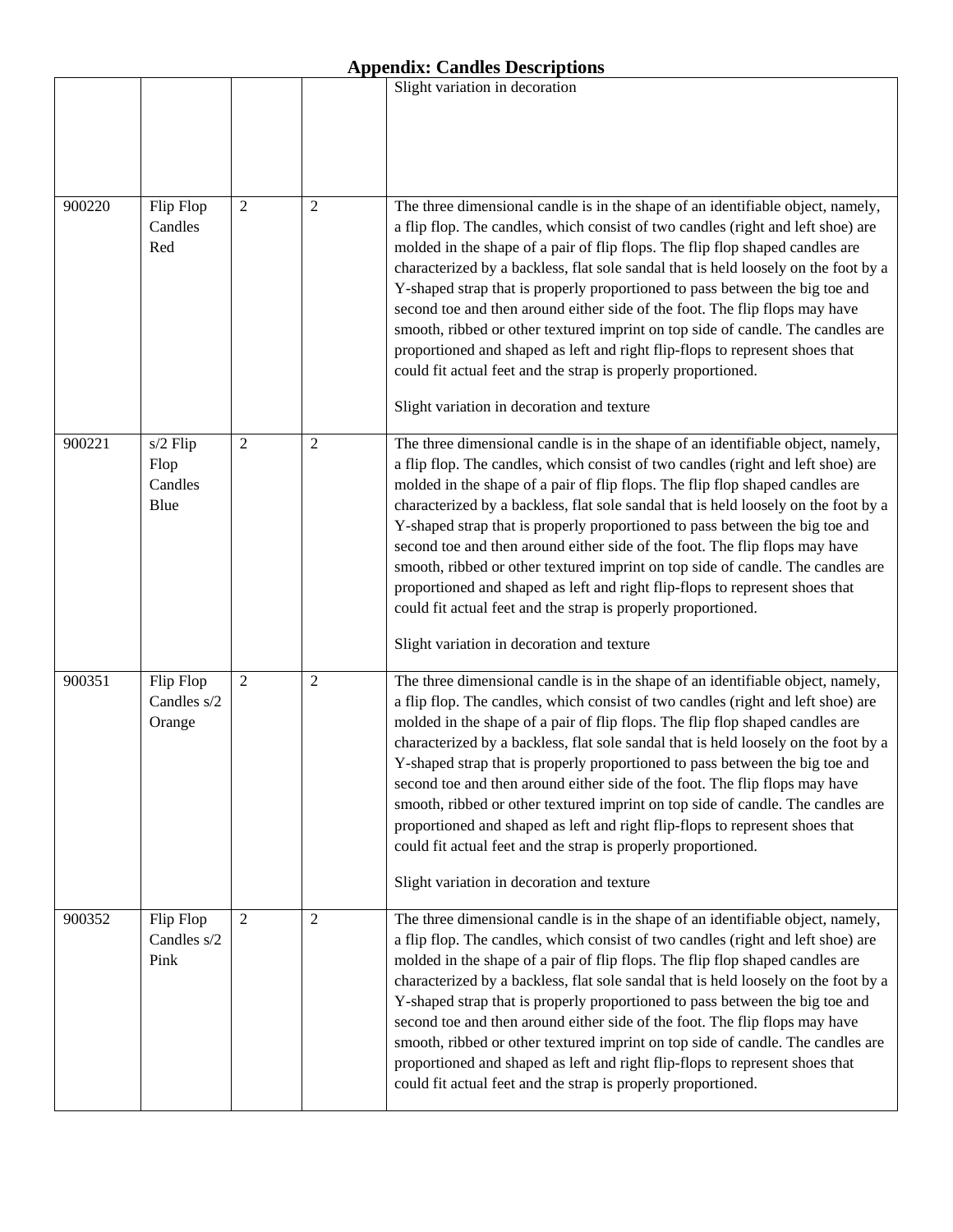|        |                                     |                |                | Slight variation in decoration and texture                                                                                                                                                                                                                                                                                                                                                                                                                                                                                                                                                                                                                                                                                                                                                   |
|--------|-------------------------------------|----------------|----------------|----------------------------------------------------------------------------------------------------------------------------------------------------------------------------------------------------------------------------------------------------------------------------------------------------------------------------------------------------------------------------------------------------------------------------------------------------------------------------------------------------------------------------------------------------------------------------------------------------------------------------------------------------------------------------------------------------------------------------------------------------------------------------------------------|
|        |                                     |                |                |                                                                                                                                                                                                                                                                                                                                                                                                                                                                                                                                                                                                                                                                                                                                                                                              |
| 900220 | s/2 Flip<br>Flop<br>Candles<br>Red  | $\overline{2}$ | $\overline{2}$ | The three dimensional candle is in the shape of an identifiable object, namely,<br>a flip flop. The candles, which consist of two candles (right and left shoe) are<br>molded in the shape of a pair of flip flops. The flip flop shaped candles are<br>characterized by a backless, flat sole sandal that is held loosely on the foot by a<br>Y-shaped strap that is properly proportioned to pass between the big toe and<br>second toe and then around either side of the foot. The flip flops may have<br>smooth, ribbed or other textured imprint on top side of candle. The candles are<br>proportioned and shaped as left and right flip-flops to represent shoes that<br>could fit actual feet and the strap is properly proportioned.<br>Slight variation in decoration and texture |
| 900221 | s/2 Flip<br>Flop<br>Candles<br>Blue | $\overline{2}$ | $\overline{c}$ | The three dimensional candle is in the shape of an identifiable object, namely,<br>a flip flop. The candles, which consist of two candles (right and left shoe) are<br>molded in the shape of a pair of flip flops. The flip flop shaped candles are<br>characterized by a backless, flat sole sandal that is held loosely on the foot by a<br>Y-shaped strap that is properly proportioned to pass between the big toe and<br>second toe and then around either side of the foot. The flip flops may have<br>smooth, ribbed or other textured imprint on top side of candle. The candles are<br>proportioned and shaped as left and right flip-flops to represent shoes that<br>could fit actual feet and the strap is properly proportioned.<br>Slight variation in decoration and texture |
| 910709 | s/2 Flip<br>Flop<br>Candles<br>Red  | $\overline{c}$ | $\overline{2}$ | The three dimensional candle is in the shape of an identifiable object, namely,<br>a flip flop. The candles, which consist of two candles (right and left shoe) are<br>molded in the shape of a pair of flip flops. The flip flop shaped candles are<br>characterized by a backless, flat sole sandal that is held loosely on the foot by a<br>Y-shaped strap that is properly proportioned to pass between the big toe and<br>second toe and then around either side of the foot. The flip flops may have<br>smooth, ribbed or other textured imprint on top side of candle. The candles are<br>proportioned and shaped as left and right flip-flops to represent shoes that<br>could fit actual feet and the strap is properly proportioned.<br>Slight variation in decoration and texture |
| 910711 | s/2 Flip<br>Flop<br>Candles<br>Blue | $\overline{c}$ | $\mathbf{2}$   | The three dimensional candle is in the shape of an identifiable object, namely,<br>a flip flop. The candles, which consist of two candles (right and left shoe) are<br>molded in the shape of a pair of flip flops. The flip flop shaped candles are<br>characterized by a backless, flat sole sandal that is held loosely on the foot by a<br>Y-shaped strap that is properly proportioned to pass between the big toe and<br>second toe and then around either side of the foot. The flip flops may have<br>smooth, ribbed or other textured imprint on top side of candle. The candles are<br>proportioned and shaped as left and right flip-flops to represent shoes that<br>could fit actual feet and the strap is properly proportioned.                                               |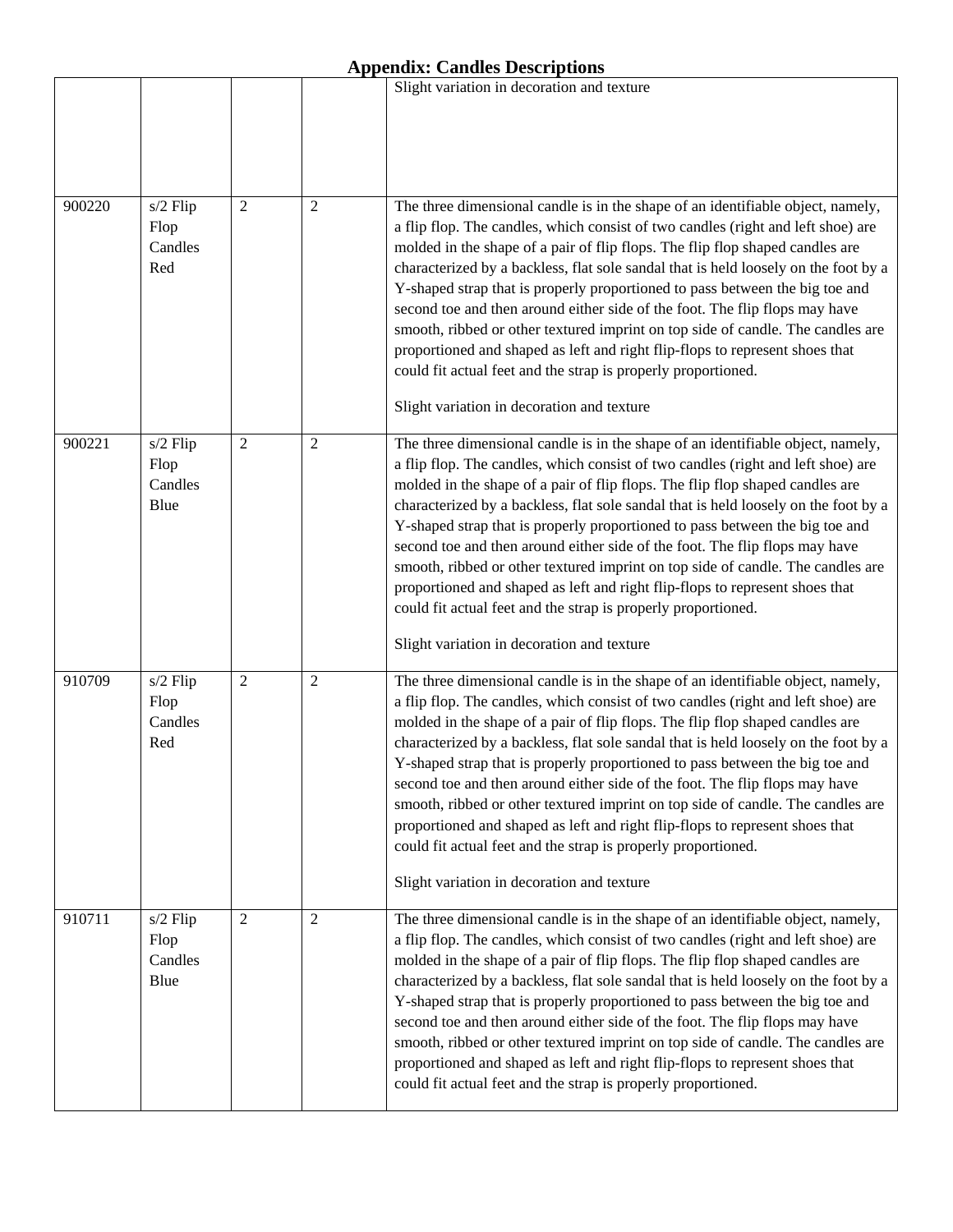|        |                                                       |   |              | Slight variation in decoration and texture                                                                                                                                                                                                                                                                                                                                                                                                                                                                                                                                                                                                                                                                                                                                                   |
|--------|-------------------------------------------------------|---|--------------|----------------------------------------------------------------------------------------------------------------------------------------------------------------------------------------------------------------------------------------------------------------------------------------------------------------------------------------------------------------------------------------------------------------------------------------------------------------------------------------------------------------------------------------------------------------------------------------------------------------------------------------------------------------------------------------------------------------------------------------------------------------------------------------------|
|        |                                                       |   |              |                                                                                                                                                                                                                                                                                                                                                                                                                                                                                                                                                                                                                                                                                                                                                                                              |
|        |                                                       |   |              |                                                                                                                                                                                                                                                                                                                                                                                                                                                                                                                                                                                                                                                                                                                                                                                              |
| 910016 | Floating<br>Flip Flop<br>Candle<br>Orange             | 1 | 1            | The three dimensional candle is in the shape of an identifiable object, namely,<br>a flip flop. The candles, which consist of two candles (right and left shoe) are<br>molded in the shape of a pair of flip flops. The flip flop shaped candles are<br>characterized by a backless, flat sole sandal that is held loosely on the foot by a<br>Y-shaped strap that is properly proportioned to pass between the big toe and<br>second toe and then around either side of the foot. The flip flops may have<br>smooth, ribbed or other textured imprint on top side of candle. The candles are<br>proportioned and shaped as left and right flip-flops to represent shoes that<br>could fit actual feet and the strap is properly proportioned.<br>Slight variation in decoration and texture |
| 910725 | Hawaiian<br>Shirt<br>Floating<br>Candle<br>Red/White  | 1 | 1            | The three dimensional candle is in the shape of an identifiable object, namely,<br>a men's colored shirt. The shirt candle is characterized by the short sleeves and<br>open collar. The red shirt shaped candle is further embellished with Hawaiian<br>blossoms painted on the front surface so as to resemble a Hawaiian shirt.                                                                                                                                                                                                                                                                                                                                                                                                                                                           |
| 910723 | Hawaiian<br>Shirt<br>Floating<br>Candle<br>Blue/White | 1 | $\mathbf{1}$ | The three dimensional candle is in the shape of an identifiable object, namely,<br>a men's colored shirt. The shirt candle is characterized by the short sleeves and<br>open collar. The red shirt shaped candle is further embellished with Hawaiian<br>blossoms painted on the front surface so as to resemble a Hawaiian shirt.                                                                                                                                                                                                                                                                                                                                                                                                                                                           |
| 910727 | <b>Shorts</b><br>Floating<br>Candle<br>Blue           | 1 | 1            | The three dimensional green candle is in the shape of an identifiable object,<br>namely, a pair of shorts. The shorts' candle is characterized by the two short<br>pant legs and includes embossed design features including a drawstring, side<br>pocket and white Hawaiian blossoms painted on the front surface so as to<br>resemble a pair of Hawaiian shorts.                                                                                                                                                                                                                                                                                                                                                                                                                           |
| 910729 | <b>Shorts</b><br>Floating<br>Candle Red               | 1 | 1            | The three dimensional green candle is in the shape of an identifiable object,<br>namely, a pair of shorts. The shorts' candle is characterized by the two short<br>pant legs and includes embossed design features including a drawstring, side<br>pocket and white<br>Hawaiian blossoms painted on the front surface so as to resemble a pair of<br>Hawaiian shorts.                                                                                                                                                                                                                                                                                                                                                                                                                        |
| 910731 | Surfboard<br>Floaters s/2<br>Red                      | 2 | 1            | The three dimensional floating candle is in the shape of an identifiable object,<br>namely, a surfboard. The surfboard candle is characterized by the elongated<br>platform with a rounded nose and tail and includes the traditional stringer<br>running from the nose to the tail. The surfboard is further embellished with<br>Hawaiian blossoms and leaves hand painted on the top side of the surfboard.                                                                                                                                                                                                                                                                                                                                                                                |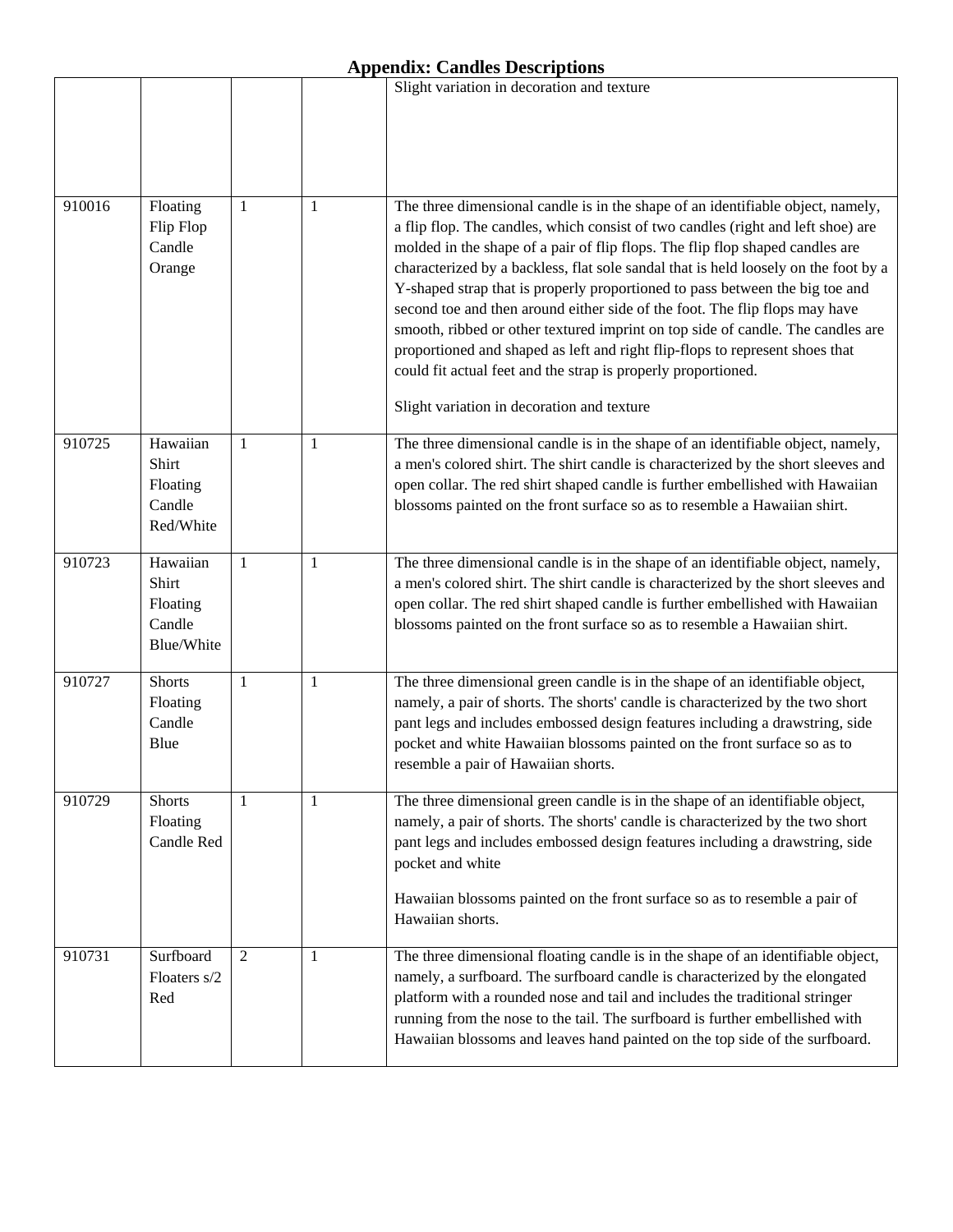| 910733 | Surfboard<br>Floaters s/2<br>Blue                      | $\overline{2}$ | 1              | The three dimensional floating candle is in the shape of an identifiable object,<br>namely, a surfboard. The surfboard candle is characterized by the elongated<br>platform with a rounded nose and tail and includes the traditional stringer<br>running from the nose to the tail. The surfboard is further embellished with<br>Hawaiian blossoms and leaves hand painted on the top side of the surfboard.                                                         |
|--------|--------------------------------------------------------|----------------|----------------|-----------------------------------------------------------------------------------------------------------------------------------------------------------------------------------------------------------------------------------------------------------------------------------------------------------------------------------------------------------------------------------------------------------------------------------------------------------------------|
| 910719 | Woodie<br>Car with<br>Surfboard                        | 1              | 1              | The three dimensional candle is in the shape of an identifiable object, namely,<br>a car with a surfboard on its roof. The candle is characterized by the four-door<br>station wagon resembling a wooden bodied car with a yellow painted front<br>end, black fenders, silver bumpers (front and back) and white wall wheels with<br>silver hub caps. The roof of the car includes black carrying racks and the car is<br>transporting a typical elongated surfboard. |
| 710977 | Large<br>Scented<br>Snowball<br>Candle -<br>White      | 1              | 1              | The three dimensional candle is in the shape of an identifiable object, namely,<br>a snowball. The candle is a white textured sphere consisting of protrusions,<br>indentations and ridges that together create a surface intended to mimic the<br>irregular surface of a loosely packed snowball that has been hand packed by<br>scooping up snow with the hands.<br>Scented and slight variation in size and texture                                                |
| 710979 | Small<br>Scented<br>Snowball<br>Candles s/9<br>- white | 9              | 9              | The three dimensional candle is in the shape of an identifiable object, namely,<br>a snowball. The candle is a white textured sphere consisting of protrusions,<br>indentations and ridges that together create a surface intended to mimic the<br>irregular surface of a loosely packed snowball that has been hand packed by<br>scooping up snow with the hands.<br>Scented and slight variation in size and texture                                                |
| 610386 | Small<br>Snowball<br>Candles s/4<br>- White            | 4              | 4              | The three dimensional candle is in the shape of an identifiable object, namely,<br>a snowball. The candle is a white textured sphere consisting of protrusions,<br>indentations and ridges that together create a surface intended to mimic the<br>irregular surface of a loosely packed snowball that has been hand packed by<br>scooping up snow with the hands.<br>Slight variation in size and texture                                                            |
| 610388 | Large<br>Snowball<br>Candle -<br>White                 | 1              | 1              | The three dimensional candle is in the shape of an identifiable object, namely,<br>a snowball. The candle is a white textured sphere consisting of protrusions,<br>indentations and ridges that together create a surface intended to mimic the<br>irregular surface of a loosely packed snowball that has been hand packed by<br>scooping up snow with the hands.<br>Slight variation in size and texture                                                            |
| 610089 | Snowflake<br>Mitten<br>Candles s/2<br>- Red            | 2              | $\overline{2}$ | The three dimensional candle is in the shape of an identifiable object, namely,<br>a pair of mittens. The mittens' candles are characterized by the rounded top and<br>designated thumb protrusion for a left and right handed mitten. The mitten<br>candles are floating candles. As such, hand painted design embellishments of<br>red/white polka dots and red and white stripes on the green mitten candles<br>appear on the viewing surface of the candle.       |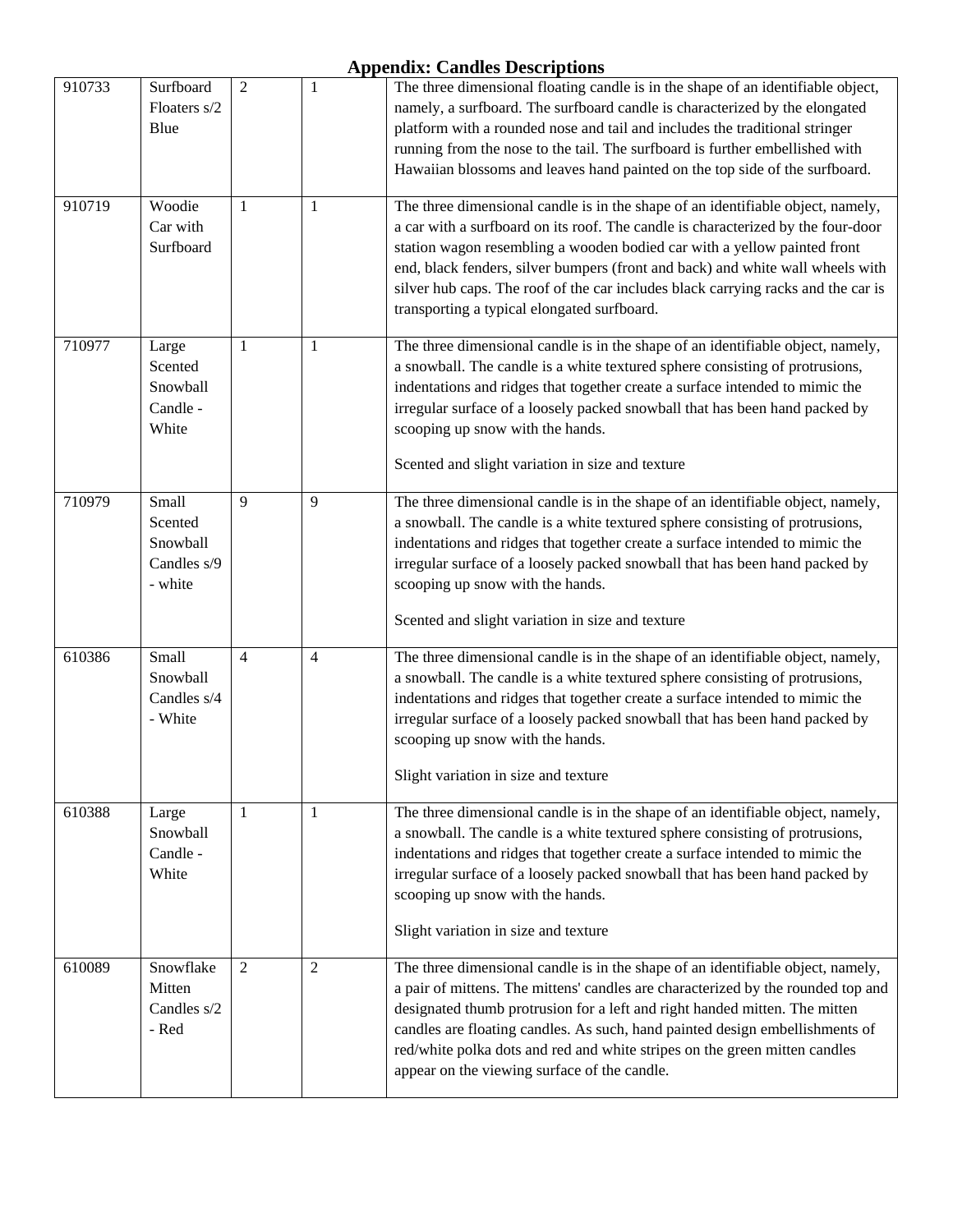| 610090 | Dots<br>Mitten<br>Candles s/2<br>- Green            | $\overline{2}$ | $\overline{2}$ | The three dimensional candle is in the shape of an identifiable object, namely,<br>a pair of mittens. The mittens' candles are characterized by the rounded top and<br>designated thumb protrusion for a left and right handed mitten. The mitten<br>candles are floating candles. As such, hand painted design embellishments of<br>red/white polka dots and red and white stripes on the green mitten candles<br>appear on the viewing surface of the candle. |
|--------|-----------------------------------------------------|----------------|----------------|-----------------------------------------------------------------------------------------------------------------------------------------------------------------------------------------------------------------------------------------------------------------------------------------------------------------------------------------------------------------------------------------------------------------------------------------------------------------|
| 900335 | s/2<br>Floating<br>Mitten<br>Candles -<br>Red       | $\overline{2}$ | $\overline{2}$ | The three dimensional candle is in the shape of an identifiable object, namely,<br>a pair of mittens. The mittens' candles are characterized by the rounded top and<br>designated thumb protrusion for a left and right handed mitten. The mitten<br>candles are floating candles. As such, hand painted design embellishments of<br>red/white polka dots and red and white stripes on the green mitten candles<br>appear on the viewing surface of the candle. |
| 510056 | Sana Stripe<br>Lantern<br>Candle -<br>Red           | 1              | 1              |                                                                                                                                                                                                                                                                                                                                                                                                                                                                 |
| 510057 | Sana Stripe<br>Lantern<br>Candle -<br>Kiwi          | 1              | 1              |                                                                                                                                                                                                                                                                                                                                                                                                                                                                 |
| 510058 | Sana Stripe<br>Lantern<br>Candle -<br>Aqua          | 1              | 1              |                                                                                                                                                                                                                                                                                                                                                                                                                                                                 |
| 710067 | Large<br>Potted Tree<br>Pinecone<br>Candle<br>Multi | 1              | 1              | This three dimensional candle is in the identifiable shape of a potted tree<br>covered on all sides with pinecones of different types, sizes, and colors.                                                                                                                                                                                                                                                                                                       |
| 710066 | Sm Potted<br>Tree<br>Pinecone<br>Candle -<br>Multi  | 1              | $\mathbf{1}$   | This three dimensional candle is in the identifiable shape of a potted tree<br>covered on all sides with pinecones of different types, sizes, and colors.                                                                                                                                                                                                                                                                                                       |
| 710065 | Glittered<br>Pinecone<br>Ball<br>Candle -<br>Multi  | 1              | 1              | Ball shaped candle surrounded with three dimensional pinecones of different<br>types, sizes and colors.                                                                                                                                                                                                                                                                                                                                                         |